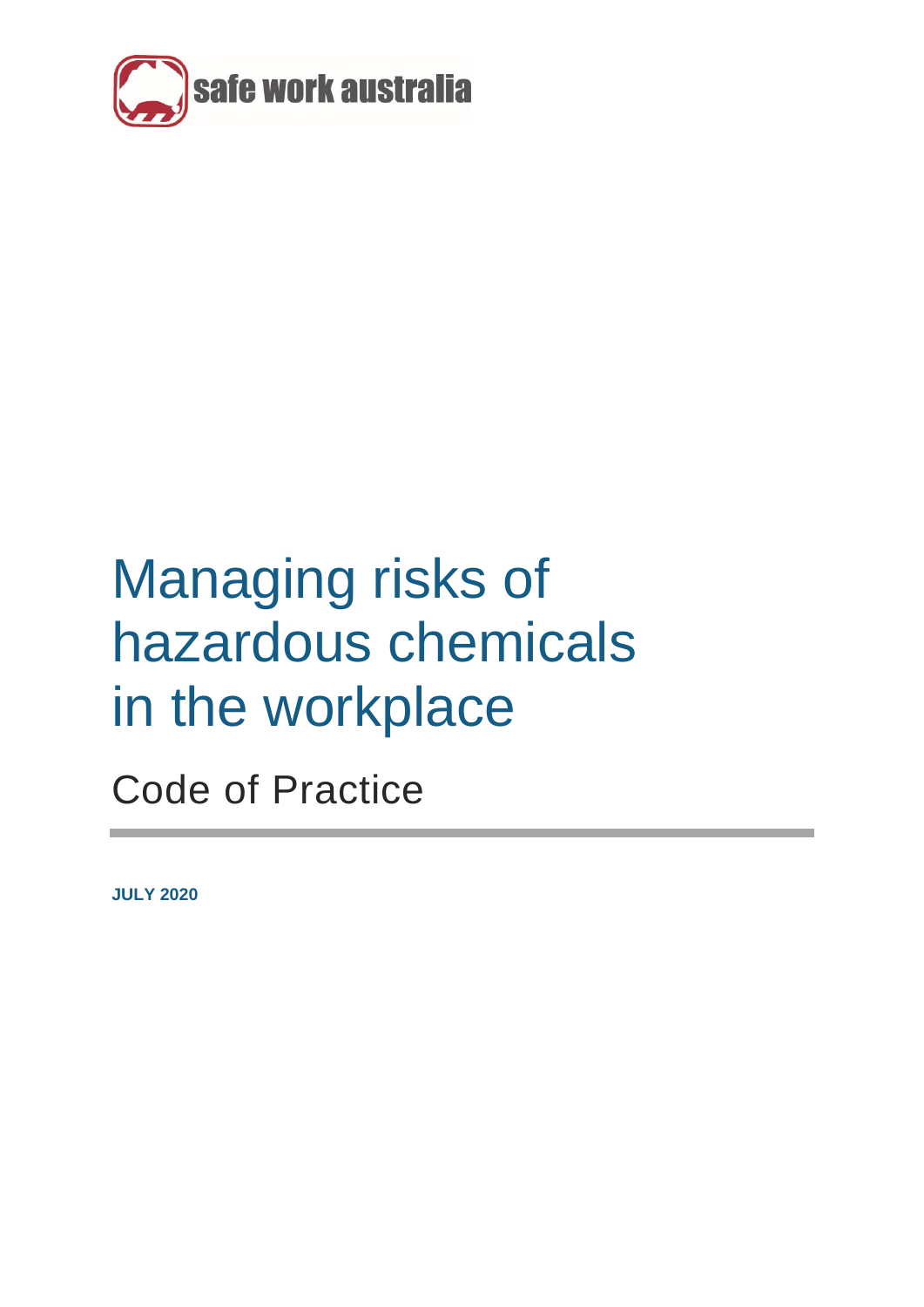#### **Disclaimer**

Safe Work Australia is an Australian Government statutory body established in 2009. Safe Work Australia includes Members from the Commonwealth, and each state and territory, Members representing the interests of workers and Members representing the interests of employers.

Safe Work Australia works with the Commonwealth, state and territory governments to improve work health and safety and workers' compensation arrangements. Safe Work Australia is a national policy body, not a regulator of work health and safety. The Commonwealth, states and territories have responsibility for regulating and enforcing work health and safety laws in their jurisdiction.

ISBN 978-0-642-78335-6 (PDF)

ISBN 978-0-642-78336-3 (DOCX)

#### **Creative Commons**

This copyright work is licensed under a Creative Commons Attribution-Noncommercial 4.0 International licence. To view a copy of this licence, visit creativecommons.org/licenses In essence, you are free to copy, communicate and adapt the work for noncommercial purposes, as long as you attribute the work to Safe Work Australia and abide by the other licence terms.

#### **Contact information**

Safe Work Australia | [info@swa.gov.au](mailto:info@swa.gov.au) | [www.swa.gov.au](http://www.swa.gov.au/)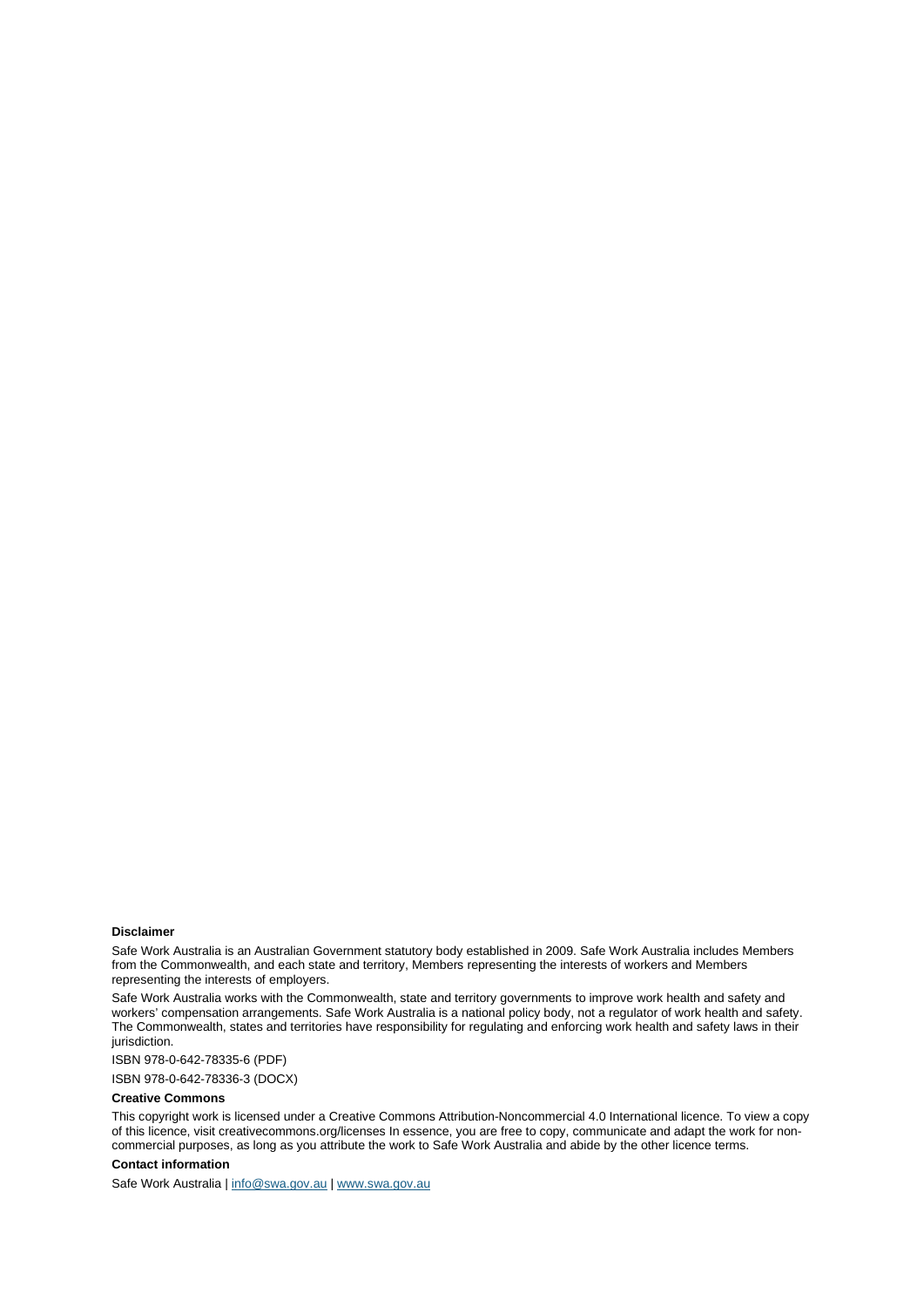# **Contents**

| 1.                                                                        |      |                                                                               |  |  |  |
|---------------------------------------------------------------------------|------|-------------------------------------------------------------------------------|--|--|--|
|                                                                           | 1.1. |                                                                               |  |  |  |
|                                                                           | 1.2. | Who has health and safety duties in relation to hazardous chemicals?  8       |  |  |  |
|                                                                           | 1.3. | What is required to manage the risks associated with hazardous chemicals?  11 |  |  |  |
|                                                                           | 1.4. |                                                                               |  |  |  |
|                                                                           | 1.5. |                                                                               |  |  |  |
|                                                                           | 1.6. |                                                                               |  |  |  |
| 2.                                                                        |      |                                                                               |  |  |  |
|                                                                           | 2.1. |                                                                               |  |  |  |
|                                                                           | 2.2. |                                                                               |  |  |  |
|                                                                           | 2.3. |                                                                               |  |  |  |
|                                                                           | 2.4. |                                                                               |  |  |  |
|                                                                           |      |                                                                               |  |  |  |
|                                                                           | 3.1. |                                                                               |  |  |  |
|                                                                           | 3.2. |                                                                               |  |  |  |
|                                                                           | 3.3. |                                                                               |  |  |  |
|                                                                           | 3.4. |                                                                               |  |  |  |
|                                                                           |      |                                                                               |  |  |  |
|                                                                           | 4.1. |                                                                               |  |  |  |
|                                                                           | 4.2. |                                                                               |  |  |  |
|                                                                           | 4.3. |                                                                               |  |  |  |
|                                                                           | 4.4. | Providing information, training, instruction and supervision  48              |  |  |  |
| 5.                                                                        |      |                                                                               |  |  |  |
|                                                                           | 5.1. |                                                                               |  |  |  |
|                                                                           | 5.2. |                                                                               |  |  |  |
|                                                                           |      |                                                                               |  |  |  |
|                                                                           | 6.1. |                                                                               |  |  |  |
|                                                                           | 6.2. |                                                                               |  |  |  |
|                                                                           | 6.3. |                                                                               |  |  |  |
|                                                                           | 6.4. |                                                                               |  |  |  |
|                                                                           | 6.5. |                                                                               |  |  |  |
|                                                                           | 6.6. |                                                                               |  |  |  |
|                                                                           |      |                                                                               |  |  |  |
| Appendix B-Comparison of hazard classes and categories under the ADG Code |      |                                                                               |  |  |  |
|                                                                           |      |                                                                               |  |  |  |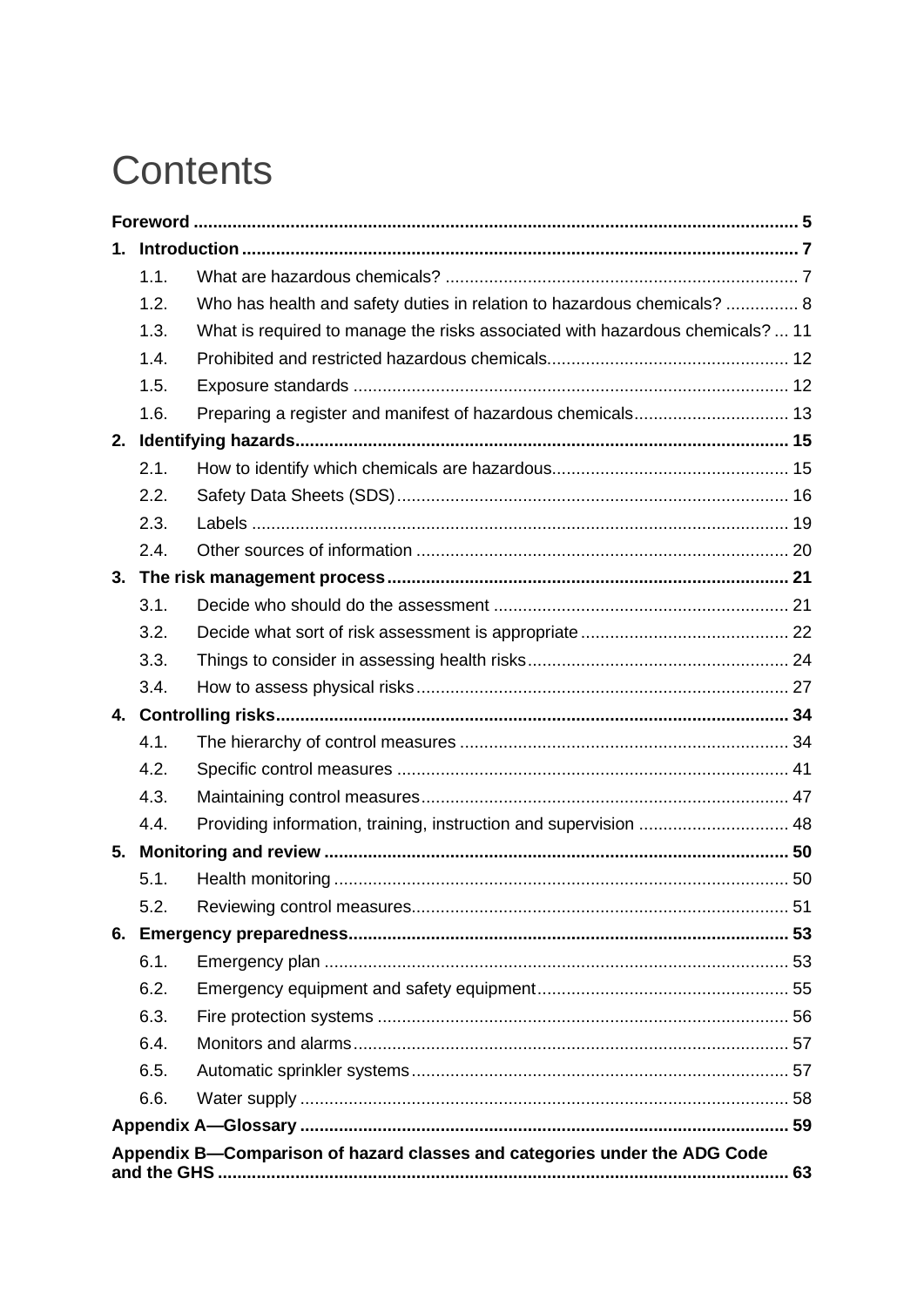| Appendix C-Prohibited carcinogens, restricted carcinogens and restricted |  |
|--------------------------------------------------------------------------|--|
|                                                                          |  |
|                                                                          |  |
|                                                                          |  |
|                                                                          |  |
|                                                                          |  |
|                                                                          |  |
|                                                                          |  |
|                                                                          |  |
|                                                                          |  |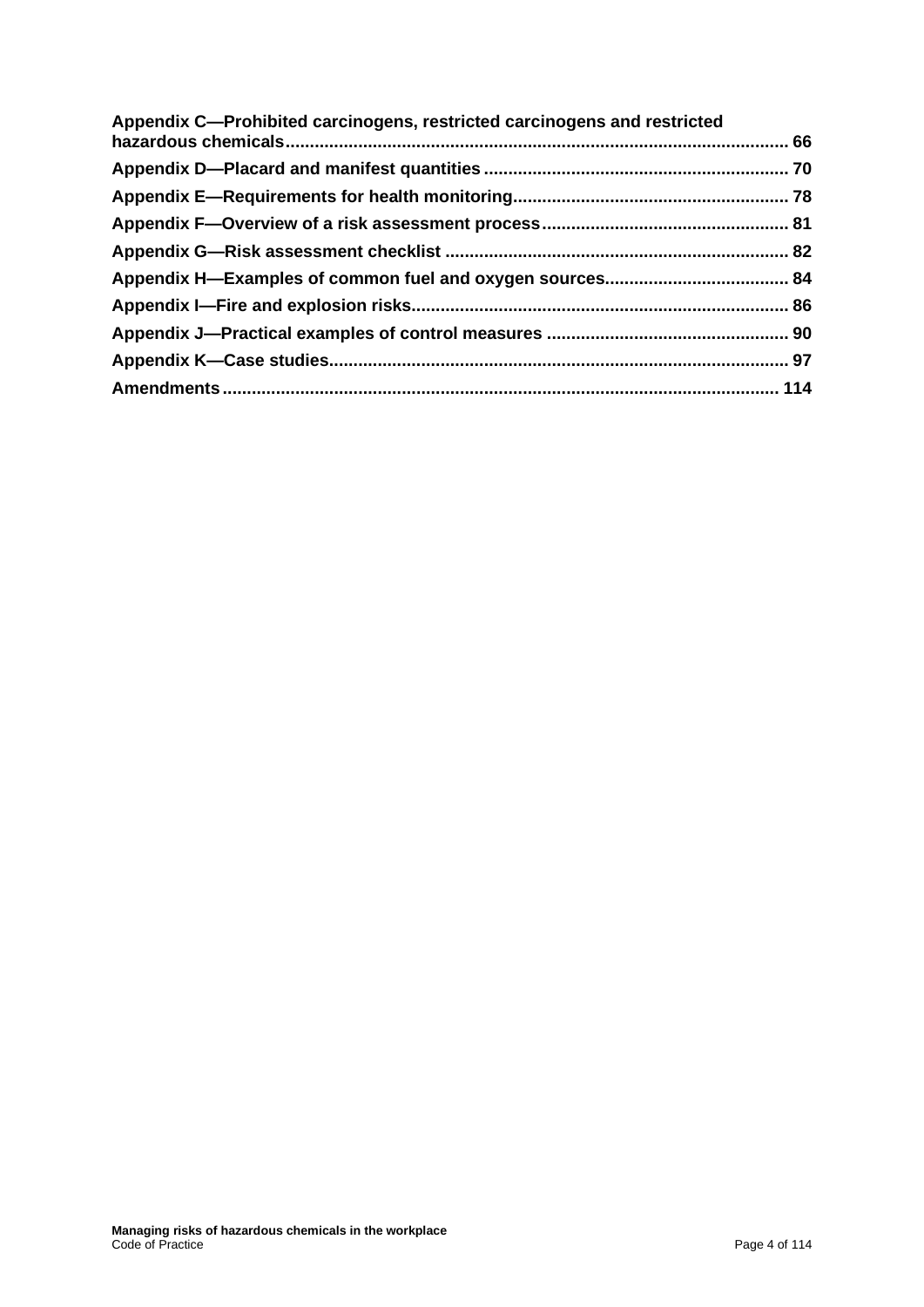# <span id="page-4-0"></span>Foreword

This Code of Practice on how to manage the risks associated with hazardous chemicals in the workplace is an approved code of practice under section 274 of the *[Work Health and](https://www.safeworkaustralia.gov.au/doc/model-work-health-and-safety-act)  Safety Act* [\(the WHS Act\).](https://www.safeworkaustralia.gov.au/doc/model-work-health-and-safety-act) 

An approved code of practice provides practical guidance on how to achieve the standards of work health and safety required under the WHS Act and the *[Work Health and Safety](https://www.safeworkaustralia.gov.au/doc/model-work-health-and-safety-regulations)  Regulations* [\(the WHS Regulations\) and effective ways to identify and manage risks.](https://www.safeworkaustralia.gov.au/doc/model-work-health-and-safety-regulations)

A code of practice can assist anyone who has a duty of care in the circumstances described in the code of practice. Following an approved code of practice will assist the duty holder to achieve compliance with the health and safety duties in the WHS Act and WHS Regulations, in relation to the subject matter of the code of practice. Like regulations, codes of practice deal with particular issues and may not cover all relevant hazards or risks. The health and safety duties require duty holders to consider all risks associated with work, not only those for which regulations and codes of practice exist.

Codes of practice are admissible in court proceedings under the WHS Act and WHS Regulations. Courts may regard a code of practice as evidence of what is known about a hazard, risk, risk assessment or risk control and may rely on the code in determining what is reasonably practicable in the circumstances to which the code of practice relates. For further information see the Interpretive Guideline: *[The meaning of 'reasonably practicable'.](https://www.safeworkaustralia.gov.au/doc/interpretive-guideline-model-work-health-and-safety-act-meaning-reasonably-practicable)*

Compliance with the WHS Act and WHS Regulations may be achieved by following another method if it provides an equivalent or higher standard of work health and safety than the code.

An inspector may refer to an approved code of practice when issuing an improvement or prohibition notice.

#### **Scope and application**

This Code is intended to be read by a person conducting a business or undertaking (PCBU). It provides practical guidance to PCBUs on how to manage health and safety risks associated with hazardous chemicals used in their workplace.

A PCBU can be a manufacturer, importer or supplier of hazardous chemicals, or a business owner who uses, handles, generates or stores hazardous chemicals at their workplace. They may also be more than one of these things.

This Code may be a useful reference for other persons interested in the duties under the WHS Act and WHS Regulations.

This Code applies to all types of work and all workplaces covered by the WHS Act.

This Code applies to:

- substances, mixtures and articles used, handled, generated or stored at the workplace which are defined as hazardous chemicals under the WHS Regulations
- the generation of hazardous chemicals from work processes, for example toxic fumes released during welding.

This Code does not apply to the transportation of dangerous goods or explosives which are subject to state and territory laws based on the requirements under the *Australian Code for the Transport of Dangerous Goods by Road and Rail* (ADG Code) and the *Australian Code for the Transport of Explosives by Road and Rail 3rd edition*. Most substances and mixtures that are dangerous goods under the ADG Code are also hazardous chemicals. Any person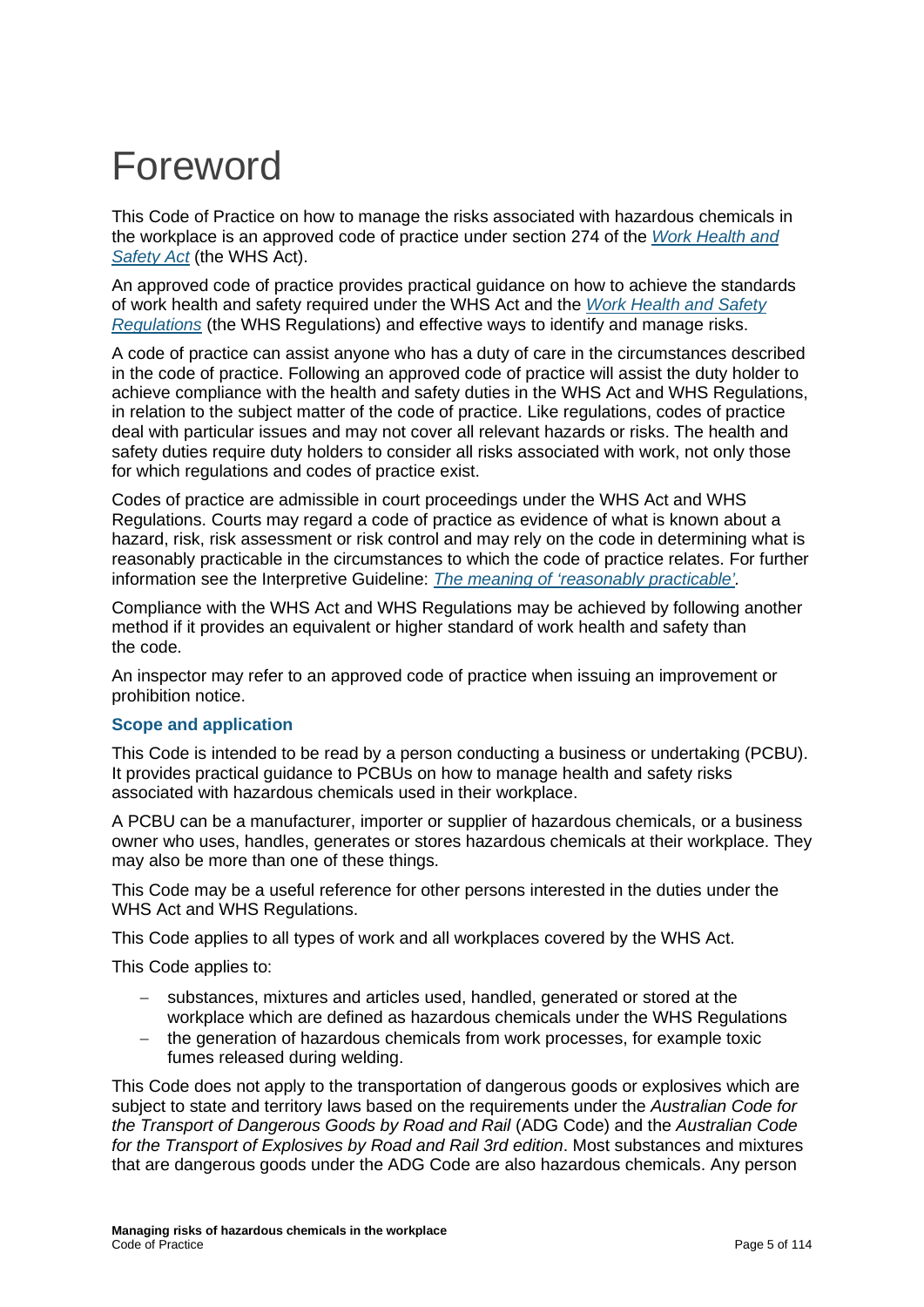conducting a business or undertaking (PCBU) has a responsibility under WHS laws to manage the risks from hazardous chemicals, including those that are also dangerous goods.

Manufacturers, importers or suppliers of hazardous chemicals that are used, or are likely to be used, in workplaces should refer to the following Codes of practice:

- [Preparation of safety data sheets \(SDS\) for hazardous chemicals,](https://www.safeworkaustralia.gov.au/doc/model-code-practice-preparation-safety-data-sheets-hazardous-chemicals) and
- [Labelling of workplace hazardous chemicals](https://www.safeworkaustralia.gov.au/doc/model-code-practice-labelling-workplace-hazardous-chemicals).

A PCBU who uses, handles or stores hazardous chemicals listed in Schedule 14 of the WHS Regulations should also refer to the Safe Work Australia [Guidance materials for health](https://www.safeworkaustralia.gov.au/topics/health-monitoring)  [monitoring.](https://www.safeworkaustralia.gov.au/topics/health-monitoring)

A PCBU who operates a licensed major hazard facility or uses, handles or stores hazardous chemicals at or above 10 per cent of the prescribed threshold quantities in Schedule 15 of the WHS Regulations should also refer to the Safe Work Australia [Guidance materials for](https://www.safeworkaustralia.gov.au/industry-and-business/major-hazard-facilities)  [major hazard facilities.](https://www.safeworkaustralia.gov.au/industry-and-business/major-hazard-facilities)

Guidance for work involving asbestos or asbestos-containing materials is available in the following Codes of practice:

- [How to manage and control asbestos in the workplace, and](https://www.safeworkaustralia.gov.au/doc/model-code-practice-how-manage-and-control-asbestos-workplace)
- [How to safely remove asbestos](https://www.safeworkaustralia.gov.au/doc/model-code-practice-how-safely-remove-asbestos).

#### **Implementation of the Globally Harmonized System of Classification and Labelling of Chemicals (GHS)**

The WHS Regulations implement a system of chemical hazard classification, labelling and SDS requirements based on the 7th revised edition of the Globally Harmonized System of Classification and Labelling of Chemicals (GHS). Transition to the GHS occurred over a fiveyear period from 1 January 2012 until 31 December 2016.

#### **How to use this Code of Practice**

This Code includes references to the legal requirements under the WHS Act and WHS Regulations. These are included for convenience only and should not be relied on in place of the full text of the WHS Act or WHS Regulations. The words 'must', 'requires' or 'mandatory' indicate a legal requirement exists that must be complied with.

The word 'should' is used in this Code to indicate a recommended course of action, while 'may' is used to indicate an optional course of action.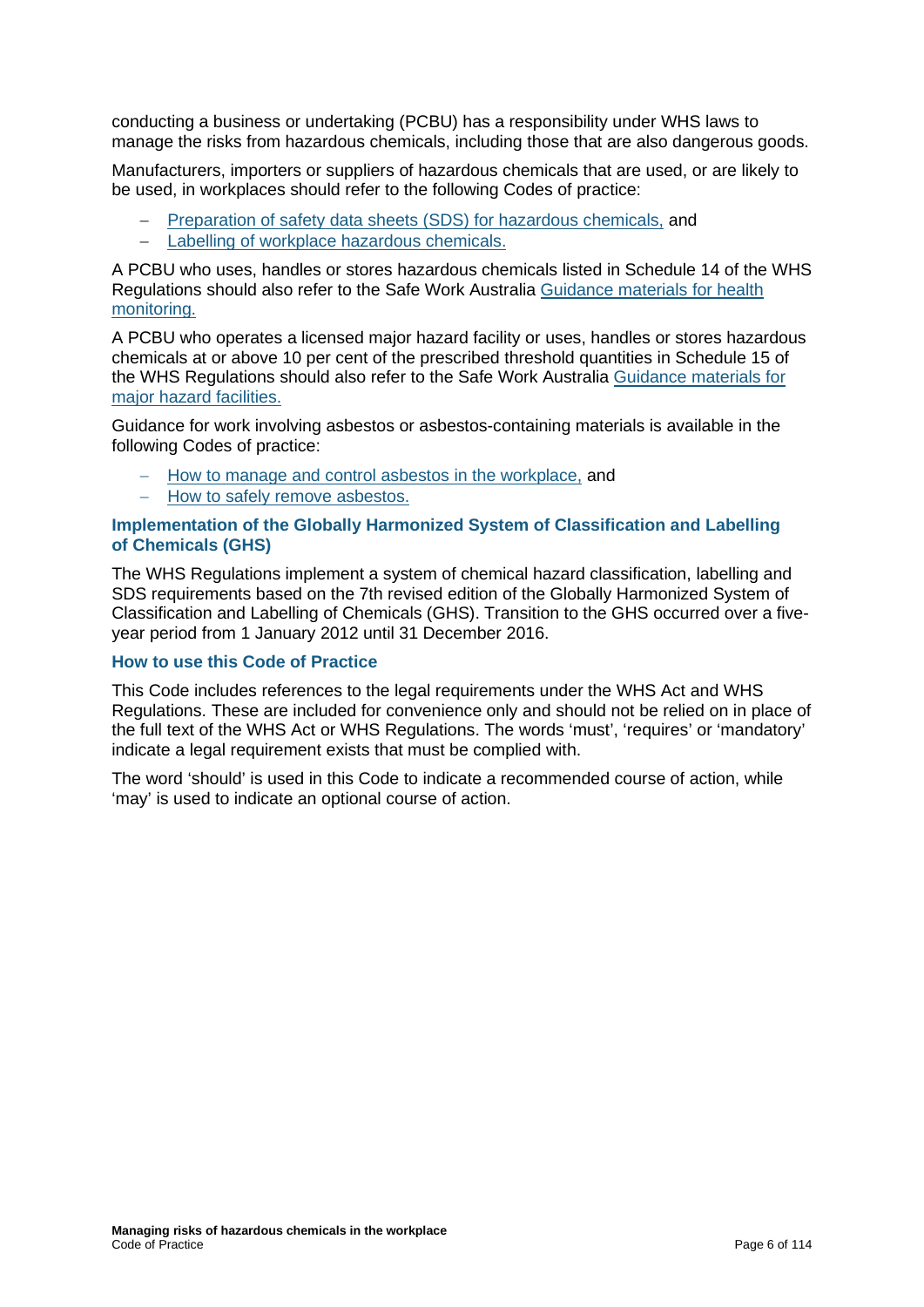# <span id="page-6-0"></span>1. Introduction

# <span id="page-6-1"></span>1.1. What are hazardous chemicals?

Under the WHS Regulations, a hazardous chemical is any substance, mixture or article that satisfies the criteria of one or more hazard classes in the Globally Harmonized System of Classification and Labelling of Chemicals (GHS), as modified by Schedule 6 of the WHS Regulations. However, some hazard classes and categories of the GHS are excluded by the WHS Regulations. See [Appendix A](#page-58-0) for the definition of 'hazardous chemical' and other terms used in this Code.

Most substances, mixtures, and articles that are dangerous goods under the *Australian Code for the Transport of Dangerous Goods by Road and Rail* (ADG Code) are hazardous chemicals, except those that have only radioactive hazards (class 7 dangerous goods), infectious substances (division 6.2) and most class 9 (miscellaneous) dangerous goods.

A comparison of dangerous goods classifications under the ADG Code with those under the GHS is provided in [Appendix B](#page-62-0).

In relation to chemicals, a **hazard** is a set of intrinsic properties of the substance, mixture, article or process that may cause adverse effects to organisms or the environment. There are two broad types of hazards associated with hazardous chemicals which may present an immediate or long-term injury or illness to people. These are:

- **Health hazards**—These are properties of a chemical that cause adverse health effects. Exposure usually occurs through inhalation, skin contact or ingestion. Adverse health effects can be acute (short term) or chronic (long term). Typical acute health effects include headaches, nausea or vomiting and skin corrosion, while chronic health effects include asthma, dermatitis, nerve damage or cancer. Examples of chemicals with health hazards include toxic chemicals (poisons), carcinogens (cancer-causing chemicals) and reproductive toxins (chemicals which may cause infertility or birth defects).
- **Physical hazards**—These are properties of a chemical that can result in immediate injury to people or damage to property. They arise through inappropriate handling or use and can often result in injury to people and/or damage to property as a result of the intrinsic physical hazard. Examples of physical hazards include flammable, corrosive, explosive, chemically-reactive and oxidising chemicals.

Many chemicals have properties that make them both health and physical hazards.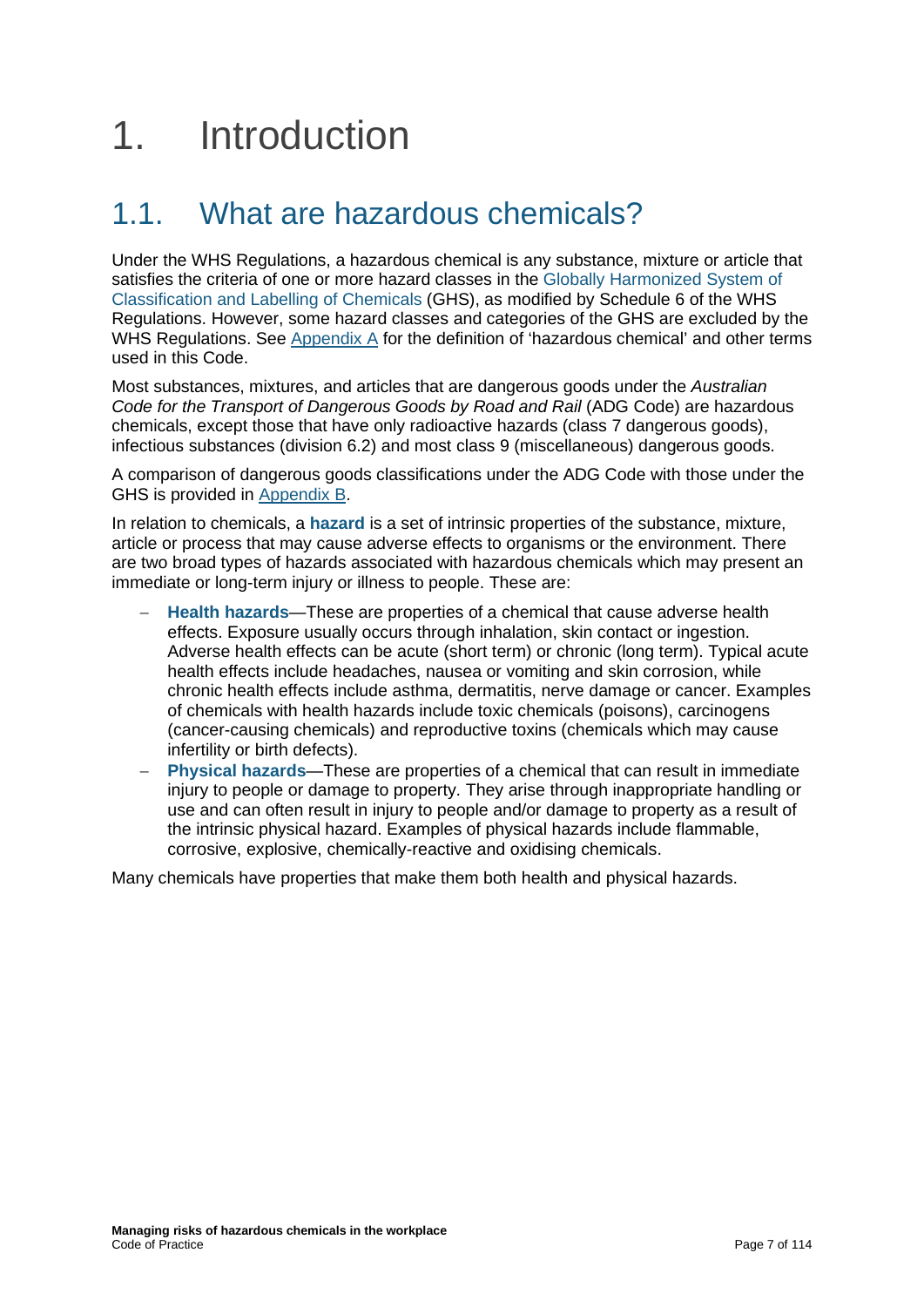# <span id="page-7-0"></span>1.2. Who has health and safety duties in relation to hazardous chemicals?

Duty holders who have a role in managing the risks of hazardous chemicals include:

- persons conducting a business or undertaking (PCBUs)
- designers, manufacturers, importers, suppliers and installers of plant, substances or structures, and
- officers.

Workers and other persons at the workplace also have duties under the WHS Act, such as the duty to take reasonable care for their own health and safety at the workplace.

A person can have more than one duty and more than one person can have the same duty at the same time.

Early consultation and identification of risks can allow for more options to eliminate or minimise risks and reduce the associated costs.

## Person conducting a business or undertaking

#### **WHS Act Section 19**

Primary duty of care

Under the WHS Act, a person conducting a business or undertaking (PCBU) has the primary duty to ensure, so far as is reasonably practicable, that the health and safety of workers and other persons are not put at risk from work carried out as part of the conduct of the business or undertaking. This includes ensuring the safe use, handling and storage of substances.

A PCBU must eliminate risks arising from hazardous chemicals in the workplace, or if that is not reasonably practicable, minimise the risks so far as is reasonably practicable.

PCBUs have a duty to consult workers about work health and safety and may also have duties to consult, cooperate and coordinate with other duty holders.

#### **WHS Regulations Part 7.1**

Hazardous Chemicals

The WHS Regulations include a number of specific duties for a PCBU to manage the risks to health and safety associated with using, handling, generating and storing hazardous chemicals at a workplace. The duties include:

- correct labelling of containers and pipework, using warning placards and outer warning placards and displaying of safety signs
- maintaining a register and manifest (where relevant) of hazardous chemicals and providing notification to the regulator of manifest quantities if required
- identifying risk of physical or chemical reaction of hazardous chemicals and ensuring the stability of hazardous chemicals
- ensuring that exposure standards are not exceeded
- provision of health monitoring to workers
- provision of information, training, instruction and supervision to workers
- provision of spill containment system for hazardous chemicals if necessary
- obtaining the current safety data sheet (SDS) from the manufacturer, importer or supplier of the chemical and making the SDS readily available to workers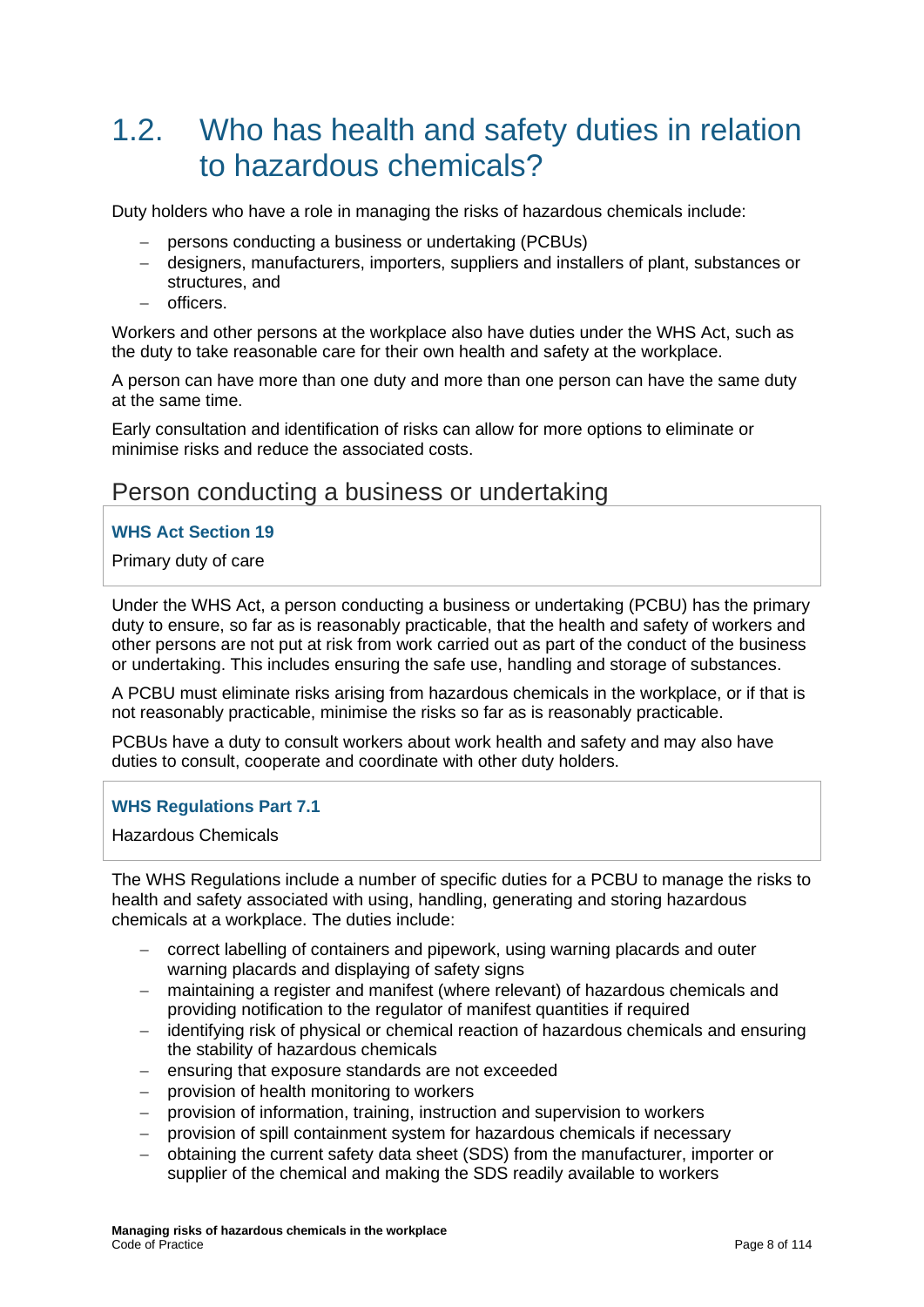- controlling ignition sources and accumulation of flammable and combustible substances
- provision and availability of fire protection, firefighting equipment, emergency equipment and safety equipment
- $-$  preparing an emergency plan, and if the quantity of a class of hazardous chemical at a workplace exceeds the manifest quantity for that hazardous chemical, providing a copy of the emergency plan to the primary service organisation
- stability and support of containers for bulk hazardous chemicals including pipework and attachments
- decommissioning of underground storage and handling systems
- notifying the regulator as soon as practicable of abandoned tanks in certain circumstances.

These duties under the WHS Regulations do not apply to some hazardous chemicals at the workplace in certain circumstances. These circumstances are listed in regulation 328 of the WHS Regulations, and include:

- hazardous chemicals and explosives being transported if the transport is regulated under another safety law
- hazardous chemicals in batteries when incorporated in plant
- hazardous chemicals in portable firefighting or medical equipment for use in a workplace
- potable liquids that are consumer products at retail premises
- food and beverages within the meaning of the Food Standards *Australia New Zealand Food Standards Code* that are in a package and form intended for human consumption
- tobacco or products made of tobacco
- therapeutic goods within the meaning of the *Therapeutic Goods Act 1989 (Commonwealth)* at the point of intentional intake by or administration to humans
- veterinary chemical products within the meaning of the *Agricultural and Veterinary Chemicals Code Act* at the point of intentional administration to animals.

The WHS Regulations contain prohibitions or restrictions on certain hazardous chemicals (for example certain carcinogens) except in specified circumstances and a restriction on the age of a person who can supply hazardous chemicals.

There are also duties relating to the building, operation and management of pipelines used for the transfer of hazardous chemicals.

# Designers, manufacturers, importers and suppliers of hazardous chemicals

#### **WHS Act Part 2 Division 3**

Further duties of persons conducting businesses or undertakings

Designers, manufacturers, importers and suppliers of substances must also ensure, so far as is reasonably practicable, that the substance they design, manufacture, import or supply is without risks to health and safety. This duty includes carrying out testing and analysis as well as providing specific information about the substance. Under the WHS Regulations, manufacturers and importers must correctly classify hazardous chemicals.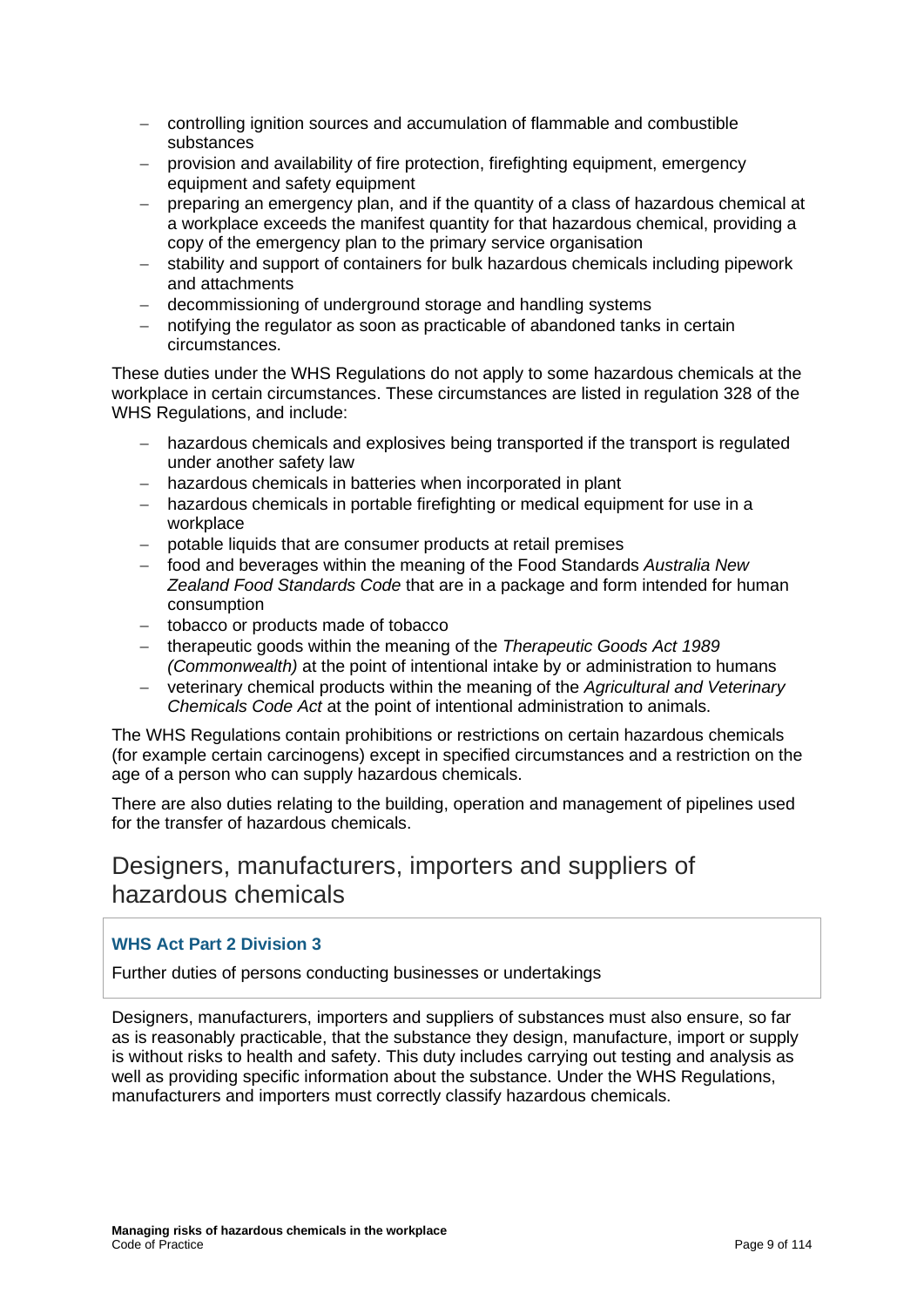#### **WHS Regulations Part 7.1 Division 2**

Obligations relating to safety data sheets and other matters

The WHS Regulations also impose duties on importers, manufacturers and suppliers relating to the preparation of SDS, the disclosure of ingredients, packing, labelling and supply of hazardous chemicals.

### **Officers**

**WHS Act section 27** 

Duty of officers

Officers, for example company directors, have a duty to exercise due diligence to ensure the PCBU complies with the WHS Act and WHS Regulations. This includes taking reasonable steps to ensure the business or undertaking has and uses appropriate resources and processes to eliminate or minimise risks that arise from hazardous chemicals at the workplace. Further information on who is an officer and their duties is available in the Interpretive Guideline: *[The health and safety duty of an officer under section 27](https://www.safeworkaustralia.gov.au/doc/interpretive-guideline-model-work-health-and-safety-act-health-and-safety-duty-officer-under)*.

### **Workers**

#### **WHS Act section 28**

Duties of workers

Workers have a duty to take reasonable care for their own health and safety and to not adversely affect the health and safety of other persons. Workers must comply with reasonable instructions, as far as they are reasonably able, and cooperate with reasonable health and safety policies or procedures that have been notified to workers. If personal protective equipment (PPE) is provided by the business or undertaking, the worker must so far as they are reasonably able, use or wear it in accordance with the information and instruction and training provided.

### Other persons at the workplace

#### **WHS Act Section 29**

Duties of other persons at the workplace

Other persons at the workplace, like visitors, must take reasonable care for their own health and safety and must take reasonable care not to adversely affect other people's health and safety. They must comply, so far as they are reasonably able, with reasonable instructions given by the PCBU to allow that person to comply with the WHS Act.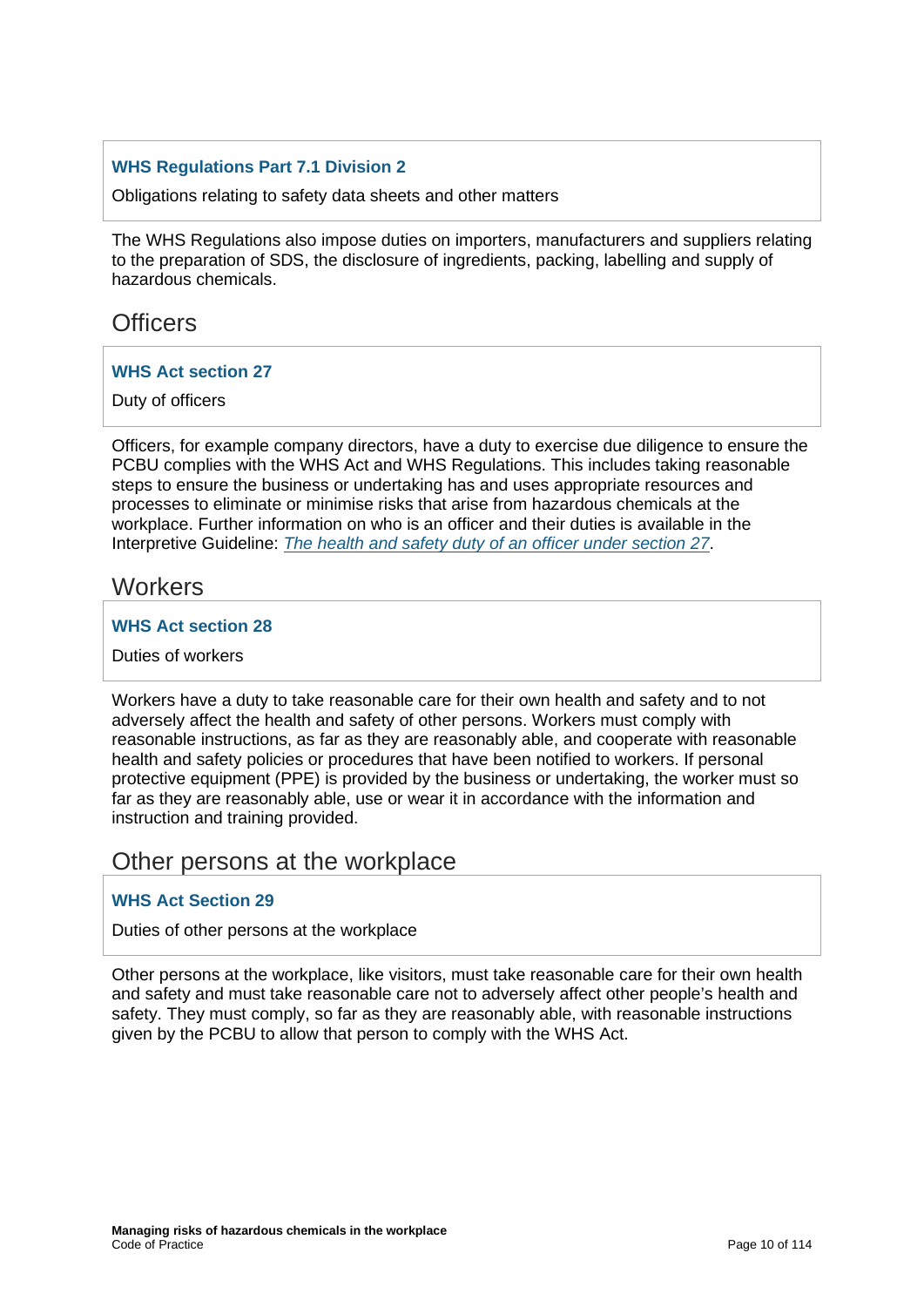# <span id="page-10-0"></span>1.3. What is required to manage the risks associated with hazardous chemicals?

This Code provides guidance on how to manage the risks associated with hazardous chemicals in the workplace using the following systematic process:

- Identify hazards—find out what could cause harm
- Assess risks, if necessary—understand the nature of the harm that could be caused by the hazard, how serious the harm could be and the likelihood of it happening. This step may not be necessary if you are dealing with a known risk with known controls
- Eliminate risks so far as is reasonably practicable
- Control risks—if it is not reasonably practicable to eliminate the risk, implement the most effective control measures that are reasonably practicable in the circumstances in accordance with the hierarchy of control measures, and ensure they remain effective over time
- Review control measures to ensure they are working as planned.

### Hierarchy of control measures

The WHS Regulations require duty holders to work through the hierarchy of control measures when managing certain risks; however, it can be applied to any risk. The hierarchy ranks control measures from the highest level of protection and reliability to the lowest. You must, so far as is reasonably practicable:

- first, eliminate risks by eliminating hazards; this is the most effective control measure
- then substitute hazards with something safer, isolate hazards from people and/or use engineering controls to minimise any risks that have not been eliminated
- then use administrative controls to minimise any remaining risks, and
- then use personal protective equipment (PPE) to minimise any risks that remain.

The control measures you apply may change the way work is carried out. In these situations, you must consult your workers and develop safe work procedures, and provide your workers with training, instruction, information and supervision on the changes.

Further guidance on the risk management process and the hierarchy or control measures is in the *[Code of Practice: How to manage work Health and safety risks](https://www.safeworkaustralia.gov.au/doc/model-code-practice-how-manage-work-health-and-safety-risks)*.

### Consulting with workers

#### **WHS Act section 47**

Duty to consult workers

A PCBU must consult, so far as is reasonably practicable, with workers who carry out work for the business or undertaking and who are (or are likely to be) directly affected by a health and safety matter.

This duty to consult is based on the recognition that worker input and participation improves decision-making about health and safety matters and assists in reducing work-related injuries and disease.

The broad definition of a 'worker' under the WHS Act means a PCBU must consult, so far as is reasonably practicable, with contractors and subcontractors and their employees, on-hire workers, outworkers, apprentices, trainees, work experience students, volunteers and other people who are working for the PCBU and who are, or are likely to be, directly affected by a health and safety matter.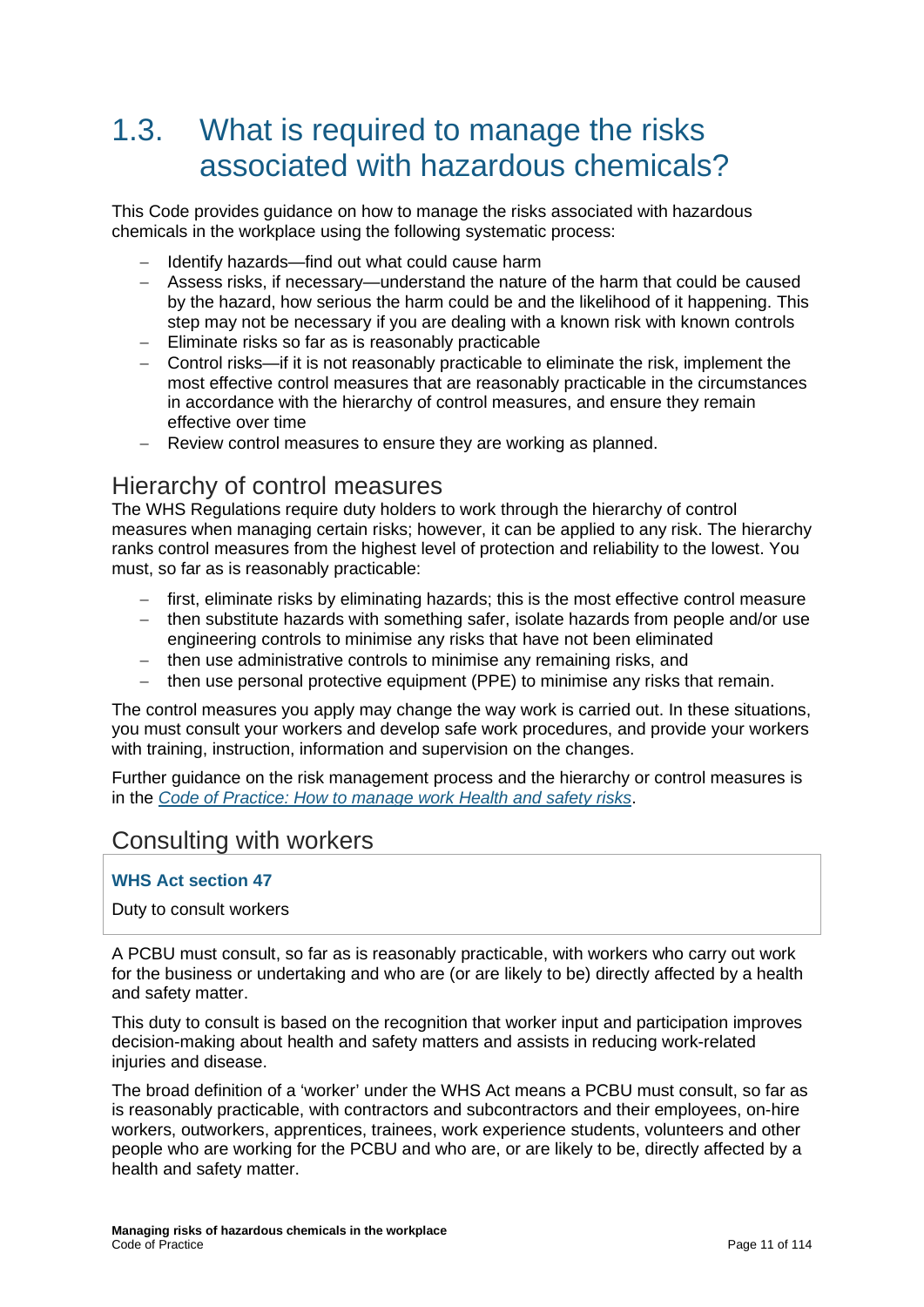Workers are entitled to take part in consultations and to be represented in consultations by a health and safety representative who has been elected to represent their work group.

## Consulting, cooperating and coordinating activities with other duty holders

#### **WHS Act section 46**

Duty to consult with other duty holders

The WHS Act requires a PCBU to consult, cooperate and coordinate activities with all other persons who have a work health or safety duty in relation to the same matter, so far as is reasonably practicable.

There is often more than one business or undertaking involved when working with hazardous chemicals, that may each have responsibility for the same health and safety matters, either because they are involved in the same activities or share the same workplace.

In these situations, each duty holder should exchange information to find out who is doing what and work together in a cooperative and coordinated way so risks are eliminated or minimised so far as is reasonably practicable.

For example if you engage a contractor to carry out work that involves the use of hazardous chemicals you should consult with other duty holders on site to ensure they are aware of the chemical use and cooperate with each other to ensure that each of their activities do not create risks for workers on the site.

Further guidance on consultation is available in the *[Code of Practice: Work health and safety](https://www.safeworkaustralia.gov.au/doc/model-code-practice-work-health-and-safety-consultation-co-operation-and-co-ordination)  [consultation, cooperation and coordination.](https://www.safeworkaustralia.gov.au/doc/model-code-practice-work-health-and-safety-consultation-co-operation-and-co-ordination)* 

# <span id="page-11-0"></span>1.4. Prohibited and restricted hazardous chemicals

The WHS Regulations prohibit or restrict the use, storage or handling of certain hazardous chemicals in certain situations. For example, substances containing arsenic must not be used in spray painting or abrasive blasting, while a number of carcinogens such as 4 nitrodiphenyls are prohibited from all uses except for genuine research or analysis authorised by the regulator. Certain chemicals can be used, handled or stored in the workplace after receiving approval from the regulator. Schedule 10 of the WHS Regulations provides further information on the hazardous chemicals that are restricted or prohibited for use (see [Appendix C](#page-65-0) of this Code).

# <span id="page-11-1"></span>1.5. Exposure standards

#### **WHS Regulation 49**

Ensuring exposure standards for substances and mixtures not exceeded

A PCBU must ensure that no person at the workplace is exposed to a substance or mixture in an airborne concentration that exceeds the relevant exposure standard for the substance or mixture.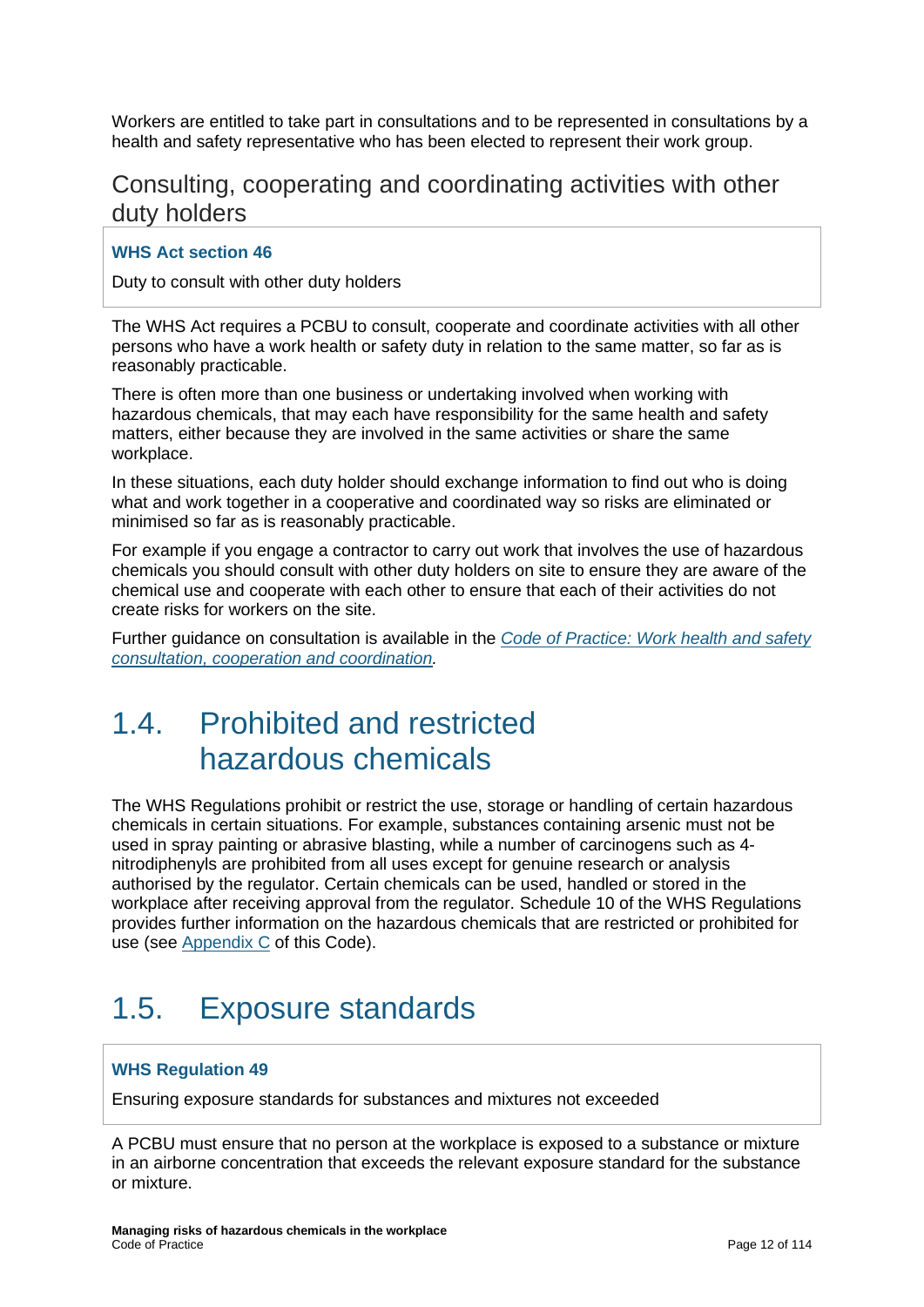Exposure standards represent the airborne concentration of a particular substance or mixture that must not be exceeded. There are three types of exposure standard:

- 8-hour time-weighted average: the average airborne concentration of a particular substance permitted over an eight-hour working day and a five-day working week,
- peak limitation: a maximum or peak airborne concentration of a particular substance determined over the shortest analytically practicable period of time which does not exceed 15 minutes, and
- short term exposure limit: the time-weighted maximum average airborne concentration of a particular substance permitted over a 15-minute period.

Exposure standards are based on the airborne concentrations of individual substances that, according to current knowledge, should neither impair the health of, nor cause undue discomfort to, nearly all workers. They do not represent a fine dividing line between a healthy and unhealthy work environment.

Chemicals with workplace exposure standards are listed in the *[Workplace Exposure](https://www.safeworkaustralia.gov.au/doc/workplace-exposure-standards-airborne-contaminants)  Standards for Airborne Contaminants*[. These exposure standards are also available from the](https://www.safeworkaustralia.gov.au/doc/workplace-exposure-standards-airborne-contaminants)  [Hazardous Chemical Information System \(HCIS\)](http://hcis.safeworkaustralia.gov.au/) on the Safe Work Australia (SWA) website. The HCIS database contains additional information and guidance for many substances. Although exposure standards may also be listed in Section 8 of the SDS, you should always check the Workplace Exposure Standards for Airborne Contaminants or HCIS to be certain.

Guidance on interpreting exposure standards is available in the *[Guidance on the](https://www.safeworkaustralia.gov.au/doc/guidance-interpretation-workplace-exposure-standards-airborne-contaminants)  [Interpretation of Workplace Exposure Standards for Airborne Contaminants](https://www.safeworkaustralia.gov.au/doc/guidance-interpretation-workplace-exposure-standards-airborne-contaminants)*.

To comply with the WHS Regulations, monitoring of workplace contaminant levels for chemicals with exposure standards may need to be carried out.

# <span id="page-12-0"></span>1.6. Preparing a register and manifest of hazardous chemicals

#### **WHS Regulation 346**

Hazardous chemicals register

A PCBU must ensure that a register of hazardous chemicals at the workplace is prepared and kept up to date. The register must be readily accessible to workers involved in using, handling or storing hazardous chemicals and to anyone else who is likely to be affected by a hazardous chemical at the workplace.

The register is a list of the product names of all hazardous chemicals used, handled or stored at the workplace accompanied by the current SDS for each hazardous chemical listed. It must be updated as new hazardous chemicals are introduced to the workplace or when the use of a particular hazardous chemical is discontinued.

More information about hazardous chemical registers can be found in the *[Hazardous](https://www.safeworkaustralia.gov.au/doc/hazardous-chemicals-register-fact-sheet)  [Chemical Register Fact Sheet.](https://www.safeworkaustralia.gov.au/doc/hazardous-chemicals-register-fact-sheet)*

## Manifest of Schedule 11 hazardous chemicals

#### **WHS Regulation 347**

Manifest of hazardous chemicals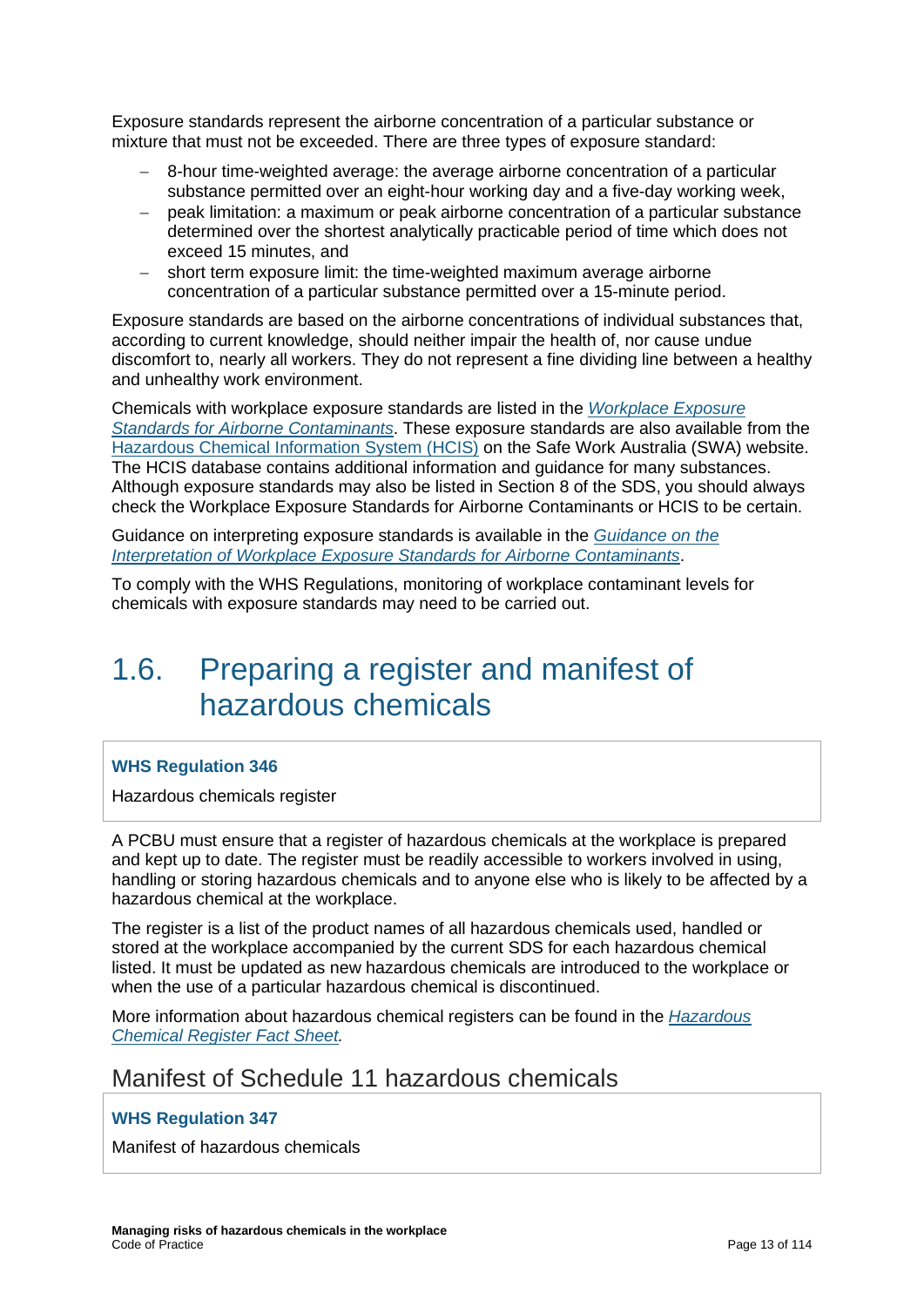A PCBU must prepare a manifest of Schedule 11 hazardous chemicals at the workplace.

A manifest is different from a register. A manifest is a written summary of specific types of hazardous chemicals with physical hazards, acute toxicity or skin corrosion that are used, handled or stored at a workplace. A manifest is only required where the quantities of those hazardous chemicals exceed prescribed threshold amounts. It contains more detailed information than a register of hazardous chemicals as its primary purpose is to provide the emergency services organisations with information on the quantity, classification and location of hazardous chemicals at the workplace. It also contains information such as site plans and emergency contact details.

The manifest must comply with the requirements of Schedule 12 of the WHS Regulations and it must be updated as soon as practicable after any change to the amount or types of chemicals being used, stored, handled or generated at the workplace.

A manifest quantity is the quantity referred to in Schedule 11 of the WHS Regulations, table 11.1, column 5 for that hazardous chemical (reproduced in [Appendix D](#page-69-0) of this Code).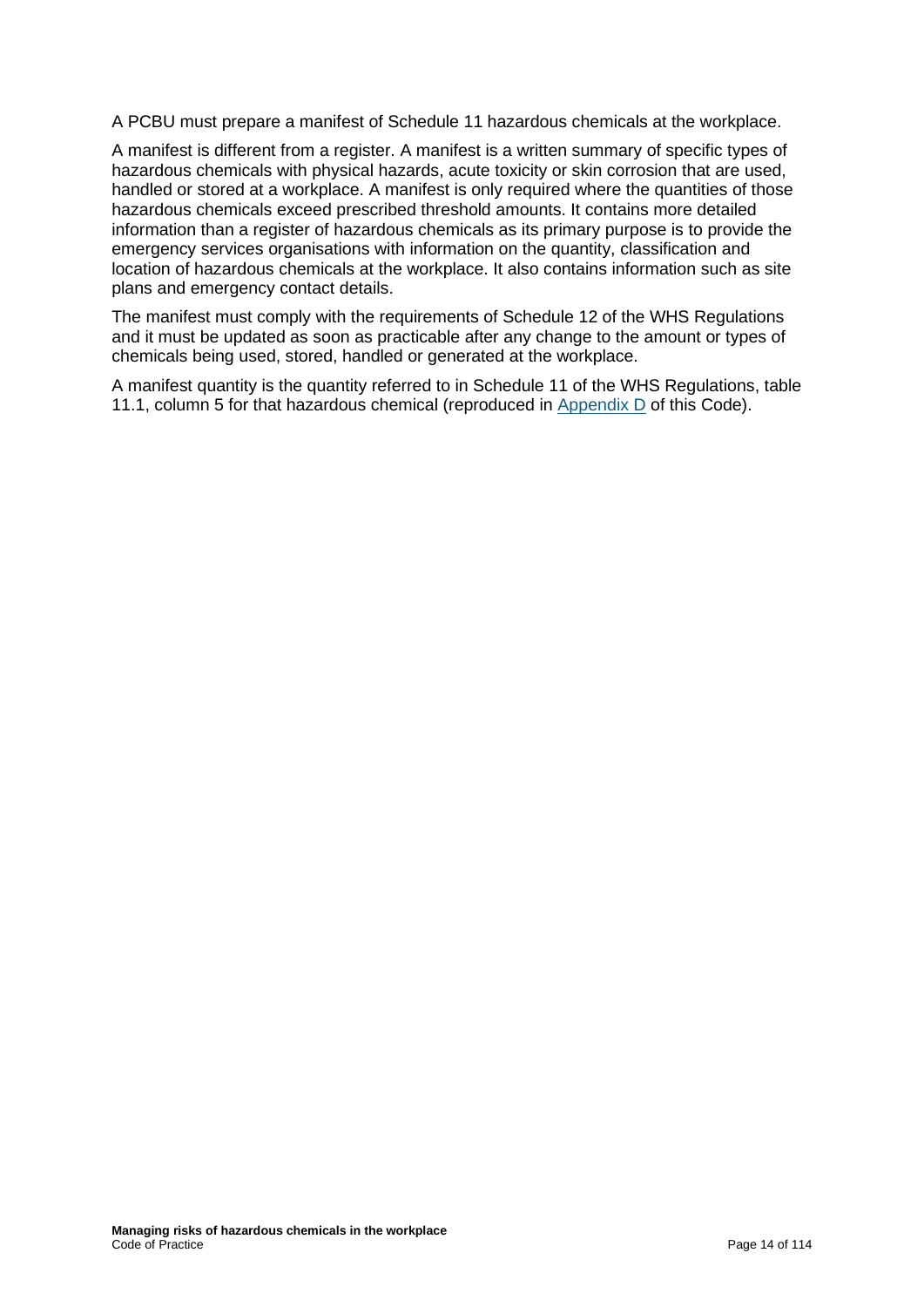# <span id="page-14-0"></span>2. Identifying hazards

# <span id="page-14-1"></span>2.1. How to identify which chemicals are hazardous

The first step in managing risks involves identifying all the chemicals that are or are likely to be used, handled, stored or generated at your workplace in consultation with workers. The identity of chemicals in the workplace can usually be determined by looking at the label and the SDS, and reading what ingredients are in each chemical or product. In some cases, a chemical may not have a label or an SDS, for example where fumes are generated in the workplace from an activity such as welding.

A manufacturer or importer must determine the hazards of a chemical against specified criteria. This process is known as classification, and it is the hazard classification of a chemical that determines what information must be included on labels and SDS, including the type of label elements, hazard statements and pictograms. Manufacturers and importers are required to prepare labels and SDS, and must regularly review the information on them to ensure it is correct and up to date; for example, new information on a chemical may lead to a change in its hazard classification. Specific guidance on what a manufacturer or importer must include in an SDS and label can be found in:

 *[Code of Practice: Preparation of safety data sheets for hazardous chemicals](http://www.safeworkaustralia.gov.au/sites/swa/about/publications/pages/safety-data-sheets-hazardous-chemicals-cop), and [Code of Practice: Labelling of workplace hazardous chemicals.](http://www.safeworkaustralia.gov.au/sites/swa/about/publications/pages/labelling-hazardous-chemicals-cop)* 

As a person conducting a business or undertaking (PCBU), you should always read the label in conjunction with the SDS to make sure all chemical hazards are identified. In cases where an SDS or label is not required, for example with welding rods, product specification sheets may provide information on the types of hazardous chemicals generated during a process. You may also need to research other sources such as codes of practice or guidance documents on the process.

The manufacturer, importer or supplier may provide further information about the hazardous chemical. Information on chemicals can also be found in the HCIS database.

Hazardous chemicals that are contained in plant forming part of a manufacturing process, such as a piping system, must also be identified. This is to ensure controls can be implemented in the event of an accidental rupture or spill or when maintenance or cleaning is required.

# Hazardous chemicals generated in the workplace

Some processes will produce hazardous chemicals as by-products or waste. These hazards may not be easily identified when generated at the workplace, for example hydrogen sulphide in a sewer or diesel exhaust fume from truck engines. Information on by-products may be available from an SDS, but not always. You should find out what hazardous chemicals may be produced from work activities, for example: use of welding rods may liberate toxic fumes and vapours, grinding metals may release toxic metal dust or fumes, offgassing of solvent vapours from glues used to manufacture timber products such as Medium Density Fibreboard (MDF), and dusts released from machining timbers are hazardous to health or can present a dust explosion risk.

If you generate hazardous chemicals in the workplace, you must manage the risks associated with those chemicals.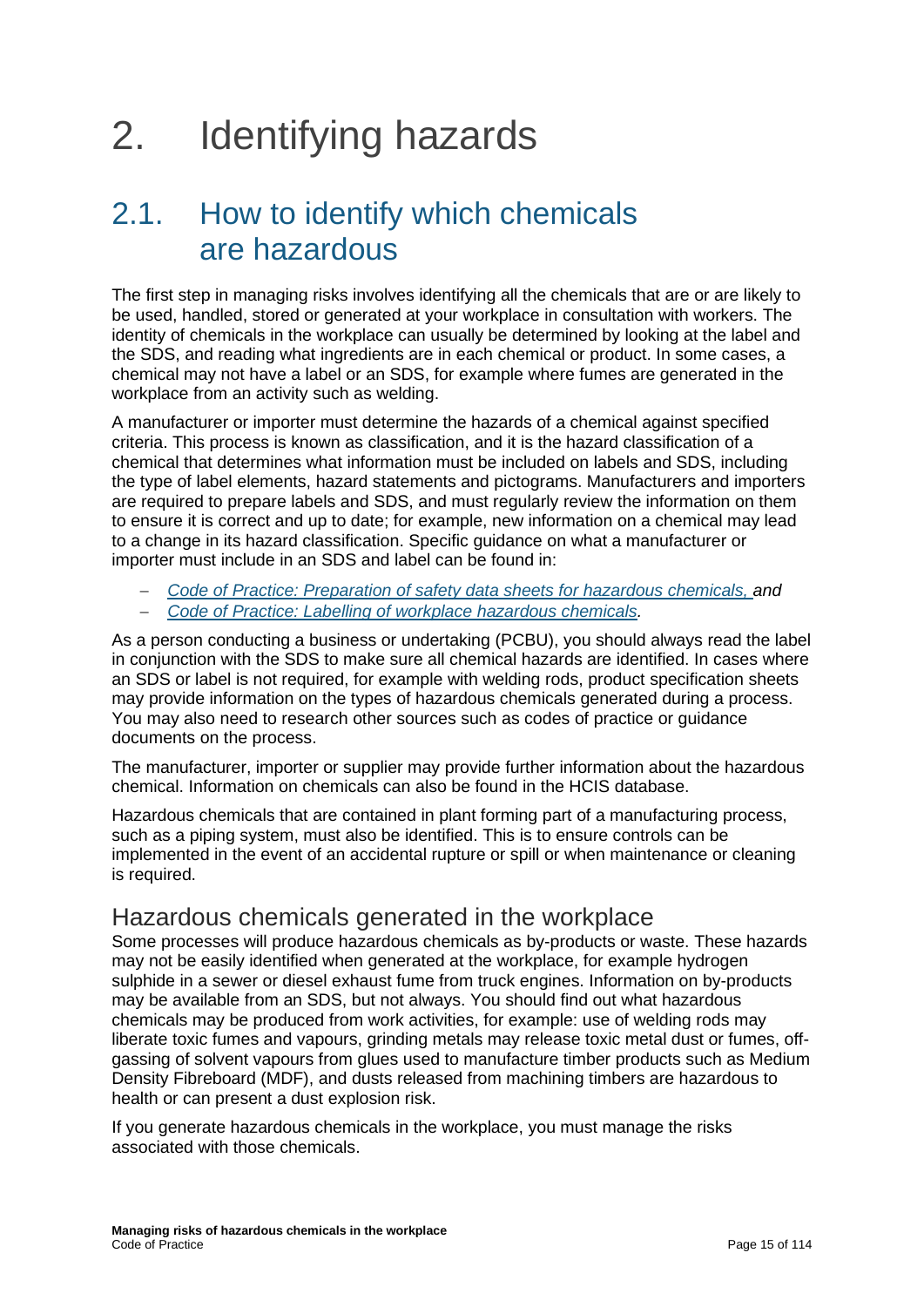# <span id="page-15-0"></span>2.2. Safety Data Sheets (SDS)

#### **WHS Regulations Part 7.1 Division 2**

Obligations relating to safety data sheets and other matters

The manufacturer or importer must prepare a safety data sheet (SDS) for the hazardous chemical before first manufacturing or importing the hazardous chemical or as soon as practicable after the first manufacturing or importing and before first supplying it to a workplace.

The manufacturer or importer of the hazardous chemical must provide the current SDS for the hazardous chemical to any person, if the person:

- $-$  is likely to be affected by the hazardous chemical, and
- asks for the SDS.

The supplier must provide the current SDS for the hazardous chemical:

- when the chemical is first supplied to the workplace, and
- if the SDS is amended, when the hazardous chemical is first supplied to the workplace after the SDS is amended.

As a PCBU, you must obtain the SDS (and any amended version) for a hazardous chemical from the manufacturer, importer or supplier no later than when the chemical is first supplied at the workplace or as soon as practicable after it is first supplied, but before it is used at the workplace.

You may obtain a third party SDS, that is, an SDS produced by someone other than the Australian manufacturer or importer. However, by itself a third party SDS is not sufficient to meet your duty to obtain a safety data sheet—the Australian manufacturer or importer's SDS must be obtained.

An SDS provides critical information about hazardous chemicals. For example, an SDS includes information on:

- $-$  the chemical's identity and ingredients
- $-$  health and physical hazards
- safe handling and storage procedures
- emergency procedures, and
- disposal considerations.

If the SDS for a hazardous chemical is not supplied, you must contact either the manufacturer, importer or supplier to obtain one before the chemical is used at the workplace.

Important hazard information to note from the SDS is listed in Table 1.

**Table 1** Important hazard information to note from the SDS

|                       | Important hazard information to note from the SDS                 |
|-----------------------|-------------------------------------------------------------------|
| <b>Hazard</b>         | This information will be present on the SDS in the form of hazard |
| <b>classification</b> | statements, for example 'may cause cancer' or 'flammable liquid'. |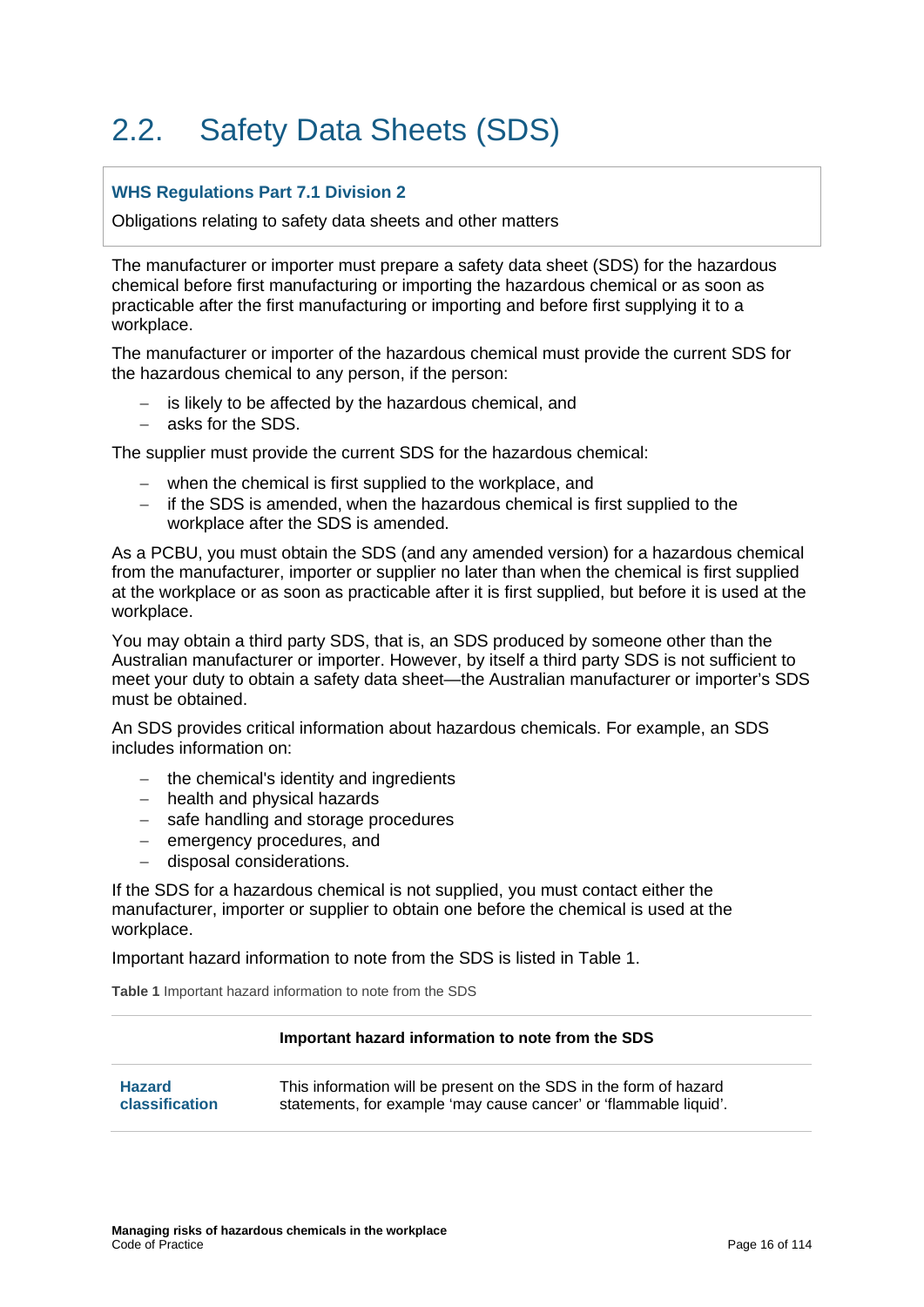|                                                      | Important hazard information to note from the SDS                                                                                                                                                                                                                                                                                                                                                                                                                                                                                                                                                                                               |
|------------------------------------------------------|-------------------------------------------------------------------------------------------------------------------------------------------------------------------------------------------------------------------------------------------------------------------------------------------------------------------------------------------------------------------------------------------------------------------------------------------------------------------------------------------------------------------------------------------------------------------------------------------------------------------------------------------------|
| The route of entry                                   | This information is important as it lets you assess the health risks to your<br>workers. Routes of entry can include inhalation (breathing it in), skin<br>contact, ingestion (swallowing it), eye contact and injection through high<br>pressure equipment.<br>Depending on the substance, the severity of the harm could range from<br>minor to major, for example, from minor skin irritation to chronic respiratory<br>disease. Some chemicals may not be hazardous by all routes of entry. For<br>example, silica is hazardous only by inhalation so the risk assessment<br>needs to consider how inhalation could occur in the workplace. |
| <b>Advice or</b><br>warnings for at-<br>risk workers | The SDS may also include summaries of toxicological data, or advice or<br>warnings for people that might be at risk, such as:<br>people who are sensitised to particular chemicals<br>$\overline{\phantom{m}}$<br>warnings for pregnant women<br>$-$<br>people with existing medical conditions such as asthma.<br>$\qquad \qquad -$                                                                                                                                                                                                                                                                                                            |
| <b>Instructions</b><br>on storage                    | This may include advice on certain materials that are incompatible when<br>storing the chemical, or advice on potential hazardous degradation<br>products.<br>Examples include-storage of acids and bases; storage of ether for<br>extended periods to avoid formation of explosive peroxides.                                                                                                                                                                                                                                                                                                                                                  |
| <b>Physical</b><br>properties                        | Physical properties can have a significant effect on the hazard. Some key<br>properties to note include:<br>physical state: is it solid, liquid or gas?<br>if solid—what is the potential for dust explosion?<br>٠<br>if liquid-is it mobile/viscous/volatile/miscible?<br>٠<br>if gas (and vapours)-is it lighter/heavier than air?<br>٠<br>flashpoint, fire point and explosive limits<br>viscosity<br>density<br>particle size<br>vapour pressure<br>solubility and pH<br>reactivity<br>boiling and/or freezing point or range<br>electrical and/or heat conductivity<br>the nature and concentration of combustion products.                |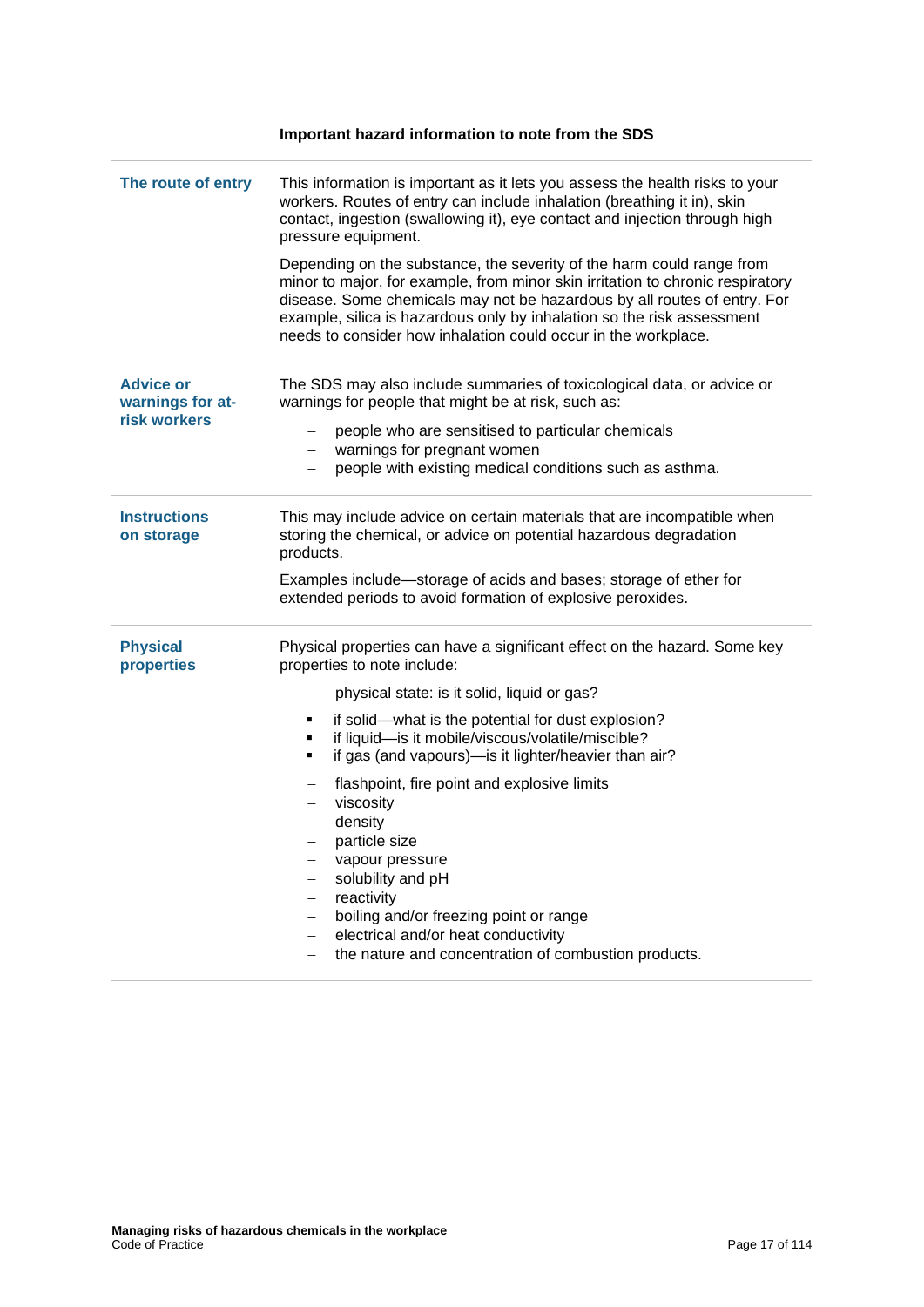| Important hazard information to note from the SDS                |                                                                                                                                                                                                                                                                                                                                                                                                                                                                                                  |  |
|------------------------------------------------------------------|--------------------------------------------------------------------------------------------------------------------------------------------------------------------------------------------------------------------------------------------------------------------------------------------------------------------------------------------------------------------------------------------------------------------------------------------------------------------------------------------------|--|
| <b>Situations that</b><br>may generate<br>hazardous<br>chemicals | Examples may include:<br>use of welding rods which may liberate hazardous fumes and<br>vapours<br>directions for use of chlorine bleach, warning that harmful levels of<br>$-$<br>chlorine gas may be generated if the substance is mixed with<br>incompatible chemicals<br>warnings that some metals, including alkali metals, in contact with<br>water or acids, liberate flammable gas<br>information on by-products or breakdown products like formation of<br>explosive peroxides in ether. |  |
| <b>Environmental</b><br><b>hazards</b>                           | The SDS should contain information on environmental hazards and risks.<br>An awareness of this information will assist you to meet any environmental<br>laws in your state or territory.                                                                                                                                                                                                                                                                                                         |  |

If you are using a consumer or domestic chemical for its usual purpose (for example, washing dishes in the lunchroom) you will not need to obtain an SDS. However, chemicals which are generally for domestic use and considered safe in the home may present greater risks in the workplace depending on the manner and quantities in which they are used. This is particularly relevant, for example, where domestic cleaning chemicals are purchased from a supermarket and used at a workplace in a way or quantity which is not consistent with home use.

If you are using a domestic chemical in a manner different to normal household use, you should obtain the SDS in order to determine the level of risk to workers and the appropriate controls. The SDS should contain more detailed information on hazards and risks, for example on incompatibilities with other chemicals and risks from use in enclosed areas.

## Providing access to SDS in the workplace

#### **WHS Regulation 344**

Person conducting business or undertaking to obtain and give access to safety data sheets

You must ensure the current SDS is readily accessible to workers involved in using, handling or storing the hazardous chemical at the workplace and emergency service workers, or anyone else who is likely to be exposed to the hazardous chemical.

The SDS should be kept in a location near the work area where the substance is used—this may be as hard copy or in another format, including electronically. You must ensure that all workers likely to be exposed to the hazardous chemical know how to find the SDS.

In some cases it may be practicable to provide workers with access to SDS via an electronic database, for example in universities where potentially thousands of chemicals may be used, stored or handled at the site. However, the electronic database should be readily available to workers, workers should know how to use it, and a backup means of providing the SDS should also be provided, for example as hard copies in a filing system.

This requirement does not apply to hazardous chemicals and consumer products in certain circumstances. For more information refer to the *[Hazardous Chemicals Register Fact Sheet](https://www.safeworkaustralia.gov.au/doc/hazardous-chemicals-register-fact-sheet)*.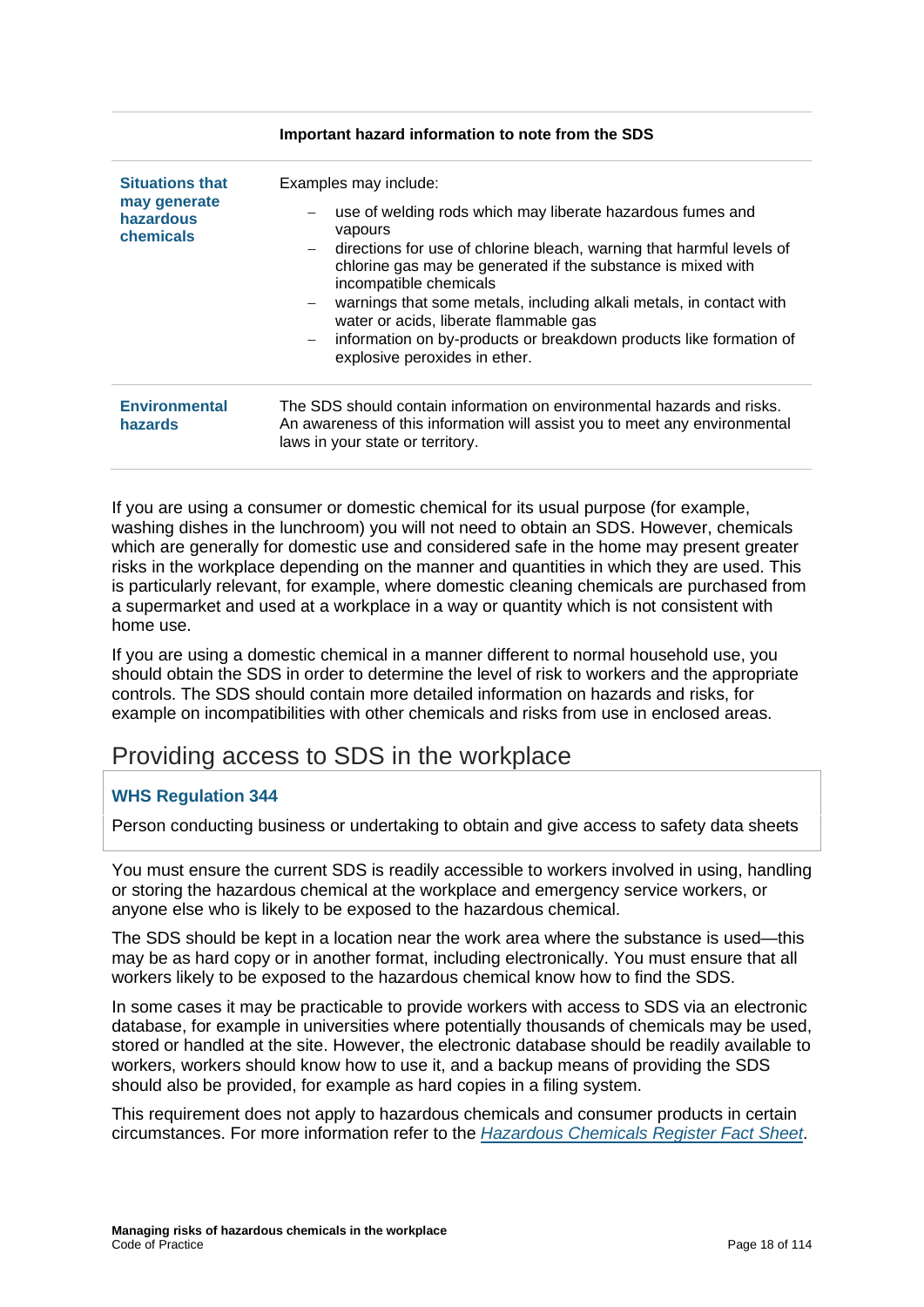# <span id="page-18-0"></span>2.3. Labels

#### **WHS Regulations Part 7.1 Division 2**

Obligations relating to safety data sheets and other matters

The manufacturer and importer of a hazardous chemical must ensure it is correctly labelled as soon as practicable after manufacturing or importing the hazardous chemical.

The supplier of a hazardous chemical must not supply the chemical to another workplace if they know or ought reasonably to know that the hazardous chemical is not correctly labelled.

As a PCBU, you must ensure that hazardous chemicals, the containers of hazardous chemicals or hazardous chemicals in pipe work are correctly labelled.

Some labels do not contain all hazard information, for example, on some consumer product labels, some agricultural and veterinary chemical products, where the label is too small to fit all relevant hazard information, or when hazardous chemicals that are dangerous goods are labelled to meet transport requirements. You should refer to the SDS when reading a label to ensure all chemical hazards are identified.

[Table 2](#page-18-1) below shows examples of elements on a label that indicate the type of hazard and the severity of the hazard.

<span id="page-18-1"></span>**Table 2** Examples of hazard information on a label

| Label element                                                                                                                           | <b>Examples</b>                                                                                                                                    |
|-----------------------------------------------------------------------------------------------------------------------------------------|----------------------------------------------------------------------------------------------------------------------------------------------------|
| <b>Signal words</b><br>These provide an immediate<br>warning to the reader                                                              | Danger or Warning                                                                                                                                  |
| <b>Hazard statements</b><br>These describe the nature and<br>severity of the chemical hazard<br>based on a chemical's<br>classification | May cause cancer<br>Fatal if inhaled<br>Flammable liquid and vapour<br>Causes severe skin burns and eye damage<br>May cause respiratory irritation |
| <b>Pictograms</b><br>These provide a pictorial<br>representation of the type of<br>hazard that can be easily<br>recognised at a glance  | Flammable<br>Acute toxicity<br>Warning                                                                                                             |
|                                                                                                                                         | Human health<br>Corrosive                                                                                                                          |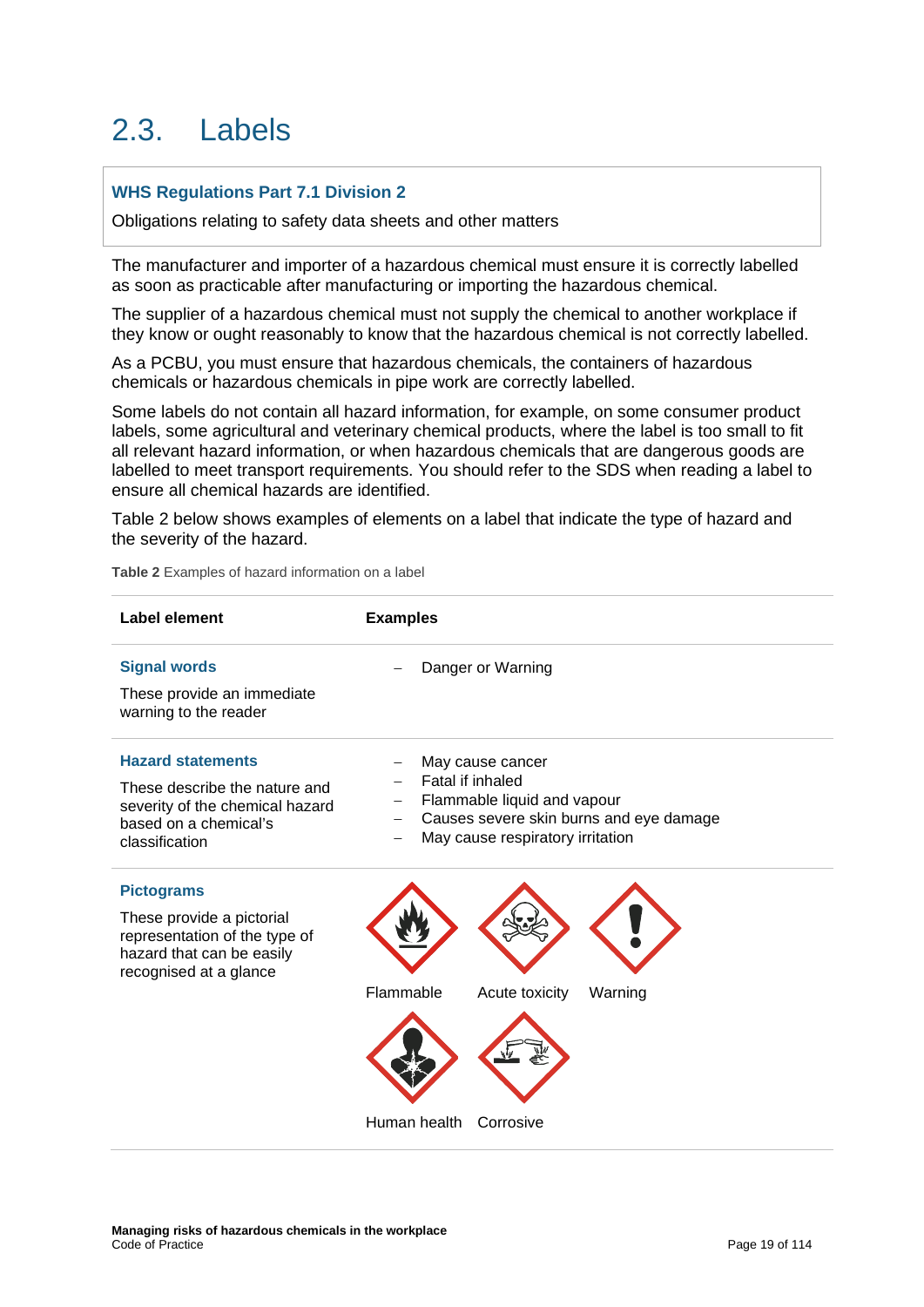# Incorrectly labelled or unlabelled containers

If you find a container that does not have a label or is incorrectly labelled, action must be taken to correctly label the container. Containers that have had chemicals transferred into them (decanted) in the workplace, and containers of chemical wastes must be labelled correctly.

If the contents of the container are not known, this should be clearly marked on the container, for example, 'Caution—do not use: unknown substance'. Such a container should be stored in isolation until its contents can be identified and, if it is then found to be hazardous, the container can be appropriately labelled. If the contents cannot be identified, they should be disposed of in accordance with relevant local waste management requirements.

# <span id="page-19-0"></span>2.4 Other sources of information

Additional information regarding hazards and risks associated with the use, handling, generation and storage of hazardous chemicals can be obtained from the following sources:

- incident records
- previous risk assessments
- Australian Code for the Transport of Dangerous Goods by Road and Rail
- The Standard for the Uniform Scheduling of Medicines and Poisons (SUSMP)
- Australian Industrial Chemicals Introduction Scheme (AICIS)
- European Chemicals Agency (ECHA)
- $-$  regulatory authorities
- trade unions and employer associations
- work health and safety consultants
- internet searches of authoritative websites, such as those of international work health and safety agencies like the US Occupational Safety and Health Administration (OSHA), or the European Commission Joint Research Centre's Institute for Health and Consumer Protection.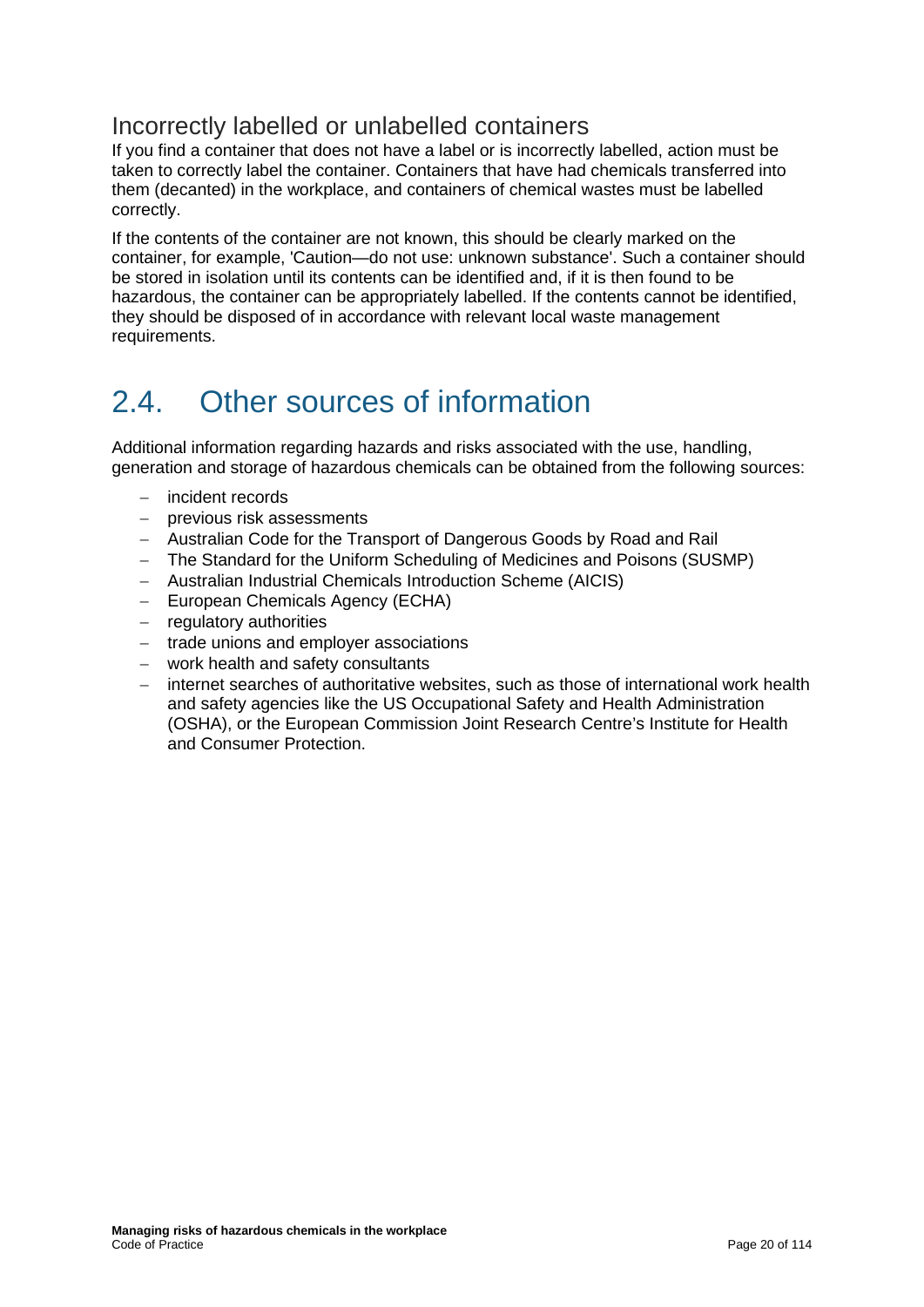# <span id="page-20-0"></span>3. The risk management process

A risk assessment is not mandatory for hazardous chemicals under the WHS Regulations. However, in many circumstances it will be the best way for you, as a person conducting a business or undertaking (PCBU), to determine the measures that should be implemented to control risks. It will help you to:

- identify which workers are at risk of exposure
- determine what sources and processes are causing that risk
- identify if and what kind of control measures should be implemented, and
- check the effectiveness of existing control measures.

Where the hazards and associated risks are well -known and have well established and accepted control measures, it may not be necessary to undertake a risk assessment, for example, where there are a small number of chemicals in a workplace and the hazards and risks are well understood. If after identifying a hazard you already know the risk and how to control it effectively, you may simply implement the controls.

Your risk assessment should also consider foreseeable failures of plant and equipment, as well as any control measures, for example:

- A power failure may impact on the operation of a mechanical ventilation system at the workplace.
- Accidental spills have the potential to corrode or impact on nearby plant or equipment.

Documenting risk assessments is not mandatory, but may help when reviewing where improvements can be made and risks controlled more effectively.

[Appendix F](#page-80-0) provides an overview and [Appendix G](#page-81-0) provides a checklist of the risk assessment process.

Further guidance on the risk management process and the hierarchy of control measures is available in the *Code of Practice*[: How to manage work health and safety risks.](https://www.safeworkaustralia.gov.au/doc/model-code-practice-how-manage-work-health-and-safety-risks)

# <span id="page-20-1"></span>3.1. Decide who should do the assessment

Assessments are based on a thorough understanding of what happens, or might happen, in the workplace and should be carried out by a person or persons who have:

- a practical understanding of the WHS laws, codes of practice and relevant guidance materials
- an understanding of the work processes involved at the workplace, and
- enough resources to gather information, consult the appropriate people, review existing records and examine the workplace.

The person or persons should also have abilities to:

- interpret the information on the label and SDS of the hazardous chemical
- observe the conditions of work, and to foresee potential problems
- communicate effectively and where appropriate consult with manufacturers, importers, suppliers, managers, technical specialists and workers including contract workers
- draw all the information together in a systematic way to form valid conclusions about exposures and risks, and
- accurately report the findings to all parties concerned.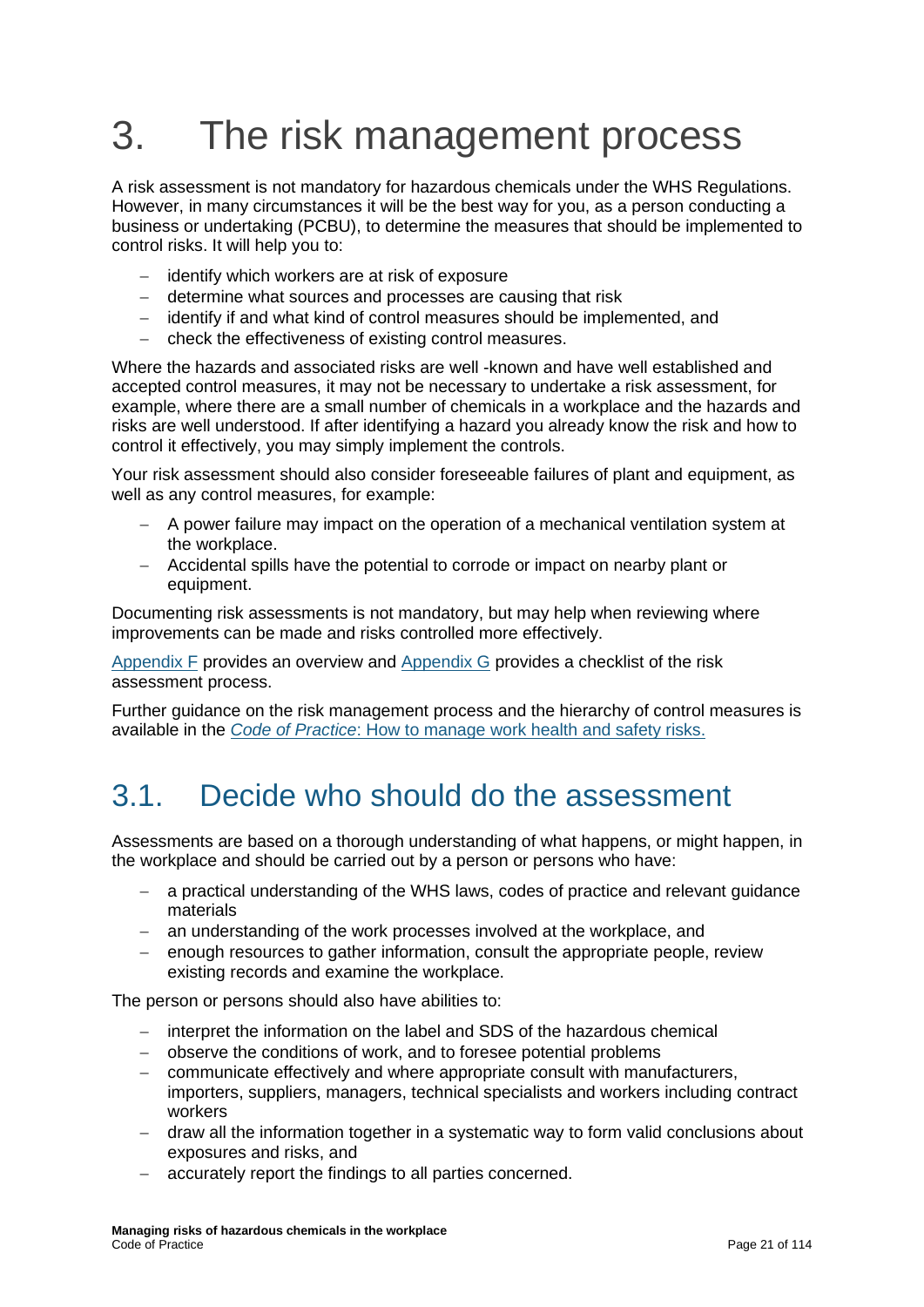A single person such as a supervisor may be suitably competent to perform simple assessments. In more complex cases, several persons representing a variety of skills may need to be involved in collecting and assessing the information. Whether a single person or multiple people undertake the assessment, they should consult with workers and their health and safety representatives.

## Seeking external assistance

In some cases, it may be necessary to seek external professional assistance to assist or undertake risk assessments. External assistance may be required to:

- design an air-monitoring strategy
- collect and analyse samples, and/or
- interpret monitoring and testing results.

External professional assistance may also be required in the design, installation and maintenance of control measures, such as ventilation systems or fire protection systems.

# <span id="page-21-0"></span>3.2. Decide what sort of risk assessment is appropriate

The type of risk assessment that should be conducted will depend on the nature of the work being performed.

#### **A basic assessment** consists of:

- reviewing the labels and the SDS of the hazardous chemicals and assessing the risks involved in their use, and
- deciding whether the hazardous chemicals in the workplace are already controlled with existing control measures, as recommended in the SDS or other reliable sources, or whether further control measures are needed.

For example, the SDS and label might report that a cleaning agent has potential skin irritation effects and may liberate a toxic gas when in contact with certain other chemicals, while it in itself is non-volatile. A basic assessment might indicate that you should, as part of your duties to manage risks to health and safety associated with using, handling, generating or storing a hazardous chemical at a workplace, implement control measures such as requiring the use of protective clothing and gloves, and requiring the chemical to be kept away from incompatible materials.

In **a generic assessment**, an assessment is made of a particular workplace, area, job or task and the assessment is then applied to similar work activities that involve the use of the chemical being assessed.

For example, a business or industry association might do a generic assessment for a number of workplaces that use, handle, generate or store identical chemicals (such as service stations or dry cleaners). When conducting a generic assessment, it is important that the workplace, tasks and hazardous chemicals being assessed are identical in characteristics, properties, potential hazards and risks. Generic assessments are not appropriate for very high risk chemicals such as carcinogens.

**A detailed assessment** may be needed when there is a significant risk to health and for very high risk chemicals such as carcinogens, mutagens, reproductive toxicants or sensitisation agents in the case of health hazards. Information on the label and SDS will allow you to determine whether the chemical has these hazards. Schedule 10 of the WHS Regulations provides further information on the hazardous chemicals that are restricted or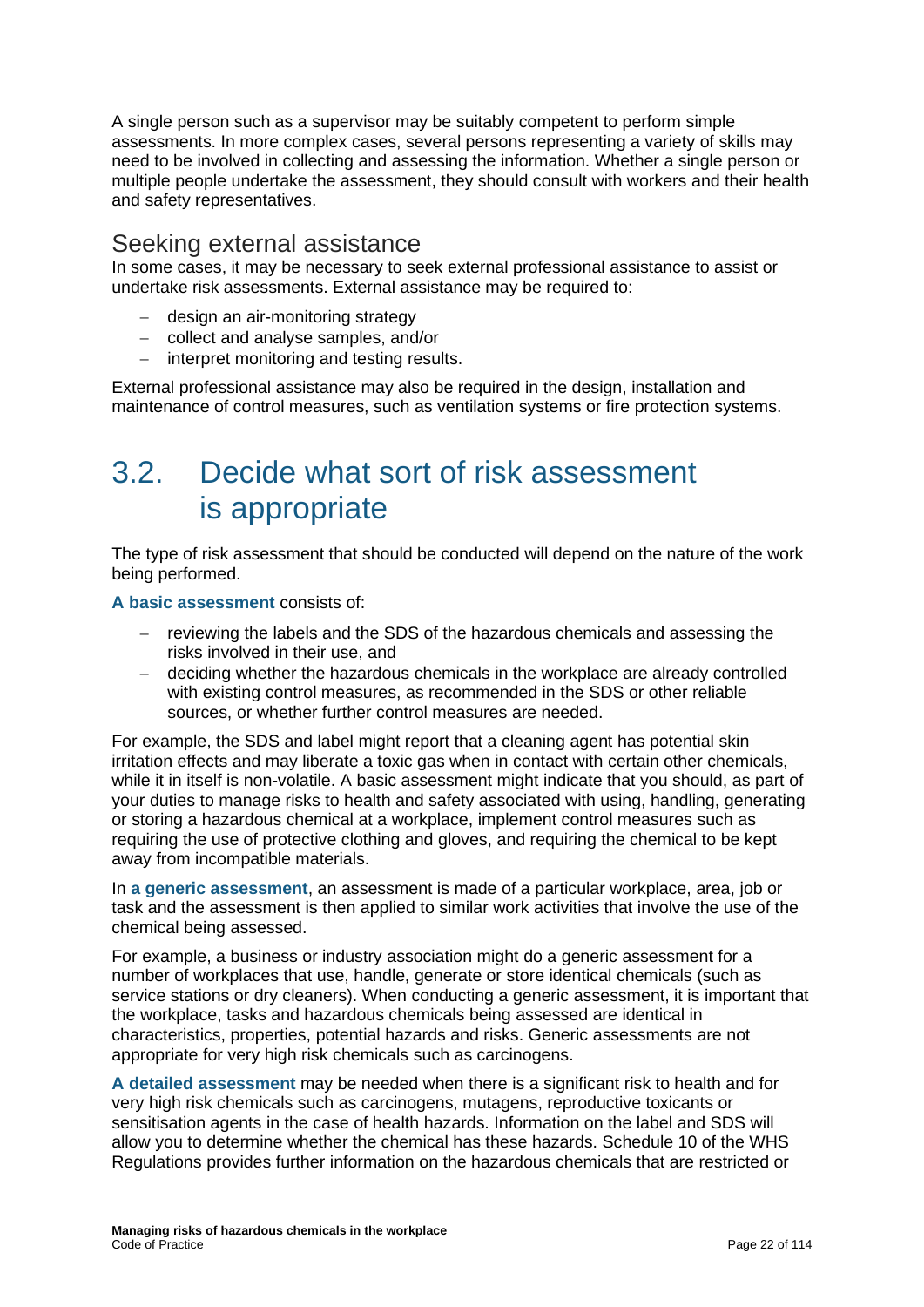prohibited for use (see [Appendix C](#page-65-0) of this Code). A more detailed assessment may also be required when there is uncertainty as to the risk of exposure or health.

In order to complete a detailed assessment, further information may be sought and decisions taken to:

- $-$  eliminate the uncertainty of any risks
- select appropriate control measures
- ensure that control measures are properly used and maintained, and
- determine if air monitoring or health monitoring are required.

It may be necessary to engage external professional assistance to undertake a more detailed assessment.

### Structuring risk assessments

Risk assessments can be simplified by evaluating the nature of the work in smaller, more manageable parts. You do not need to do a risk assessment covering each work activity in the whole workplace. Instead, evaluate the nature of the work by:

- **Dividing up the workplace**—If it is not practicable for the workplace to be assessed as a whole, divide it into smaller units (locations/areas or processes) to make risk assessment more manageable. Walking through the workplace and looking at floor plans or process plans will help you decide how to divide up the workplace.
- **Grouping similar work**—Workers performing similar work or using similar substances may be grouped together if it has been established that their exposures are representative of their group. They are referred to as 'similarly exposed groups'. In doing this you can avoid having to repeat exposure assessments for each and every worker.
- **Grouping similar chemicals**—If the work involves a large number of different hazardous chemicals, they may be grouped on the basis of their form, properties and the way they are used or handled. This kind of grouping may be appropriate for example, where:
- a range of solvent-based paints containing a number of different solvents and additives are used in the same or similar way (for example, sprayed, brushed or applied with a roller)
- solvent-based liquid pesticides are used in the same or similar way (for example, decanted, mixed or sprayed).
- **Examining work practices and conditions**—Once you have divided the workplace into manageable units, you should observe and consult with workers to find out how the job is actually done. Workers may sometimes not adhere strictly to standard operating procedures for certain tasks. This could be because they have devised a more efficient and/or safer method for performing that task, or because the control measures or personal protective equipment (PPE) provided make it cumbersome and difficult. Workers should be encouraged to share their views and concerns on working practices and be involved in discussions on how to improve working methods. Also, it is good practice to find out what changes in workplace activities occur during cleaning, maintenance, breakdowns and during staff absences or shortages.
- **Sourcing other information**—You should take account of any information about incidents, fires, spills, illnesses or diseases that may be related to the use of the hazardous chemical. Check your accident/incident records. Ask those doing the work if they have experienced symptoms listed on the SDS. This information will help you to determine if exposure has been significant.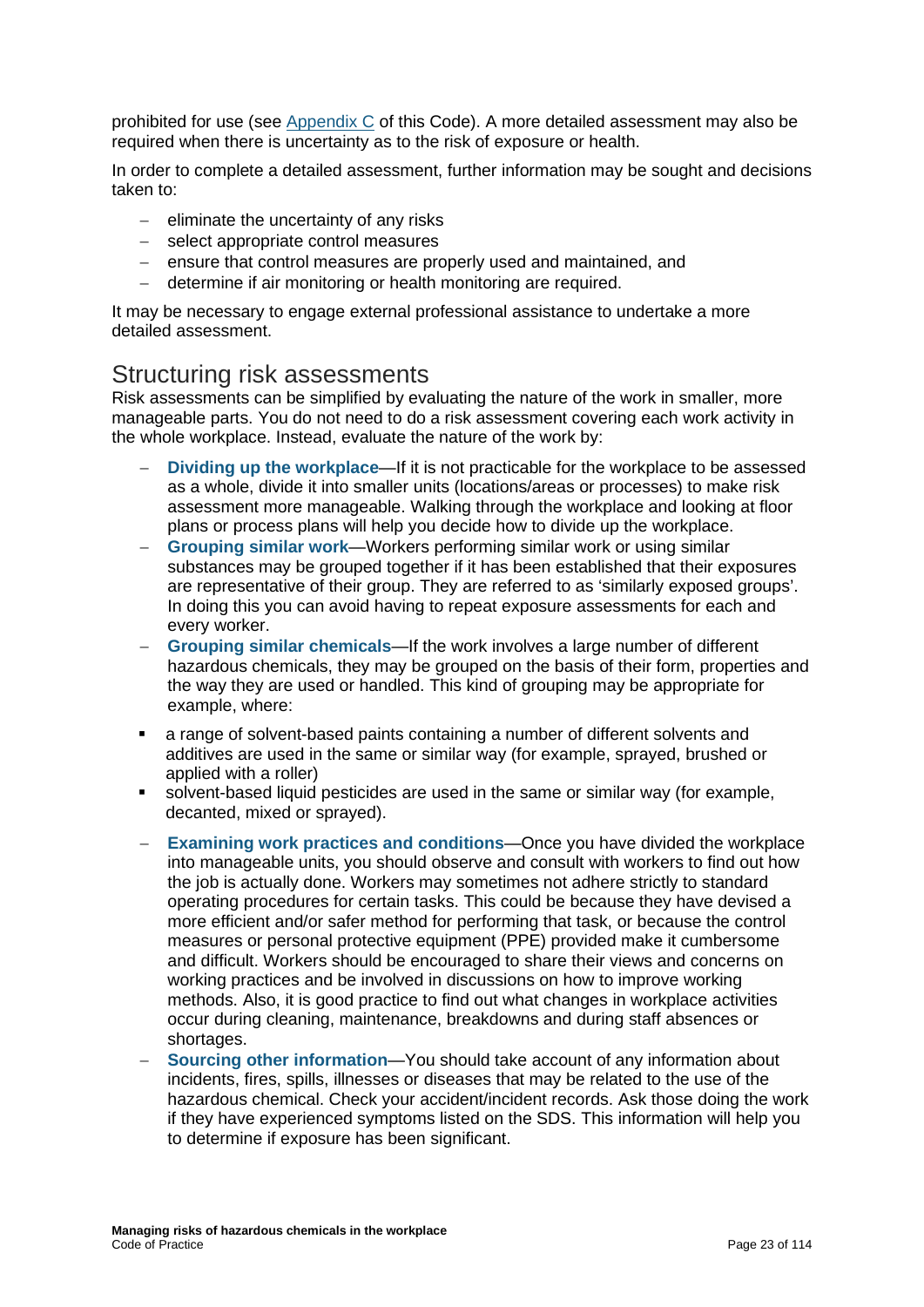# Considering both health and physical risks

Hazardous chemicals may present an immediate or long-term risk to human health through their toxicological properties (**health hazards**), or a risk to safety of persons and property as a result of their **physical hazards**. In some cases, chemicals may present both health and physical hazards, for example solvents such as benzene, toluene and xylene.

There are many common elements to assessing risks from health and physical hazards, but also several key differences in the way these risks are assessed. As a consequence, the assessment of health and physical risks are discussed separately in this chapter.

# <span id="page-23-0"></span>3.3. Things to consider in assessing health risks

The assessment of health risks from hazardous chemicals involves gaining an understanding of the situations where people can be exposed to, or come into contact with the chemicals, including the extent of exposure and how often this can occur. Health risk depends on hazard severity and level of exposure, and thus depends on both the type of chemical and also the nature of the work itself.

As with all risk assessments, the assessment of chemical hazards needs to consider all workers potentially at risk, including those not directly involved in a work activity, as well as other people such as visitors to the workplace.

# The routes of entry by which the chemical can affect your health

The type of hazard (for example, hazard classifications of carcinogenicity, sensitisation, acute toxicity) and relevant routes of exposure (for example, inhalation, ingestion, skin contact) should be known from the hazard identification step (see [Chapter 2\)](#page-14-0). This information is needed in the risk assessment to understand the level of risk from likely or potential exposure scenarios in your workplace.

For particulates in air, the primary health concern is effects on the lungs due to inhalation exposure. For example, crystalline silica is considered hazardous principally because of the long-term, irreversible lung effects (such as silicosis) that may arise from prolonged or repeated exposure to excessive concentrations. Its hazardous properties are associated with inhalation, so the evaluation of risk should be based on the potential for breathing in the crystalline silica dust rather than other routes of exposure (for example, contact with the skin). In the case of crystalline silica, it is the respirable fraction of the dust that presents the greatest risk to workers as this fraction contains the smallest particles which can reach further into the lungs causing the most damage.

In contrast, even brief exposures to high concentrations of sodium hydroxide may lead to immediate effects which include irritation and burning of the skin, eyes and respiratory tract and blindness. Its hazardous properties relate to exposure via skin or eye contact and inhalation. Evaluation of risks to health for sodium hydroxide (caustic soda) should therefore consider the potential exposure through all of these routes.

Some chemicals may exhibit ototoxic effects. That is, they may cause hearing loss or exacerbate the effects of noise. Evaluating the use of these chemicals should be carried out in conjunction with the *[Code of Practice: Managing noise and preventing hearing loss](https://www.safeworkaustralia.gov.au/doc/model-codes-practice-managing-noise-and-preventing-hearing-loss-work)  [at work.](https://www.safeworkaustralia.gov.au/doc/model-codes-practice-managing-noise-and-preventing-hearing-loss-work)* 

# The physical form and concentration

Some substances may be virtually harmless in some forms (such as a block of metal, a piece of wood or granulated solid chemicals) but may be very hazardous in another form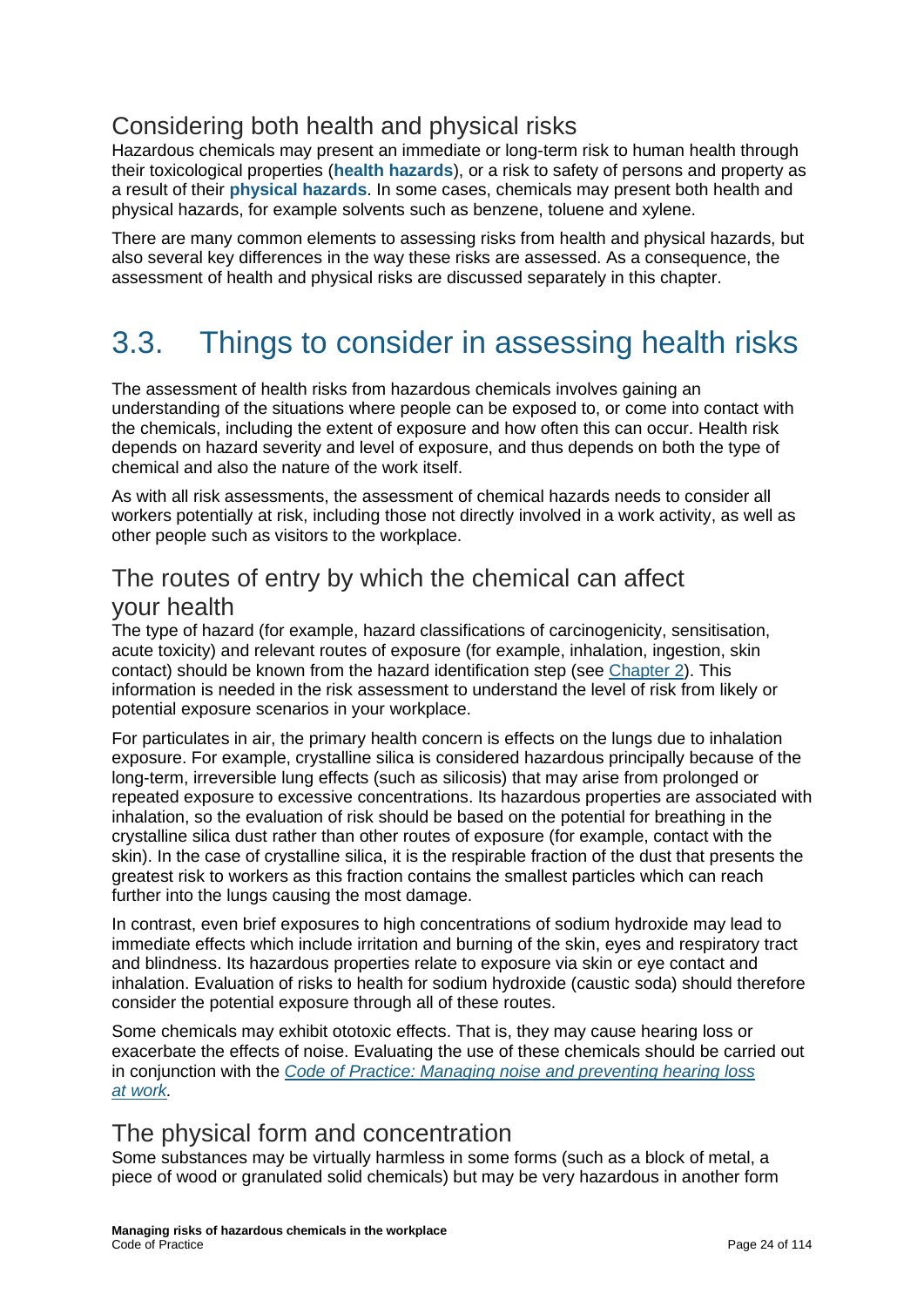(such as fine dust particles or fumes that can be readily inhaled, or solutions that may be splashed and readily absorbed through skin). This is also an important consideration in assessing risks from physical hazards.

The concentration of hazardous ingredients is also an important factor in the overall risk. Concentrates or pure substances may be extremely hazardous, while dilute solutions of the same chemical may not be hazardous at all.

# The chemical and physical properties of the substance

Gases or liquids with low boiling points or high vapour pressures can give rise to high airborne concentrations in most circumstances, whereas high boiling point liquids such as oils are only likely to create a hazardous airborne concentration if they are heated or sprayed. Chemicals with a very low or high pH (for instance, strong acids and caustics respectively) are corrosive to the skin and eyes.

Some substances give off distinctive odours which can alert workers to the presence of a hazardous chemical. For example, hydrogen cyanide has a smell of bitter almonds. However, not everyone can smell hydrogen cyanide and higher concentrations of hydrogen cyanide can also overload nasal receptors resulting in workers being unable to detect it. Thus, odour should not be relied on as a means of detecting the presence of hazardous chemical.

The chemical and physical properties of a substance are also important in assessing risks from physical hazards, described in [Section 3.4: How to assess physical risks.](#page-26-0)

## Determining who could be exposed, and when this could occur

Workers can come in contact with a hazardous chemical and any waste, intermediate or product generated from the use of the substance if they:

- work with it directly
- $-$  are in the vicinity of where it is used or likely to be generated
- $\overline{z}$  enter an enclosed space where it might be present
- disturb deposits of the substance on surfaces (for example, during cleaning) and make them airborne, and/or
- come into contact with contaminated surfaces.

You should consider all people at the workplace, including those who may not be directly involved in using, handling, storing or generating a hazardous chemical, such as:

- ancillary or support/services workers (be aware that cleaners, maintenance and laboratory staff are often exposed to both the hazardous chemicals they use in the course of their work, such as cleaning products, and the hazardous chemicals used in the workplace by other workers)
- contractors
- visitors, and
- supervisors and managers.

You should consider:

- how specific tasks or processes are actually carried out in the workplace (for example, decanting, spraying, heating). By observing and consulting workers you can find out if they are not adhering strictly to standard procedures or if procedures are not adequately providing protection to workers
- the quantity of the chemicals being used. Use of larger quantities could result in greater potential for exposure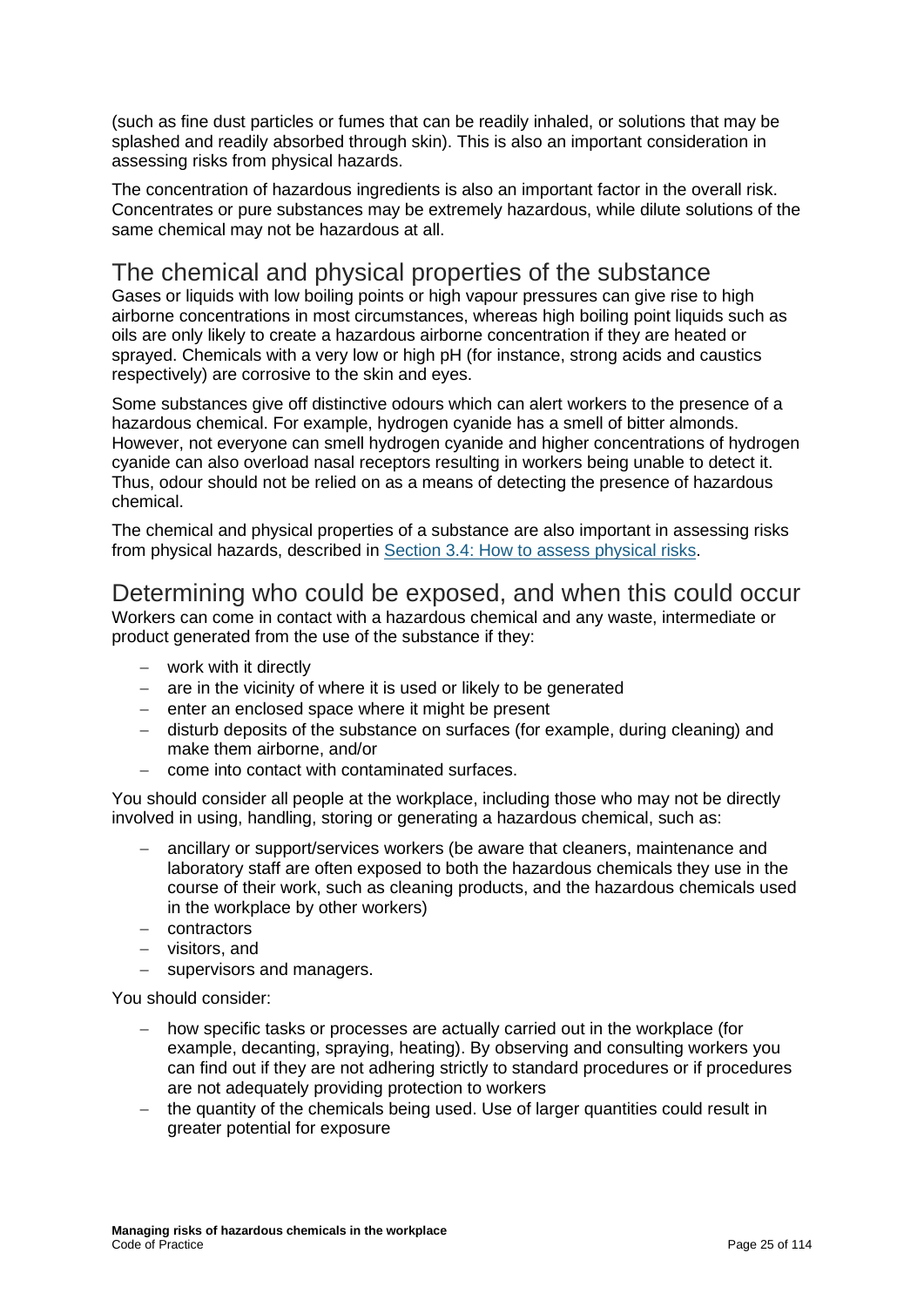- the risk controls in place and their effectiveness. For example, a ventilation system may be in use but when poorly designed, installed or maintained it may not achieve the correct level of protection (such as if filters are not regularly cleaned)
- whether each worker's work technique has a significant bearing on their level of exposure—poor techniques can lead to greater exposure, and
- workers who may be working alone with hazardous chemicals and if any additional precautions or checks may be necessary in case they become incapacitated.

# How often is exposure likely to occur and for how long?

The total dose (amount) of a hazardous chemical a worker is likely to receive increases with an increase in the duration or frequency of exposure. Estimations of the duration and frequency of exposure can be based on observation, knowledge and experience of the work. Seek information from your workers and their health and safety representatives to find out:

- Which work activities involve routine and frequent exposure to hazardous chemicals (for example, daily exposure, including during end-of-shift cleaning) and who are the people performing these activities?
- What happens when non-routine work, production of one-off items or isolated batches, trials, maintenance or repair operations are performed?
- What happens when there are changes to work practices in events such as cleaning, breakdowns, changes in volume of production, adverse weather conditions?
- Are there differences between workers within a group? Anyone whose work habits or personal hygiene (for example, washing before eating, drinking or smoking) are significantly different should be considered separately.

### Estimating the level of exposure to hazardous chemicals

Once you have investigated the hazardous chemicals, the following information should then be used to estimate the level of exposure:

- $-$  the quantities used
- the frequency and duration of exposure
- $-$  the effectiveness of the controls already in place, and
- whether workers are working directly with the substance.

An estimation of the amount of exposure to hazardous chemicals can be obtained by a number of methods:

- **Personal sampling**—This can determine inhalation exposure.
- **Static area sampling**—This can determine the level of airborne concentrations of chemicals; however this method is not acceptable for determining compliance with exposure standards.
- **Air monitoring**—This should be carried out by a person such as an occupational hygienist with skills to carry out the monitoring according to the appropriate standard and to interpret the results. Results from air monitoring indicate how effective your workplace controls are, for example whether ventilation systems are operating as intended. Records of air monitoring for airborne contaminants with exposure standards must be kept for a minimum of 30 years, and must be available to workers who are exposed.
- **Observation**—For example, you might look for evidence of fine deposits on people and surfaces, or the presence of dusts, mists or fumes visible in the air (for example, in light beams), or the presence of odours.
- **Simple tests** such as indicator tubes or dust lamps. However, in most cases the amount of exposure may vary throughout the day, so such tests may not establish workers' exposure with confidence and it may be necessary to undertake detailed air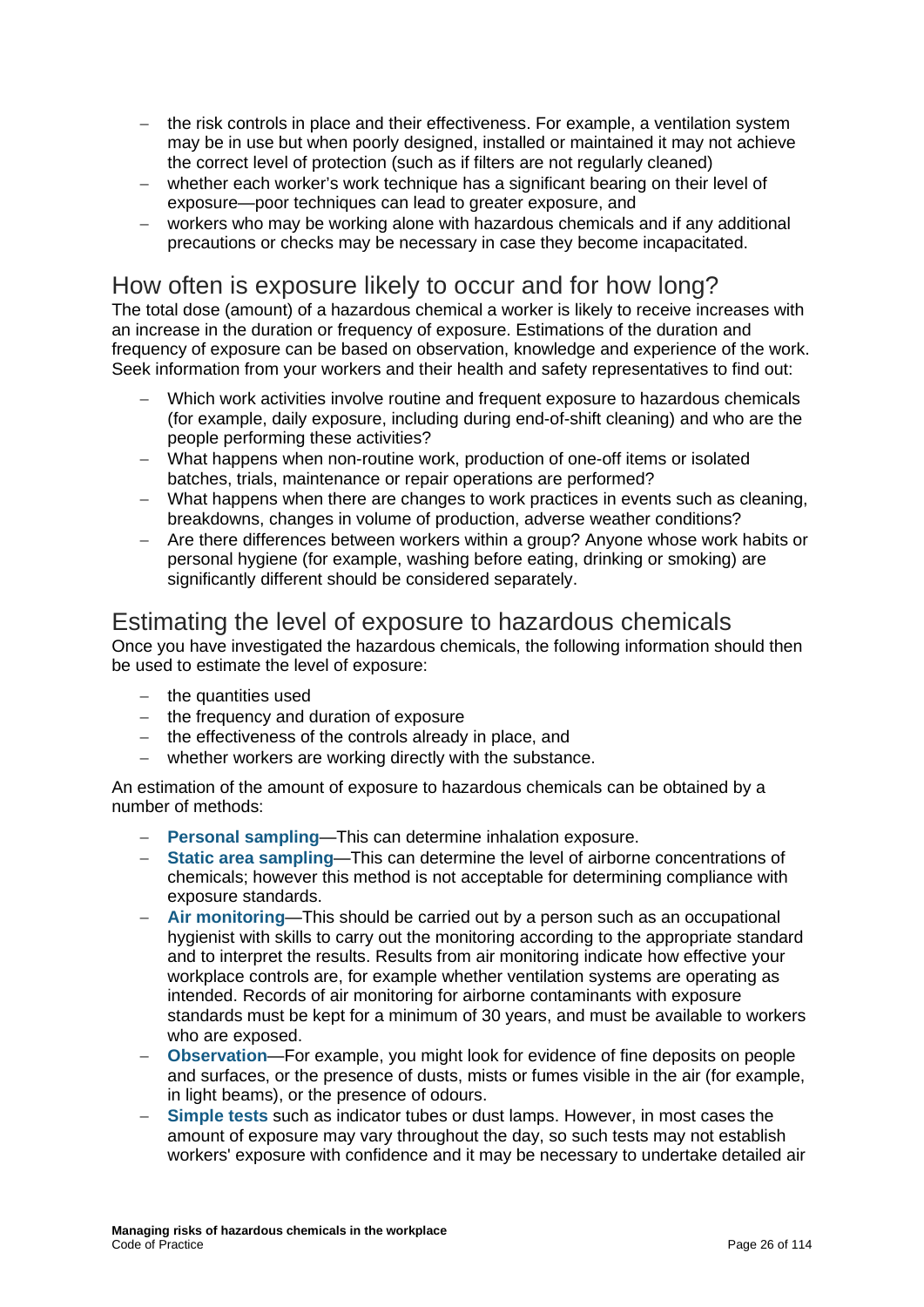monitoring. For chemicals that present a significant hazard you should consider undertaking air monitoring to determine the level of exposure.

## Complying with exposure standards

#### **WHS Regulation 49**

Ensuring exposure standards for substances and mixtures not exceeded

As described in [Section 1.5](#page-11-1) of this Code, you must ensure that no person at the workplace is exposed to a substance or mixture in an airborne concentration that exceeds the exposure standard for the substance or mixture. Air monitoring may be necessary to ensure that workers are not exposed to airborne concentrations above the chemical's exposure standard.

Some chemicals with exposure standards can also be absorbed through the skin—these are given a notation of 'Sk' in the publication *[Workplace Exposure Standards for Airborne](https://www.safeworkaustralia.gov.au/doc/workplace-exposure-standards-airborne-contaminants)  [Contaminants](https://www.safeworkaustralia.gov.au/doc/workplace-exposure-standards-airborne-contaminants)*.

Biological monitoring may be a helpful means of assessing a worker's overall exposure to a hazardous chemical that can be absorbed through the skin as well as inhaled. Further information on biological monitoring is available in the *[Guidance material for health](https://www.safeworkaustralia.gov.au/topics/health-monitoring)  [monitoring](https://www.safeworkaustralia.gov.au/topics/health-monitoring)*.

Where results of monitoring show concentrations of airborne contaminants approaching (for example reaching greater than half of) the exposure standard, you should review your control measures. Even if monitoring indicates that exposure is below an exposure standard, sensitive workers may still be at risk. Exposure standards do not represent a 'no-effect' level which makes exposure at that level safe for all workers, therefore you should ensure that exposure to any hazardous chemical is kept as low reasonably practicable. This includes exposure to hazardous chemicals that do not have exposure standards, as they may still pose a risk to workers.

Some chemicals, such as isocyanates, are known to be sensitisers and can induce an adverse reaction in workers at levels well below the exposure standard once sensitisation has occurred. If a worker becomes sensitised to a chemical, the exposure standard for that chemical is no longer relevant and control measures such as improving engineering controls or job rotation to remove the affected worker from potential exposure to the chemical should be implemented.

[For more information on how to interpret exposure standards and comply with the WHS](https://www.safeworkaustralia.gov.au/doc/workplace-exposure-standards-airborne-contaminants)  Regulations, refer to Safe Work Australia's *[Workplace Exposure Standards for Airborne](https://www.safeworkaustralia.gov.au/doc/workplace-exposure-standards-airborne-contaminants)  Contaminants* and *Guidance on the Interpretation of Workplace Exposure Standards for [Airborne Contaminants](https://www.safeworkaustralia.gov.au/doc/guidance-interpretation-workplace-exposure-standards-airborne-contaminants)*.

# <span id="page-26-0"></span>3.4. How to assess physical risks

The assessment of physical risks in the workplace is different in many respects from that needed when assessing health risks. Whereas health risks arise from interaction of people with the chemical, physical risks arise mainly from hazardous chemicals where they come into contact with other things such as ignition sources.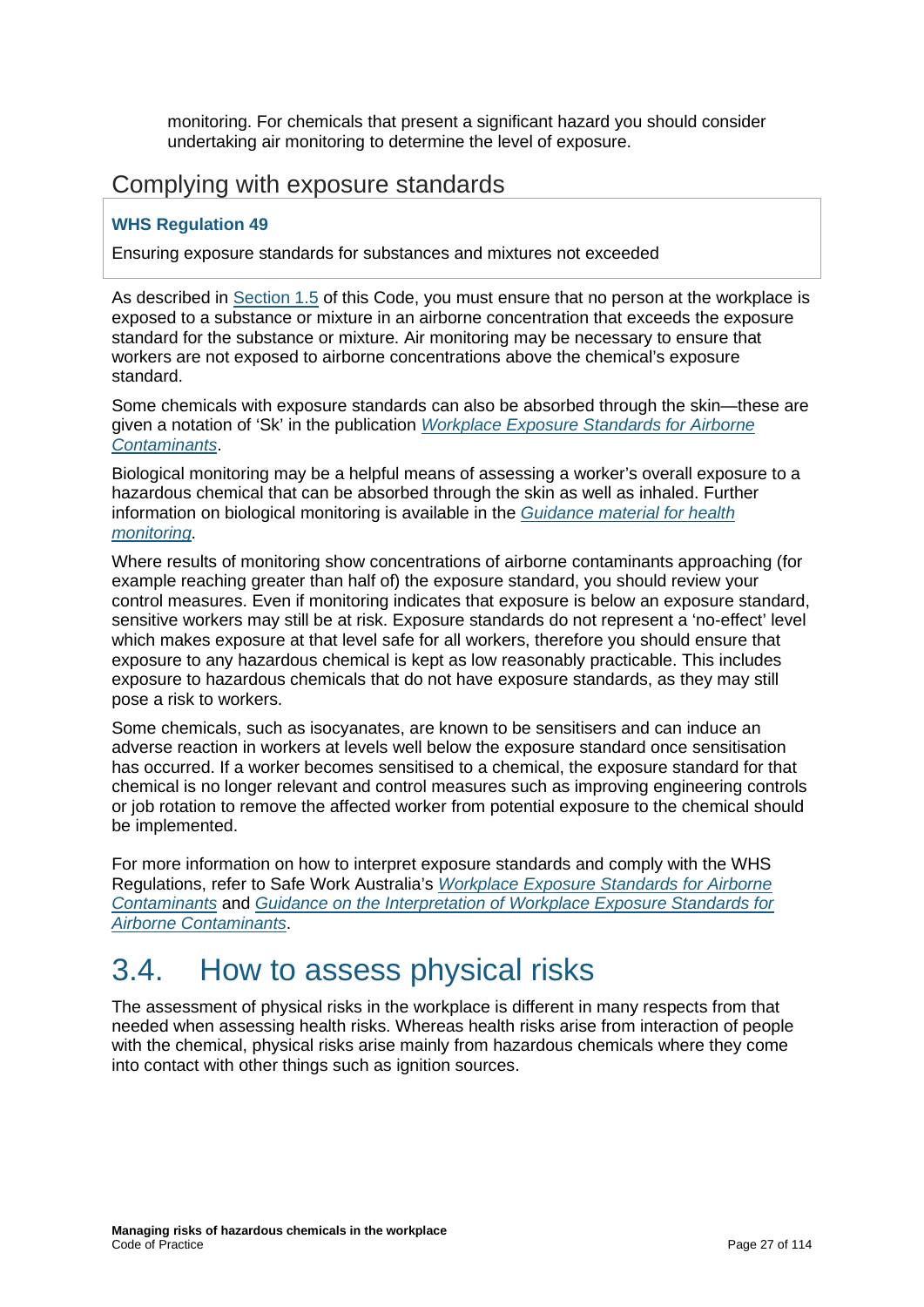# Fire and explosion

#### **WHS Regulations Part 3.2: Division 8**

Hazardous atmospheres

As a PCBU, you must manage the risk to health and safety associated with a hazardous atmosphere or an ignition source in a hazardous atmosphere at the workplace.

Fire and explosion can result in catastrophic consequences, causing serious injuries or death of workers, as well as significant damage to property. They occur when the follo[wing](#page-27-0)  three primary elements come together (commonly referred to as the fire triangle—see Figure 1):

- a source of fuel (a flammable or combustible substance)
- $-$  a source of oxygen (usually in the air), and
- an ignition source (a source of energy sufficient to cause ignition).

<span id="page-27-0"></span>

**Figure 1 Fire triangle** 

When identifying hazards you should have identified all of the sources of fuel in your workplace that could contribute to fire and explosion risks. Fuels that present the highest risk are:

- those hazardous chemicals that are flammable (for example, flammable solids, liquids or gases, including their vapours and fumes)
- other fire-risk substances in other hazard classes (for example, pyrophoric solids, liquids and gases that ignite spontaneously in contact with air, substances that react with water to emit flammable gases), and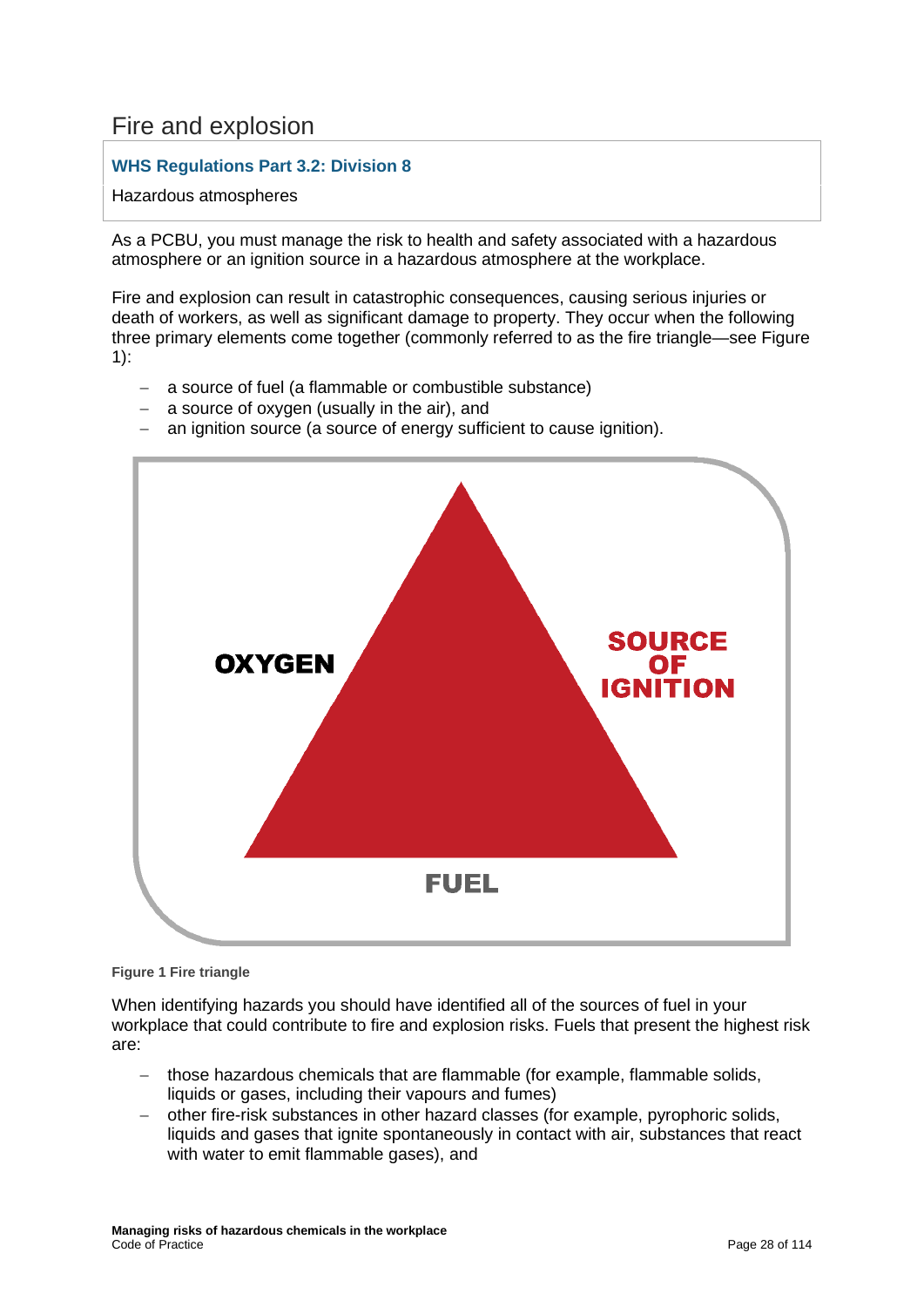other materials that are not hazardous chemicals, like wood, paper and leaves, and other combustible materials that contribute to the fire load.

You should also identify sources of oxygen, such as oxygen gas and compressed air in cylinders, chemical oxidisers and peroxides. Oxygen is always present in the air. Common fuel and oxygen sources are listed in [Appendix H.](#page-83-0)

*Note:* Chemical reactions and other processes which generate gases can also cause explosions through an increase in the pressure in the container in which the chemical is stored if the gas cannot escape, even if that gas does not itself ignite*.*

### Identifying ignition sources

Ignition sources can be any energy source that has the potential to ignite a fuel. They can be categorised into three broad types: flames, sparks and heat. Some common examples of ignition sources are provided in [Table .](#page-28-0)

<span id="page-28-0"></span>**Table 3** Common examples of ignition sources

| Type of ignition source Examples |                                                                                                                                                                                                                                                                                                                        |  |
|----------------------------------|------------------------------------------------------------------------------------------------------------------------------------------------------------------------------------------------------------------------------------------------------------------------------------------------------------------------|--|
| <b>Flames</b>                    | Welding flames, gas heaters, pilot lights                                                                                                                                                                                                                                                                              |  |
| <b>Sparks</b>                    | Welding arcs, starters for fluorescent lighting, electric motors,<br>$\qquad \qquad -$<br>electrical equipment like power points, cigarette lighters,<br>switches and telephones<br>Static electricity including from friction sources<br>Lightning<br>Friction from drilling, grinding, scraping of metal on concrete |  |
| <b>Heat</b>                      | Hot surfaces including light bulbs, ovens, radiators or heaters,<br>$\overline{\phantom{m}}$<br>flue pipes, vehicle engines and exhaust systems, pumps and<br>generators<br>Exothermic chemical reactions (those which generate heat)<br>$\qquad \qquad -$                                                             |  |

Some electrical equipment may also be a source of ignition. However, not all electrical equipment is an ignition source if it is specifically designed so that it does not create sparks. This type of equipment is referred to as 'intrinsically safe'.

You must identify any ignition source in your workplace that has the potential to ignite flammable or combustible material. You should also consider sources of ignition that are adjacent to your workplace or may periodically come into your workplace, for example delivery vehicles (with hot engine and exhaust systems), visitors, or portable items like cordless power tools, radios and fans.

# Other factors affecting fire and explosion risks

The following physical and chemical characteristics of materials can influence the level of risk of a fire or explosion occurring.

#### **Form and physical state**

The form or physical state of chemicals, substances or other materials can have a significant influence on the level of risk of a fire or explosion. The physical state of a material is generally considered as being solid, liquid or gas. However, materials can be further categorised as aerosolised droplets, vapours, fumes, mists, powders, dusts or fibres.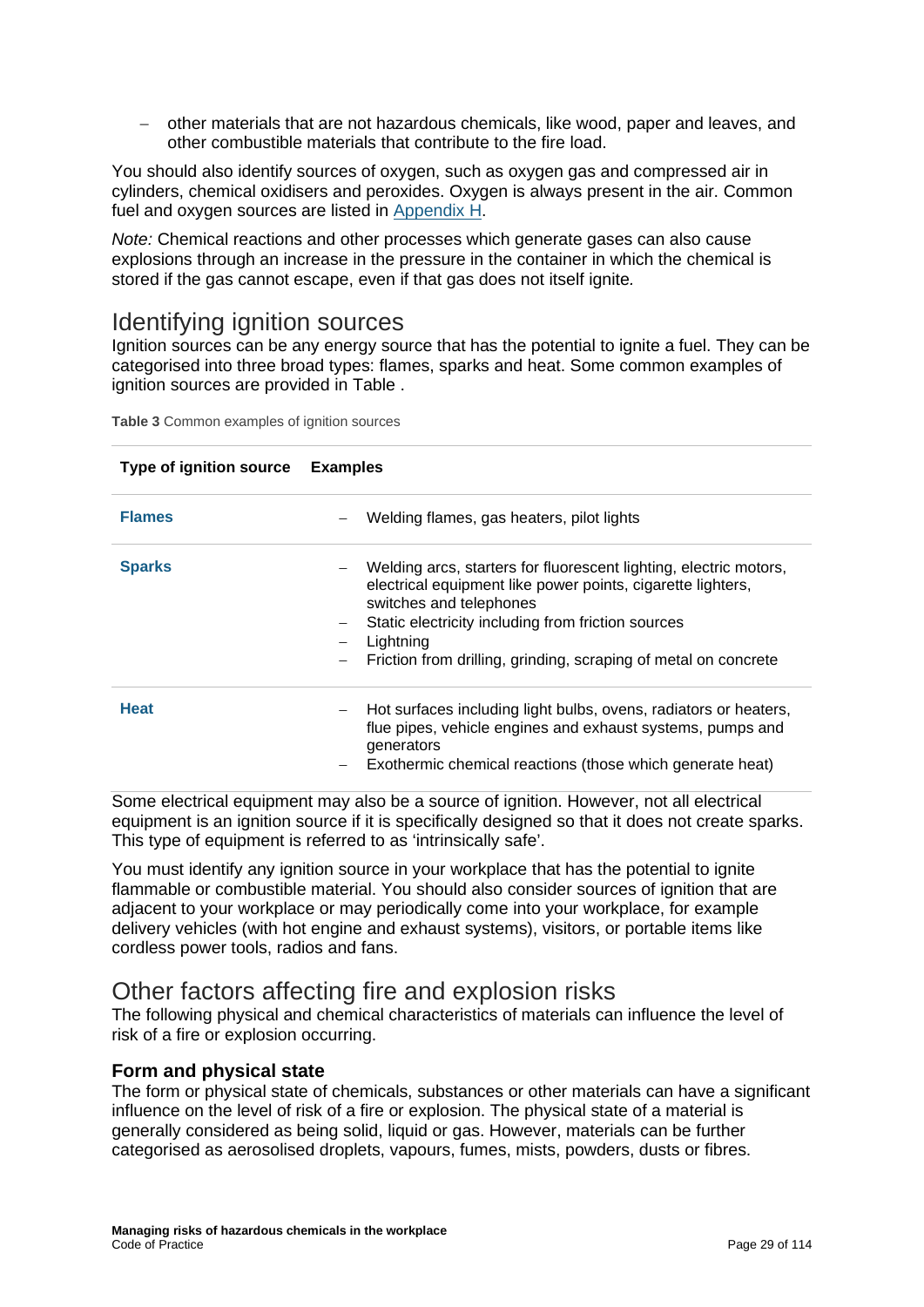Bulk materials in solid, liquid and gas forms behave differently and present different risks. Liquids spread readily compared to solids and have a greater risk of coming into contact with an ignition source if spilled. Gases present a greater risk as concentrations in air are generally higher than for liquids (and their vapours) and can spread more rapidly. Depending on the vapour density, some gases can flow across surfaces in a similar way to liquids, rather than dissipating quickly. For example, vapours which have a density greater than air can move along the floor and spread to adjacent work areas where ignition sources may be present, thereby creating a significant risk in those areas.

#### **Temperature and pressure**

Changes in temperature and pressure can affect the properties of a chemical.

The explosive range of a chemical (for instance, its lower and upper explosive limits) can change with temperature. At higher temperatures, the lower explosive limit is usually lower, meaning that the substance is more likely to ignite at lower concentrations in air. Heating solid or liquid combustible substances can also increase the vapour pressure (for instance, the concentration of vapours emitted) of the substance making it more likely to ignite.

Handling chemicals under pressure increases the risk in several ways. Any loss of containment will occur more rapidly than under normal atmospheric pressure so that more hazardous chemical is released. Increasing pressure generally increases the temperature of the material, and some chemicals also become unstable at higher temperatures and pressures causing an uncontrolled decomposition or reaction.

#### **Confinement**

The effects of an explosion can be exacerbated where the fuel and air mixture is contained, for example in a tank, duct or pipework, as well as in larger structures like silos, rooms or buildings. Explosions can be more violent than when unconfined, and flying debris (such as from the container or building) can cause serious injuries or death.

#### **Fire and explosion risks involving chemical oxidisers**

Chemical oxidisers can react violently and unexpectedly with many chemicals such as organic material (for example, wood, paper, cellulose products), hydrocarbon solvents (for example, mineral turpentine, petrol, diesel) and other organic (carbon-based) chemicals (for example, ethanol, mineral oils).

You should assess any situation where an oxidiser could come into contact with these types of materials. This includes any containers and other equipment used in handling or transferring the chemicals. Oxidisers should be handled in compatible containers and with compatible equipment to avoid a dangerous reaction occurring.

It is important to note that, since oxidisers provide oxygen through the chemical reaction, rather than air being the oxygen source, a risk of fire or explosion can still exist even if these materials are handled under an inert atmosphere like nitrogen.

#### **Fire and explosion risks from other chemical reactions**

Fires and explosions can occur as a result of chemical reactions. Many chemical reactions are exothermic—that is, they give off heat during the reaction—and this heat can act as an ignition source igniting any fuels present. Pressure can build up in enclosed systems (for example, containers, flasks, pressure vessels) causing the container to rupture or even explode.

You should assess any situation where incompatible chemicals could interact and cause a dangerous or uncontrolled violent reaction.

#### **Dust explosion risks**

Dust explosions present a significant risk in some workplaces, however they are often overlooked. Dust explosions usually occur where combustible dusts (or fibres, for example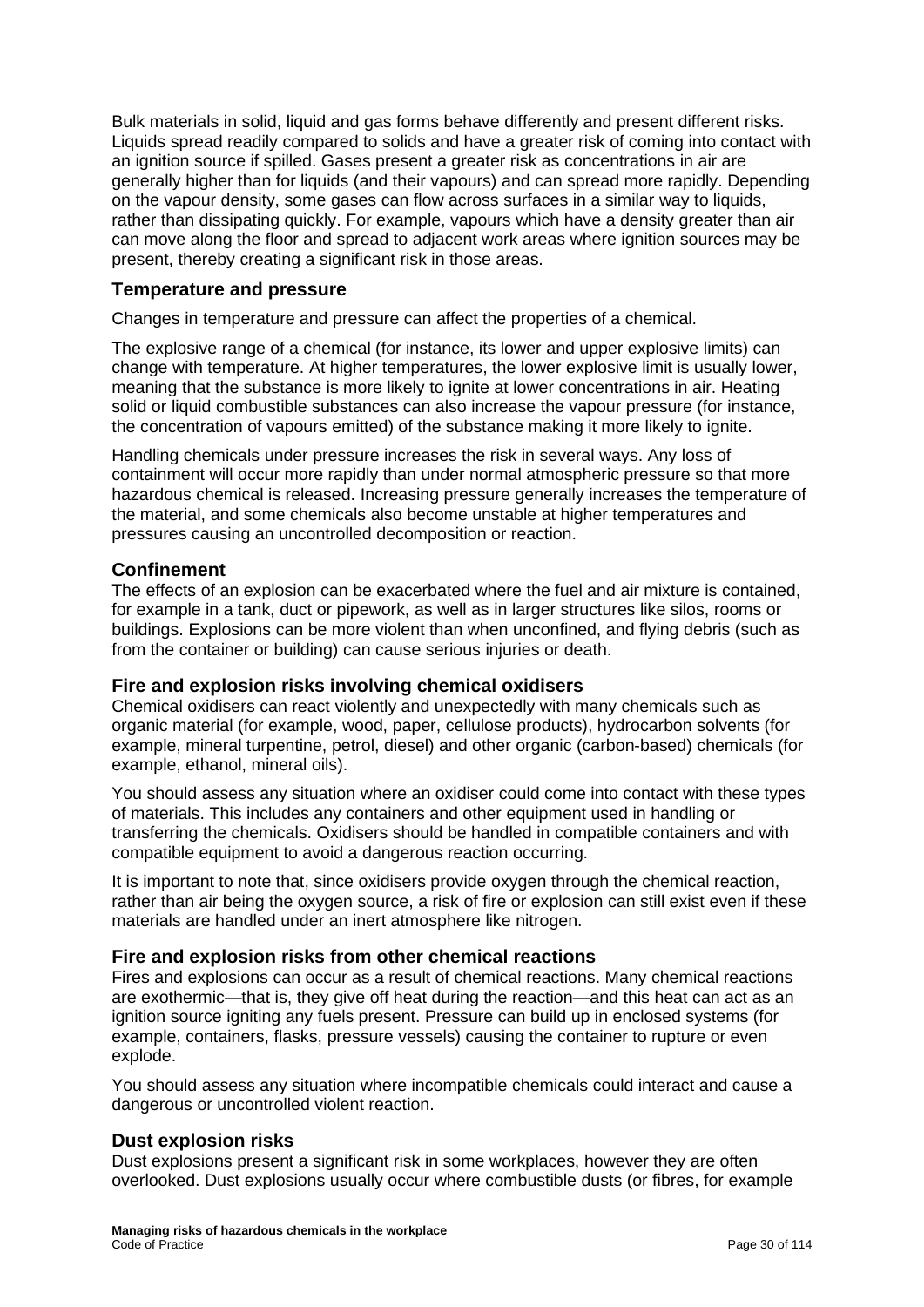from paper, grain, finely divided organic compounds and metals) have accumulated and are then disturbed and released into the air, coming into contact with an ignition source. Common ways in which dusts can be disturbed include from wind when opening doors or windows, during cleaning or sweeping up of waste or using compressed air to blow out material accumulated in crevices, gaps or in machinery.

Dusts may also be generated when transferring materials, such as filling the hold of a ship or a silo with grain (liberating grain dust).

When the dust cloud comes into contact with an ignition source such as a flame, hot surface or spark, ignition can occur causing an explosion. Dust–air mixtures can be classified as hazardous atmospheres in the same way as other flammable materials like vapours from flammable liquids and gases.

Dust clouds can also be generated when the pressure of an explosion disturbs dust accumulated in other areas. These new dust clouds may also ignite, causing further dust explosions.

#### **Effect of particle size on dust explosion risk**

The size of particles in dust can have a significant impact on the explosion risk. Smaller particles have a greater surface-to-mass ratio and present a greater risk, for example a block of metal such as a metal ingot may be practically inert but could be extremely reactive when in the form of filings or shavings, dust or powder. Similarly, the risk from an aerosol form of flammable liquid (for instance, fine droplets in air) is much greater than for the bulk liquid. Processes that generate fine particles, like grinding and milling of flour and nanomaterials can present significant risks. Special control measures may be needed for handling such materials.

The classification of dust hazardous atmospheres is complex and depends on many factors, including the rate of dust dispersion, sedimentation characteristics and particle size. Further information is contained in the following Australian Standards:

- AS/NZS 4745: Code of Practice for handling combustible dusts, and
- AS/NZS 60079.10.2: Explosive atmospheres—Classification of areas—Explosive dust atmospheres.

Common examples of the types of industries and processes that have a potential for presenting a fire, explosion or implosion risk are listed in [Appendix I.](#page-85-0)

## Off-site risks

Some activities, systems of work, structures and equipment that are not directly involved with the use, storage and handling of hazardous chemicals in the workplace may create a hazard that you need to be aware of when undertaking your risk assessment. These include:

- Hazardous chemicals on adjacent or nearby premises that could be ignited by activities at your workplace, and other substances and materials that are not hazardous chemicals but that could add to the overall fire load, such as wooden pallets, paper, combustible liquids or other combustible materials.
- Activities and installations on adjacent premises, such as the operation of plant, equipment and vehicles, deliveries of hazardous chemicals, personnel movements in normal and emergency situations, visitor access and the trial of site emergency procedures.
- The proximity of sensitive facilities which may be put at risk by the presence of hazardous chemicals and during an emergency, such as schools, hospitals, child and aged care facilities, theatres, shopping centres and residences. These may require special consideration when planning for emergencies.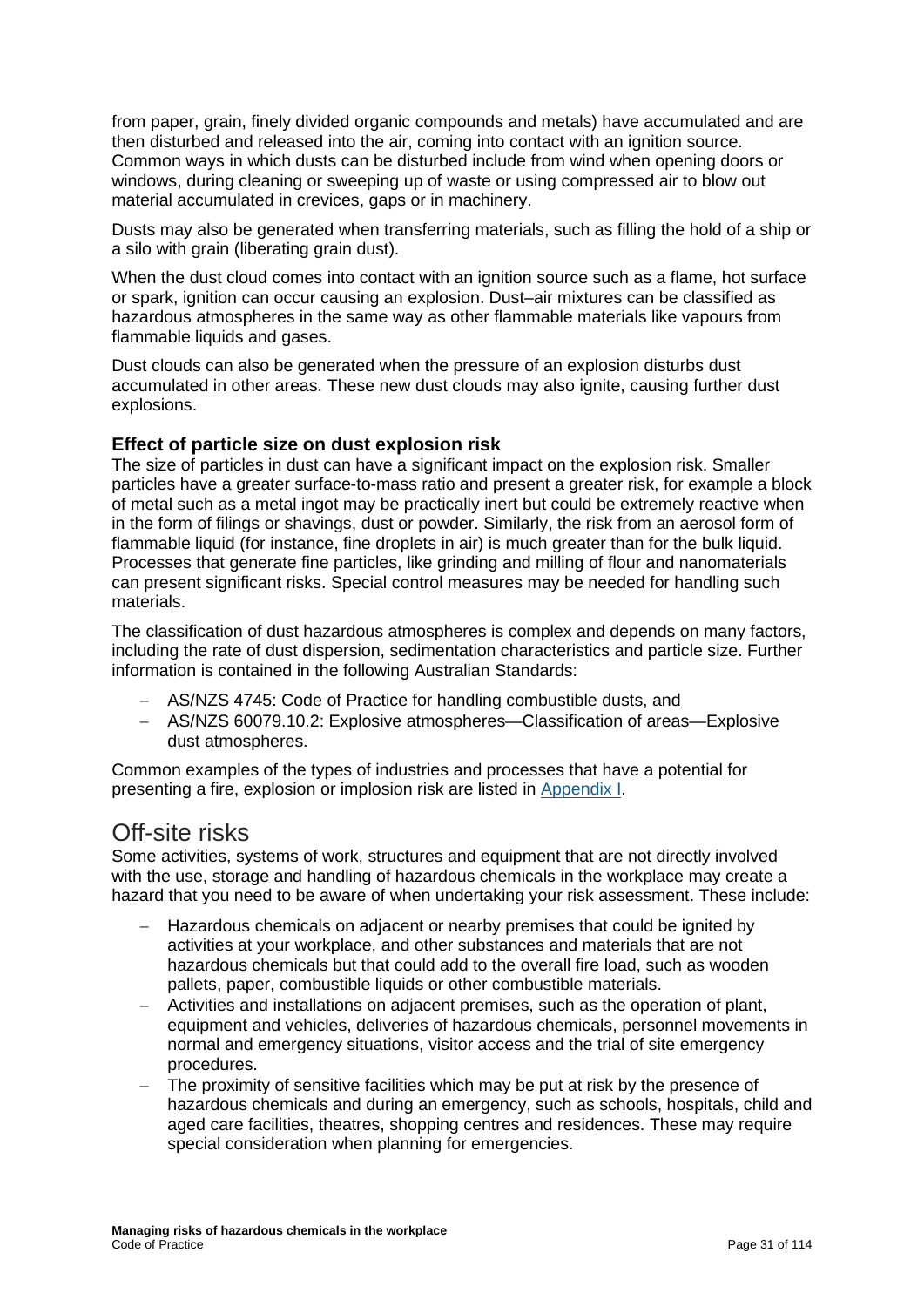- The presence of incompatible materials, either other chemicals or the materials that plant, equipment, storage and handling systems are made of which could react with the chemicals being stored or handled.
- Foreseeable failures of plant, equipment, storage systems, as well as natural disasters or extreme weather events such as temperature extremes, wind, lightning or rainfall, including the potential for flooding.
- Other failures which could occur and events which may give rise to new hazards or greater risk. Any examination should be systematic, and include consideration of the possibility of human error in the system's operation.

### Risks from corrosive substances

Hazardous chemicals that are corrosive to metals can cause damage to plant and equipment, such as containers, pipes, fixtures and fittings. Corrosion can lead to leaks or complete failure and loss of containment of the chemical, resulting in serious damage to property, exposure of workers to the hazardous chemicals and potential injury and death.

## Compressed gases

Compressed and liquefied gases are used as fuel, a source of oxygen or as shielding gases in certain types of welding. The hazards associated with compressed and liquefied gases include fire, explosion, toxicity, asphyxiation, oxidation and uncontrolled release of pressure. Gas leakage is one of the greatest hazards.

Cylinders contain large volumes of gas under high pressure and precautions need to be taken when storing, handling and using cylinders.

### Asphyxiation hazards

Asphyxia is a condition that occurs where there is lack of oxygen. This can occur either through:

- consumption of oxygen in the air (burning of fuel, or oxidation processes such as microbial activity or rusting)
- an accumulation of gases displacing oxygen in air, or
- $-$  inhalation of a chemical affecting the ability of the body to use oxygen (for example, hydrogen cyanide can asphyxiate a person by binding to haemoglobin in the blood following inhalation).

All gases, including fuel gases (for example, hydrogen, acetylene and liquid petroleum gas) and inert gases (for example, argon, helium and nitrogen) are an asphyxiation hazard in high concentrations.

Too little oxygen in the air that we breathe can cause fatigue and in extreme cases death. Using compressed and liquefied gases can result in dangerously low levels of oxygen. For example, gases that are heavier than air can accumulate in low-lying areas such as pits, wells and cellars, and gases that are lighter than air can accumulate in high areas such as roof spaces and lofts. Working in an enclosed or confined space with inadequate ventilation, where hazardous vapours can accumulate, is a potential asphyxiation hazard.

You should identify possible causes of asphyxiation in your workplace. In welding and allied processes, asphyxiation can occur from gas slowly leaking in a work area. If asphyxiation hazards are due to working in a confined space, see the *[Code of Practice: Confined spaces](https://www.safeworkaustralia.gov.au/doc/model-code-practice-confined-spaces)* for further guidance.

# Compressed air

Compressed air can be hazardous and should be handled carefully by workers. For example, the sudden release of gas can cause hearing damage or even rupture an eardrum.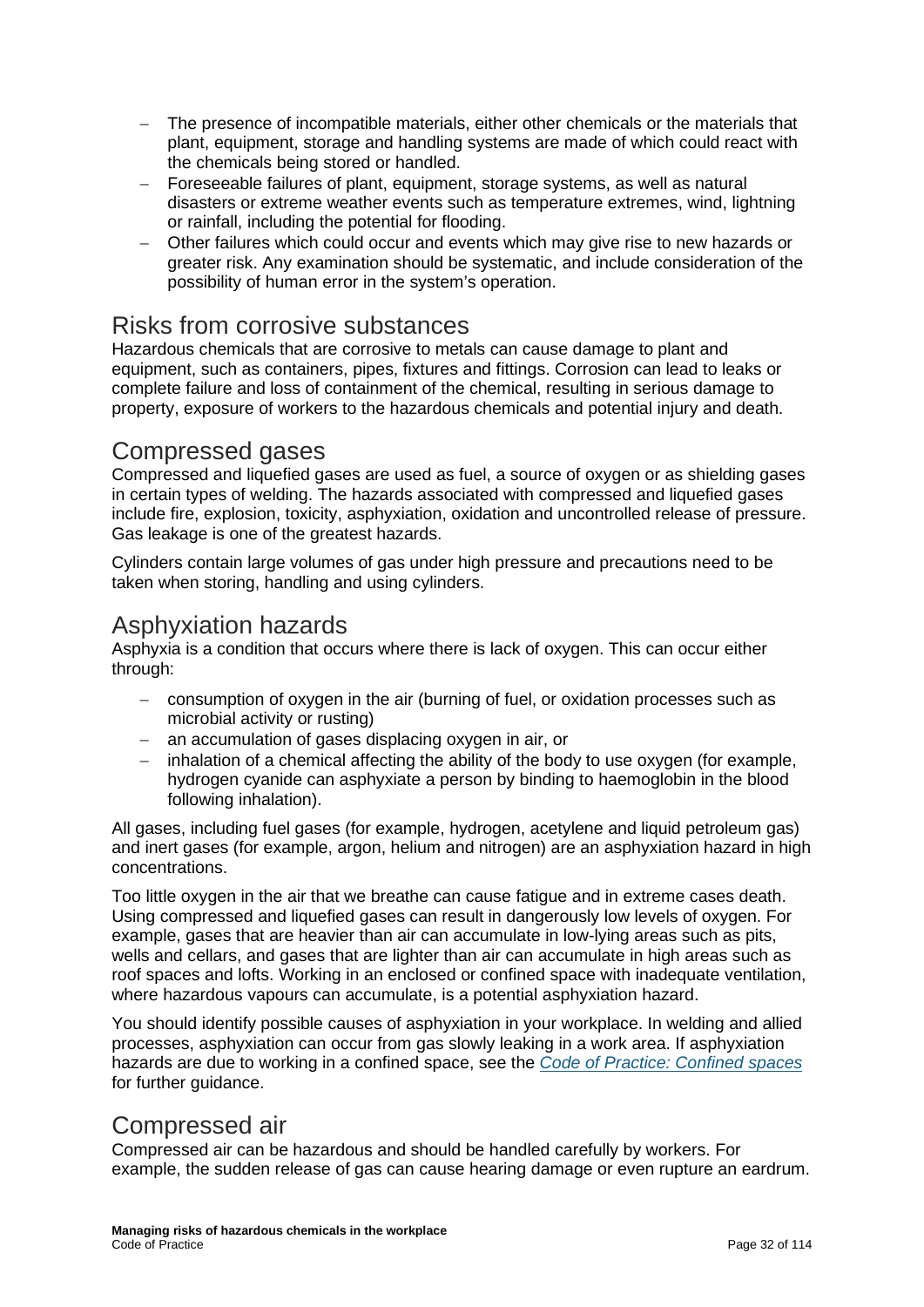Compressed air can also deeply penetrate the skin, resulting in an air bubble in the blood stream known as an embolism. Even a small quantity of air or other gas in the blood can be fatal.

Ensuring workers are trained to handle compressed air properly can eliminate many of the associated risks. Training and work procedures should emphasise the safe use of air tools and safeguard against the deliberate misuse of compressed air. Also, maintaining air receivers properly prevents the potential for an explosive rupture.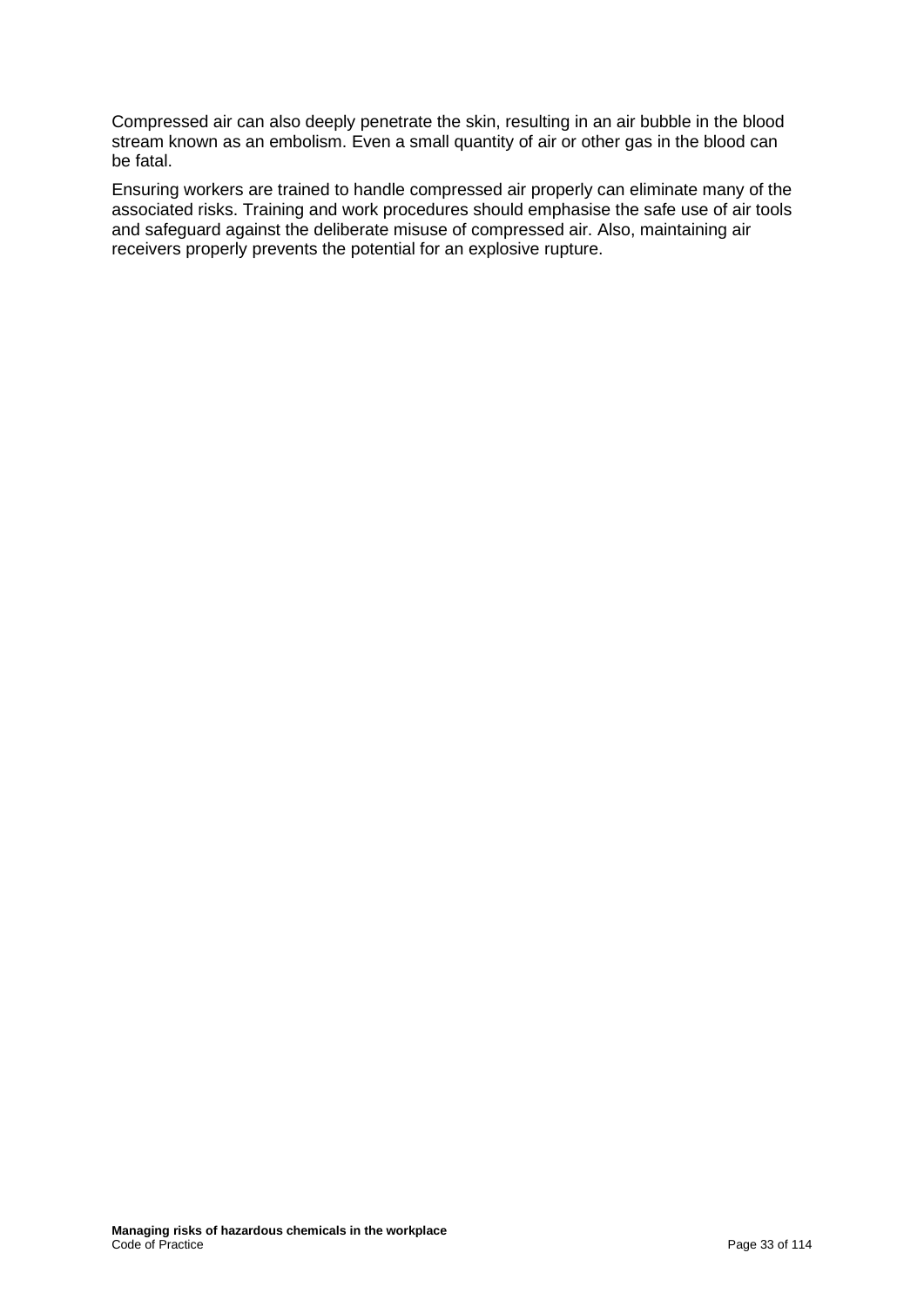# <span id="page-33-0"></span>4. Controlling risks

# <span id="page-33-1"></span>4.1. The hierarchy of control measures

There are a number of ways to control the risks associated with hazardous chemicals. Some control measures are more effective than others. Control measures can be ranked from the highest level of protection and reliability to the lowest. This ranking is known as the *hierarchy of control*.

As a person conducting a business or undertaking (PCBU), you must always aim to eliminate a hazard and associated risk first. If this is not reasonably practicable, the risk must be minimised by using one or more of the following approaches:

- substitution
- isolation
- implementing engineering controls.

If a risk then remains, it must be minimised by implementing administrative controls, so far as is reasonably practicable. Any remaining risk must be minimised with suitable personal protective equipment (PPE).

Administrative control measures and PPE do not control the hazard at the source. They rely on human behaviour and supervision and when used on their own, tend to be the least effective ways of minimising risks.

# Eliminating the hazard

This means removing the hazard or hazardous work practice from the workplace. This is the most effective control measure and must always be considered before other control measures. You may choose to not use a hazardous chemical (for example using nails instead of using chemical-based adhesives) or eliminate exposure (for example eliminating a handling activity and potential worker exposure by purchasing pre-mixed or diluted chemicals instead of manually mixing or diluting chemicals at the workplace).

# **Substitution**

Substitution is the replacement of a hazardous chemical with a chemical that is less hazardous and presents lower risks, for example:

- substituting a less volatile material to control a vapour hazard (which may cost less than the installation and maintenance of a mechanical ventilation system)
- substituting a highly flammable liquid with one that is less flammable or combustible
- using hazardous chemicals with a single hazard class rather than those with multiple hazards
- substituting high hazard chemicals like carcinogens, mutagens, reproductive toxicants and sensitisers with less hazardous chemicals
- using diluted acids and alkalis rather than concentrates
- using a product in either paste or pellet form rather than as a dust or powder.

Note: The elimination and substitution of hazardous chemicals can be supported by implementing a purchasing policy that promotes the purchase of non-hazardous and less hazardous chemicals.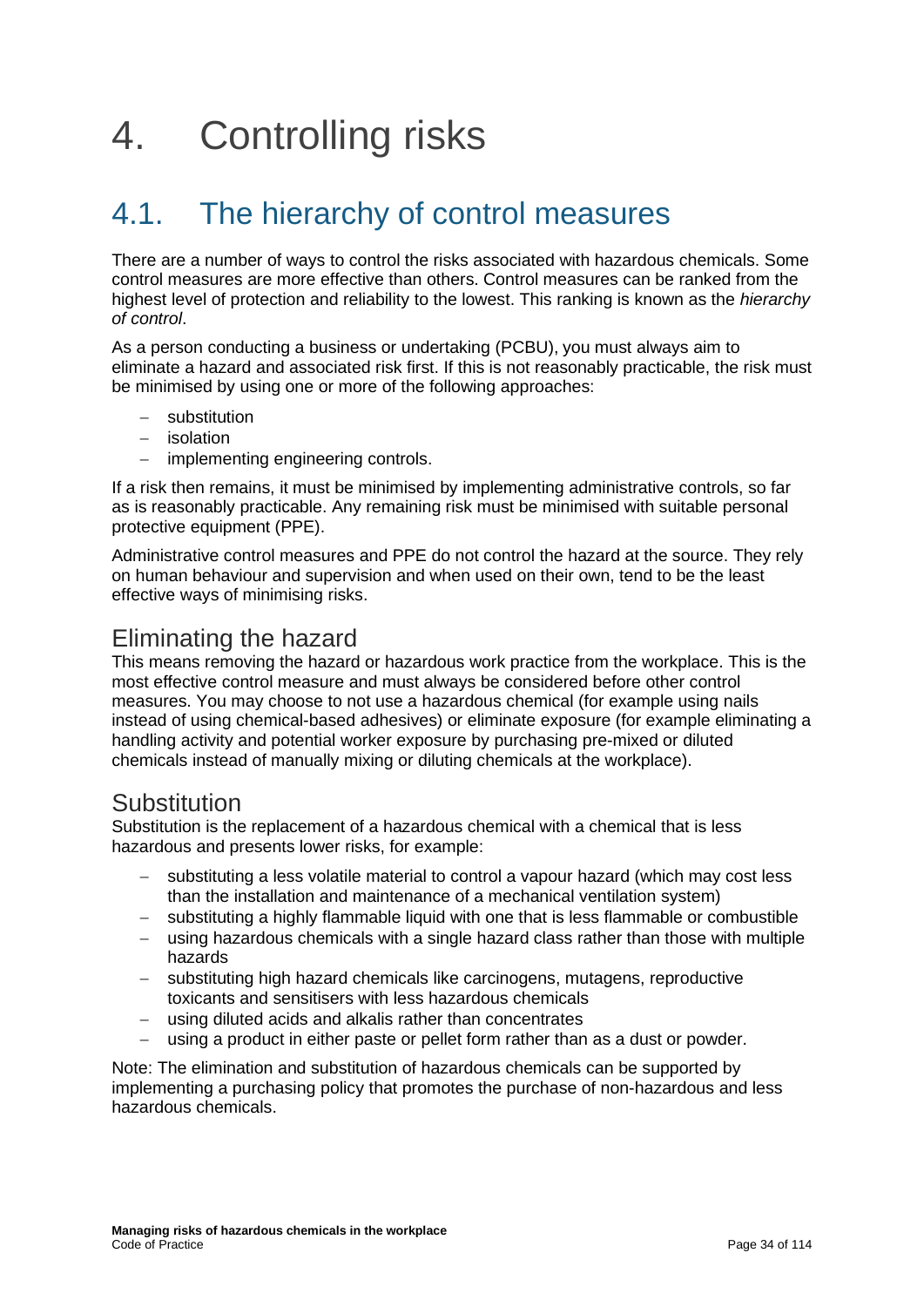# Isolation

Isolation involves separating people from the chemicals or hazards by distance or barriers to prevent or minimise exposure. Examples of isolation include isolating workers from chemicals, and segregation of chemicals.

#### **Isolate workers from chemicals**

This can be achieved through methods such as:

- use of closed systems such as those used during the processing and transfer of flammable liquids in petroleum refineries, or the use of glove boxes or glove bags
- $-$  placing a process, or a part of it, within an enclosure which may also be fitted with exhaust extraction to remove contaminants
- isolating operations in one room with access restricted to properly protected personnel
- placing operators in a positive pressure cabin that prevents airborne contaminants entering
- distancing workers from hazardous chemicals and any potential hazards generated by their use.

#### **Isolate chemicals from other chemicals (segregation of chemicals)**

Hazardous chemicals should be physically separated from any chemicals or other things that may be incompatible. This is achieved by distance, barriers, or a combination of both barriers and distance.

Isolation as a control measure is usually used to control physical hazards because of the greater consequences when incompatible materials interact. However, it is also important to consider isolation from other hazardous chemicals. The choice of isolation measure used will depend on a range of factors, including:

- the quantity of hazardous chemicals stored and handled in the work area
- the type of installation involved, and the processes applied to the hazardous chemicals in the work area and their associated hazards
- $-$  all other activities in the work area which may increase the risks, and
- any other control measures in place that will minimise the risks.

If possible, separation distances should be applied in a way that would not require additional control measures. If this is not possible, barriers may be required.

When choosing to use a barrier, you should consider:

- the effect that climatic elements may have on a barrier and its effectiveness
- $-$  the level of fire resistance provided by the barrier
- the structural capability which may be required to withstand weather, and
- overpressure resulting from internal or external incidents.

When storing chemicals on shelving or other storage systems, hazardous chemicals should not be stored above or below other chemicals or other things which may be incompatible, potentially interact or contaminate. Hazardous chemicals should never be stored where they could contaminate food, food packaging and other items like personal use products, cosmetics, cigarettes, medication and toiletries.

Information on safely storing and segregating flammable liquids is available in AS 1940: *The storage and handling of flammable and combustible liquids*.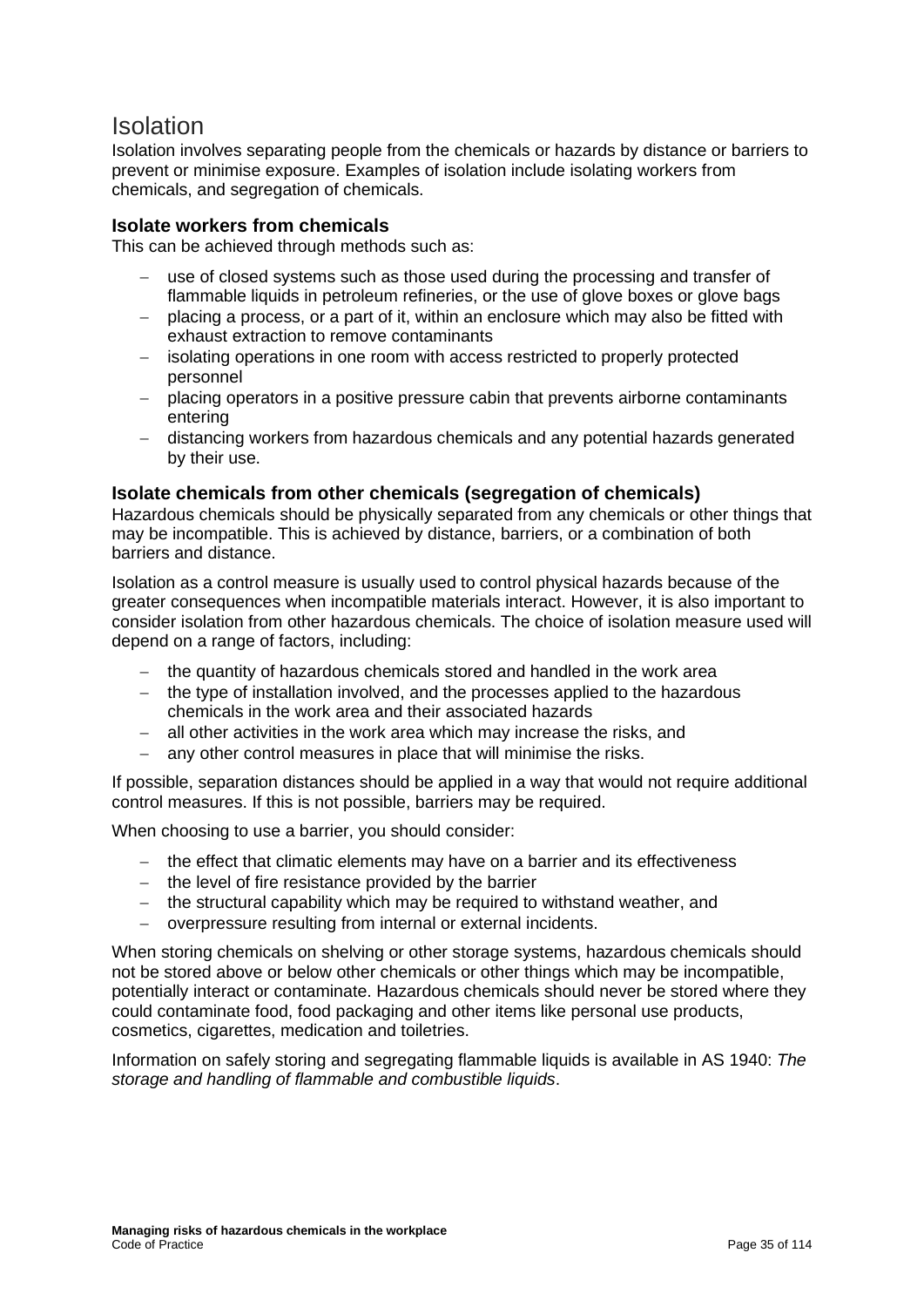# Engineering controls

Engineering controls are physical in nature, including mechanical devices or processes that eliminate or minimise the generation of chemicals, suppress or contain chemicals, or limit the area of contamination in the event of spills and leaks. They often involve partial enclosure, use of exhaust ventilation or automation of processes. Examples of engineering controls include:

- using intrinsically safe electrical equipment in hazardous areas
- using robots to minimise operator exposure, for example, spraying in coating operations
- partially enclosed and ventilated spray booths or fume cupboards
- fully enclosed ventilation booths (see diagram 1 in [Figure](#page-37-0) below), or
- local exhaust ventilation to capture airborne contaminants close to their point of release (see diagrams 2 and 3 in [Figure](#page-37-0) below).

#### **Ventilation**

Ventilation is a major engineering control. Correct design is essential to ensure that ventilation is effective. There are a range of different ventilation systems, and the most appropriate form needs to be used.

#### **Design considerations for ventilation systems**

Ventilation is a means of maintaining a safe atmosphere by the introduction or recirculation of air; by natural, forced or mechanical means. Maintaining a safe atmosphere in the storage and handling area of hazardous chemicals is an important control measure. Recirculation should be avoided unless precautions are taken to detect and avoid harmful contamination, and prevent accumulation of airborne contaminants. Recirculation should only be used where temperature control is required.

A ventilation system should operate exclusively for the particular building, room or space. Where this is not practicable, the system may be linked to another area provided that this does not increase the risk to exposure of hazardous chemicals, for example by recirculating hazardous or flammable vapours or spreading them into other areas where that chemical is not being used.

Ventilation systems should be suitable for the types of hazardous chemicals on the premises. For example, if a hazardous chemical has vapours which are denser than air, these will accumulate in low-lying areas. In this case, extraction of vapours should be from the lowest point and fresh air introduced from above.

Exhaust systems and ducting should be resistant to the vapours, mists or dusts being extracted. The risk of fire propagation can be reduced by installing self-closing fire dampers, for example in laboratory fume cupboards. Extraction ducting should not be linked to multiple items of plant if there is any risk of fire spreading through the ducting. Provision against flashback, for example by installing flame arresters, may be necessary.

Exhaust gases and air should be discharged where they will not cause other hazards. For example, fume cupboard extraction systems should not exhaust close to air intakes and should be in compliance with any local building or environmental protection requirements. Exhaust systems can also be fitted with means to reduce airborne contaminants which may be harmful to the environment or people prior to discharge to the atmosphere. This might include particulate filters, absorbents and adsorbents (for example carbon), catalysts, scrubbers or burners.

Regular checks of these systems should be included in planned maintenance schedules to ensure that vents remain unobstructed.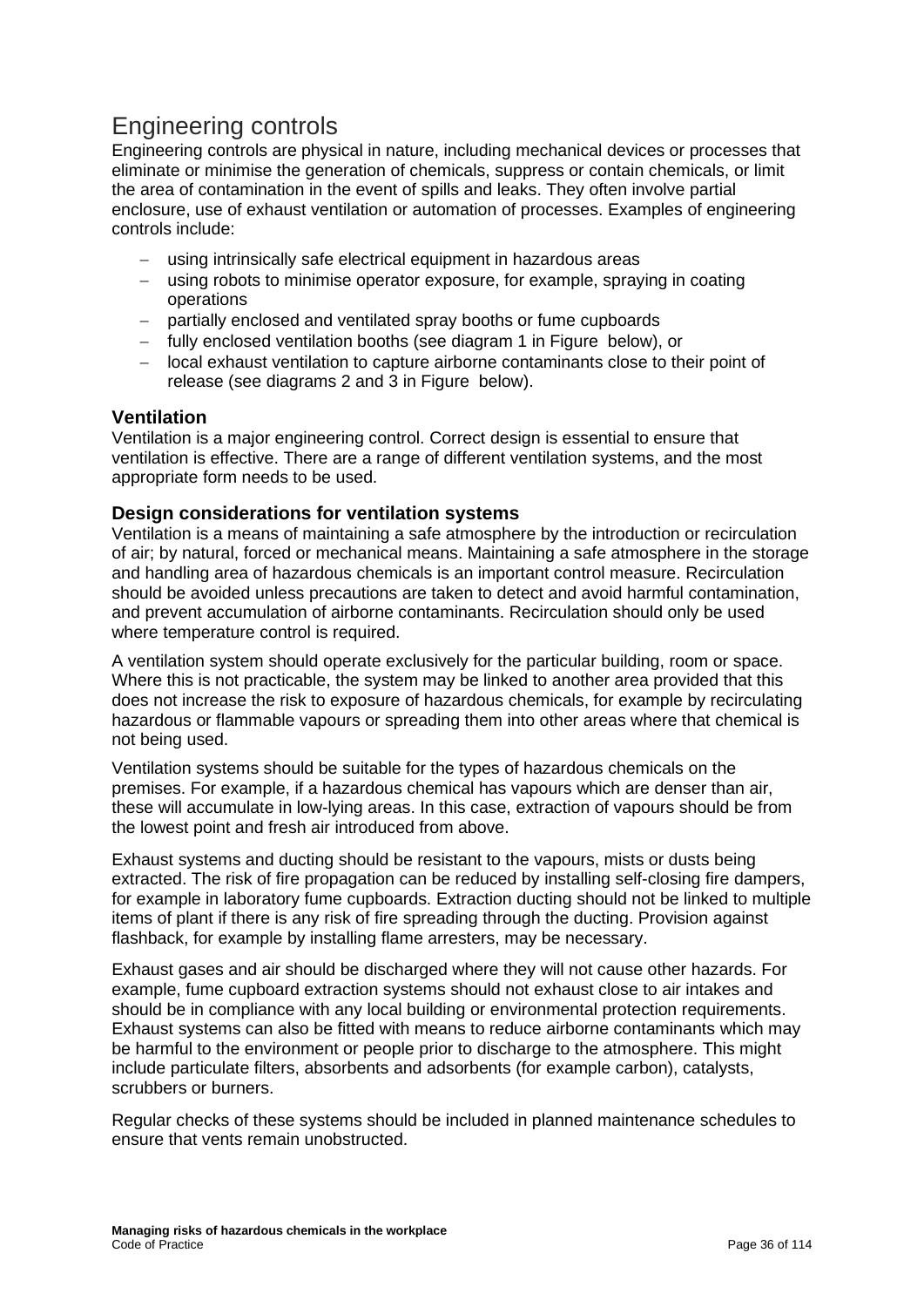To ensure the effectiveness of ventilation systems, they should be designed in accordance with appropriate technical standards, and installed and maintained by qualified or experienced persons, such as engineers or occupational hygienists.

Further information on the design of ventilation systems can be found in:

- AS 1940: The storage and handling of flammable and combustible liquids
- AS/NZS 60079.10.1: Explosive atmospheres—Classification of areas—Explosive gas atmospheres [IEC 60079-10-1, Ed 1.0 MOD]
- HSG258 Controlling airborne contaminants at work: A guide to local exhaust ventilation (LEV), 3rd edition 2017, Health and Safety Executive (UK), and
- *Industrial Ventilation: A Manual of Recommended Practice for Design*, 28th edition, American Conference of Governmental Industrial Hygienists (ACGIH).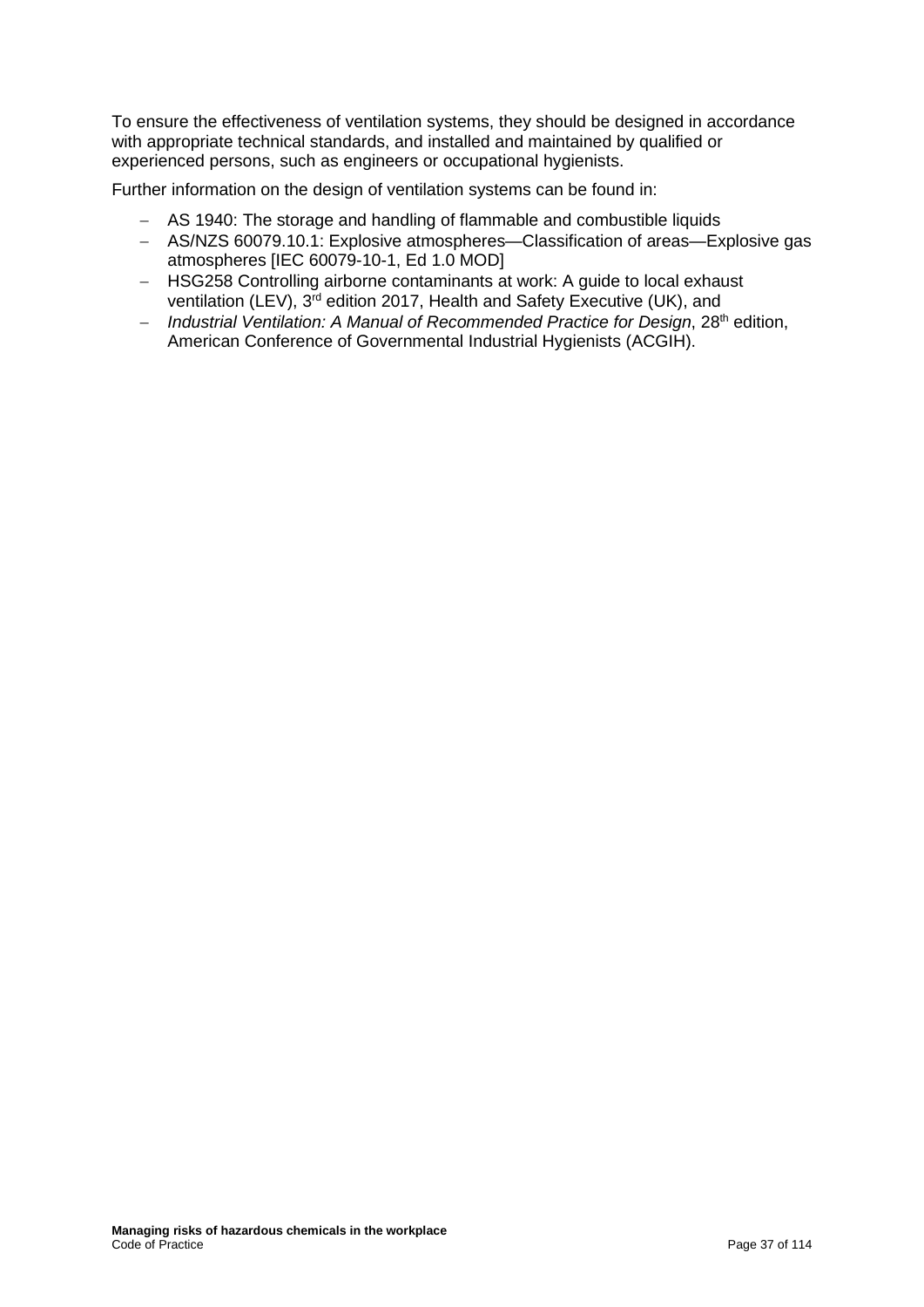

**Figure 2 Diagram 1 shows an abrasive blasting cabinet; Diagram 2 shows side hood ventilation for an open surface tank; Diagram 3 shows an enclosure around a grinding wheel; Diagram 4 shows good design carrying away contaminants from the operator's breathing zone; Diagram 5 shows poor design carrying contaminants through the operator's breathing zone** 

#### **Mechanical ventilation**

Inlet and outlet vents located on opposite sides of the storage area at low levels provide airflow across the floor. Where both inlet and outlet are mechanically assisted, capacities and rates should be adjusted to ensure that the pressure inside the store or room never exceeds that outside and airflow into any adjoining work areas and offices is prevented.

#### **Local exhaust ventilation**

Local exhaust ventilation is used to remove airborne contaminants before they reach the breathing zone of workers in the area. It is used for effective control of more highly toxic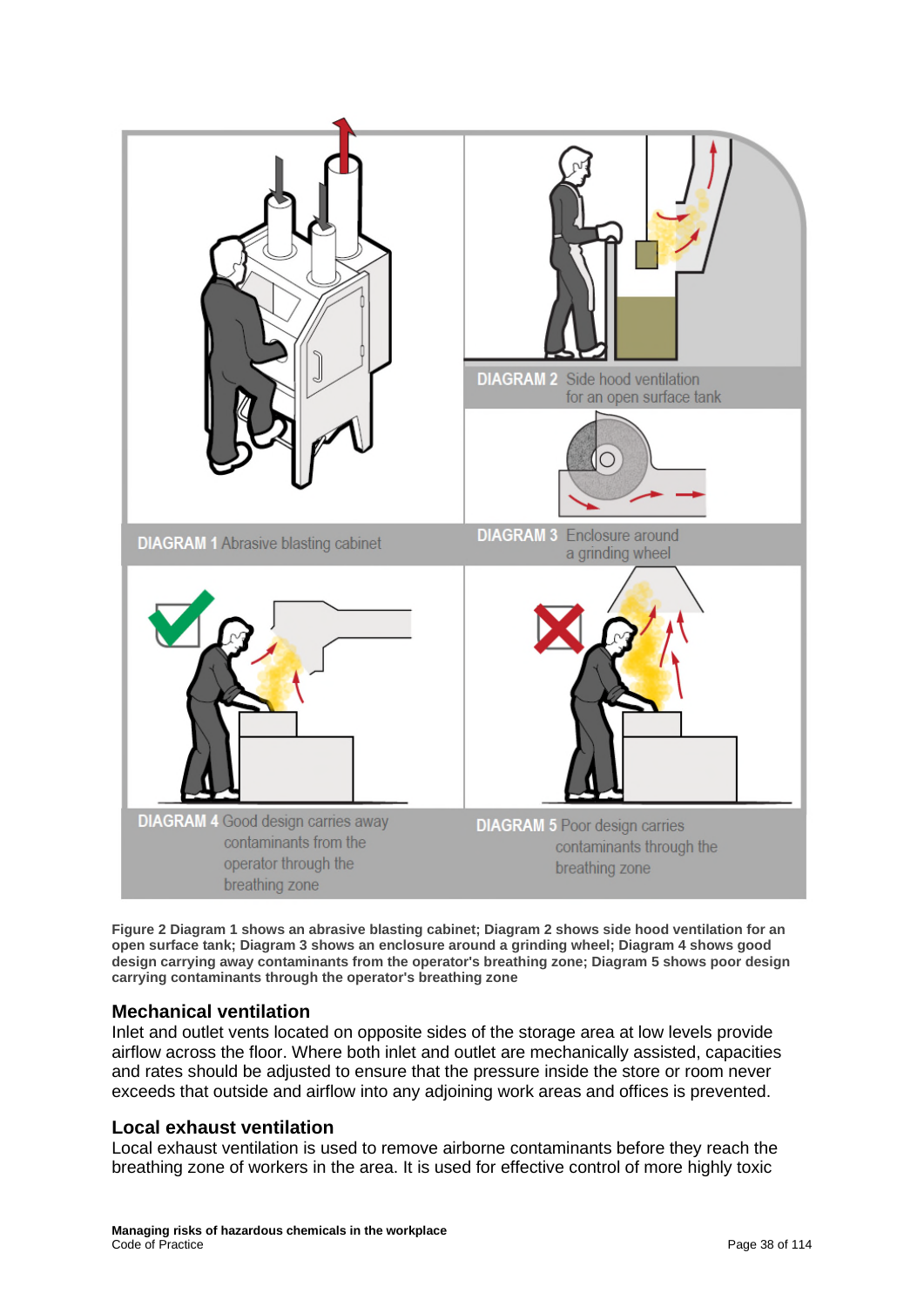contaminants created in large quantities and is applied close to the source of generation. It is more effective than increasing general ventilation to try to dilute toxic contaminants.

Local exhaust ventilation is designed to capture airborne contaminants close to the source of generation. This prevents them from contaminating the working environment. The ventilation should be arranged to prevent contaminants from entering the breathing zone of the operator. In Figure 2, the exhaust extraction shown in diagram 4 is well-designed, while that shown in diagram 5 is poorly designed as it carries contaminants directly through a person's breathing zone.

#### **Natural ventilation**

Natural ventilation can be used to control small amounts of relatively low toxicity contaminants including dusts, fumes, gases and vapours which have low and steady rates of generation. It requires a large building space for dilution and relatively large capacity for airflow through open doors, windows or ceiling exits. For solvent storage or handling areas, where vapours heavier than air may accumulate in lower regions (for example, near floor level) with a subsequent build-up of hazardous concentrations, vents should be provided at a level immediately above any spill containment, on the opposite sides of the room or space, to provide for airflow across the area. High level ventilation may also be necessary for temperature control (for example, roof vents to allow the escape of warm air).

As natural ventilation does not capture or filter out airborne contaminants it should not be used where it may cause a hazard in surrounding areas, for example when high levels of chemicals are present and would accumulate outside.

Note: Vents in a screen wall may negate any fire protection or vapour barriers.

### Administrative controls

Administrative controls should only be considered when other higher order control measures are not practicable, or to supplement other control measures. For carcinogens, administrative controls should only be used to provide additional protection.

Administrative controls should also be considered for emergencies when other control measures fail, such as for managing spills and leaks, and are particularly important for those workers who are required to clean up spills, or who carry out regular cleaning and maintenance work. Examples of administrative controls include:

- written rules and policies for using, handling or storing hazardous chemicals—for example, having a written clean-up procedure for spills
- a job rotation schedule—so that the same workers are not continually exposed to chemicals with chronic health effects
- a purchasing policy—this may include just-in-time ordering so that large quantities of chemical do not need to be stored on site, or preferential purchasing of premixed chemicals so that workers do not need to manually mix hazardous chemicals
- restricted area policies—so that only staff who are involved in the use, handling, storage or generation of hazardous chemicals are allowed access to high risk areas where there may be a greater risk of exposure
- implementing procedures to prevent introduction of ignition sources in hazardous areas
- using a work method that minimises the time that mixers, reactors or ovens are open to the environment (both during and after use)—this limits the period of time in which a chemical could escape into the work area
- having a cleaning schedule for work areas and a maintenance schedule for engineered controls
- $-$  requiring staff to use vacuuming or wet sweeping methods to suppress dust that may be generated during dry sweeping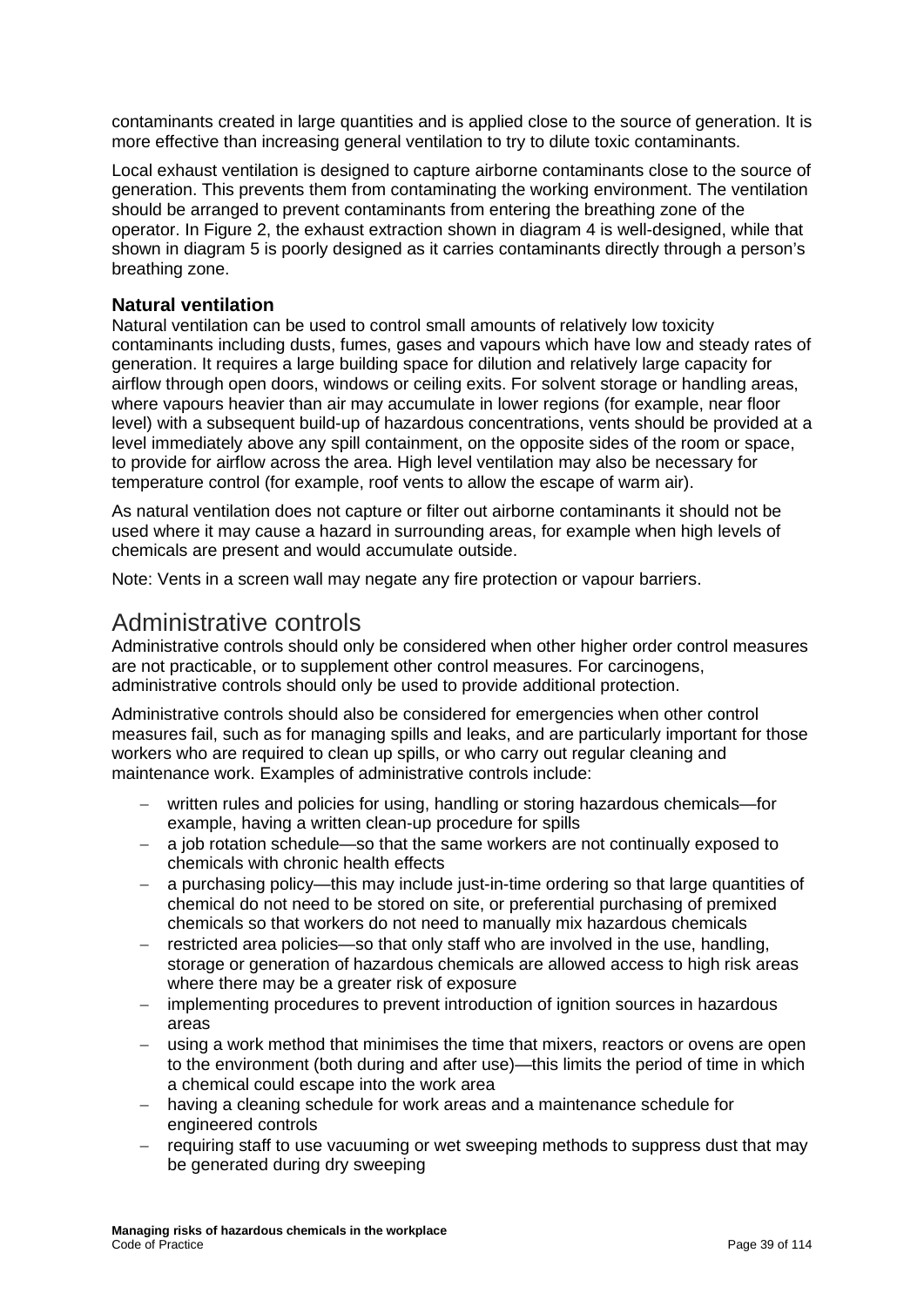- prohibiting eating, drinking and smoking in areas where hazardous chemicals are used, stored or handled, and
- providing washing facilities for rinsing off chemicals (such as hand washing, showers, laundering of clothes).

Training and supervision should always be provided to ensure administrative controls are implemented effectively.

## Personal protective equipment (PPE)

#### **WHS Regulation 44**

Provision to workers and use of personal protective equipment

PPE is anything used or worn by a person to minimise risk to the person's health and safety. PPE includes overalls, aprons, footwear, gloves, chemical resistant glasses, face shields, respirators and air-supplied respiratory equipment.

If PPE is to be used at the workplace, you must ensure that the equipment is:

- selected to minimise risk to health and safety, including by ensuring that the equipment is suitable for the nature of the work and any hazard associated with the work and is of suitable size and fit and reasonably comfortable for the worker who is to use or wear it
- maintained, repaired and replaced so that is continues to minimise risk to the worker who uses it, including by ensuring that the equipment is clean and hygienic, and in good working order.

If you direct the carrying out of work, you must provide the worker with information, training and instruction in the proper use and wearing of PPE, and the storage and maintenance of PPE.

A worker must, so far as reasonably able, use or wear the PPE in accordance with any information, training or reasonable instruction and must not intentionally misuse or damage the equipment.

In most circumstances, PPE should not be relied as a control measure. It should be used only as a last resort when all other reasonably practicable control measures have been used and the risk has not been eliminated, or as interim protection until higher level controls are implemented.

For some high risk activities, such as spray-painting, abrasive blasting and some emergency response actions, PPE should always be used to supplement higher level control measures.

The effectiveness of PPE relies heavily on workers following instructions and procedures correctly, as well as fit, maintenance, and cleaning. Workers might avoid using PPE if it must be used for long periods, if dexterity and clear vision are needed for the task, or if they have not been adequately trained on how to fit and use it properly.

The best way to determine this is to observe workers performing the task. If they discard the PPE or do not use it, this may indicate that it does not fit, is uncomfortable or is a hindrance to the work. You should also observe workers after the task is complete to ensure that the PPE they have used is stored and maintained correctly.

PPE must be suitable for the task being performed. Examples include:

 Choosing appropriate chemical-resistant gloves, offering the best resistance to the chemical being used. Some gloves may be resistant to some solvents but not to others.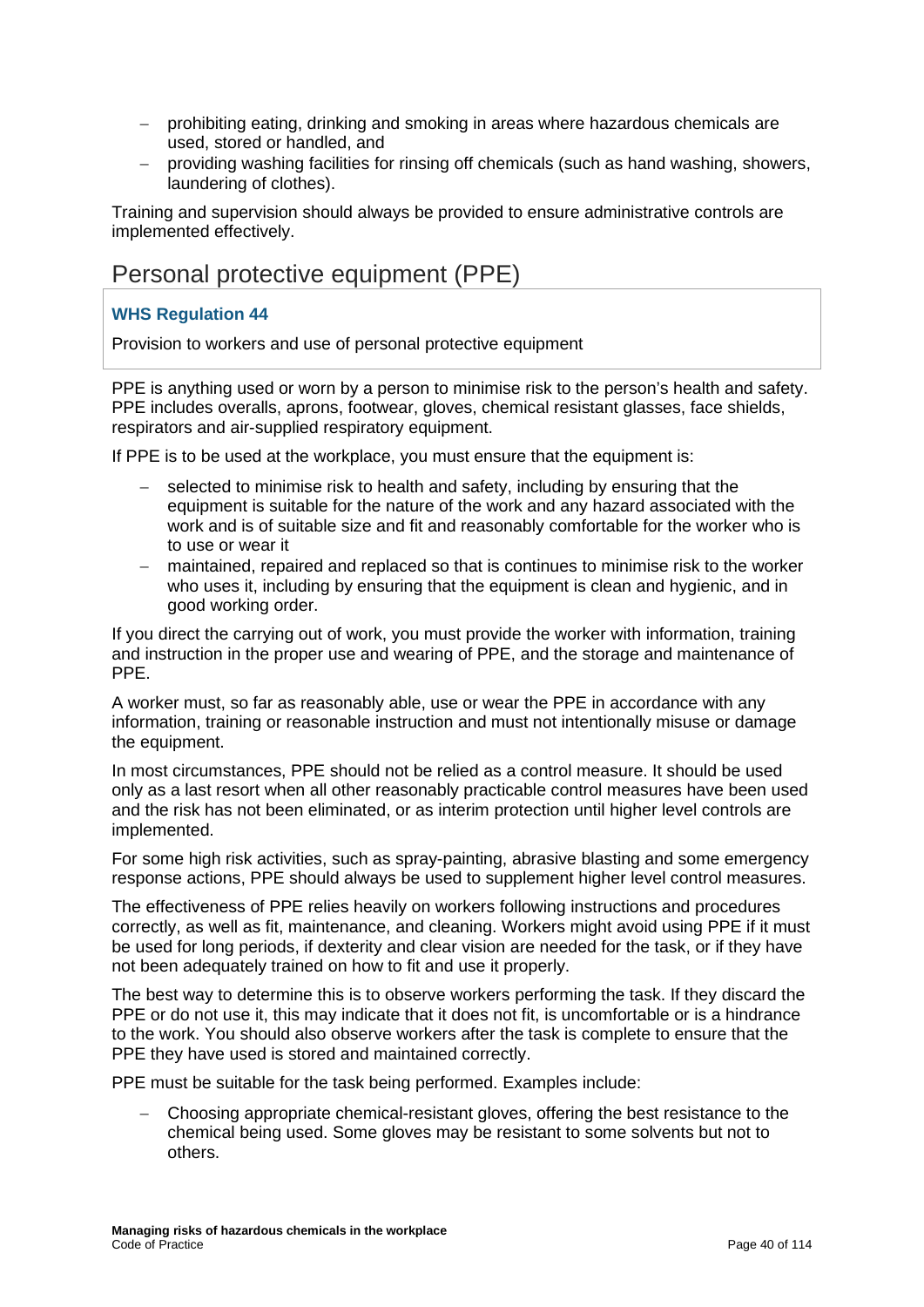Using a full-face, air-fed respirator rather than a half-face respirator during spraypainting operations to reduce exposure to hazardous chemicals like isocyanates, which can cause skin and respiratory allergic reactions.

## 4.2. Specific control measures

This section includes information on key control measures that should be considered when managing risks from hazardous chemicals in the workplace. The information provided here is general in nature and aims to provide an understanding of the principles involved in managing the risks.

Information on control of risks may be included on SDS and labels. Table 4 shows some examples.

**Table 4** Examples of information on control of risks

| Type of<br>information on<br><b>SDS and labels</b> | Specific control measures included                                                                                                                                                        |
|----------------------------------------------------|-------------------------------------------------------------------------------------------------------------------------------------------------------------------------------------------|
| <b>Instructions</b><br>on use                      | Some products may have defined uses, e.g. agricultural and veterinary<br>chemicals, and some consumer chemicals. It may be illegal to use some<br>chemicals contrary to label directions. |
| <b>Instructions</b><br>on storage                  | This may include advice on not to store with certain incompatible materials, or<br>advice on potential hazardous degradation products.                                                    |
|                                                    | Examples include—storage of acids and bases; storage instructions to avoid<br>formation of explosive peroxides in ether during extended storage.                                          |
| <b>Personal</b><br>protective<br>equipment (PPE)   | This may include specific types of PPE to be used, e.g. use of nitrile gloves to<br>protect from exposure to hydrocarbon solvents; use of a specific type of<br>respiratory protection.   |

Labels provide precautionary statements such as:

- Use explosion proof electrical equipment
- Use only outdoors or in a well ventilated area.

[Appendix J](#page-89-0) contains specific information on managing risks in particular situations or for particular types of hazardous chemicals.

### Fire and explosion risks

#### **WHS Regulation 355**

Specific control—fire and explosion

As a PCBU you must, if there is a possibility of fire or explosion in a hazardous area being caused by an ignition source being introduced into the area, ensure the ignition source is not introduced into the area (from outside or within the space).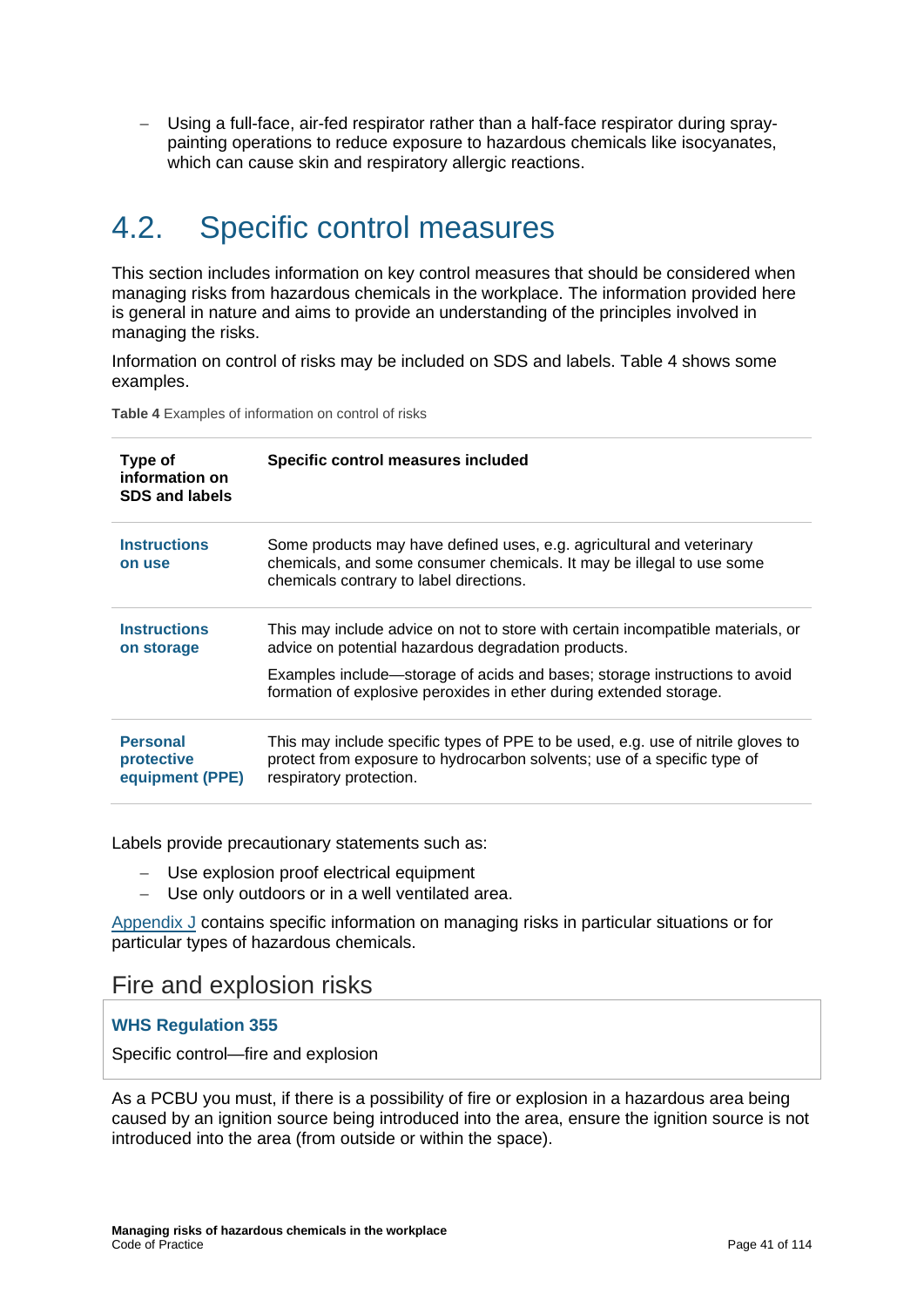[Section 3.4](#page-26-0) of this Code identified the factors that should be considered when assessing risks from fire and explosion. Key control measures for managing these risks include:

- designing buildings and plant to relieve and redirect pressure and flame in the event that an explosion occurs
- installing systems to detect leaks of flammable gases or vapours
- $-$  using intrinsically safe equipment
- installing ventilation to avoid creation of a hazardous atmosphere
- substituting flammable materials for ones that are less flammable or combustible
- ensuring incompatible materials are separated or segregated
- reducing quantities of flammable and combustible materials, including items that contribute to the fire load but that are not hazardous chemicals themselves (for example, wooden pallets)
- eliminating ignition sources from hazardous areas (this may include establishing a hot work permit system, detailed below)
- ensuring equipment used in handling hazardous chemicals is maintained in accordance with the manufacturer's instructions, and
- cleaning to minimise accumulation of combustible dusts.

#### **Hot work**

Hot work is any process involving grinding, welding, brazing, oxycutting, heat treatment or any other similar process that generates heat or continuous streams of sparks. Undertaking hot work in areas where flammable or combustible chemicals or other materials are present creates a significant risk of fire or explosion. Conducting hot work on containers such as drums, tanks and pipes that have not been properly decontaminated is a common ignition scenario resulting in fatalities. A hot work permit system is a system designed to eliminate or minimise risks from these activities, by controlling when and how hot work is undertaken in these areas.

Further information on hot work permit systems is available in the following Australian Standards:

- AS 1940: The storage and handling of flammable and combustible liquids
- AS 2865: Confined spaces: Appendix F, and
- AS 1674.1: Safety in welding and allied processes—Fire precautions.

Oxidising agents can contribute to fire and explosion risks. Information on working with oxidising agents can be found in AS 4326: *The storage and handling of oxidising agents.* 

#### **Eliminating ignition sources**

Some common ignition sources are included in [Table 3](#page-28-0) of Section 3.4 of this Code. Ignition sources must be eliminated from any hazardous areas. This may be achieved by:

- use of intrinsically safe electrical equipment (which will not act as an ignition source). Consider whether the hazardous chemicals can generate flammable or explosive atmospheres, and ensure that any equipment being used, like stirrers, is intrinsically safe
- ensuring electrical equipment is effectively maintained. Poorly maintained electrical equipment can present a significant risk (for example, through worn brushes)
- ensuring electrical equipment is properly earthed, and
- implementing administrative controls such as permit systems preventing hot work (for example, welding) in these areas.

Static electricity can be created from a range of activities including the transfer of hazardous chemicals. Information on control of static electricity can be found in AS 1020: *The control of undesirable static electricity.*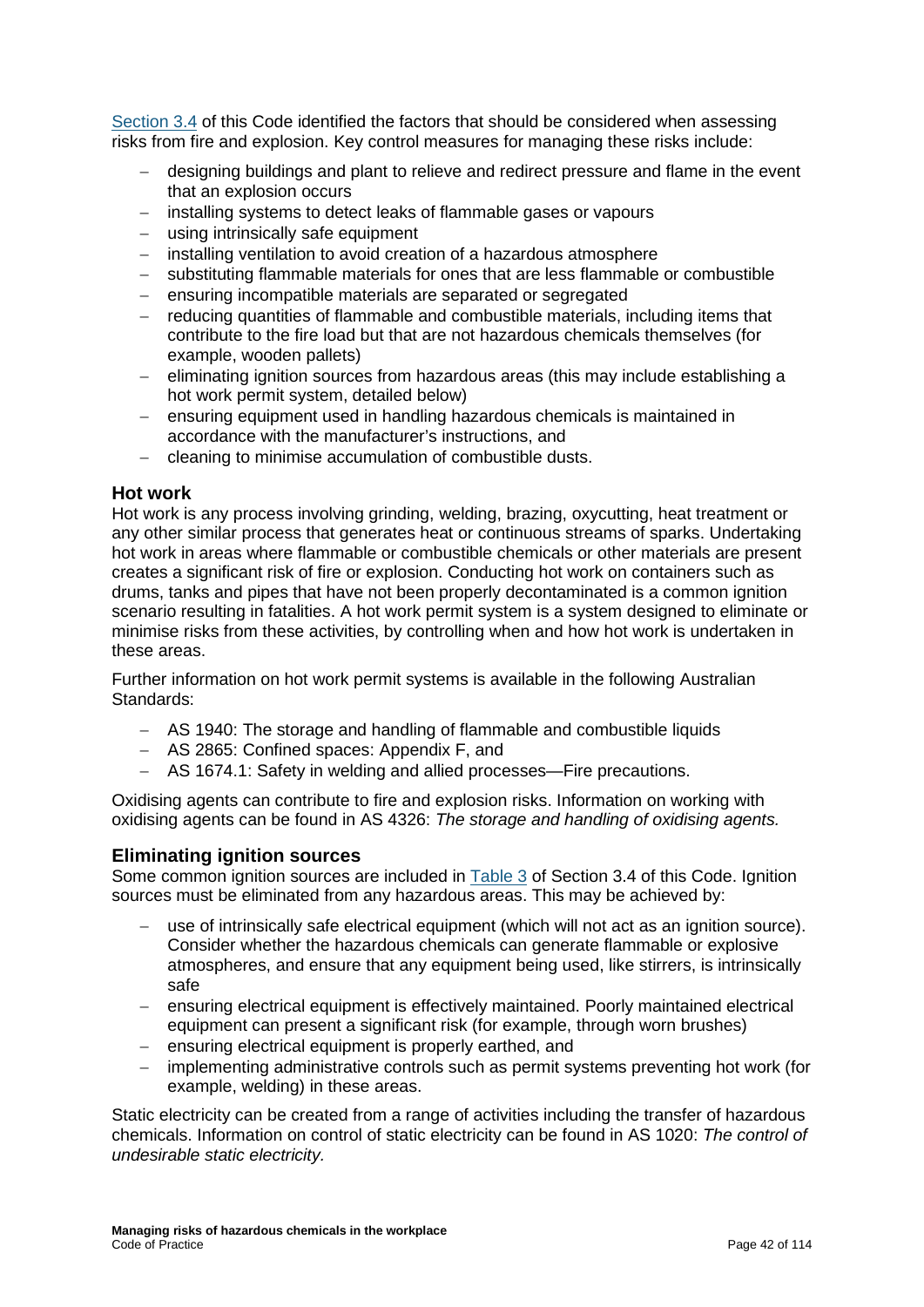The auto-ignition temperature of the hazardous chemical should be considered as some hazardous chemicals may ignite spontaneously above certain temperatures.

The WHS Regulations define a hazardous area as an area in which:

- an explosible gas is present in the atmosphere in quantity that requires special precautions to be taken for the construction, installation and use of plant, or
- a combustible dust is present or could reasonably be expected to be present in the atmosphere in a quantity that requires special precautions to be taken for the construction, installation and use of plant.

Hazardous areas generally exist around flammable or combustible materials, for example, those present in tanks, drums or containers.

Further information on hazardous areas can be obtained from the following Australian Standards:

- AS/NZS 60079.10.1: Explosive atmospheres—Classification of areas—Explosive gas atmospheres (IEC 60079-10-1, Ed.1.0 MOD)
- AS/NZS 60079.10.2: Explosive atmospheres—Classification of areas—Combustible dust atmospheres.

#### **Reducing vapour emissions**

Accumulation of vapours creates the potential for a hazardous area to exist. Vapour emissions resulting from transfer can be minimised by:

- the use of enclosed transfer systems and vapour recovery connections
- $-$  keeping lids open only for the minimum period required for transfer
- minimising exposed surface areas
- avoidance of splash filling
- minimising the temperature of liquids being transferred, and
- providing extraction ventilation for all sources of vapour.

When heated, the vapour pressure of flammable and combustible materials may increase, resulting in higher vapour emissions. Containers of hazardous chemicals should therefore be stored away from sources of heat (for example heaters or other heating appliances). Heat may also deteriorate packaging and increase the risk of failure of the container.

### Keeping hazardous chemicals stable

#### **WHS Regulation 356**

Keeping hazardous chemicals stable

As a PCBU, you must ensure, so far as is reasonably practicable, that hazardous chemicals do not become unstable, decompose or change so as to:

- create a hazard different to the hazard originally created by the hazardous chemical, or
- significantly increase the risk associated with any hazard in relation to the hazardous chemical.

Some hazardous chemicals are inherently unstable or highly reactive, or can become unstable under certain conditions.

The WHS Regulations require that a PCBU must:

 maintain the recommended proportions of ingredients, and other components that constitute the hazardous chemicals, for example, phlegmatizers, diluents, solvents, wetting agents, desensitisers, inhibitors and/or other adulterants, and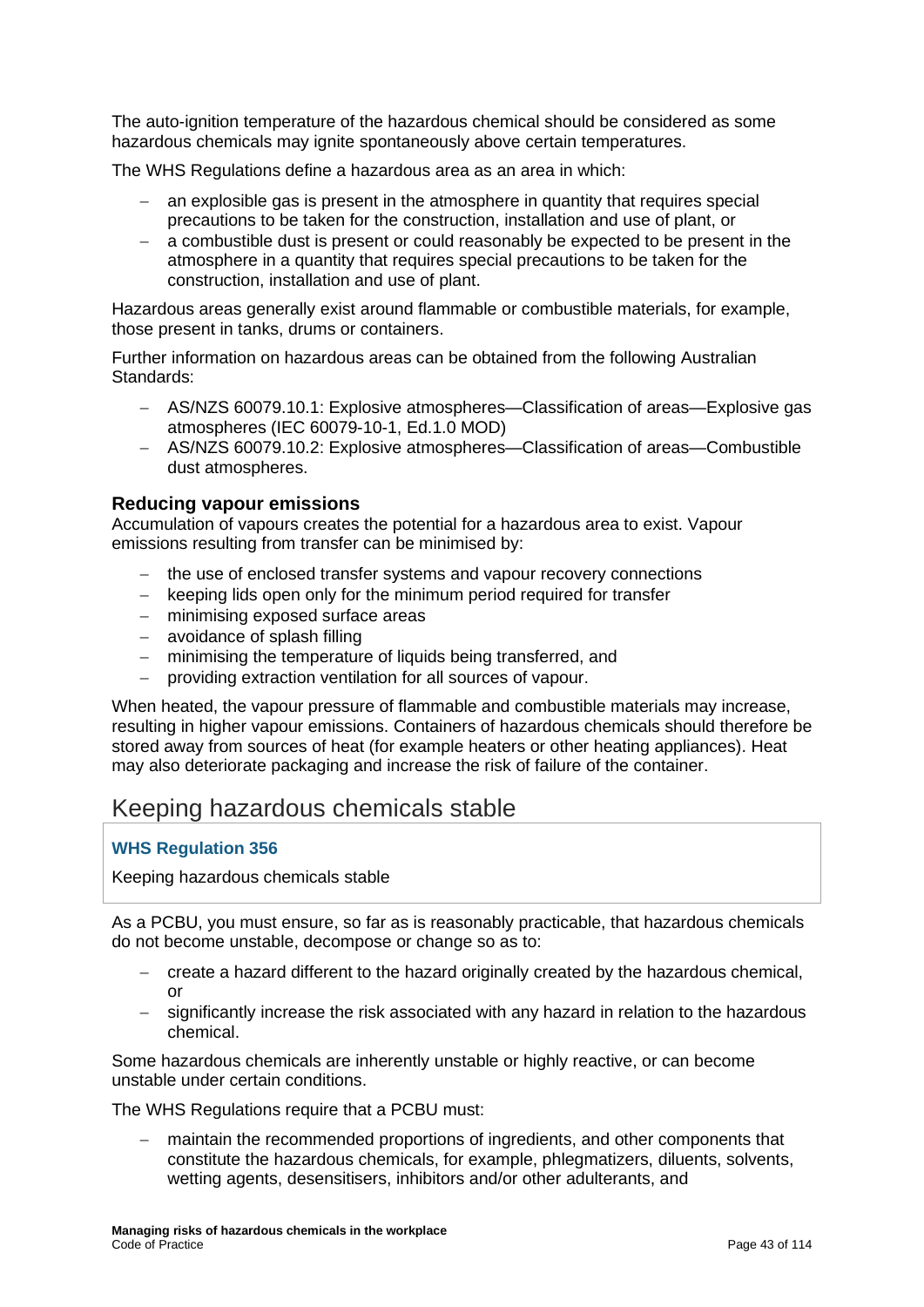$-$  keep the hazardous chemicals within any control temperature range where necessary.

To keep hazardous chemicals stable, you should also follow the manufacturer's instructions or instructions on the SDS including:

- using a stabilising ingredient where appropriate, and
- $-$  keeping the hazardous chemical and the packaging dry, unless the packages themselves are impervious to moisture.

These requirements do not apply where:

- the hazardous chemical is changed or allowed to become unstable without a risk to health or safety, as part of a deliberate process or activity, or
- the hazardous chemical undergoes a chemical reaction in a manifesting process or other deliberate process.

Some hazardous chemicals may provide an expiry date on the label and SDS. Where a chemical has passed its expiry date it should not be used, but be disposed of in accordance with the manufacturer's instructions and local laws.

### Impact protection—containers, structures and plant

To prevent damage from the movement of the structure or plant, including any attached pipe work or equipment, you should ensure that structures or plant used for the storage or handling of hazardous chemicals are appropriately located and fixed to stable foundations.

Measures required for preventing or controlling impact normally depend on the nature of potential risks. Impact protection measures may be necessary for:

- structures containing large quantities of hazardous chemicals
- plant and equipment including storage and process vessels, associated pipe work, pumps and controls
- storage areas (including transit storage) for packages, intermediate bulk containers (IBCs) and associated shelves and racks, and
- exposed parts of the fire protection systems.

The most effective ways to protect containers, pipe work, pumps and attachments from impact is to locate the containers away from trafficable areas or prevent vehicle access. Installation of crash protection measures, such as bollards and guardrails, is an alternative means of impact protection. These should be designed to absorb the energy of any reasonably foreseeable impact and minimise the likelihood of injury to anyone involved in the incident.

### Containing spills

#### **WHS Regulation 357**

Containing and managing spills

As a PCBU you must ensure, so far as is reasonably practicable, that where there is a risk of a spill or leak of a hazardous chemical in a solid or liquid form, provision is made in each part of the workplace where the hazardous chemical is used, handled, stored or generated for a spill containment system that contains within the workplace any spill or leak of the hazardous chemical and any resulting effluent.

When a spill, leak or accidental release of hazardous chemicals occurs, appropriate actions must be taken to contain the hazardous chemicals within the workplace.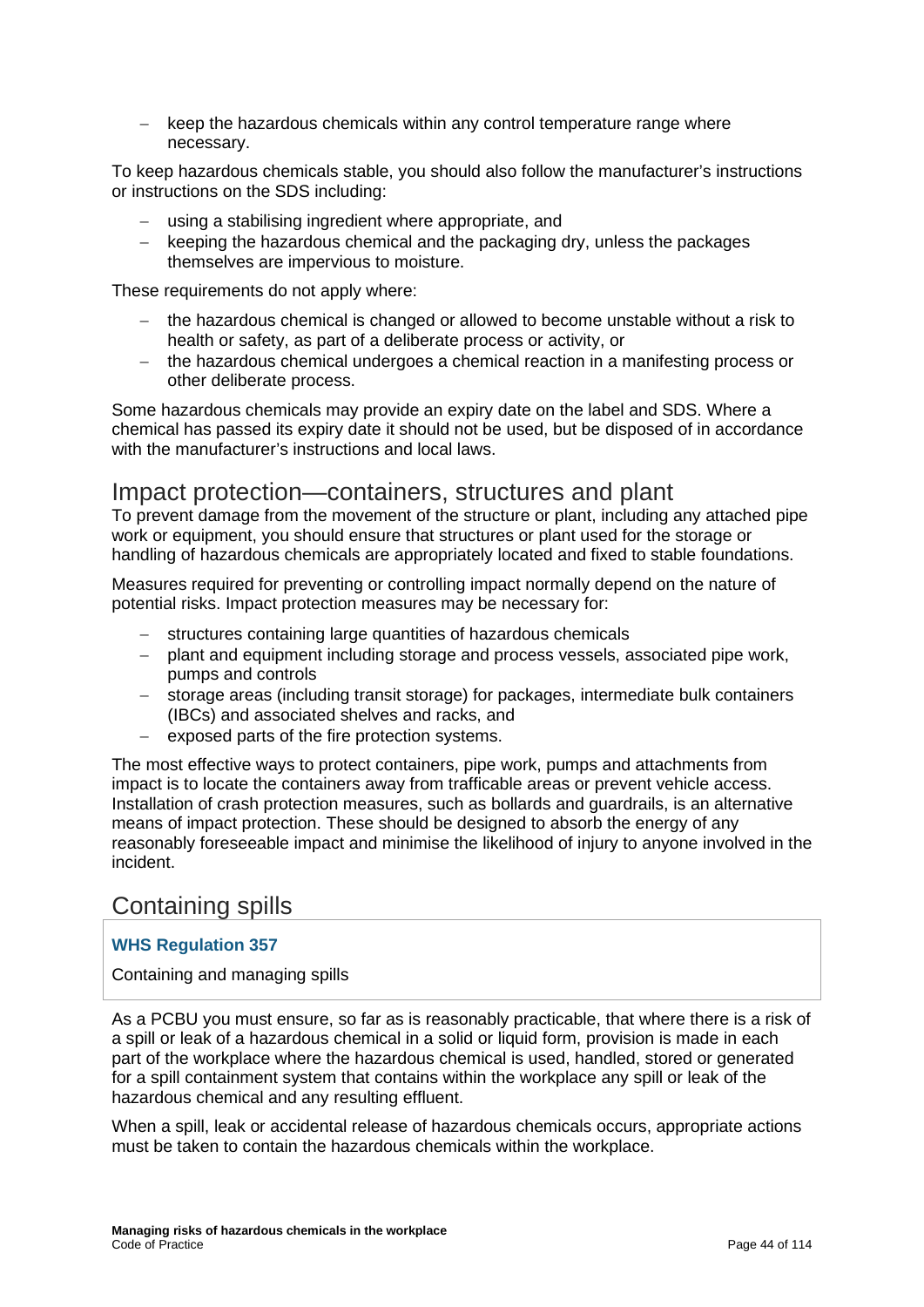The spill containment system must describe how to contain, clean up and dispose of the spill or leak and any resulting effluent. The system must not create a hazard by bringing together different hazardous chemicals that are not compatible or that would react together to cause a fire, explosion, harmful reaction or evolution of flammable, toxic or corrosive vapour.

Leaving containers open when not in use is one of the main causes of spills and can also lead to generating hazardous atmospheres and fire risks. Procedures, training and supervision should ensure containers are sealed when not in use.

Any spill containment system should be large enough to ensure that all spills can be held safely until cleaned up. Factors you should consider when designing a spill containment system include:

- the nature of the hazardous chemicals (whether liquid or solid)
- $-$  the quantity of the hazardous chemicals
- the size of the largest container or reasonably foreseeable largest spill
- $-$  the potential impact if the hazardous chemicals escape to the environment
- whether it is necessary to provide for the management of firefighting water at an incident
- separate spill containment for incompatible goods
- the materials used to construct the containment system, as well as any materials used for absorption, are compatible with the hazardous chemicals
- other materials in the vicinity that will prevent contamination of groundwater or soil, and
- how the system's integrity will be maintained in any reasonably foreseeable incident.

For large quantities of hazardous chemicals, bunding may be required. Bunding should be designed and constructed in accordance with the relevant Australian Standard specific to the type of hazardous chemical, for example AS 1940*: The storage and handling of flammable and combustible liquids*, and in consultation with the emergency services authority.

### Transfer of hazardous chemicals

Transferring hazardous chemicals generally presents a far greater risk than static storage. Unconfined transfer of hazardous chemicals should be eliminated where possible, or, if that is not possible, steps should be taken to manage the risks of an unconfined transfer. Common methods for eliminating or reducing risks during transfer operations include:

- avoiding spillage or overflow, including overflow protection on equipment and receiving vessels
- providing emergency shut-offs to limit the amount of hazardous chemical released during a loss of containment
- providing a spill containment system
- reducing static electricity and vapour generation. This is particularly important for fire risk hazardous chemicals such as flammable liquids
- ensuring transfer fittings are compatible
- avoiding sources of ignition
- installing flow and pressure regulators on pipe work or pumps
- installing interlocking of valves and switches, and
- implementing systems for detecting losses from pipe work and fittings, such as static pressure loss detectors, measurement to determine losses in transfer, or external sensors.

Plumbed eye wash stations and safety showers should be installed in areas where workers may be exposed in the event of a spill during transfer operations.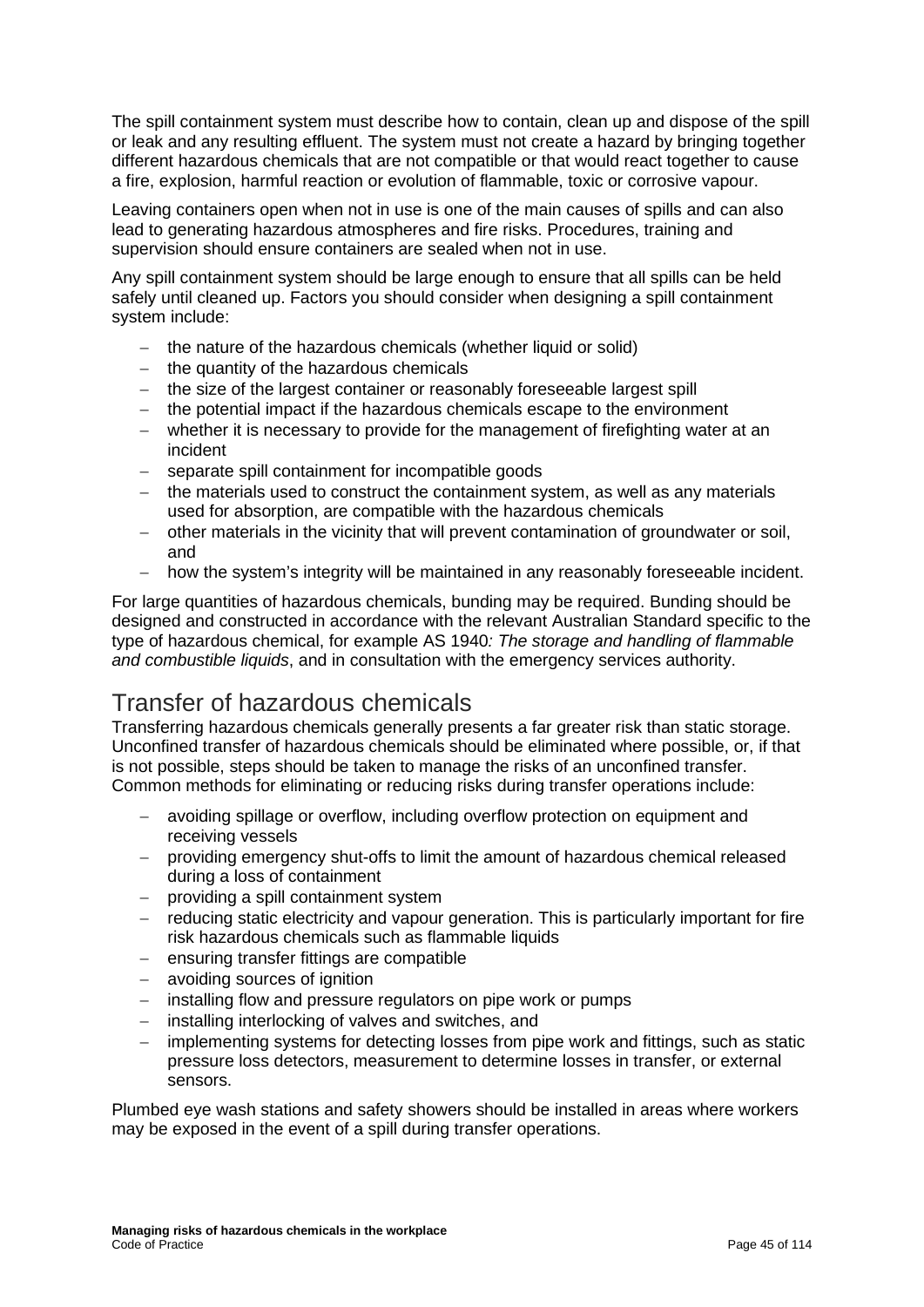## Controlling risks from compressed gases

Key considerations for safe storage and handling of gas cylinders include:

- maintaining and regularly checking cylinders, regulators, hoses and pipes to cylinders to ensure that there are no leaks or dents
- storing cylinders in an upright position to ensure the safety device functions correctly
- securing cylinders to prevent dislodgement
- transport cylinders with appropriate equipment such as trolleys or gas cages
- $-$  keep the cylinder valve closed when the cylinder is not being used
- keep all sources of heat and ignition away from gas cylinders, even if the cylinders do not contain flammable material, and
- store cylinders outdoors or in very well ventilated areas.

Gas cylinders should be fitted with a bursting disc safety device and liquid petroleum gas (LPG) cylinders should have an operational spring-loaded pressure relief valve.

If a small leak occurs, the cylinder valve should be closed, if it is safe to do so. Appropriate PPE should be put on before attempting to locate the leak point. For toxic gases, selfcontained breathing apparatus may be required for emergency use. The area should be well ventilated and air-conditioning systems should be turned off to avoid spreading gas. However, if a large amount of gas escapes, the area should be evacuated. If it is safe to do so, before evacuating, ventilate the area and remove or isolate ignition sources. Contact the gas supplier for advice, or in an emergency, contact the emergency services authority.

Potential risks associated with the transport and storage of small gas cylinders (for example, acetylene and LPG) in vehicles must also be managed appropriately.

A range of Australian Standards provide further information relating to controlling risks from compressed and liquefied gases, such as AS/NZS 1596: *The storage and handling of LP gas,* and AS 4332: *The storage and handling of gases in cylinders*.

## Asphyxiation hazards

Key considerations in minimising the risk of asphyxiation include:

- avoiding working in oxygen-depleted (under 19 per cent) atmospheres—air monitoring may need to be undertaken to determine if the atmosphere is safe
- $-$  keeping the work area well-ventilated, particularly in low-lying areas and roof spaces where gases can accumulate—this could be done by ensuring windows are open where necessary and ventilation and extraction systems are on and are fully functional
- purging contaminants from the atmosphere or the space where work is being carried out
- using an air-supplied respirator, particularly in confined spaces (see the *[Code of](https://www.safeworkaustralia.gov.au/doc/model-code-practice-confined-spaces)  Practice: Confined spaces* [for further information\), and](https://www.safeworkaustralia.gov.au/doc/model-code-practice-confined-spaces)
- checking cylinders, cylinder fittings, hoses and connections to ensure that they are not damaged or in poor condition—this might include checking fittings and hoses for signs of corrosion or degradation or spraying them with a small amount of detergent solution or leak-detection spray and looking for bubble formations which may indicate the presence of a gas leak.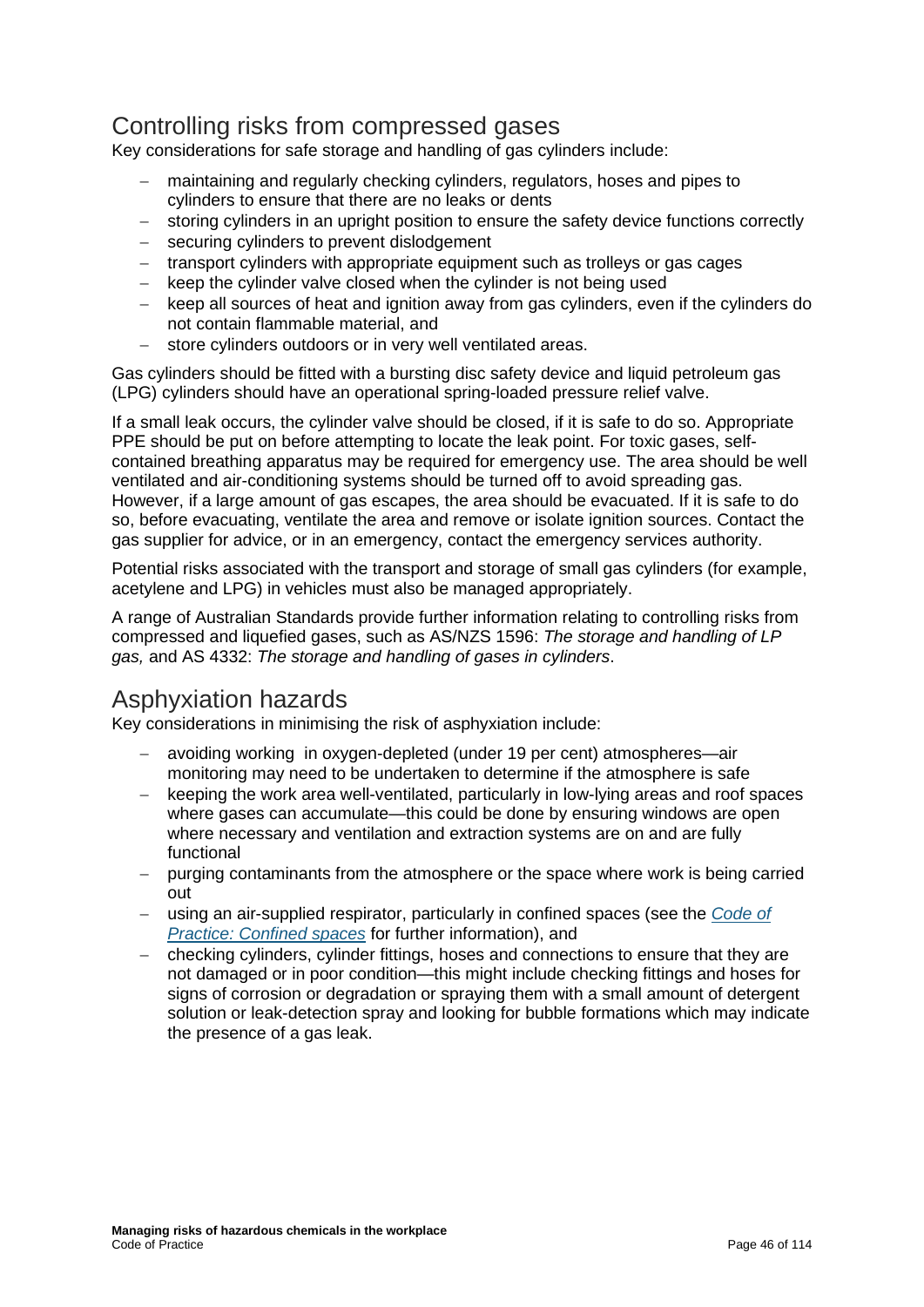## 4.3. Maintaining control measures

#### **WHS Regulation 37**

Maintenance of control measures

As a PCBU, you must ensure that the implemented control measures remain effective. This includes checking that the control measures are fit for purpose; suitable for the nature and duration of the work and are installed and used correctly.

Maintenance of control measures may involve the following:

- regular inspections of control measures
- supervision to ensure workers are using the control measures properly
- preventative maintenance and testing programs for chemical storage and handling systems, and
- periodic air monitoring to ensure that engineering and administrative controls remain effective.

Maintenance procedures should include mechanisms for workers to report defective control measures as soon as they are identified so that prompt remedial action can be taken.

### Preventative maintenance and integrity testing

#### **WHS Regulation 363**

Control of risks from storage or handling systems

You must ensure, so far as is reasonably practicable, that a system used at the workplace for the use, handling or storage of hazardous chemicals is used only for the purpose for which it was designed, manufactured, modified, supplied or installed and is operated, tested, maintained, installed, repaired and decommissioned having regard to the safety of workers and other persons at the workplace.

Systems for the storage and handling of hazardous chemicals generally require ongoing maintenance and testing to ensure that they continue to be safe for the intended use and that they maintain their operational integrity. Such systems include, but are not limited to, reaction vessels, chemical transfer lines, pumps, spill bunding, storage tanks and filters.

To ensure that the integrity of chemical handling systems are preserved, planned maintenance programs should be designed and carried out at regular intervals, consistent with the manufacturer's instructions or advice provided by other competent persons. If this is not reasonably practicable, inspections and maintenance should be carried out annually.

Examples of preventative maintenance and integrity testing might include:

- Inspection of glass linings on steel or metal alloy reaction vessels to ensure there are no cracks or holes which might allow contact of incompatible materials with the metal vessel.
- Regular checking of bursting (rupture) discs and pressure-relief systems on pressure vessels to ensure they have not 'blown' and are of the correct pressure rating for the work being performed. Bursting or rupture discs are safety features of cylinders that prevent damage or injury from over-pressurisation.
- Checking spill bunding walls for cracks or other signs of wear to ensure that, in the event of a spill, the bunding will not leak or fail.
- Checking for signs of corrosion or degradation on tanks, pipe work and compressed gas fittings.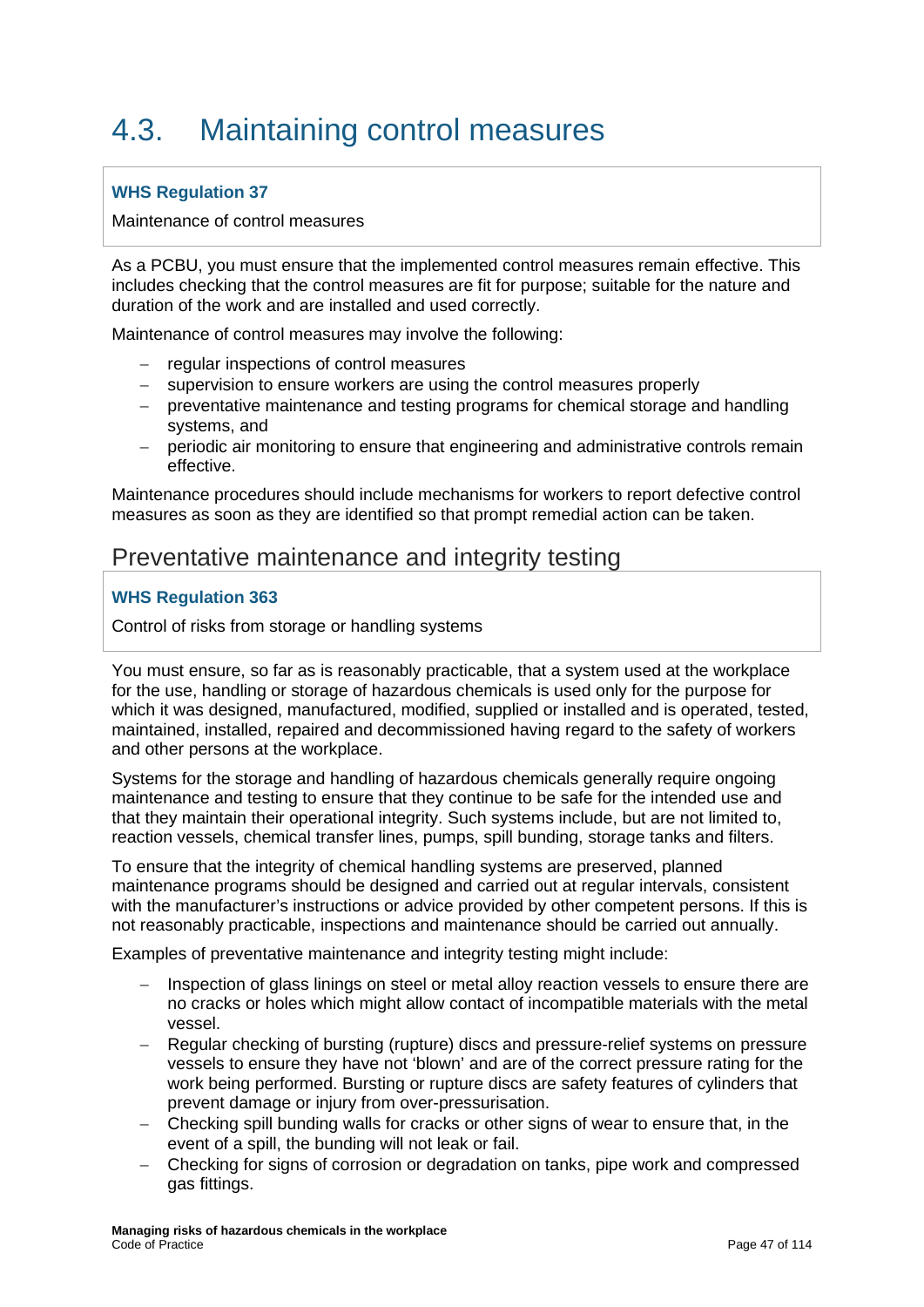If preventative maintenance checks show that the integrity of any chemical handling system is in doubt or not performing as it is intended, repair or replacement of the faulty system should be carried out as soon as practicable and before its next use.

## 4.4. Providing information, training, instruction and supervision

**WHS Act section 19**

Primary duty of care

**WHS Regulation 39** 

Provision of information, training and instruction

The WHS Act requires that a PCBU ensure, so far as reasonably practicable, the provision of any information, training, instruction or supervision that is necessary to protect all persons from risks to their health and safety arising from work carried out as part of the conduct of the business or undertaking.

As a PCBU you must ensure that information, training or instruction provided to a worker is suitable and adequate having regard to:

- $-$  the nature of the work carried out by the worker
- $-$  the nature of the risks associated with the work at the time the information, training or instruction is provided, and
- $-$  the control measures implemented.

You must also ensure, so far as is reasonably practicable, that the information, training and instruction are provided in a way that is readily understandable for the worker to whom it is provided.

Workers must be trained and have the appropriate skills to carry out a particular task safely. Training should be provided to workers by a competent person.

#### **WHS Regulation 379**

Duty to provide supervision

In addition to your general duty to provide any supervision necessary to protect all persons from work health and safety risks, the WHS Regulations also impose specific duties to provide supervision necessary to protect a worker from risks to health and safety where the worker:

- uses, handles, generates or stores a hazardous chemical
- operates, tests, maintains, repairs or decommissions a storage or handling system for a hazardous chemical, or
- $-$  is likely to be exposed to a hazardous chemical.

Information, training, instruction and supervision must be provided not only to workers but to other persons at the workplace such as visitors.

Information, training and instruction should include the following:

the nature of the hazardous chemicals involved and the risks to the worker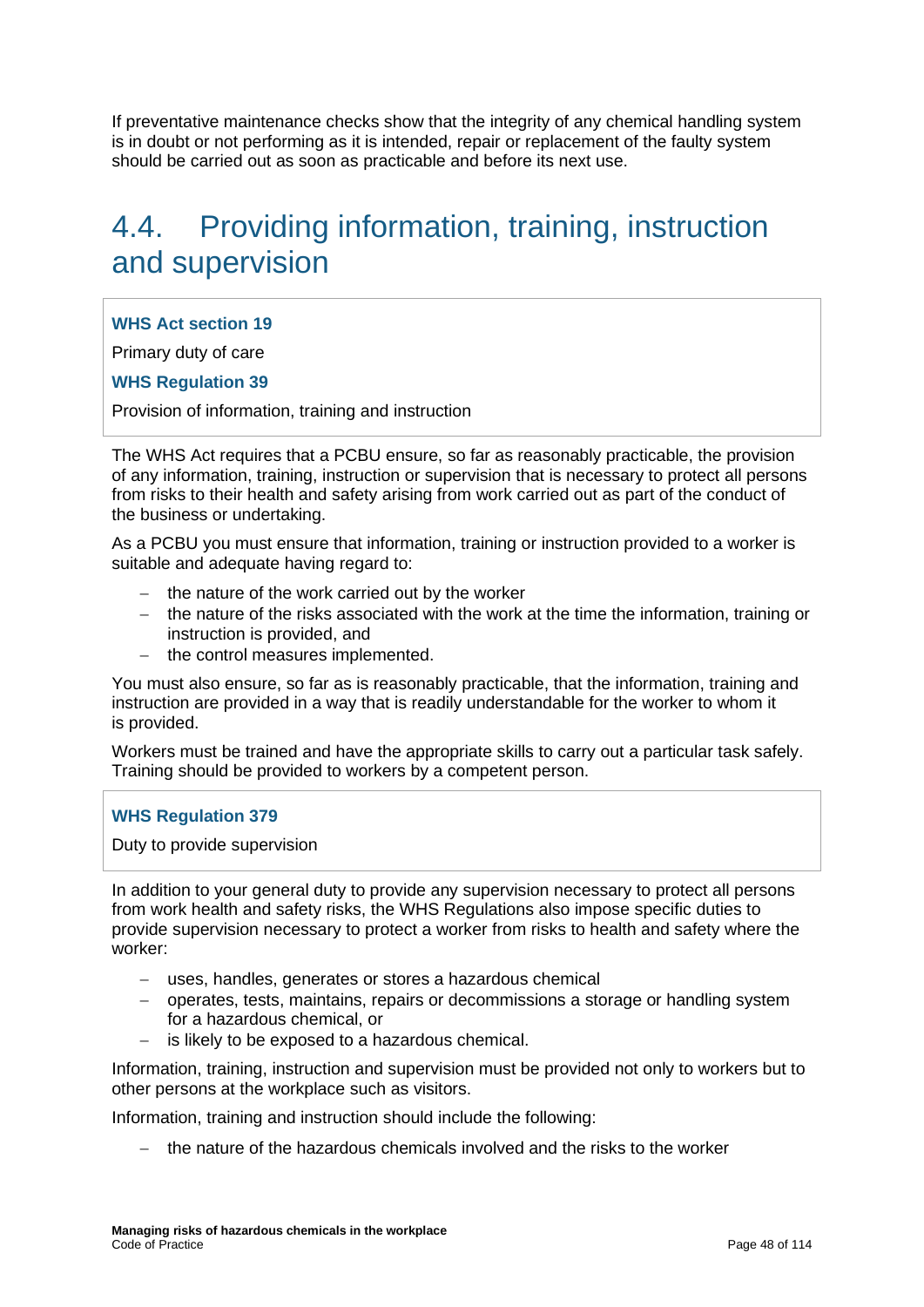- the control measures implemented, how to use and maintain them correctly, for example how and when to clean or replace filters on a spray-painting booth
- the arrangements in place to deal with emergencies, including evacuation procedures, containing and cleaning up spills and first aid instructions
- the selection, use, maintenance and storage of any PPE required to control risks and the limitations of the PPE
- any health monitoring which may be required and the worker's rights and obligations
- the labelling of containers of hazardous chemicals, the information that each part of the label provides and why the information is being provided
- the availability of SDS for all hazardous chemicals, how to access the SDS, and the information that each part of the SDS provides, and
- the work practices and procedures to be followed in the use, handling, processing, storage, transportation, cleaning up and disposal of hazardous chemicals.

The WHS Regulations also include specific requirements to provide information, training and instruction regarding:

- the proper use, wearing, storage and maintenance of PPE
- undertaking work in confined spaces
- emergency procedures, and
- storage and handling systems for hazardous chemicals.

Information, training and instruction must be provided in such a way that it is easily understood. The amount of detail and extent of training will depend on the nature of the hazards and the complexity of the work procedures and control measures required to minimise the risks.

Records of training provided to workers should be kept, documenting who was trained, when and on what.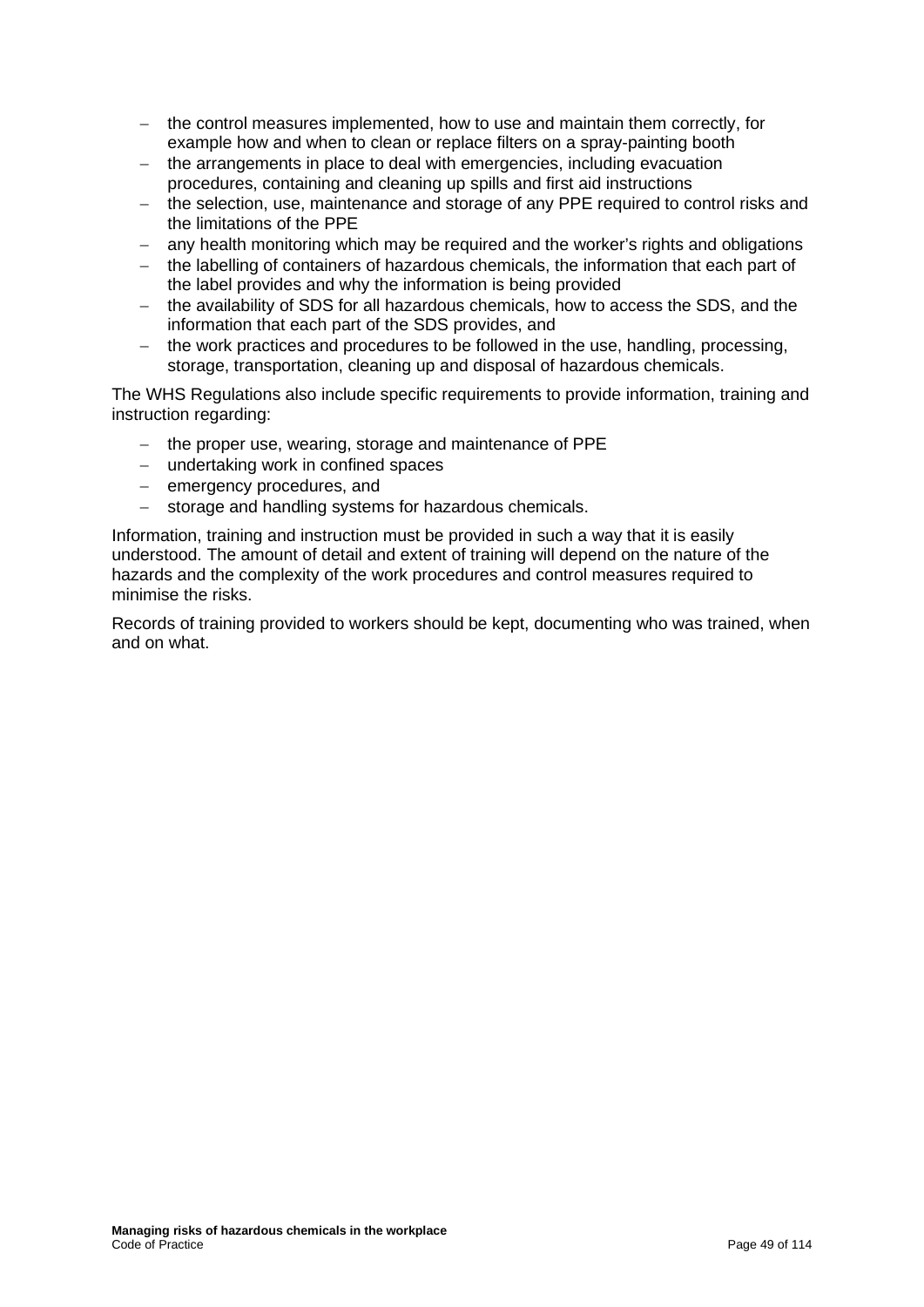# 5. Monitoring and review

## 5.1. Health monitoring

#### **WHS Regulation 368**

#### Duty to provide health monitoring

As a person conducting a business or undertaking (PCBU), you must ensure health monitoring is provided to a worker carrying out work for the business or undertaking if:

- the worker is carrying out ongoing work using, handling, generating or storing hazardous chemicals and there is a significant risk to the worker's health because of exposure to a hazardous chemical referred to in Schedule 14, table 14.1 of the WHS Regulations, and
- $-$  the person identifies that because of ongoing work carried out by a worker using, handling, generating or storing hazardous chemicals there is a significant risk that the worker will be exposed to a hazardous chemical (other than a hazardous chemical referred to in Schedule 14, table 14.1 of the WHS Regulations) and either:
- valid techniques are available to detect the effect on the worker's health, or
- a valid way of determining biological exposure to the hazardous chemical is available and it is uncertain, on reasonable grounds, whether the exposure to the hazardous chemical has resulted in the biological exposure standard being exceeded.

Health monitoring of a worker means monitoring the worker to identify changes in their health status because of exposure to certain substances. It involves the collection of data to measure exposure or evaluate the effects of exposure and to determine whether or not the absorbed dose is within safe levels.

Health monitoring allows decisions to be made about implementing ways to eliminate or minimise the worker's risk of exposure, for example reassigning a worker to other duties that involve less exposure, or improving control measures.

Schedule 14, table 14.1 (reproduced at [Appendix E](#page-77-0) of this Code) includes the type of health monitoring that must be carried out for each hazardous chemical listed, unless:

- an equal or better type of health monitoring is available, and
- $-$  the use of that other type of monitoring is recommended by a registered medical practitioner with experience in health monitoring.

Health monitoring is not an alternative to implementing control measures. Health monitoring is a way of identifying if control measures are effective. If the results of health monitoring indicate that a worker is experiencing adverse health effects or signs of exposure to a hazardous chemical, the control measures must be reviewed and if necessary revised.

You must:

- inform workers and prospective workers about health monitoring requirements
- ensure health monitoring is carried out by or under the supervision of a registered medical practitioner with experience in health monitoring
- consult workers in relation to the selection of the registered medical practitioner
- pay all expenses relating to health monitoring
- provide certain information about a worker to the registered medical practitioner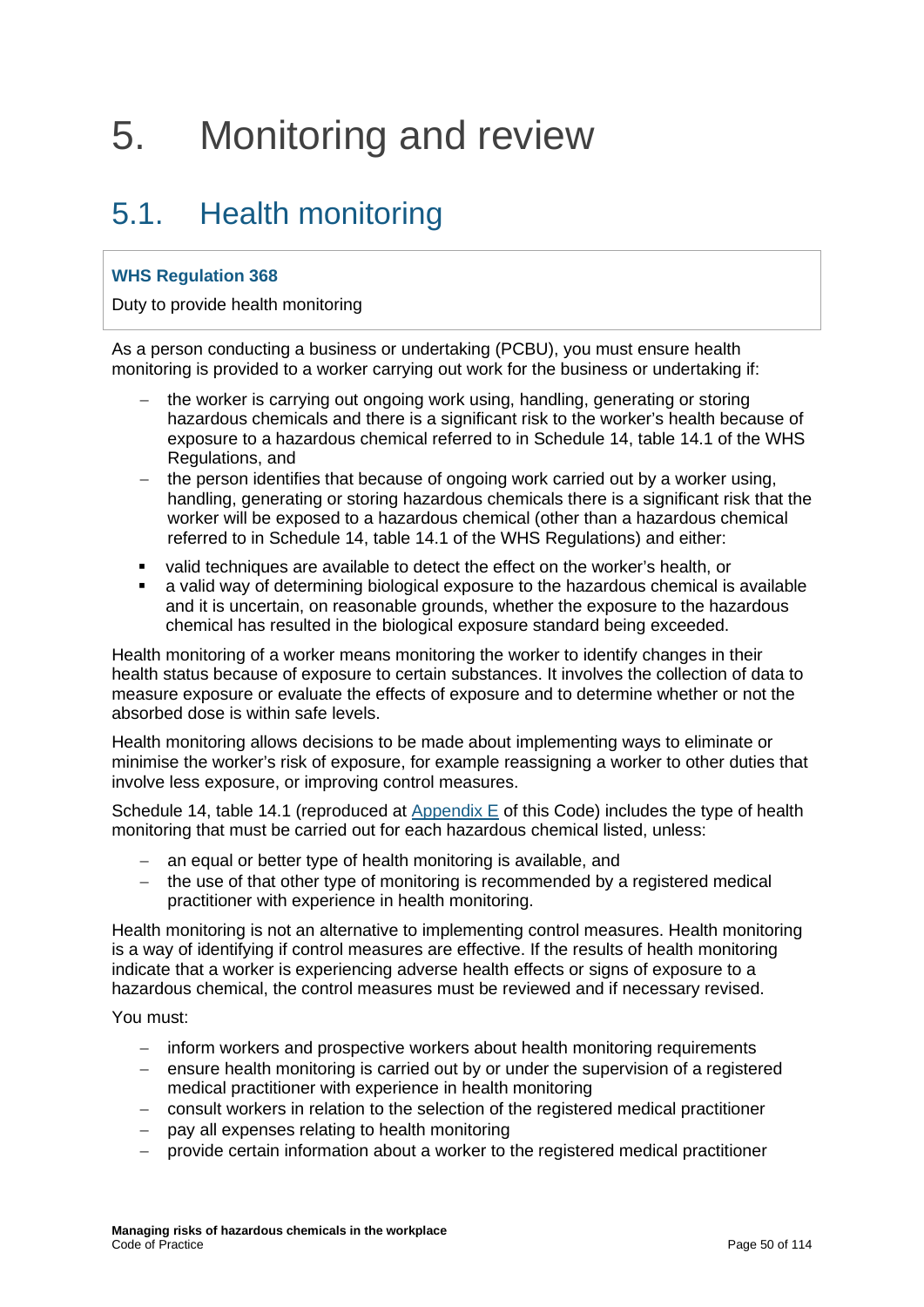- $-$  take all reasonable steps to obtain a report from the registered medical practitioner as soon as practicable after the monitoring has been carried out
- provide a copy of the report to the worker as soon as practicable after obtaining the report
- $-$  provide a copy of the report to the regulator if the report contains test result that indicate the worker may have contracted a disease, injury or illness or recommends remedial measures should be taken as a result of the work that triggered the requirement for health monitoring
- provide the report to all other persons conducting a business or undertaking who have a duty to provide health monitoring for the worker as soon as reasonably practicable after obtaining the report
- $-$  keep reports as confidential records for at least 30 years after the record is made (40 years for reports relating to asbestos exposure), and
- not disclose the report to anyone without the worker's written consent unless required under the WHS Regulations.

The WHS Regulations also contain specific requirements relating to health monitoring for lead and asbestos. Further information on health monitoring can be found in SWA's [Health](https://www.safeworkaustralia.gov.au/doc/health-monitoring-exposure-hazardous-chemicals-guide-persons-conducting-business-or-undertaking)  [monitoring for exposure to hazardous chemicals – guide for persons conducting a business](https://www.safeworkaustralia.gov.au/doc/health-monitoring-exposure-hazardous-chemicals-guide-persons-conducting-business-or-undertaking)  [or undertaking](https://www.safeworkaustralia.gov.au/doc/health-monitoring-exposure-hazardous-chemicals-guide-persons-conducting-business-or-undertaking)*.*

## 5.2. Reviewing control measures

#### **WHS Regulation 38**

Review of control measures

You must review and, as necessary, revise control measures so as to maintain, so far as is reasonably practicable, a work environment that is without risks to health or safety.

#### **WHS Regulation 352**

Review of control measures

You must also ensure that any measures implemented to control risks in relation to a hazardous chemical at the workplace are reviewed and as necessary revised.

Control measures must be reviewed (and revised if necessary) in the following circumstances:

- when the control measure does not control the risk it was implemented to control so far as is reasonably practicable
- before a change at the workplace that is likely to give rise to a new or different risk to health and safety that the measure may not effectively control
- a new relevant hazard or risk is identified
- the results of consultation indicate that a review is necessary
- a health and safety representative requests a review if that person reasonably believes that:
- a circumstance in any of the above points affects or may affect the health and safety of a member of the work group represented by the health and safety representative
- the control measure has not been adequately reviewed in response to the circumstance.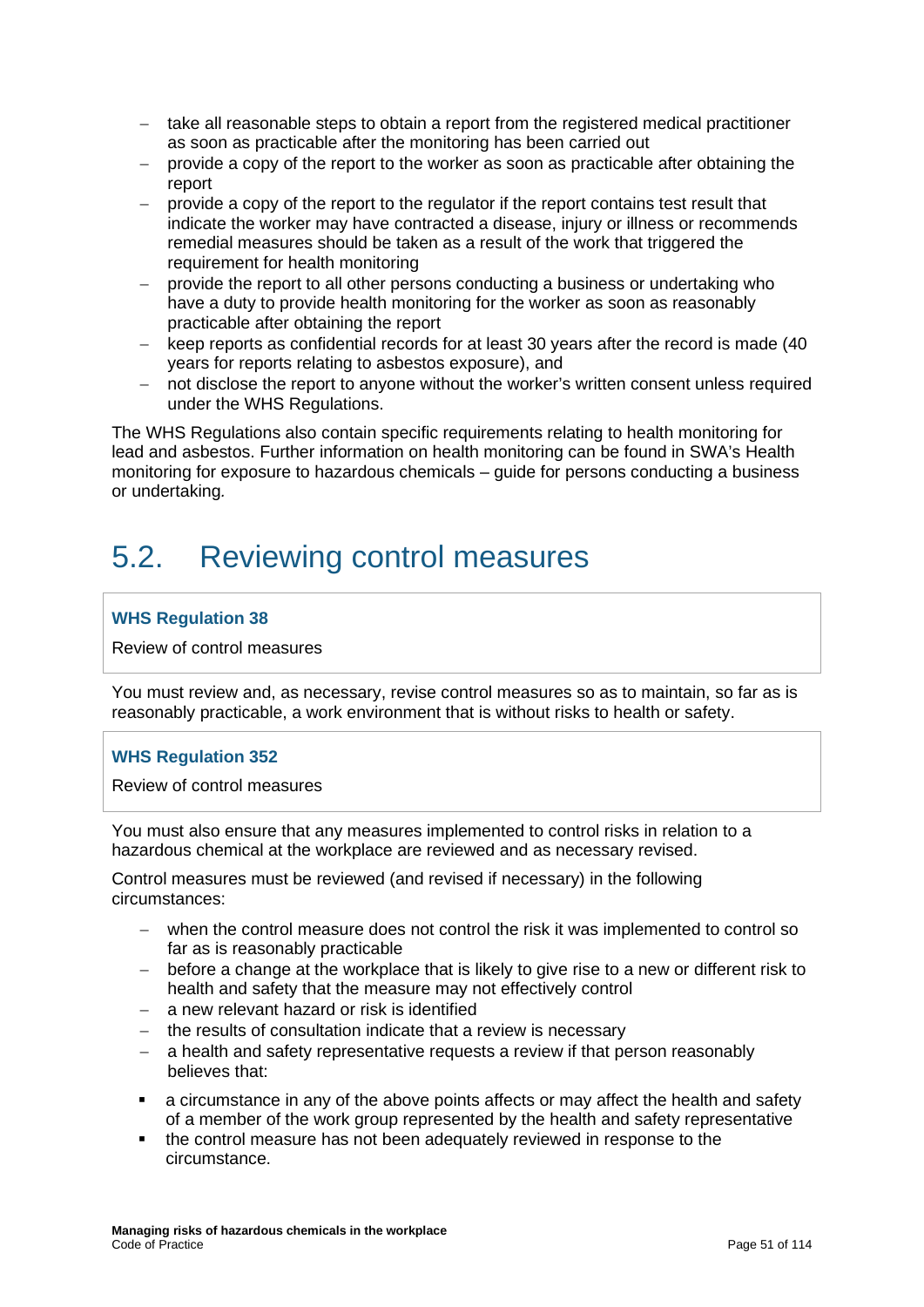- if an SDS or register of hazardous chemicals is changed
- $-$  if a health monitoring report for a worker contains:
- test results that the worker has been exposed to a hazardous chemical and has an elevated level of the chemical or metabolites for that hazardous chemical in their body
- any advice that test results indicate the worker may have contracted a disease, injury or illness as a result of carrying out the work that triggered the need for health monitoring
- any recommendation that the PCBU take remedial measures, including whether the worker can continue to carry out the type of work that triggered the requirement for health monitoring.
- if atmospheric monitoring indicates that the airborne concentration of a hazardous chemical at the workplace exceeds the relevant exposure standard, and
- at least once every five years.

A change at the workplace includes:

- a change to the workplace itself or any aspect of the work environment, and
- a change to a system of work, a process or a procedure.

Common review methods include workplace inspection, consultation, testing and analysing records and data.

You can use the same methods as in the initial hazard identification step to check control measures. When reviewing the control measures, consultation must occur with workers and their health and safety representatives. The following questions should be considered when undertaking the review:

- Are the control measures working effectively in both their design and operation?
- Have the control measures introduced new problems?
- Have all hazards been identified?
- $-$  Have new work methods, new equipment or chemicals made the job safer?
- Are safety procedures being followed?
- Has the instruction and training provided to workers on how to work safely been successful?
- Are workers actively involved in identifying hazards and possible control measures? Are they openly raising health and safety concerns and reporting problems promptly?
- Are the frequency and severity of health and safety incidents reducing over time?
- If new legislation or new information becomes available, does it indicate current controls may no longer be the most effective?

If problems are found, go back through the risk management steps, review your information and make further decisions about risk control.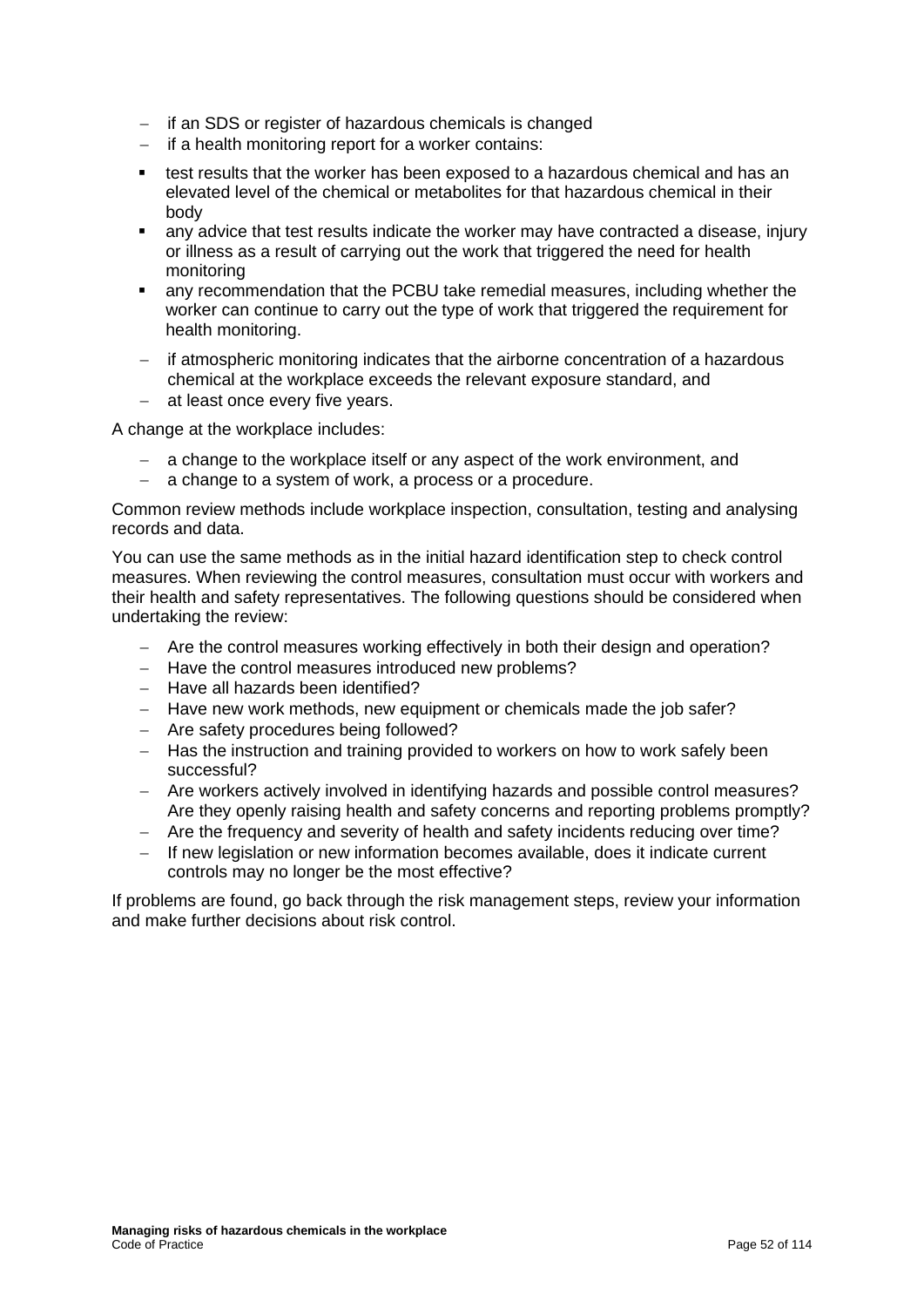# 6. Emergency preparedness

Regardless of controls put in place to prevent incidents occurring in your workplace, they can still occur. For example, people can be exposed to chemicals and require immediate medical treatment, a fire can start, or a loss of containment can occur. It is therefore necessary to be prepared for any foreseeable incident.

## 6.1. Emergency plan

#### **WHS Regulation 43**

Duty to prepare, maintain and implement emergency plan

As a person conducting a business or undertaking (PCBU), you must prepare an effective emergency plan for the workplace.

#### **WHS Regulation 361**

Emergency plans

An emergency plan must be prepared and provided to the emergency services organisation if the quantity of Schedule 11 hazardous chemicals used, handled or stored at a workplace exceeds the manifest quantity for that hazardous chemical. You must revise the plan in accordance with any recommendations the primary emergency services organisation provides about its effectiveness.

The purpose of the emergency plan is to plan for, and thus minimise the effects of, any dangerous occurrence or near miss at a workplace resulting from handling of hazardous chemicals.

When developing an emergency plan, consideration must be given to the following factors:

- $-$  the nature of the work being carried out at the workplace
- $-$  the nature of the hazards at the workplace
- $-$  the size and location of the workplace, and
- the number of workers and other persons at the workplace.

For workplaces that use, store or handle large quantities of hazardous chemicals, providing a copy of emergency plans and details of actions to be taken in the event of an alarm or emergency situation to neighbouring sites may assist in coordinating responses in the event of an emergency.

Additional information regarding emergency management associated with the storage and handling of flammable hazardous chemicals is available in AS 1940: *The storage and handling of flammable and combustible liquids*.

More information about emergency plans can be found in SWA's *[Emergency Plans Fact](https://www.safeworkaustralia.gov.au/doc/emergency-plans-fact-sheet)  Sheet*[, and information about emergency plans for major hazard facilities can be found in](https://www.safeworkaustralia.gov.au/doc/emergency-plans-fact-sheet)  SWA's *[Guide for Major Hazard Facilities—Emergency plans](https://www.safeworkaustralia.gov.au/doc/guide-major-hazard-facilities-emergency-plans)*.

## Content of emergency plan

The emergency plan must provide for:

emergency procedures that include: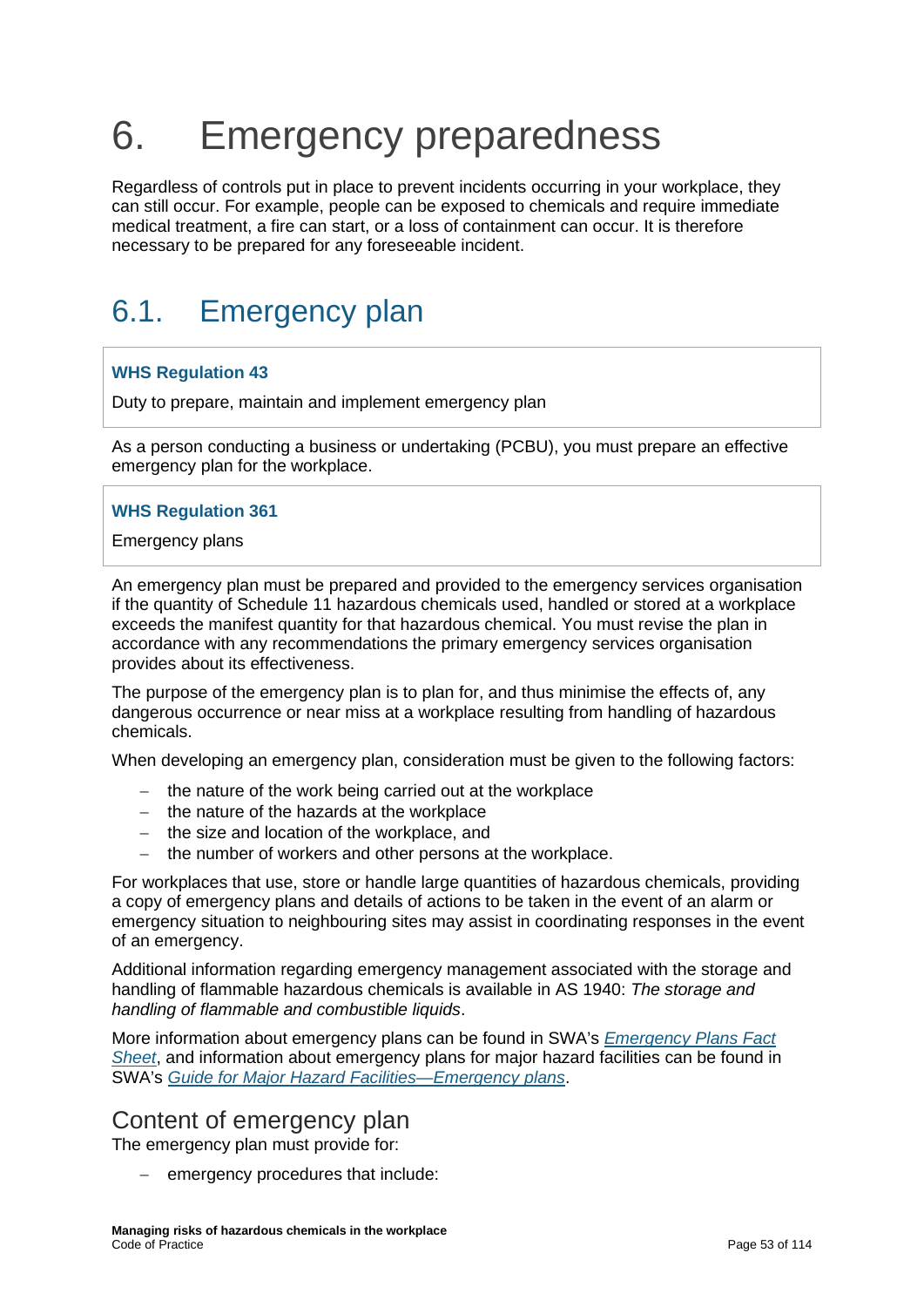- an effective response to an emergency
- **EXECUTE:** evacuation procedures
- notification procedures to advise emergency services organisations at the earliest opportunity
- medical treatment and assistance
- communication procedures between the person coordinating the emergency response and all persons at the workplace.
- $-$  the testing procedures and how often they will be done
- how relevant workers will be provided with information, training and instruction about implementing the emergency procedures.

A comprehensive emergency plan should also include:

- a site map that indicates where hazardous chemicals are stored
- responsibilities of key persons in managing emergencies
- $-$  circumstances to activate the plan
- systems for raising the alarm
- $-$  estimating the extent of the emergency
- alerting emergency services organisations to the emergency or if it has the potential to become a dangerous occurrence
- procedures that account for all people at the workplace
- isolation of the emergency area to prevent entry by non-essential personnel
- roles of on-site emergency response teams (including First Aid Officers, Emergency Wardens)
- containment of any spillage
- the requirement for firefighting water retention to ensure that contaminated firefighting water cannot enter waterways, drains or groundwater
- disconnection of power supplies and other energy sources except when required to maintain safety of a critical operation or to run emergency equipment such as fire booster pumps
- prevention of hazardous chemicals or contaminated material of any kind from entering drains or waterways
- $-$  provision of relevant information and assistance to the emergency services authority, both in anticipation of emergencies and when they occur
- maintenance of site security throughout the emergency
- provision for dealing with the public and the press, and
- $-$  site rehabilitation requirements.

### Emergency procedures

The extent of emergency procedures required will depend on the size and complexity of the workplace, types and quantities of hazardous chemicals and the processes involved when the goods are in use. As a minimum, emergency procedures should include instructions on:

- how to raise the alarm, including how to contact the appropriate emergency services organisation
- any actions to be taken by workers in an emergency to ensure the safety and health of all persons at the workplace to minimise risks, damage to property as well as the environment, and
- any actions to be taken by prescribed persons such as fire wardens, for example how to evacuate the workplace or use fire extinguishers.

To be effective, workers need to be appropriately trained, and any procedures tested. Workers should be consulted and ideally directly involved in the development of emergency procedures.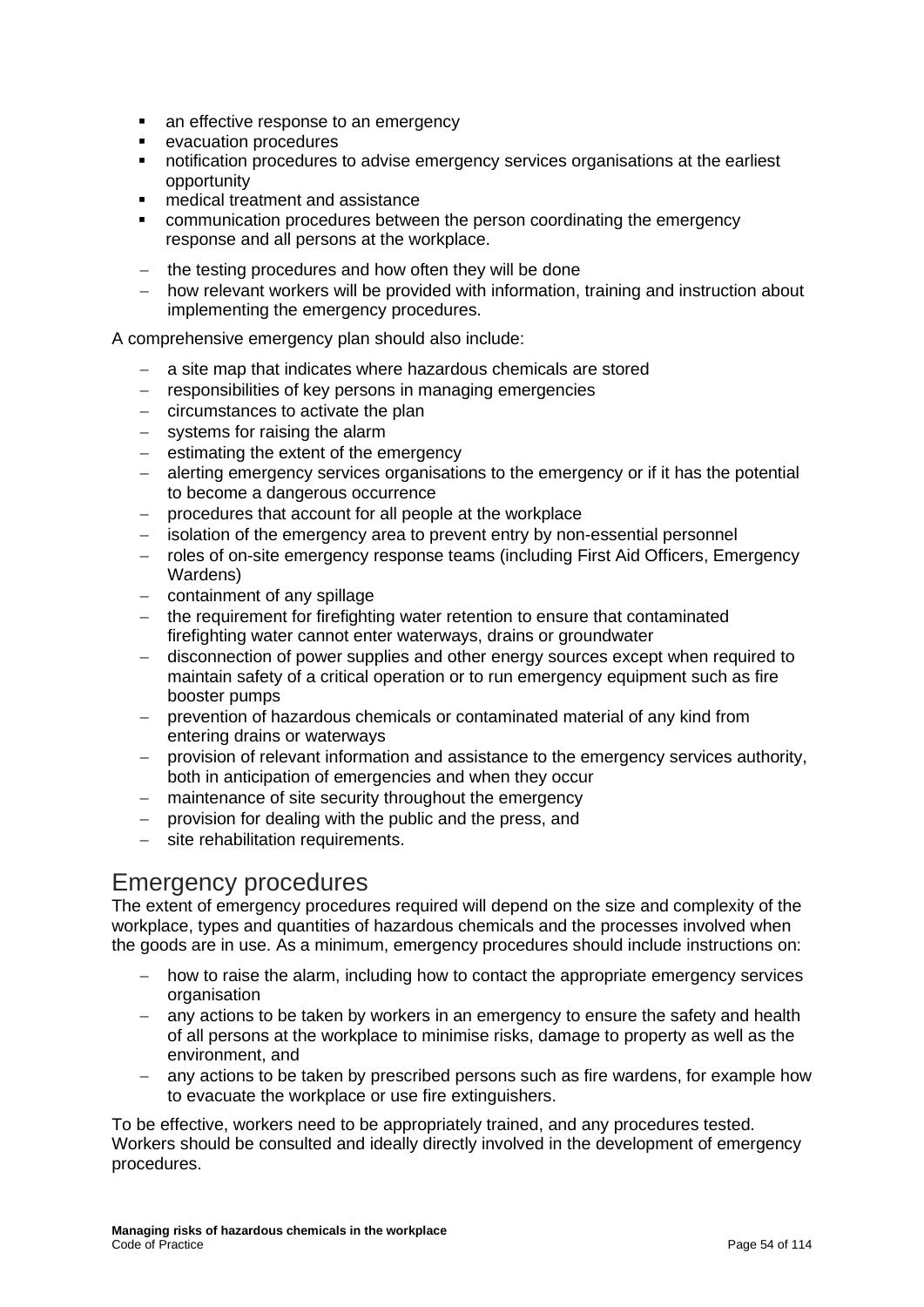An example of an effective emergency procedure is a simple one-page document in point form, suitable for display on signs or to be carried by workers or visitors as a pocket card, detailing evacuation procedures, assembly areas, identifying first aid officers and emergency wardens at the workplace, contact numbers of emergency services organisations (such as fire brigade, police, ambulance, local hospital and regulatory authorities).

## Consultation and communication

The emergency plan must be developed in consultation with your workers, the primary emergency services organisation and neighbouring premises. The emergency services organisation should also be consulted when developing and designing fire protection systems used in the workplace.

### Off-site considerations

Where any foreseeable incident may have effects beyond the boundary of the workplace, the emergency plan should also address managing the off-site effects. Where off-site effects are possible, the plan should contain information on necessary warnings or communications with neighbouring premises.

Where the emergency plan includes activities that involve persons who reside or work adjacent to the workplace, the relevant parts of the plan should be communicated to those persons.

### Implementation and testing

The emergency plan should be tested when first devised and after each modification.

Throughout the year, at suitable intervals, practice drills and simulated emergencies should be undertaken and involve all workers and the emergency services authority. These drills should be focused on familiarising anyone who would be involved in an incident related to the storage and handling of hazardous chemicals with the workplace procedures.

### Reviewing the emergency plan

The emergency plan should be reviewed:

- within five years of its development
- $-$  in intervals of no more than five years
- $\overline{a}$  if there is a change of risk at or in the proximity of the workplace
- when updated information becomes available, or
- $\overline{-}$  if a possible deficiency is identified, for example through regular testing.

Emergency plans should be readily available in hard copy form at all times. The location of the emergency plan should be easily located by all workers and should be discussed with the emergency services organisation when it is updated or reviewed.

## 6.2. Emergency equipment and safety equipment

#### **WHS Regulations Part 7.1 Division 5: Subdivision 3**

Emergency plans and safety equipment

As a PCBU that uses, handles, generates or stores hazardous chemicals you must ensure that equipment is always available at the workplace for use in an emergency.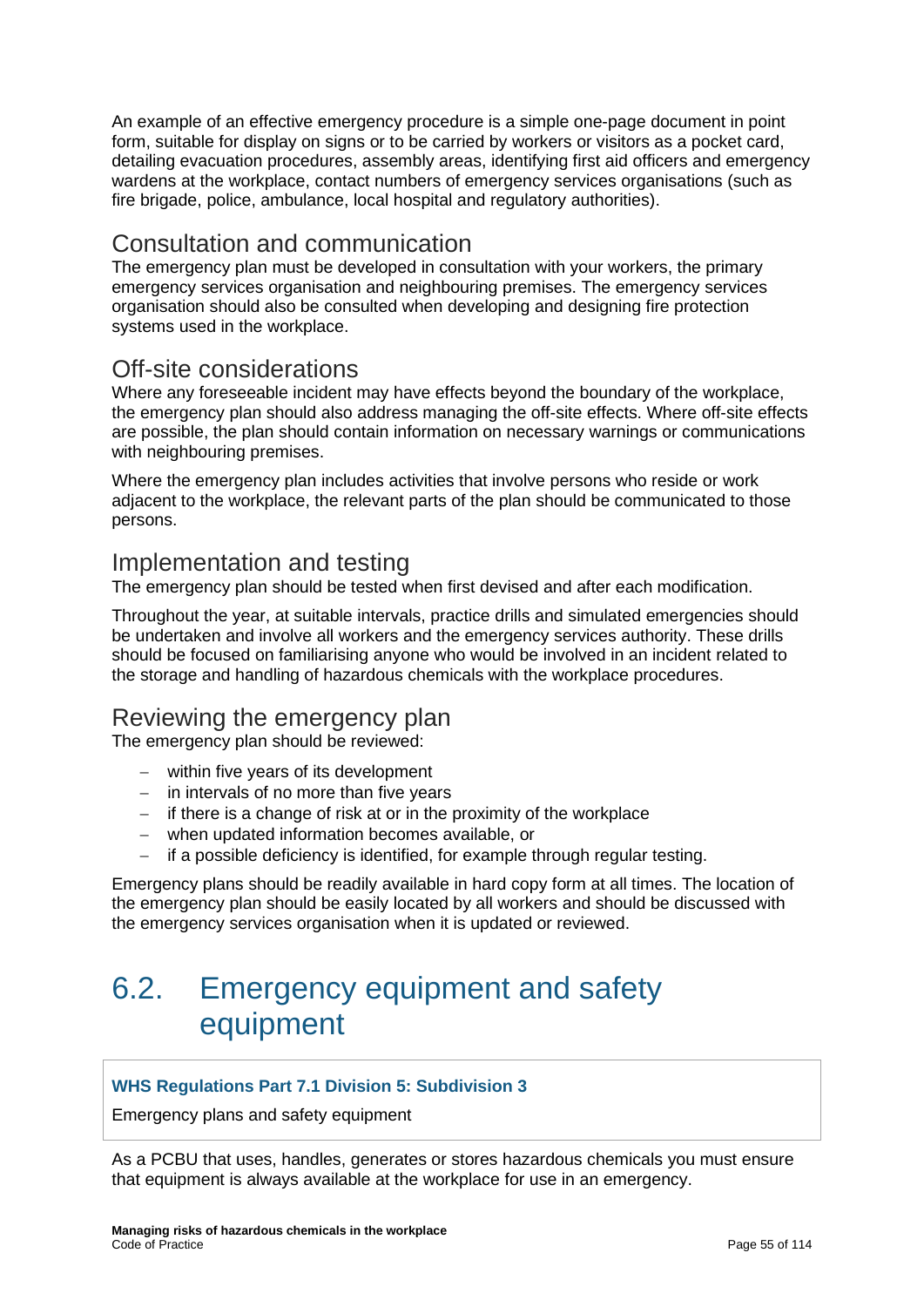The type of emergency equipment required to respond to an emergency, contain and clean up spills and assist workers in conducting emergency procedures safely will vary depending on the type and quantities of hazardous chemicals at the workplace.

Equipment must be located so it is readily accessible for all workers if an emergency arises. If safety equipment is needed to respond to an emergency, you must ensure that it is provided, maintained and readily accessible at the workplace. Safety equipment for use with hazardous chemicals should be compatible with the hazardous chemicals they may come in contact with. For example, water fire extinguishers must not be used on oil fires.

Examples of emergency equipment that may be required in your workplace include:

- over packs such as oversized drums for containing leaking containers
- absorbent material suitable for the chemical likely to be spilled
- booms, plates and/or flexible sheeting for preventing spillage from entering drains and waterways
- $-$  fire extinguishers
- neutralising agents such as lime and soda ash
- suitable pumps and hoses for removing spilled material
- first aid kits (including antidotes for specific chemical exposures such as cyanide)
- $-$  emergency showers and eye wash stations
- hand tools such as mops, buckets, squeegees and bins, and
- suitable protective clothing and equipment to protect the safety and health of personnel involved in the clean-up.

## 6.3. Fire protection systems

#### **WHS Regulation 359**

Fire protection and firefighting equipment

As a PCBU, you must ensure that fire protection and firefighting equipment:

- $\overline{a}$  is designed and built for the types of hazardous chemicals at the workplace in the quantities in which they are used, handled, generated or stored at the workplace and the conditions under which they are used, handled, generated or stored
- is compatible with firefighting equipment used by the primary emergency service organisation
- is properly installed, tested and maintained, and
- has its latest testing date recorded and test results are kept until the next test is conducted.

Where large quantities of hazardous chemicals are used, handled, generated or stored in your workplace simple fire extinguishers may not be sufficient to deal with a fire. In these cases you need to consider installing a fire protection system that is designed for the types and quantities of hazardous chemicals used, handled, generated or stored in your workplace.

When installing a fire protection system you must have regard to:

- the fire load of the hazardous chemicals and from other sources
- $-$  the compatibility of the hazardous chemicals with other substances or mixtures at the workplace, and
- the compatibility of the equipment with equipment used by the primary emergency service organisation.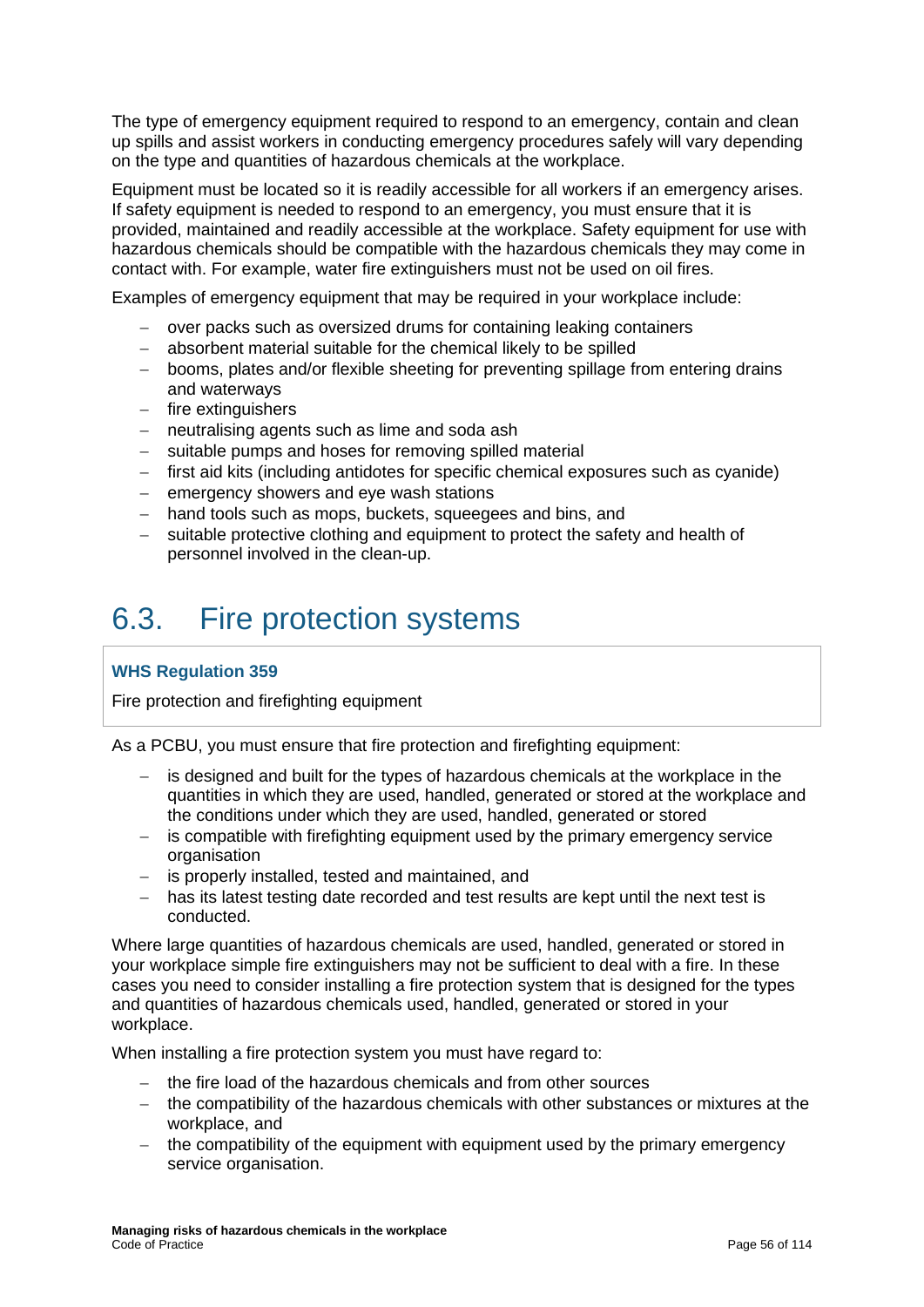You should also consider the proximity of the workplace to other workplaces or premises and any requirements under the Building Code of Australia.

The fire protection system should have the capacity to quickly control and extinguish any fire that occurs involving the hazardous chemicals. It should also effectively protect the hazardous chemicals stored within the workplace from any fire in adjacent properties.

If at any stage the fire protection or firefighting equipment becomes ineffective or inoperable, you must assess the implications of having an unserviceable or inoperative system and must control the risk with alternative measures. In these circumstances you should make sure that alternative arrangements are made immediately. If alternative resources cannot be obtained to provide the required level of protection, it may be necessary to cease operating until effective fire protection can be restored. You must ensure that the fire protection and firefighting equipment are returned to full operation as soon as possible.

## 6.4. Monitors and alarms

Monitors and alarms can be critical to controlling an emergency situation as they allow the emergency or dangerous situation to be identified early and response actions initiated quickly. Effective alarm systems should:

- activate automatically and be capable of being operated manually through the use of clearly identified alarm activators at convenient and safe locations, that are easily accessible to work areas
- utilise alarm signals that are distinguishable from any other signal and are clearly audible throughout the premises
- contain a visual component (for example, flashing lights) in situations where there are high noise levels or the use of protective clothing may prevent the recognition of an alarm signal, and
- $-$  remain operable if the main power supply fails.

Monitors and alarms should be installed in accordance with manufacturers' specifications. Fire alarms should be installed where fire control may require the direction of large quantities of firefighting water (or equivalent) at a fixed installation, with minimum exposure to risks for fire fighters. Where large quantities of hazardous chemicals are involved, it is recommended that this be done in consultation with the relevant emergency services authority.

To ensure that monitors and alarms remain effective, they should be tested regularly.

## 6.5. Automatic sprinkler systems

Depending on the level of risk, you may choose to install an automatic sprinkler system. Automatic sprinkler systems may allow the fire to be controlled almost immediately after it starts. However, they may not be suitable in all workplaces, for example where use of water as the extinguishing agent is not appropriate because of the presence of chemicals that react with water. Automatic sprinkler systems may comprise:

- individual-actuation sprinklers
- deluge sprinklers
- foam sprinklers, or
- $-$  a combination of any of the above.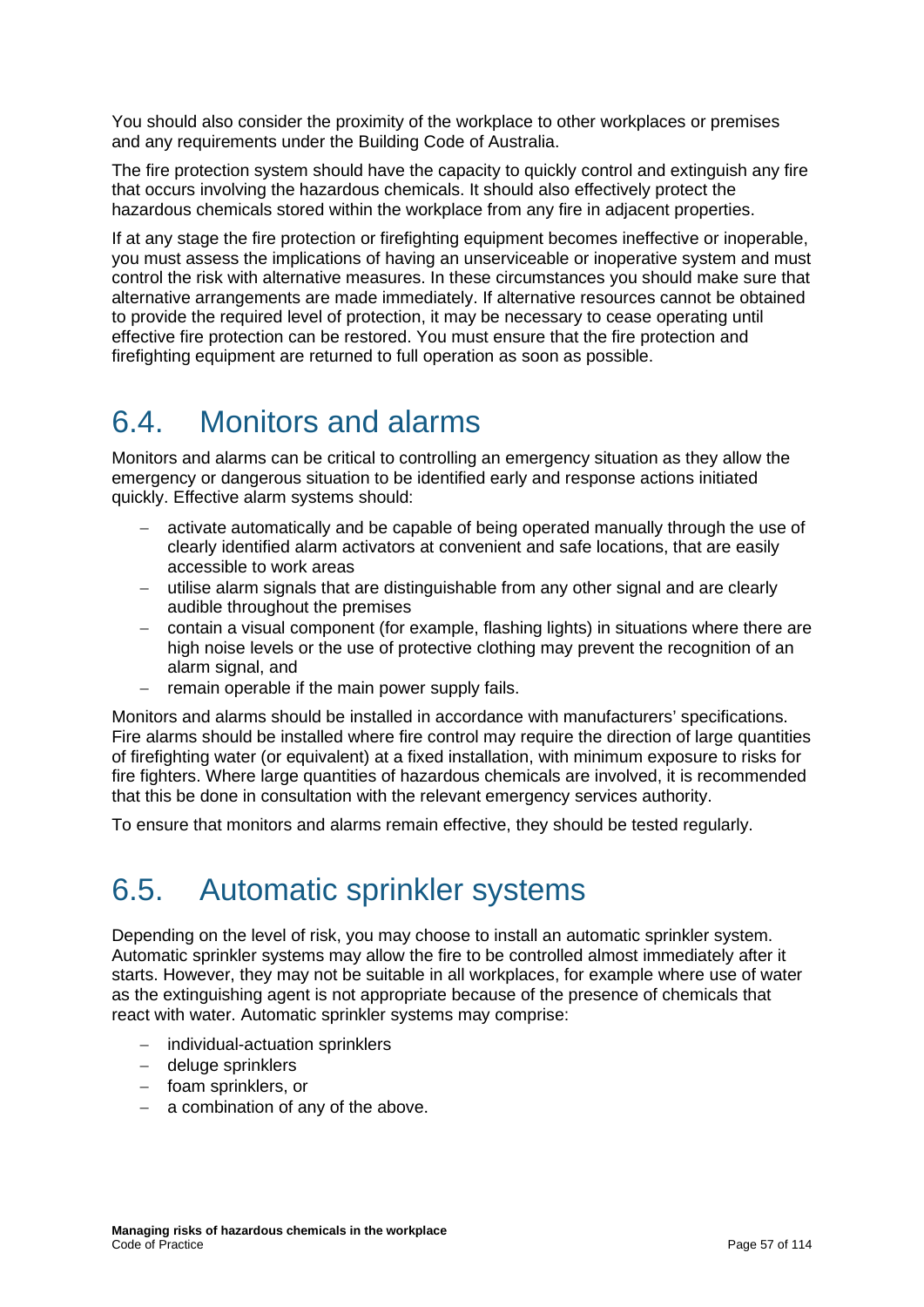## 6.6. Water supply

A reliable water supply is required to ensure that the protection system remains operable in case of an emergency. The supply should be sufficient to supply both the internal fire protection equipment and additional equipment used by the emergency services organisation controlling a fire at the premises.

Where sufficient supply is not available from the main water supply, it may be necessary to supplement this with additional water storage and/or pumps. If the local authorities permit it, water may be obtained from reliable alternative sources such as close-by rivers and dams, using whatever resources are suitable.

The emergency services organisation that is attending a fire at the workplace should be requested to conduct regular checks on the adequacy of the local water supply and water pressure within the workplace.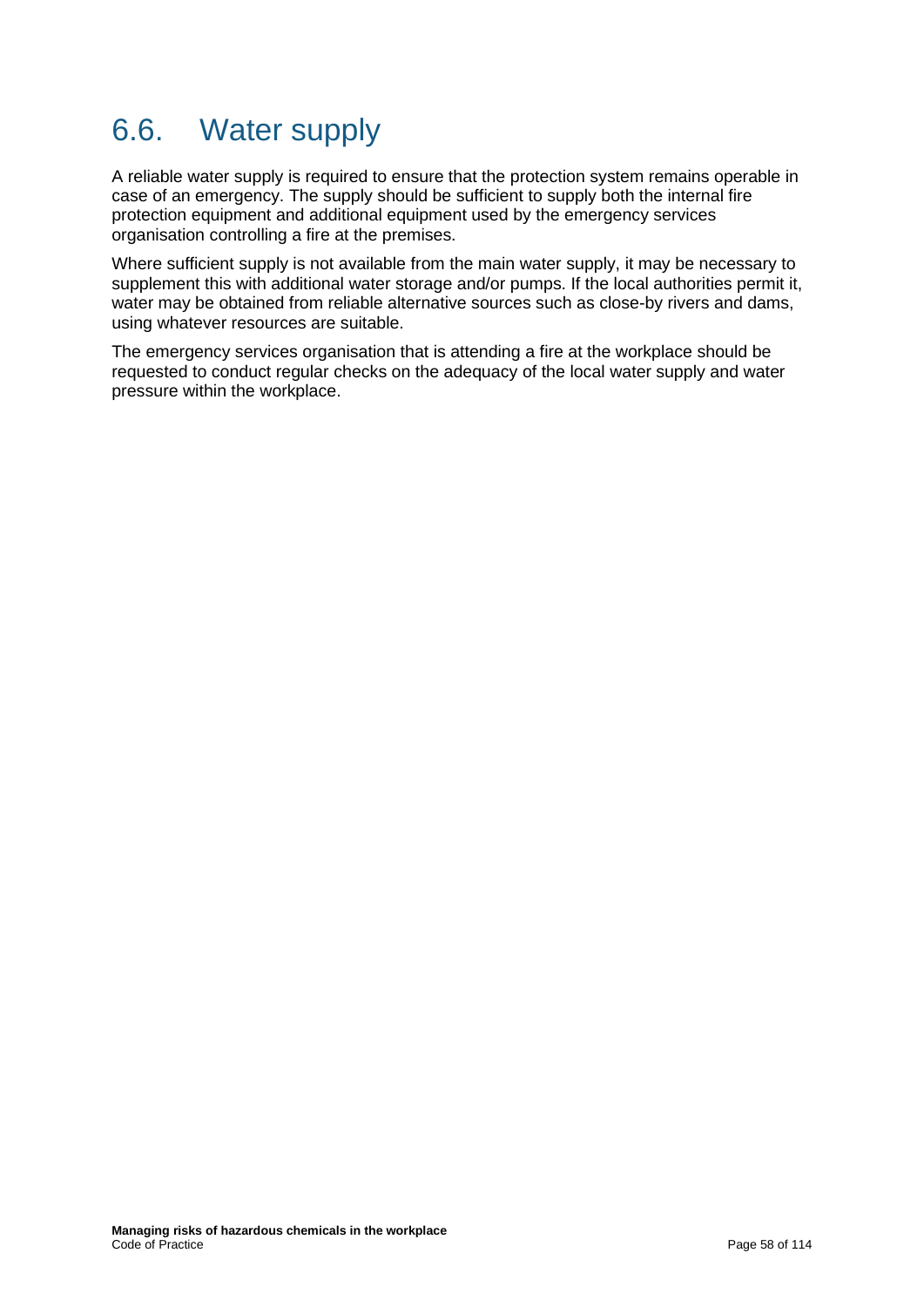# Appendix A—Glossary

**Table 5** The meaning of key terms

| <b>Key terms</b>                 | <b>Meaning</b>                                                                                                                                                                                                                                                               |
|----------------------------------|------------------------------------------------------------------------------------------------------------------------------------------------------------------------------------------------------------------------------------------------------------------------------|
| <b>ADG Code</b>                  | The Australian Code for the Transport of Dangerous Goods by Road and<br>Rail, as in force or remade from time to time, approved by the Transport<br>and Infrastructure Council. The ADG Code is accessible at the National<br>Transport Commission website www.ntc.gov.au    |
| <b>Article</b>                   | A manufactured item, other than a fluid or particle, that is formed into a<br>particular shape or design during manufacture and has hazard properties<br>and a function that are wholly or partly dependent on the shape or design.                                          |
| <b>Biological</b><br>monitoring  | The measurement and evaluation of a substance, or its metabolites, in the<br>body tissue, fluids or exhaled air of a person exposed to that substance,<br>such as blood lead level monitoring.                                                                               |
| <b>Combustible</b><br>substance  | A substance that is combustible and includes dust, fibres, fumes, mists or<br>vapours produced by the substance.                                                                                                                                                             |
| <b>Container</b>                 | Anything in or by which a hazardous chemical is, or has been, wholly or<br>partly covered, enclosed or packed, including anything necessary for the<br>container to perform its function as a container.                                                                     |
| <b>Correct</b><br>classification | The set of hazard classes and hazard categories assigned to a hazardous<br>chemical when it is correctly classified.                                                                                                                                                         |
|                                  | Note: Part 1 of Schedule 9 of the WHS Regulations sets out when a<br>hazardous chemical is correctly classified.                                                                                                                                                             |
| <b>Duty holder</b>               | Any person who owes a work health and safety duty under the WHS Act<br>including a person conducting a business or undertaking, a designer,<br>manufacturer, importer, supplier, installer of products or plant used at work<br>(upstream duty holder), officer or a worker. |
| <b>Exposure standard</b>         | An exposure standard published by Safe Work Australia in the Workplace<br><b>Exposure Standards for Airborne Contaminants.</b>                                                                                                                                               |
| <b>Flash point</b>               | The lowest temperature (corrected to a standard pressure of 101.3 kPa) at<br>which the application of an ignition source causes the vapours of a liquid<br>to ignite under specified test conditions.                                                                        |
| <b>GHS</b>                       | The Globally Harmonized System of Classification and Labelling of<br>Chemicals, 7th Revised Edition, published by the United Nations as<br>modified by Schedule 6 to the WHS Regulations.                                                                                    |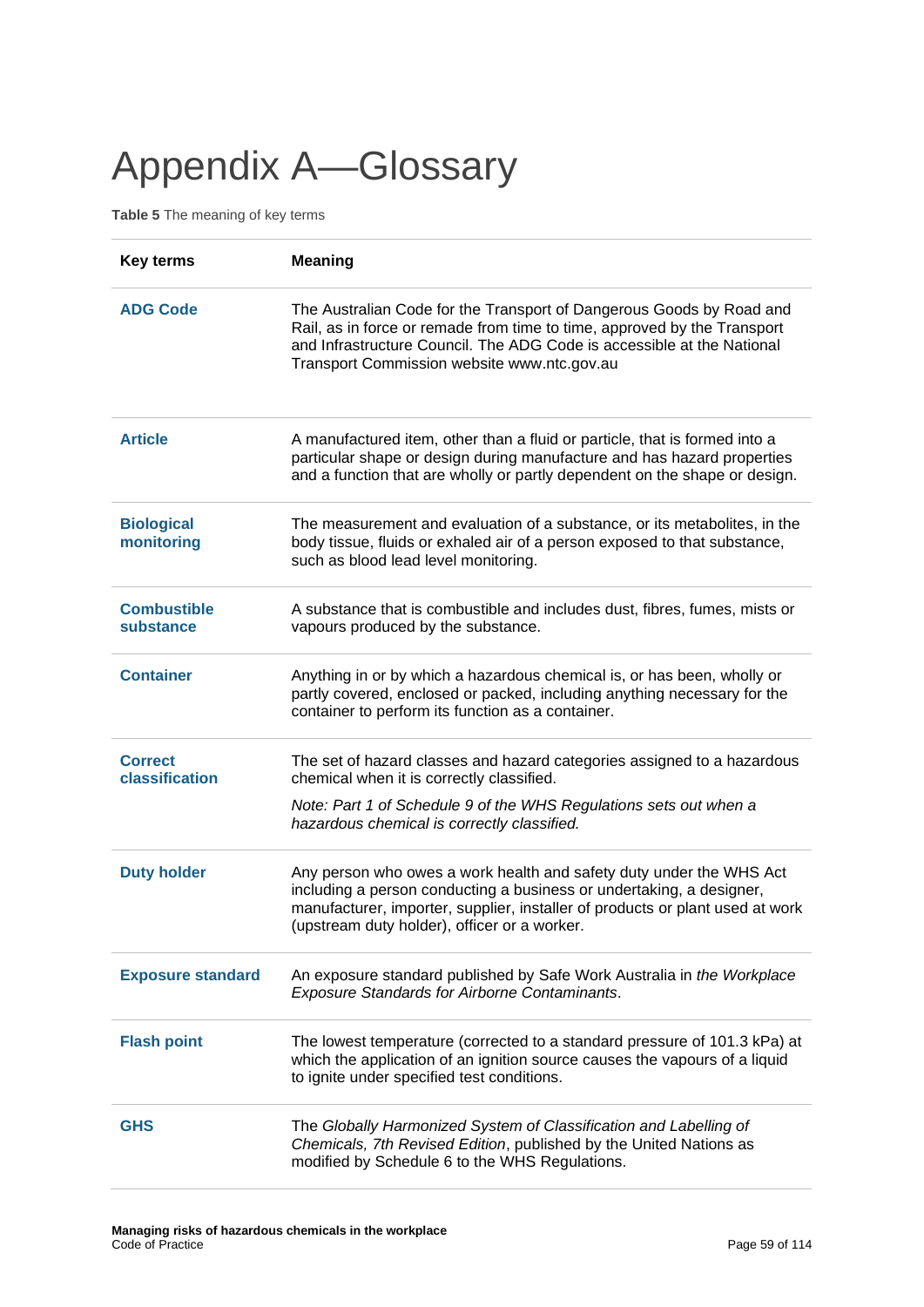| <b>Key terms</b>                      | <b>Meaning</b>                                                                                                                                                                                                                                                                                                                                                                                                                                                                                                        |  |
|---------------------------------------|-----------------------------------------------------------------------------------------------------------------------------------------------------------------------------------------------------------------------------------------------------------------------------------------------------------------------------------------------------------------------------------------------------------------------------------------------------------------------------------------------------------------------|--|
| <b>Hazard</b>                         | A situation or thing that has the potential to harm a person. Hazards at<br>work may include: noisy machinery, a moving forklift, chemicals,<br>electricity, working at heights, a repetitive job, bullying and violence at the<br>workplace.                                                                                                                                                                                                                                                                         |  |
| <b>Hazard category</b>                | A division of criteria within a hazard class in the GHS.                                                                                                                                                                                                                                                                                                                                                                                                                                                              |  |
| <b>Hazard class</b>                   | The nature of a physical, health or environmental hazard under the GHS.                                                                                                                                                                                                                                                                                                                                                                                                                                               |  |
|                                       | Note: This includes dangerous goods.                                                                                                                                                                                                                                                                                                                                                                                                                                                                                  |  |
| <b>Hazardous area</b>                 | An area in which:                                                                                                                                                                                                                                                                                                                                                                                                                                                                                                     |  |
|                                       | an explosible gas is present in the atmosphere in a quantity that<br>requires special precautions to be taken for the construction,<br>installation and use of plant, or<br>a combustible dust is present or could reasonably be expected to be<br>present in the atmosphere in a quantity that requires special<br>precautions to be taken for the construction, installation and use of<br>plant.                                                                                                                   |  |
| <b>Hazardous chemical</b>             | Any substance, mixture or article that satisfies the criteria for any one or<br>more hazard classes in the GHS (including a classification referred to in<br>Schedule 6 of the WHS Regulations), unless the only hazard class or<br>classes for which the substance, mixture or article satisfies the criteria are<br>any one or more of the following:                                                                                                                                                               |  |
|                                       | acute toxicity-oral-category 5<br>$\overline{\phantom{0}}$<br>acute toxicity-dermal-category 5<br>$\qquad \qquad -$<br>acute toxicity-inhalation-category 5<br>$\overline{\phantom{m}}$<br>skin corrosion/irritation-category 3<br>$\overline{\phantom{m}}$<br>aspiration hazard-category 2<br>flammable gas-category 2<br>$\overline{\phantom{m}}$<br>acute hazard to the aquatic environment-category 1, 2 or 3<br>chronic hazard to the aquatic environment-category 1, 2, 3 or 4<br>hazardous to the ozone layer. |  |
|                                       | Note: The Schedule 6 tables replace some tables in the GHS.                                                                                                                                                                                                                                                                                                                                                                                                                                                           |  |
| <b>Hazard pictogram</b>               | A graphical composition, including a symbol plus other graphical<br>elements, that is assigned in the GHS to a hazard class or hazard<br>category.                                                                                                                                                                                                                                                                                                                                                                    |  |
| <b>Hazard statement</b>               | A statement assigned in the GHS to a hazard class or hazard category<br>describing the nature of the hazards of a hazardous chemical including, if<br>appropriate, the degree of hazard.                                                                                                                                                                                                                                                                                                                              |  |
| <b>Health and safety</b><br>committee | A consultative body established under the WHS Act. The committee's<br>functions include facilitating cooperation between workers and the person<br>conducting a business or undertaking to ensure workers' health and safety<br>at work, and assisting to develop work health and safety standards, rules<br>and procedures for the workplace.                                                                                                                                                                        |  |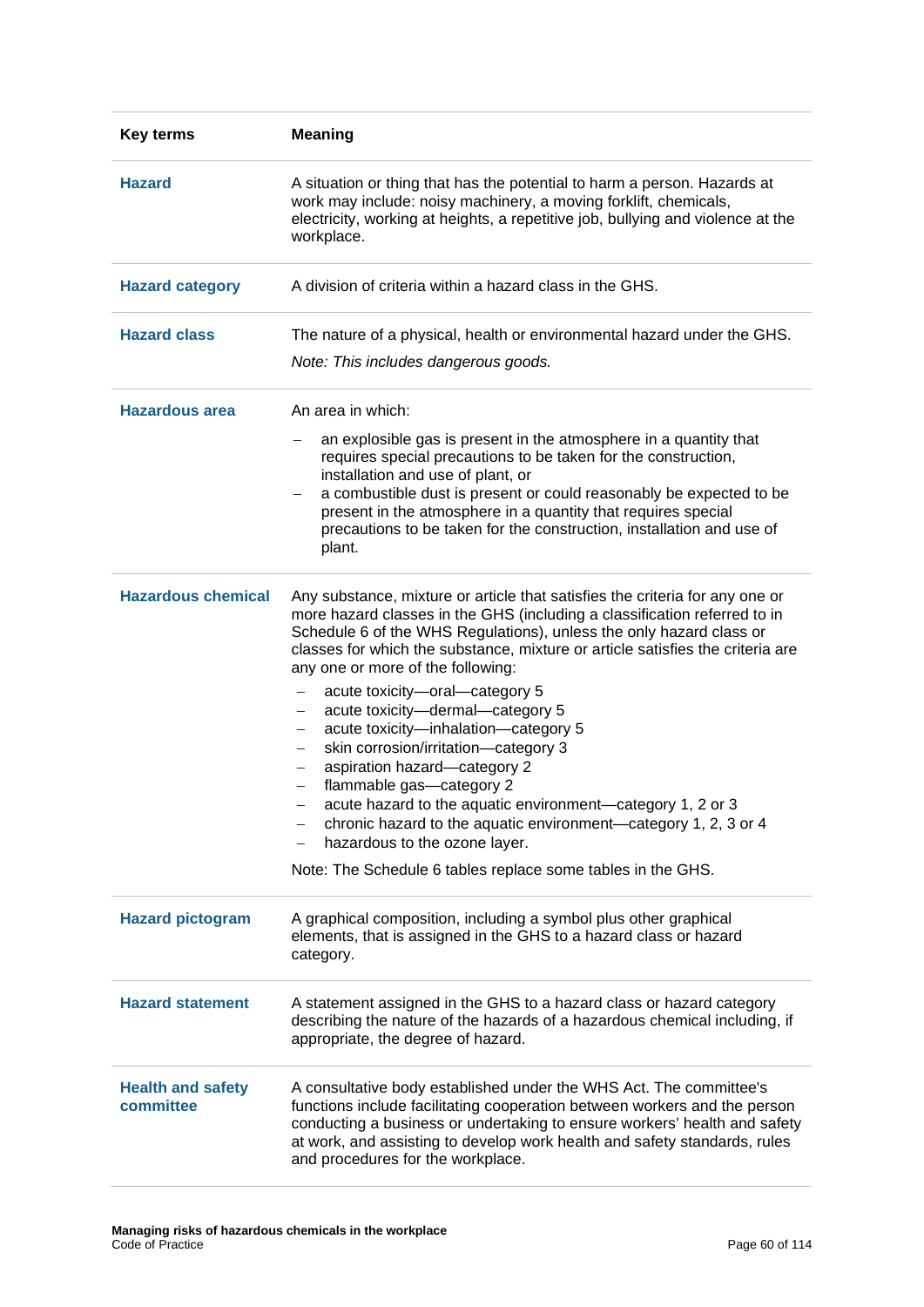| <b>Key terms</b>                                                | <b>Meaning</b>                                                                                                                                                                                                                                                                                                                                                                                                                                                                       |
|-----------------------------------------------------------------|--------------------------------------------------------------------------------------------------------------------------------------------------------------------------------------------------------------------------------------------------------------------------------------------------------------------------------------------------------------------------------------------------------------------------------------------------------------------------------------|
| <b>Health and safety</b><br>representative                      | A worker who has been elected by their work group under the WHS Act to<br>represent them on health and safety matters.                                                                                                                                                                                                                                                                                                                                                               |
| Label                                                           | Written, printed or graphical information elements concerning a hazardous<br>chemical that is affixed to, printed on, or attached to the container of a<br>hazardous chemical.                                                                                                                                                                                                                                                                                                       |
| <b>Manufacture</b>                                              | The activities of packing, repacking, formulating, blending, mixing, making,<br>remaking and synthesising of the chemical.                                                                                                                                                                                                                                                                                                                                                           |
| <b>May</b>                                                      | 'May' indicates an optional course of action.                                                                                                                                                                                                                                                                                                                                                                                                                                        |
| <b>Mixture</b>                                                  | A combination of, or a solution composed of, two or more substances that<br>do not react with each other.                                                                                                                                                                                                                                                                                                                                                                            |
| <b>Must</b>                                                     | 'Must' indicates a legal requirement exists that must be complied with.                                                                                                                                                                                                                                                                                                                                                                                                              |
| <b>Officer</b>                                                  | An officer under the WHS Act includes:<br>an officer within the meaning of section 9 of the Corporations Act<br>2001 (Commonwealth)<br>an officer of the Crown within the meaning of section 247 of the WHS<br>$\overline{\phantom{m}}$<br>Act, and<br>an officer of a public authority within the meaning of section 252 of the<br>$ \,$<br>WHS Act.<br>A partner in a partnership or an elected member of a local authority is not<br>an officer while acting in that capacity.    |
| <b>Person conducting a</b><br>business or<br>undertaking (PCBU) | A PCBU is an umbrella concept which intends to capture all types of<br>working arrangements or relationships.<br>A PCBU includes a:<br>company<br>unincorporated body or association<br>sole trader or self-employed person.<br>Individuals who are in a partnership that is conducting a business will<br>individually and collectively be a PCBU.<br>A volunteer association (defined under the WHS Act, see below) or<br>elected members of a local authority will not be a PCBU. |
| <b>Placard</b>                                                  | A sign or notice displayed or intended for display in a prominent place, or<br>next to a container or storage area for hazardous chemicals at a<br>workplace, that contains information about the hazardous chemical stored<br>in the container or storage area.                                                                                                                                                                                                                     |
| <b>Placard quantity</b>                                         | The quantity referred to in Schedule 11 of the WHS Regulations, table<br>11.1, column 4 for that hazardous chemical.<br>Note: This schedule has been replicated in Appendix D of this Code.                                                                                                                                                                                                                                                                                          |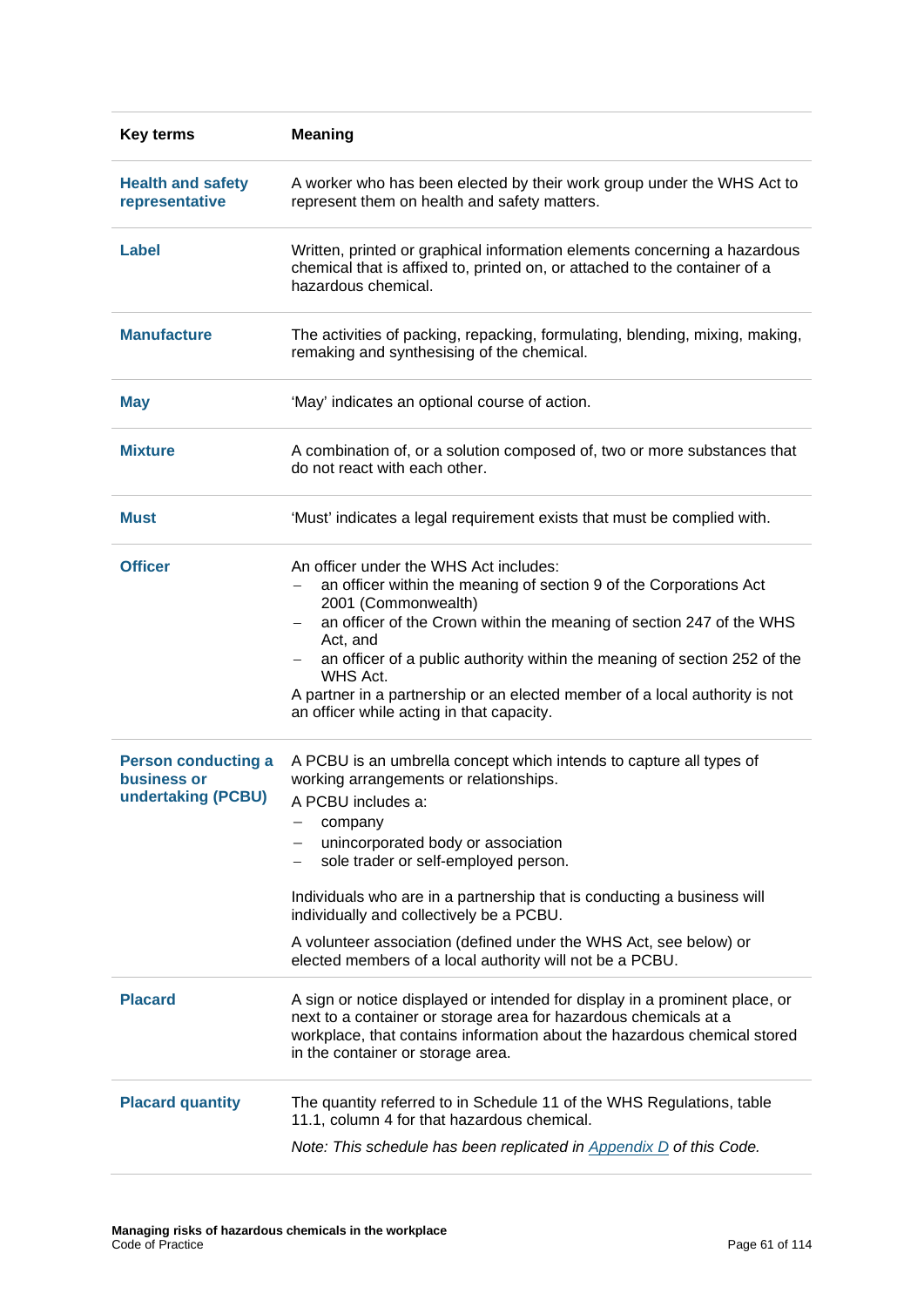| <b>Key terms</b>                         | <b>Meaning</b>                                                                                                                                                                                                                                                                                                                                                                                            |
|------------------------------------------|-----------------------------------------------------------------------------------------------------------------------------------------------------------------------------------------------------------------------------------------------------------------------------------------------------------------------------------------------------------------------------------------------------------|
| <b>Precautionary</b><br><b>Statement</b> | A phrase prescribed by the GHS that describes measures that are<br>recommended to be taken to prevent or minimise the adverse effects of<br>exposure to a hazardous chemical or the improper handling of a<br>hazardous chemical.                                                                                                                                                                         |
| <b>Risk</b>                              | The possibility harm (death, injury or illness) might occur when exposed to<br>a hazard.                                                                                                                                                                                                                                                                                                                  |
| <b>Should</b>                            | 'Should' indicates a recommended course of action.                                                                                                                                                                                                                                                                                                                                                        |
| <b>Substance</b>                         | A chemical element or compound in its natural state or obtained or<br>generated by a process:                                                                                                                                                                                                                                                                                                             |
|                                          | including any additive necessary to preserve the stability of the<br>element or compound and any impurities deriving from the process,<br>but                                                                                                                                                                                                                                                             |
|                                          | excluding any solvent that may be separated without affecting the<br>$\qquad \qquad -$<br>stability of the element or compound, or changing its composition.                                                                                                                                                                                                                                              |
| <b>Supply</b>                            | Selling or transferring ownership or responsibility for a chemical.                                                                                                                                                                                                                                                                                                                                       |
| <b>Volunteer</b><br>association          | A group of volunteers working together for one or more community<br>purposes where none of the volunteers, whether alone or jointly with any<br>other volunteers, employs any person to carry out work for the volunteer<br>association.                                                                                                                                                                  |
| <b>Work group</b>                        | A group of workers established to facilitate the representation of workers<br>by one or more health and safety representatives. A work group may be<br>all workers at a workplace but it may also be appropriate to split a<br>workplace into multiple work groups where workers share similar work<br>conditions or are exposed to similar risks and hazards. For example all<br>workers on night shift. |
| <b>Worker</b>                            | Any person who carries out work for a person conducting a business or<br>undertaking, including work as an employee, contractor or subcontractor<br>(or their employee), self-employed person, outworker, apprentice or<br>trainee, work experience student, employee of a labour hire company<br>placed with a 'host employer' or a volunteer.                                                           |
| <b>Workplace</b>                         | Any place where work is carried out for a business or undertaking and<br>includes any place where a worker goes, or is likely to be, while at work.<br>This may include offices, factories, shops, construction sites, vehicles,<br>ships, aircraft or other mobile structures on land or water.                                                                                                          |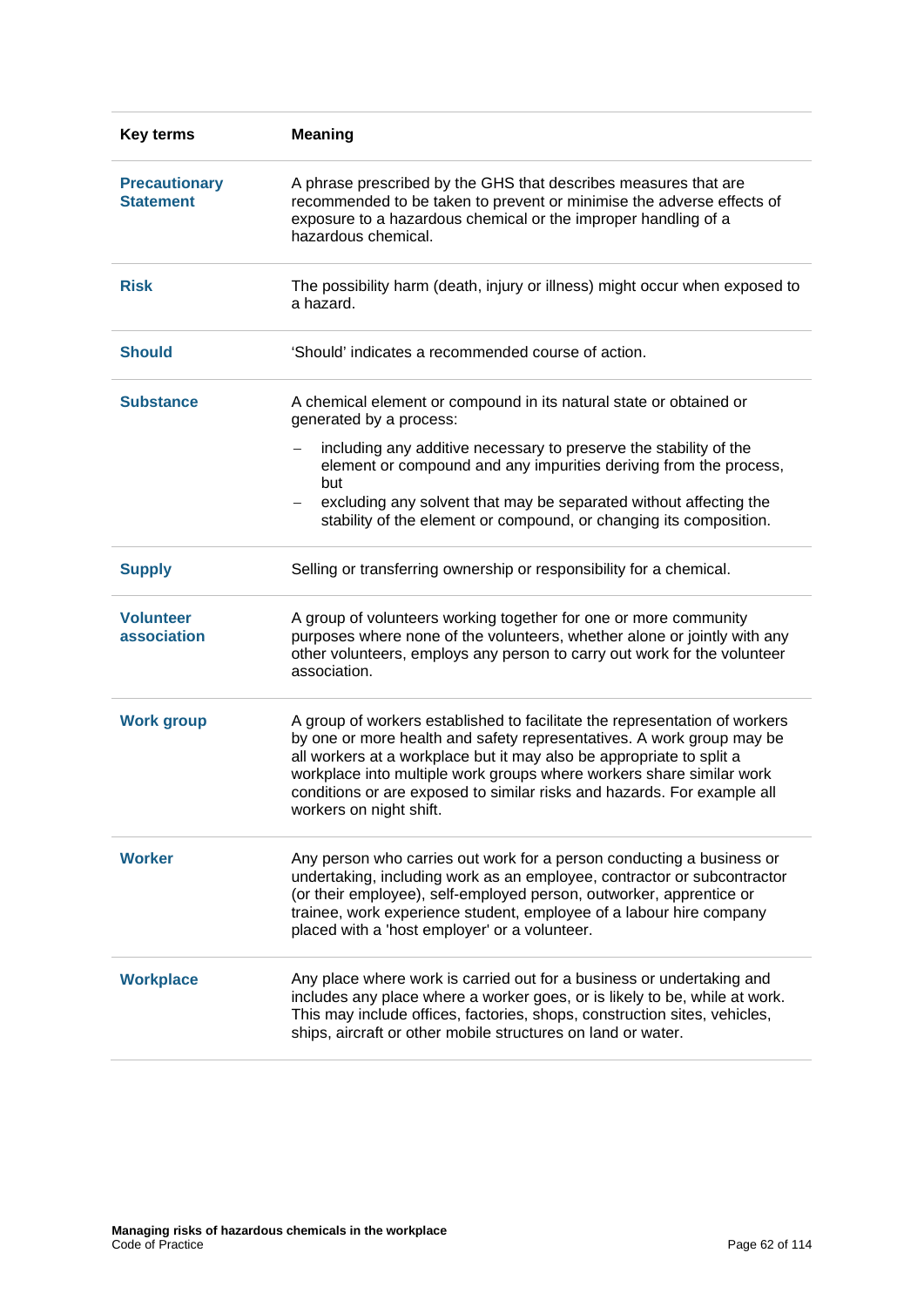# Appendix B—Comparison of hazard [classes and categories under the ADG](#page-62-0)  Code and the GHS<sup>[1](#page-62-0)</sup>

| ADG class/category,<br>packing group                              | Equivalent GHS class and category as classified under the WHS<br><b>Regulations</b>                                                                                              |
|-------------------------------------------------------------------|----------------------------------------------------------------------------------------------------------------------------------------------------------------------------------|
| <b>Class 1 Explosives</b>                                         |                                                                                                                                                                                  |
| Unstable explosives<br>(Goods too dangerous<br>to be transported) | Unstable explosives                                                                                                                                                              |
| Division 1.1                                                      | Division 1.1                                                                                                                                                                     |
| Division 1.2                                                      | Division 1.2                                                                                                                                                                     |
| Division 1.3                                                      | Division 1.3                                                                                                                                                                     |
| Division 1.4                                                      | Division 1.4                                                                                                                                                                     |
| Division 1.5                                                      | Division 1.5                                                                                                                                                                     |
| Division 1.6                                                      | Division 1.6                                                                                                                                                                     |
| <b>Class 2 Gases</b>                                              | Gases under pressure                                                                                                                                                             |
|                                                                   | NOTE: The GHS has 4 categories which correspond to the transport<br>condition under the ADG Code. They are:                                                                      |
|                                                                   | Gas under pressure-Compressed gas<br>Gas under pressure-Liquefied gas<br>Gas under pressure-Refrigerated liquefied gas<br>$\qquad \qquad -$<br>Gas under pressure-Dissolved gas. |
| <b>Division 2.1</b>                                               | Flammable gases category 1, 1A and 1B including Pyrophoric Gases,<br>and Chemicals Unstable Gases.                                                                               |
|                                                                   | Aerosols category 1 and category 2                                                                                                                                               |
| <b>Division 2.2</b>                                               | Oxidising gases category 1                                                                                                                                                       |
|                                                                   | Aerosols category 3                                                                                                                                                              |
|                                                                   | Gases under pressure not otherwise specified                                                                                                                                     |
| Division 2.3 <sup>2</sup>                                         | Acute toxicity: Inhalation categories 1-4 (Note: category 4 only up to<br>$LC_{50}$ of 5000 ppmV)                                                                                |
|                                                                   | Skin corrosion/irritation categories 1A-C                                                                                                                                        |
| <b>Class 3 PG I</b>                                               | Flammable liquids category 1                                                                                                                                                     |

<span id="page-62-0"></span><sup>&</sup>lt;sup>1</sup> Substances and mixtures classified as Desensitized explosives in the GHS may be classified for transport under the ADG

<span id="page-62-1"></span>*Code for transport in Division 4.1 (solids), Class 3 (liquids), or Class 5 (solids or liquids).*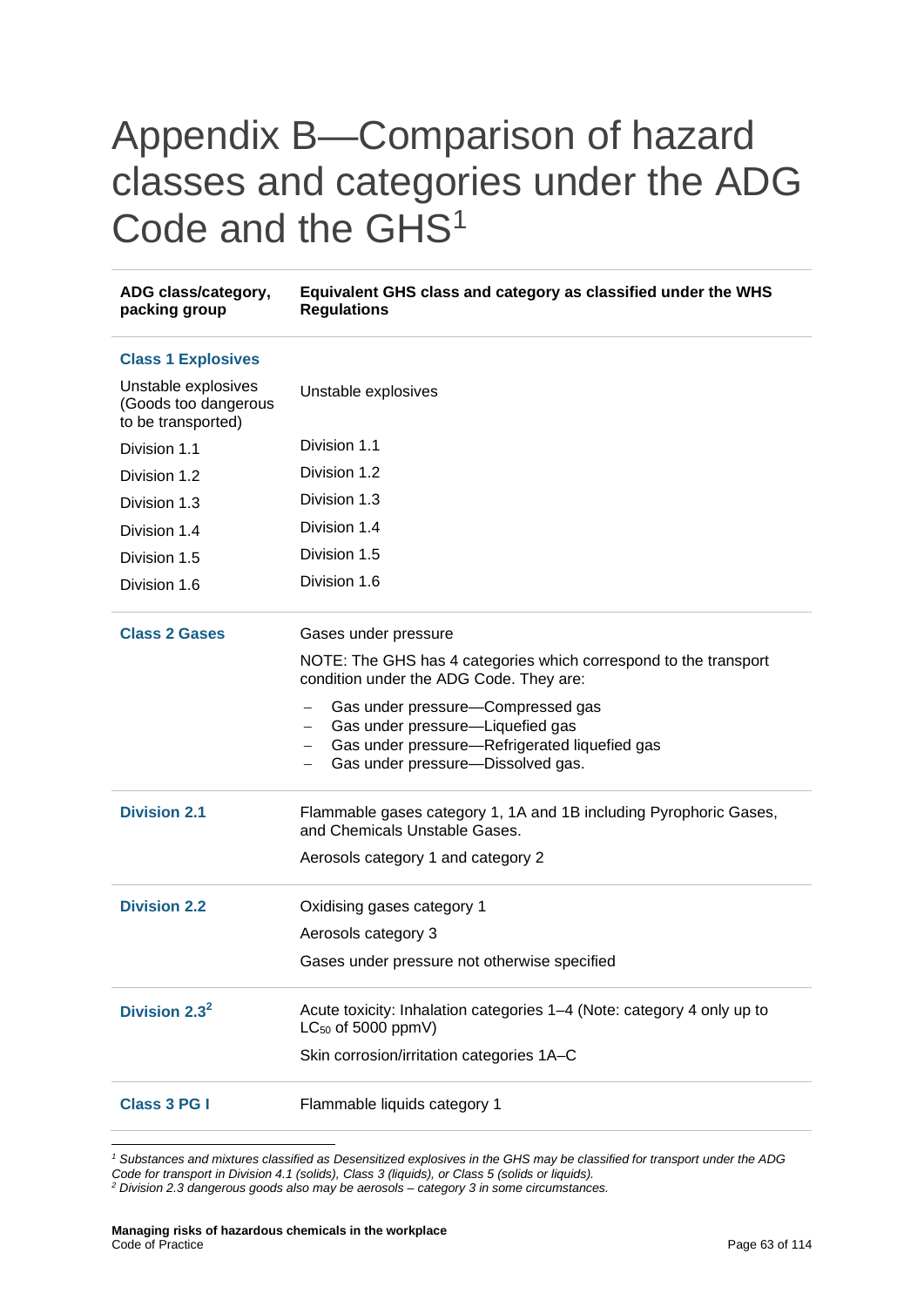| ADG class/category,<br>packing group                              | Equivalent GHS class and category as classified under the WHS<br><b>Regulations</b>                                                                |
|-------------------------------------------------------------------|----------------------------------------------------------------------------------------------------------------------------------------------------|
| <b>Class 3 PG II</b>                                              | Flammable liquids category 2                                                                                                                       |
| <b>Class 3 PG III</b>                                             | Flammable liquids category 3                                                                                                                       |
| <b>Division 4.1 Self-</b><br>reactive substances<br>types $A-G31$ | Self-reactive substances types A-F<br>ADG Code Type G self-reactive substances are not classified under<br>WHS Regulations as hazardous chemicals. |
| <b>Division 4.1 PG II</b>                                         | Flammable solids category 1                                                                                                                        |
| <b>Division 4.1 PG III</b>                                        | Flammable solids category 2                                                                                                                        |
| <b>Division 4.2 PG 1</b>                                          | Pyrophoric liquids category 1<br>Pyrophoric solids category 1                                                                                      |
| <b>Division 4.2 PG II</b>                                         | Self-heating substances category 1                                                                                                                 |
| <b>Division 4.2 PG III</b>                                        | Self-heating substances category 2                                                                                                                 |
| <b>Division 4.3 PG I</b>                                          | Substances and mixtures which in contact with water emit flammable<br>gases, category 1                                                            |
| <b>Division 4.3 PG II</b>                                         | Substances and mixtures which in contact with water emit flammable<br>gases, category 2                                                            |
| <b>Division 4.3 PG III</b>                                        | Substances and mixtures which in contact with water emit flammable<br>gases, category 3                                                            |
| <b>Division 5.1 PG I</b>                                          | Oxidising solids, oxidising liquids, category 1                                                                                                    |
| <b>Division 5.1 PG II</b>                                         | Oxidising solids, oxidising liquids, category 2                                                                                                    |
| <b>Division 5.1 PG III</b>                                        | Oxidising solids, oxidising liquids, category 3                                                                                                    |

<span id="page-63-0"></span>*<sup>3</sup> Depending on packing method, self-reactive substances and organic peroxides type A will either be classified under the ADG Code as 'Goods too dangerous to be transported' or their comparative Divisions (4.1 or 5.2).*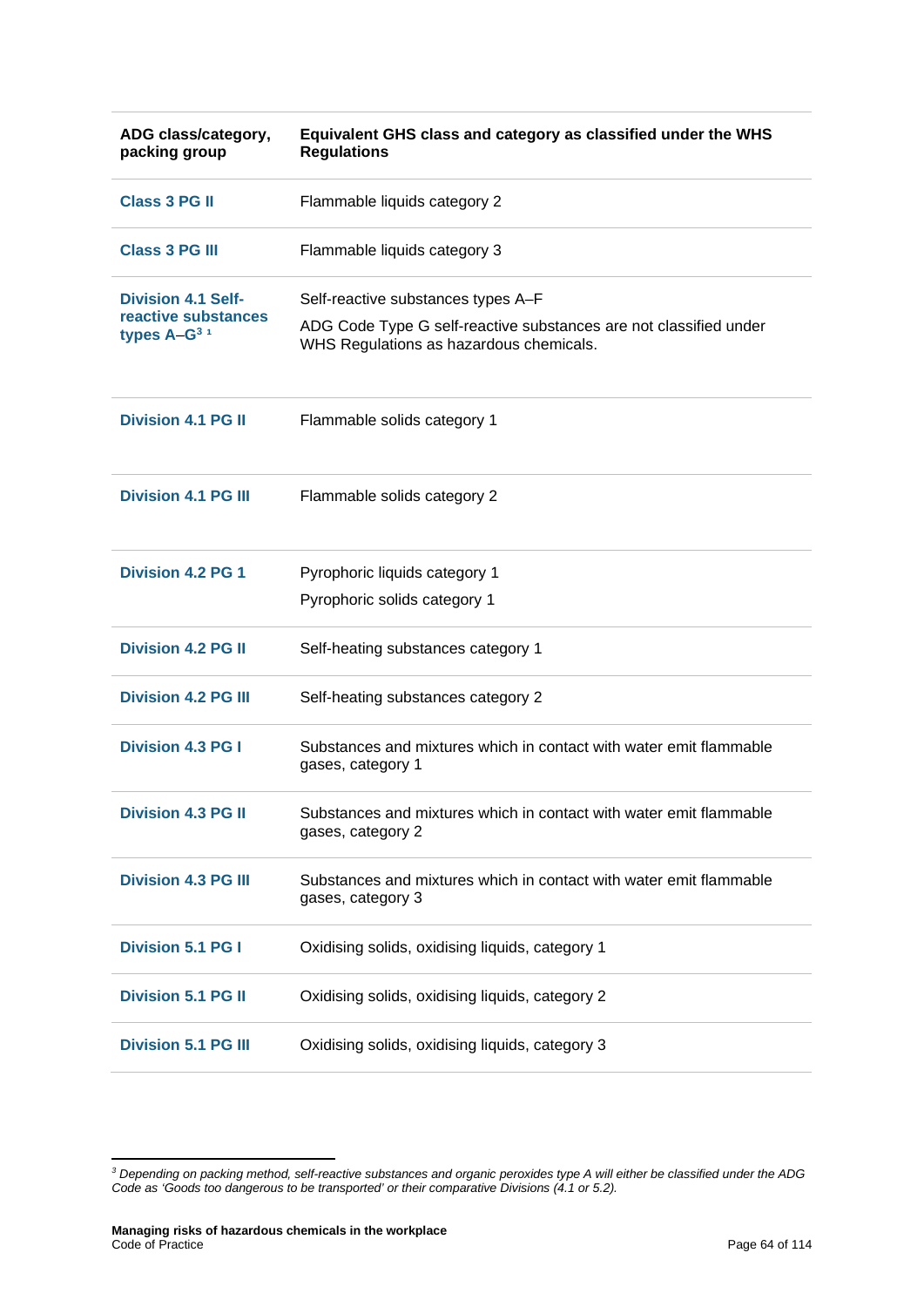| ADG class/category,<br>packing group                            | Equivalent GHS class and category as classified under the WHS<br><b>Regulations</b>                   |
|-----------------------------------------------------------------|-------------------------------------------------------------------------------------------------------|
| <b>Division 5.2 Organic</b>                                     | Organic peroxides types A-F                                                                           |
| Peroxides types A-G1                                            | ADG Code Type G organic peroxides are not classified under WHS<br>Regulations as hazardous chemicals. |
| <b>Division 6.1 PG I</b>                                        | Acute toxicity: Oral category 1                                                                       |
|                                                                 | Acute toxicity: Dermal category 1                                                                     |
|                                                                 | Acute toxicity: Inhalation category 1 (dusts, mists, vapours)                                         |
| <b>Division 6.1 PG II</b>                                       | Acute toxicity: Oral category 2                                                                       |
|                                                                 | Acute toxicity: Dermal category 2                                                                     |
|                                                                 | Acute toxicity: Inhalation category 2 (dusts, mists, vapours)                                         |
| <b>Division 6.1 PG III</b>                                      | Acute toxicity: Oral category 3                                                                       |
|                                                                 | Acute toxicity: Dermal category 3                                                                     |
|                                                                 | Acute toxicity: Inhalation category 3 (dusts, mists, vapours)                                         |
| <b>Division 6.2</b>                                             | No equivalent GHS class and not classified under WHS Regulations as<br>hazardous chemicals.           |
| <b>Division 7</b>                                               | No equivalent GHS class and not classified under WHS Regulations as<br>hazardous chemicals.           |
| <b>Class 8 PG I</b>                                             | Skin corrosion category 1A                                                                            |
| <b>Class 8 PG II</b>                                            | Skin corrosion category 1B                                                                            |
| <b>Class 8 PG III</b>                                           | Skin corrosion category 1C                                                                            |
|                                                                 | Corrosive to metals category 1                                                                        |
| Class 9 <sup>4</sup>                                            | Not classified under the WHS Regulations.                                                             |
| <b>Goods too dangerous</b>                                      | Self-reactive substances type A <sup>1</sup>                                                          |
| to be transported                                               | Organic peroxides type A <sup>1</sup>                                                                 |
|                                                                 | Unstable explosives                                                                                   |
| <b>C1 combustible</b><br>liquids (flash point<br>$60 - 150$ °C) | Flammable liquids category 4 (flash point 60-93°C)                                                    |

<span id="page-64-0"></span>*<sup>4</sup> Class 9 dangerous goods include ecotoxicological hazard classes and categories, and are not mandatory under WHS Regulations. They may be used to supplement the GHS classification of a substance or a mixture or to comply with other environmental legislation.*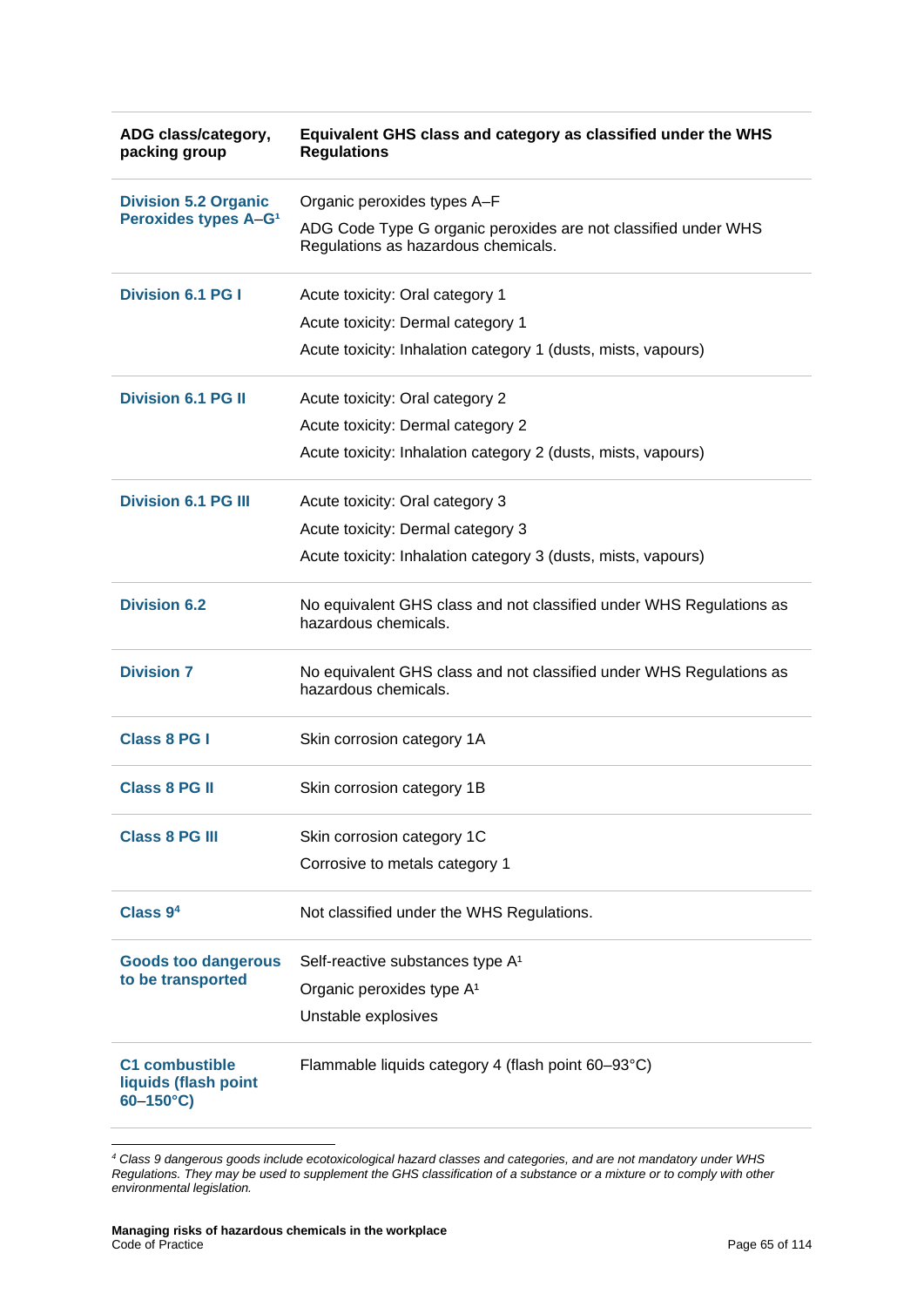# Appendix C—Prohibited carcinogens, restricted carcinogens and restricted hazardous chemicals

The table below shows prohibited carcinogens, restricted carcinogens and restricted hazardous chemicals, as specified in the WHS Regulations (Schedule 10) and WHS Regulations 340 and 380–384.

The prohibition of the use of carcinogens listed in Table 6 column 2 and the restriction of the use of carcinogens listed in [Table 7](#page-65-0) column 2 apply to the pure substance and where the substance is present in a mixture at a concentration greater than 0.1%, unless otherwise specified.

**Table 6** Prohibited carcinogens

| <b>Column 1</b><br><b>Item</b> | Column <sub>2</sub><br><b>Prohibited carcinogen [CAS number]</b>                                 |
|--------------------------------|--------------------------------------------------------------------------------------------------|
| 1                              | 2-Acetylaminofluorene [53-96-3]                                                                  |
| $\mathbf{2}$                   | Aflatoxins                                                                                       |
| 3                              | 4-Aminodiphenyl [92-67-1]                                                                        |
| 4                              | Benzidine [92-87-5] and its salts (including benzidine dihydrochloride [531-85-1])               |
| 5                              | bis(Chloromethyl) ether [542-88-1]                                                               |
| 6                              | Chloromethyl methyl ether [107-30-2] (technical grade which contains<br>bis(chloromethyl) ether) |
| 7                              | 4-Dimethylaminoazobenzene [60-11-7] (Dimethyl Yellow)                                            |
| 8                              | 2-Naphthylamine [91-59-8] and its salts                                                          |
| 9                              | 4-Nitrodiphenyl [92-93-3]                                                                        |
|                                |                                                                                                  |

<span id="page-65-0"></span>**Table 7** Restricted carcinogens

| Column 1    | Column 2                                  | Column 3              |
|-------------|-------------------------------------------|-----------------------|
| <b>Item</b> | <b>Restricted carcinogen [CAS Number]</b> | <b>Restricted use</b> |
|             | Acrylonitrile [107-13-1]                  | All                   |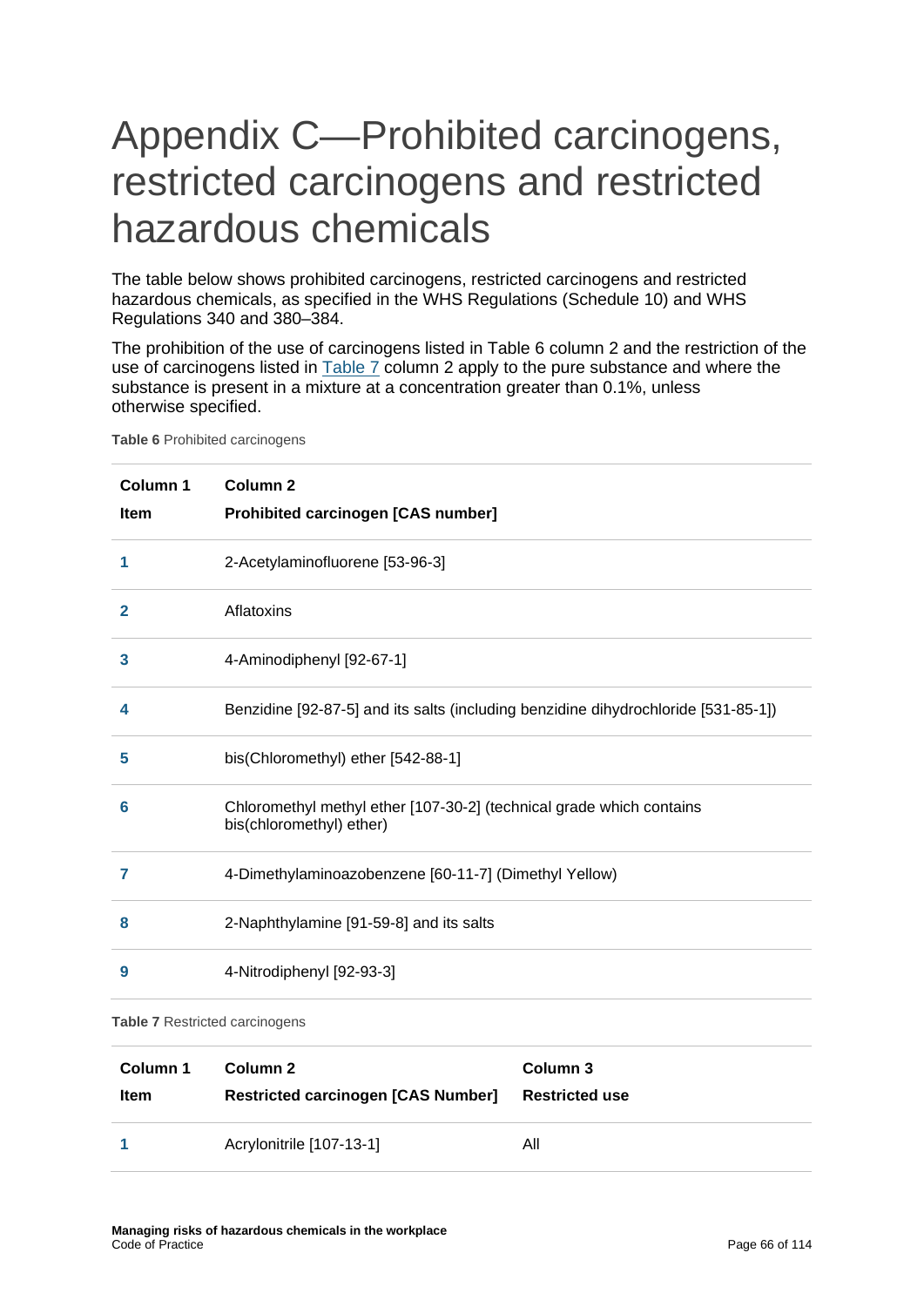| Column 1<br><b>Item</b>                       | <b>Column 2</b><br><b>Restricted carcinogen [CAS Number]</b>                                                       | Column <sub>3</sub><br><b>Restricted use</b>                                                                                             |
|-----------------------------------------------|--------------------------------------------------------------------------------------------------------------------|------------------------------------------------------------------------------------------------------------------------------------------|
| $\mathbf{2}$                                  | Benzene [71-43-2]                                                                                                  | All uses involving benzene as a<br>feedstock containing more than 50% of<br>benzene by volume                                            |
|                                               |                                                                                                                    | Genuine research or analysis                                                                                                             |
| 3                                             | Cyclophosphamide [50-18-0]                                                                                         | When used in preparation for<br>therapeutic use in hospitals and<br>oncological treatment facilities, and in<br>manufacturing operations |
|                                               |                                                                                                                    | Genuine research or analysis                                                                                                             |
| 4                                             | 3,3'-Dichlorobenzidine [91-94-1] and its<br>salts (including 3,3'-Dichlorobenzidine<br>dihydrochloride [612-83-9]) | All                                                                                                                                      |
| 5                                             | Diethyl sulfate [64-67-5]                                                                                          | All                                                                                                                                      |
| 6                                             | Dimethyl sulfate [77-78-1]                                                                                         | All                                                                                                                                      |
| 7                                             | Ethylene dibromide [106-93-4]                                                                                      | When used as a fumigant<br>Genuine research or analysis                                                                                  |
| 8                                             | 4,4'-Methylene bis(2-chloroaniline) [101-<br>14-4] MOCA                                                            | All                                                                                                                                      |
| 9                                             | 3-Propiolactone [57-57-8] (Beta-<br>propiolactone)                                                                 | All                                                                                                                                      |
| 10                                            | o-Toluidine [95-53-4] and o-Toluidine<br>hydrochloride [636-21-5]                                                  | All                                                                                                                                      |
| 11                                            | Vinyl chloride monomer [75-01-4]                                                                                   | All                                                                                                                                      |
| <b>Table 8 Restricted hazardous chemicals</b> |                                                                                                                    |                                                                                                                                          |
| Column 1                                      | Column <sub>2</sub>                                                                                                | Column <sub>3</sub>                                                                                                                      |
| ltem                                          | <b>Restricted hazardous chemical</b>                                                                               | <b>Restricted use</b>                                                                                                                    |
| 1                                             | Antimony and its compounds                                                                                         | For abrasive blasting at a concentration<br>of greater than 0.1% as antimony                                                             |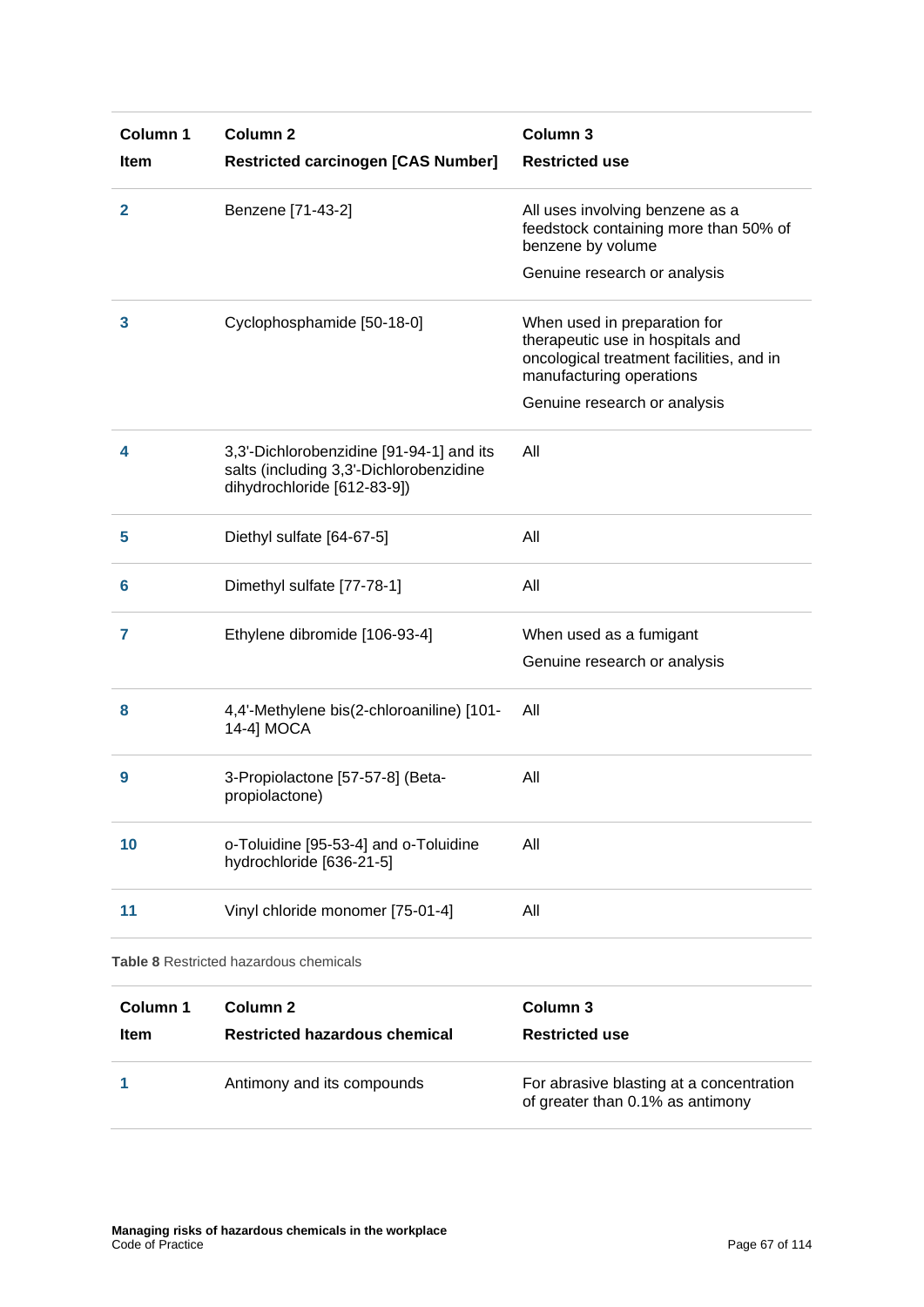| Column 1<br>ltem | Column <sub>2</sub><br><b>Restricted hazardous chemical</b>                       | Column <sub>3</sub><br><b>Restricted use</b>                                                                                                                                               |
|------------------|-----------------------------------------------------------------------------------|--------------------------------------------------------------------------------------------------------------------------------------------------------------------------------------------|
| $\mathbf{2}$     | Arsenic and its compounds                                                         | For abrasive blasting at a concentration<br>of greater than 0.1% as arsenic<br>For spray painting                                                                                          |
| 3                | Benzene (benzol), if the substance<br>contains more than 1% by volume             | For spray painting                                                                                                                                                                         |
| 4                | Beryllium and its compounds                                                       | For abrasive blasting at a concentration<br>of greater than 0.1% as beryllium                                                                                                              |
| 5                | Cadmium and its compounds                                                         | For abrasive blasting at a concentration<br>of greater than 0.1% as cadmium                                                                                                                |
| 6                | Carbon disulphide (carbon bisulphide)                                             | For spray painting                                                                                                                                                                         |
| 7                | Chromate                                                                          | For wet abrasive blasting                                                                                                                                                                  |
| 8                | Chromium and its compounds                                                        | For abrasive blasting at a concentration<br>of greater than 0.5% (except as<br>specified for wet blasting) as chromium                                                                     |
| 9                | Cobalt and its compounds                                                          | For abrasive blasting at a concentration<br>of greater than 0.1% as cobalt                                                                                                                 |
| 10               | Free silica (crystalline silicon dioxide)                                         | For abrasive blasting at a concentration<br>of greater than 1%                                                                                                                             |
| 11               | Lead and compounds                                                                | For abrasive blasting at a concentration<br>of greater than 0.1% as lead or which<br>would expose the operator to levels in<br>excess of those set in the WHS<br>regulations covering lead |
| 12               | Lead carbonate                                                                    | For spray painting                                                                                                                                                                         |
| 13               | Methanol (methyl alcohol), if the<br>substance contains more than 1% by<br>volume | For spray painting                                                                                                                                                                         |
| 14               | Nickel and its compounds                                                          | For abrasive blasting at a concentration<br>of greater than 0.1% as nickel                                                                                                                 |
| 15               | <b>Nitrates</b>                                                                   | For wet abrasive blasting                                                                                                                                                                  |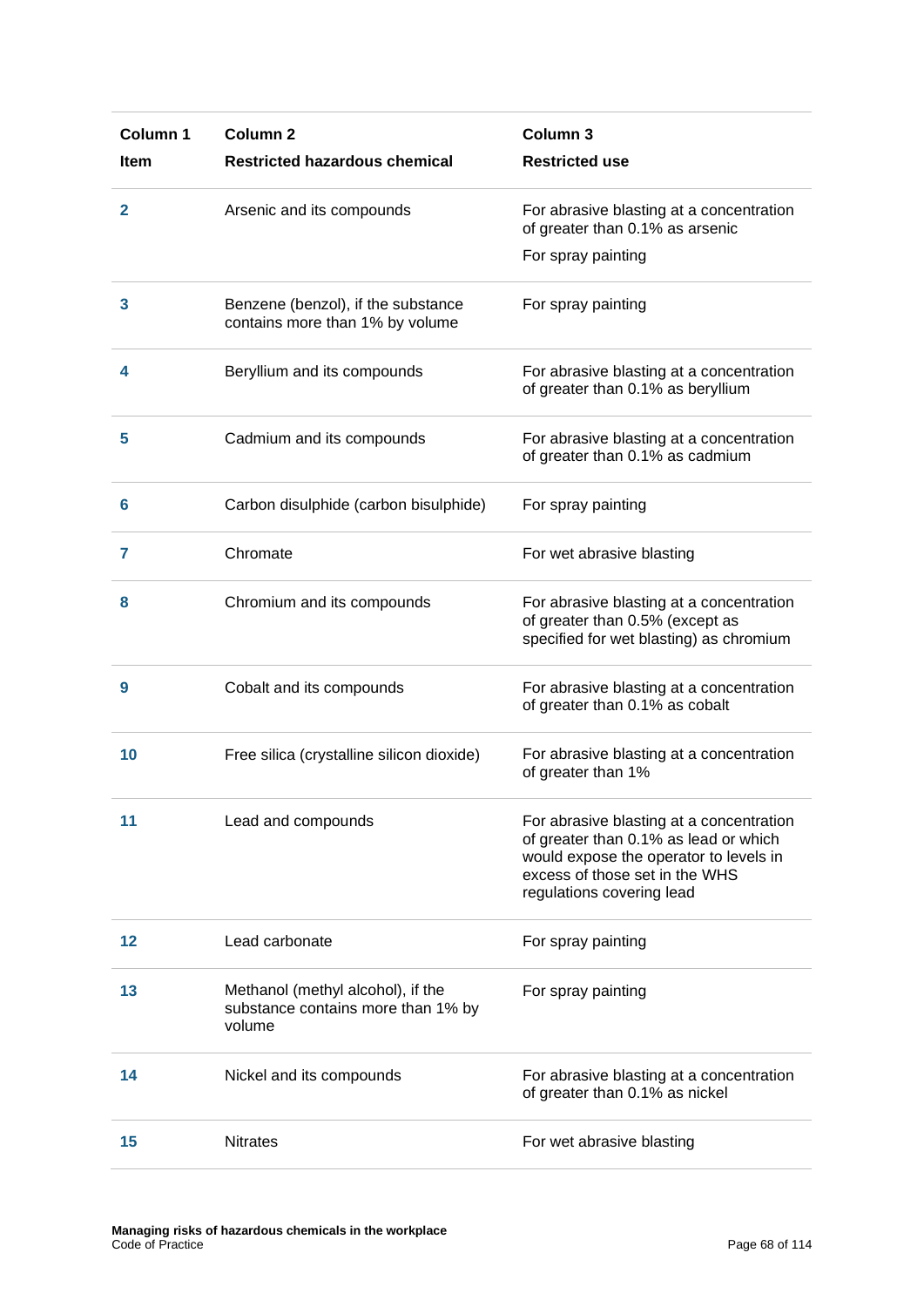| Column 1<br><b>Item</b> | Column <sub>2</sub><br><b>Restricted hazardous chemical</b>                           | Column 3<br><b>Restricted use</b>                                       |
|-------------------------|---------------------------------------------------------------------------------------|-------------------------------------------------------------------------|
| 16                      | <b>Nitrites</b>                                                                       | For wet abrasive blasting                                               |
| 17                      | Radioactive substance of any kind<br>where the level of radiation exceeds<br>1 $Bq/g$ | For abrasive blasting, so far as is<br>reasonably practicable           |
| 18                      | Tetrachloroethane                                                                     | For spray painting                                                      |
| 19                      | Tetrachloromethane (carbon<br>tetrachloride)                                          | For spray painting                                                      |
| 20                      | Tin and its compounds                                                                 | For abrasive blasting at a concentration<br>of greater than 0.1% as tin |
| 21                      | Tributyl tin                                                                          | For spray painting                                                      |

**Note:** Regulation 382 deals with polychlorinated biphenyls (PCBs).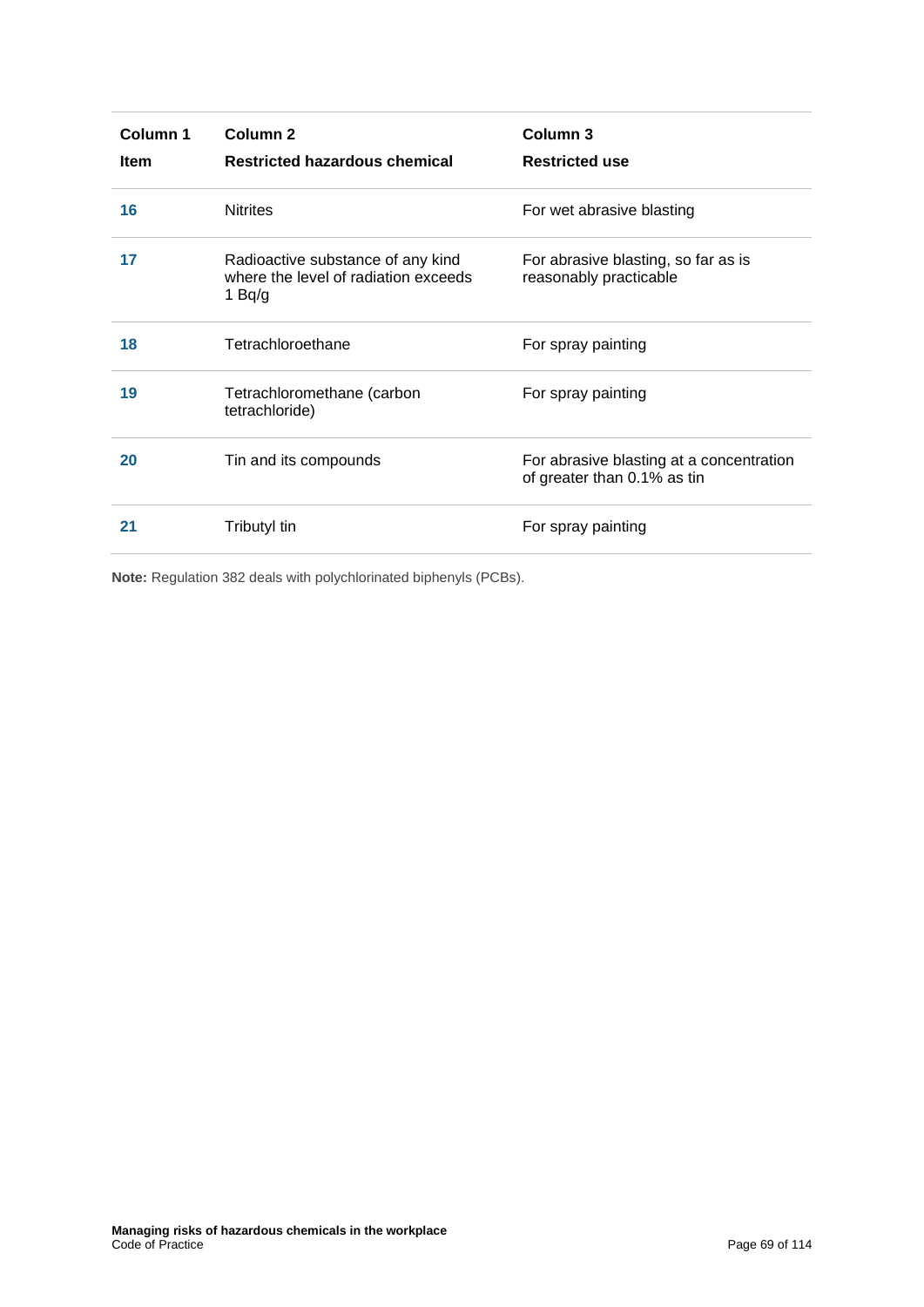# Appendix D—Placard and manifest quantities

The table below shows placard and manifest quantities of hazardous chemicals, as specified in the WHS Regulations Schedule 11. The final column of this table shows the link between the GHS classes and categories and the equivalent classes and categories of dangerous goods under the ADG Code.

Note: Where the WHS Regulations (Schedule 13) require a placard, the relevant dangerous goods class label (pictogram) must be displayed on the placard, rather than the corresponding GHS pictogram.

<span id="page-69-0"></span>

| Column 1     | Column 2                                    | Column 3                                                                                     | Column 4                   | Column 5                    | <b>ADG Code</b><br><b>Classification</b> |
|--------------|---------------------------------------------|----------------------------------------------------------------------------------------------|----------------------------|-----------------------------|------------------------------------------|
| <b>Item</b>  | <b>Description of hazardous</b><br>chemical | Description of hazardous chemical                                                            | <b>Placard</b><br>quantity | <b>Manifest</b><br>quantity |                                          |
|              | <b>Hazard Class</b>                         | <b>Hazard Category</b>                                                                       |                            |                             |                                          |
| 1            | <b>Flammable gases</b>                      | Category 1A, category 1B or any combination of<br>categories 1A and 1B                       | 200L                       | 5000L                       | 2.1                                      |
| $\mathbf{2}$ | <b>Gases under pressure</b>                 | With acute toxicity, categories 1, 2, 3 or 4<br>Note-Category 4 only up to LC50 of 5000 ppmV | 50L                        | 500L                        | 2.3                                      |
| 3            |                                             | With skin corrosion categories 1A, 1B or 1C                                                  | 50L                        | 500L                        | 2.3                                      |
| 4            |                                             | Not specified elsewhere in this table                                                        | 1000L                      | 10 000L                     | 2.2                                      |
| 5            | <b>Aerosols</b>                             | Category 1, category 2, category 3 or any combination<br>of these categories                 | 5000L                      | 10 000L                     | 2.1 or 2.2                               |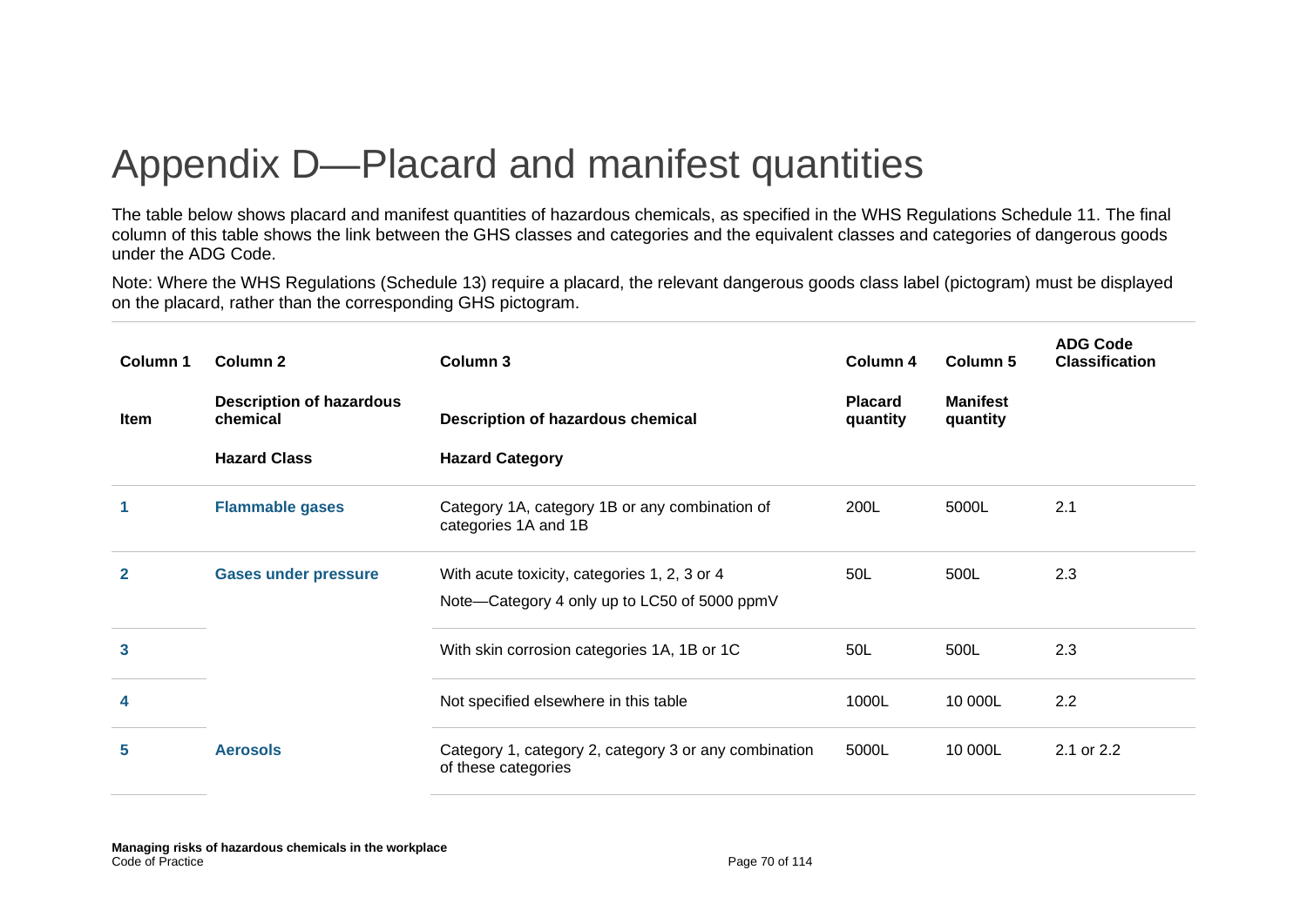| Column 1        | Column <sub>2</sub>                         | Column 3                                                                                                                   | Column 4                   | Column 5                    | <b>ADG Code</b><br><b>Classification</b> |
|-----------------|---------------------------------------------|----------------------------------------------------------------------------------------------------------------------------|----------------------------|-----------------------------|------------------------------------------|
| Item            | <b>Description of hazardous</b><br>chemical | Description of hazardous chemical                                                                                          | <b>Placard</b><br>quantity | <b>Manifest</b><br>quantity |                                          |
|                 | <b>Hazard Class</b>                         | <b>Hazard Category</b>                                                                                                     |                            |                             |                                          |
| $6\phantom{1}6$ | <b>Flammable liquids</b>                    | Category 1                                                                                                                 | 50L                        | 500L                        | 3 (PG I)                                 |
| 7               |                                             | Category 2                                                                                                                 | 250L                       | 2500L                       | 3 (PG II)                                |
| 8               |                                             | Category 3                                                                                                                 | 1000L                      | 10 000L                     | 3 (PG III)                               |
| 9               |                                             | Any mix of chemicals from Items 6 to 8 where none of<br>the items exceeds the quantities in columns 4 or 5 on<br>their own | 1000L                      | 10 000L                     |                                          |
| 10              |                                             | Category 4                                                                                                                 | 10 000L                    | 100 000L                    | Note 3                                   |
| 11              | <b>Self-reactive substances</b>             | Type A                                                                                                                     | 5kg or 5L                  | 50kg or 50L                 | GTDTBT-Note 4                            |
| 12              |                                             | Type B                                                                                                                     | 50kg or 50L                | 500kg or<br>500L            | 4.1 (Type B)                             |
| 13              |                                             | Type C to F                                                                                                                | 250kg or<br>250L           | 2500kg or<br>2500L          | 4.1 (Type C-F)                           |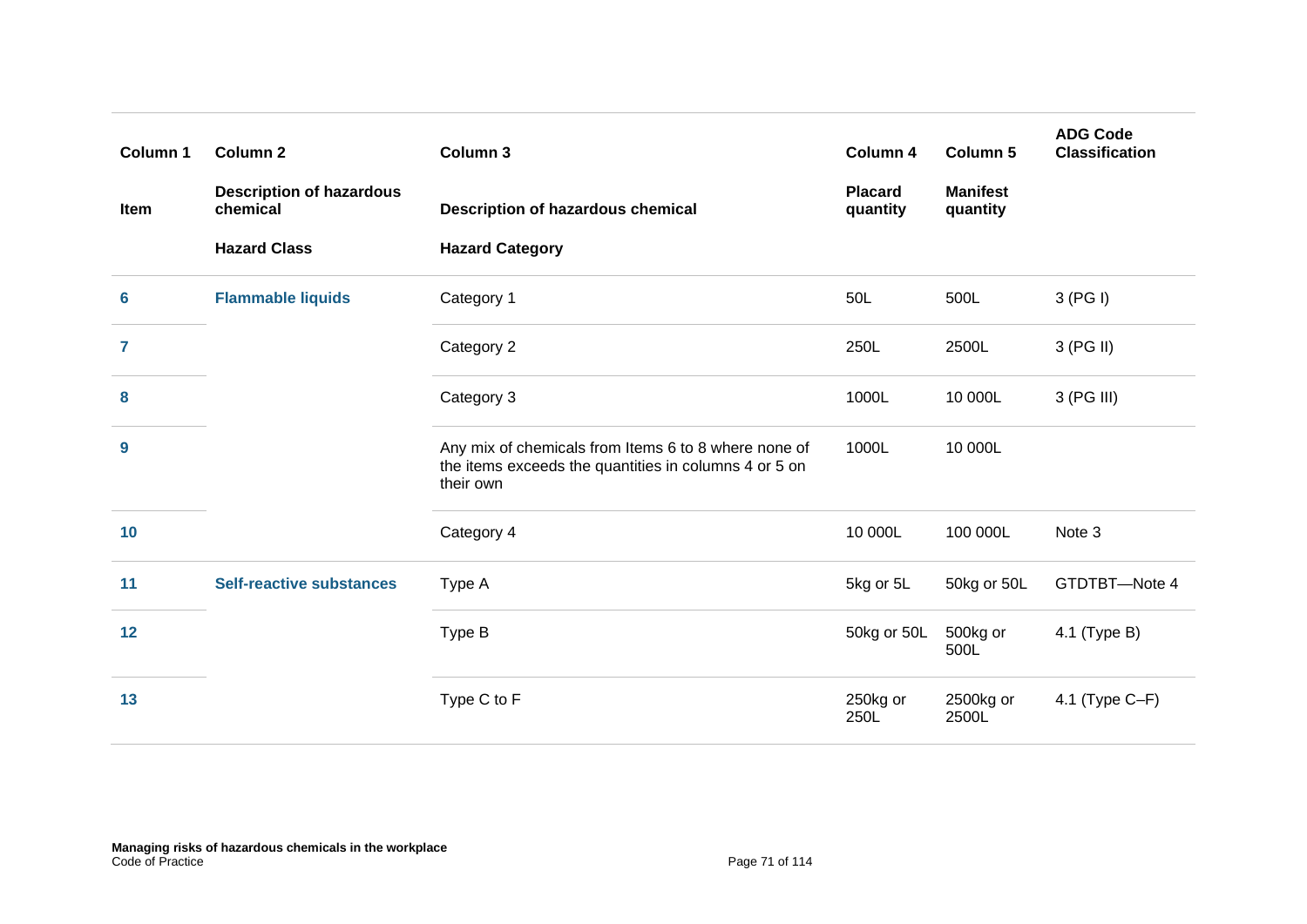| Column <sub>1</sub> | Column <sub>2</sub>                                | Column 3                                                                                                                             | Column 4                   | Column 5                    | <b>ADG Code</b><br><b>Classification</b> |
|---------------------|----------------------------------------------------|--------------------------------------------------------------------------------------------------------------------------------------|----------------------------|-----------------------------|------------------------------------------|
| Item                | <b>Description of hazardous</b><br>chemical        | Description of hazardous chemical                                                                                                    | <b>Placard</b><br>quantity | <b>Manifest</b><br>quantity |                                          |
|                     | <b>Hazard Class</b>                                | <b>Hazard Category</b>                                                                                                               |                            |                             |                                          |
| 14                  | <b>Flammable solids</b>                            | Category 1                                                                                                                           | 250kg                      | 2500kg                      | 4.1 (PG II)                              |
| 15                  |                                                    | Category 2                                                                                                                           | 1000kg                     | 10 000kg                    | 4.1 (PG III)                             |
| 16                  |                                                    | Any combination of chemicals from Items 12 to 15<br>where none of the items exceeds the quantities in<br>columns 4 or 5 on their own | 1000kg or<br>1000L         | 10 000kg or<br>10 000L      |                                          |
| 17                  | <b>Pyrophoric liquids and</b><br>pyrophoric solids | Category 1                                                                                                                           | 50kg or 50L                | 500kg or<br>500L            | 4.2 (PG I)                               |
| 18                  | <b>Self-heating substances</b><br>and mixtures     | Category 1                                                                                                                           | 250kg or<br>250L           | 2500kg or<br>2500L          | 4.2 (PG II)                              |
| 19                  |                                                    | Category 2                                                                                                                           | 1000kg or<br>1000L         | 10 000kg or<br>10 000L      | 4.2 (PG III)                             |
| 20                  |                                                    | Any combination of chemicals from Items 17 to 19<br>where none of the items exceeds the quantities in<br>columns 4 or 5 on their own | 1000kg or<br>1000L         | 10 000kg or<br>10 000L      |                                          |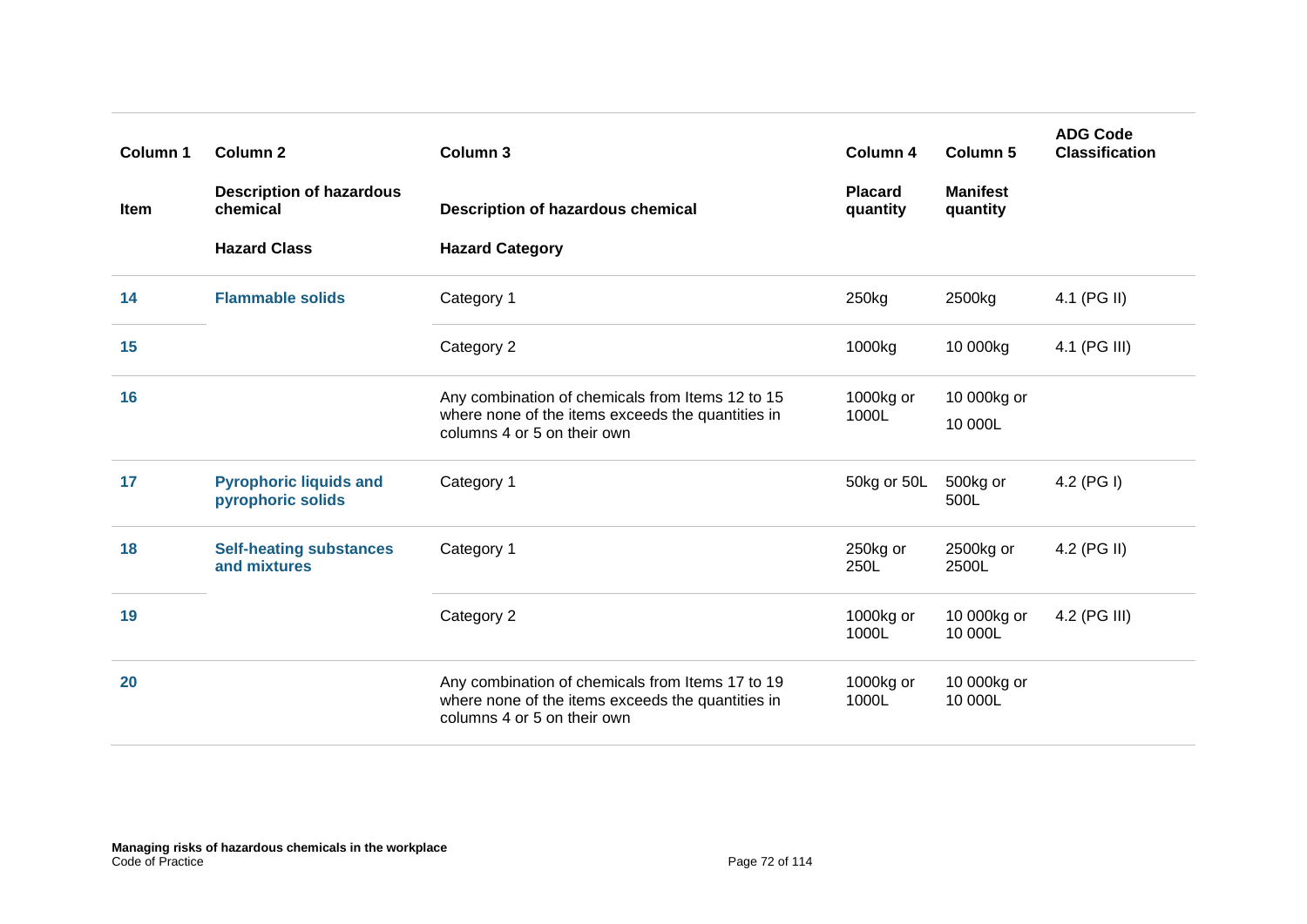| Column 1    | Column 2                                                               | Column 3                                                                                                                             | Column 4                   | Column 5                    | <b>ADG Code</b><br><b>Classification</b> |
|-------------|------------------------------------------------------------------------|--------------------------------------------------------------------------------------------------------------------------------------|----------------------------|-----------------------------|------------------------------------------|
| <b>Item</b> | <b>Description of hazardous</b><br>chemical                            | Description of hazardous chemical                                                                                                    | <b>Placard</b><br>quantity | <b>Manifest</b><br>quantity |                                          |
|             | <b>Hazard Class</b>                                                    | <b>Hazard Category</b>                                                                                                               |                            |                             |                                          |
| 21          | <b>Substances which in</b><br>contact with water emit<br>flammable gas | Category 1                                                                                                                           | 50kg or 50L                | 500kg or<br>500L            | 4.3 (PG I)                               |
| 22          |                                                                        | Category 2                                                                                                                           | 250kg or<br>250L           | 2500kg or<br>2500L          | 4.3 (PG II)                              |
| 23          |                                                                        | Category 3                                                                                                                           | 1000kg or<br>1000L         | 10 000kg or<br>10 000L      | 4.3 (PG III)                             |
| 24          |                                                                        | Any combination of chemicals from Items 21 to 23<br>where none of the items exceeds the quantities in<br>columns 4 or 5 on their own | 1000kg or<br>1000L         | 10 000kg or<br>10 000L      |                                          |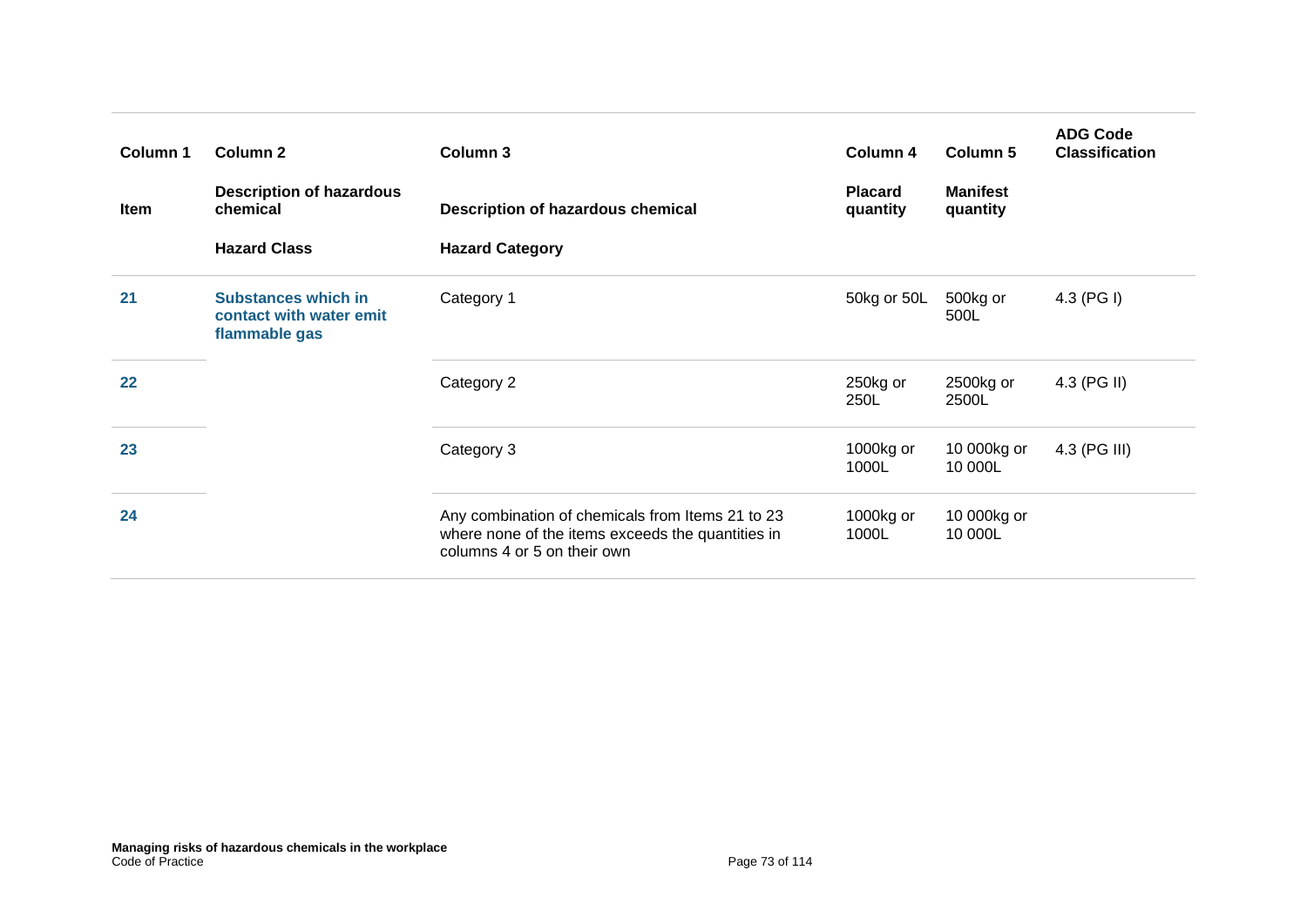| Column 1    | Column 2                                         | Column 3                                                                                                                             | Column 4                   | Column 5                    | <b>ADG Code</b><br><b>Classification</b> |
|-------------|--------------------------------------------------|--------------------------------------------------------------------------------------------------------------------------------------|----------------------------|-----------------------------|------------------------------------------|
| <b>Item</b> | <b>Description of hazardous</b><br>chemical      | Description of hazardous chemical                                                                                                    | <b>Placard</b><br>quantity | <b>Manifest</b><br>quantity |                                          |
|             | <b>Hazard Class</b>                              | <b>Hazard Category</b>                                                                                                               |                            |                             |                                          |
| 25          | <b>Oxidising liquids and</b><br>oxidising solids | Category 1                                                                                                                           | 50kg or 50L                | 500kg or<br>500L            | 5.1 (PG I)                               |
| 26          |                                                  | Category 2                                                                                                                           | 250kg or<br>250L           | 2500kg or<br>2500L          | 5.1 (PG II)                              |
| 27          |                                                  | Category 3                                                                                                                           | 1000kg or<br>1000L         | 10 000kg or<br>10 000L      | 5.1 (PG III)                             |
| 28          |                                                  | Any combination of chemicals from Items 25 to 27<br>where none of the items exceeds the quantities in<br>columns 4 or 5 on their own | 1000kg or<br>1000L         | 10 000kg or<br>10 000L      |                                          |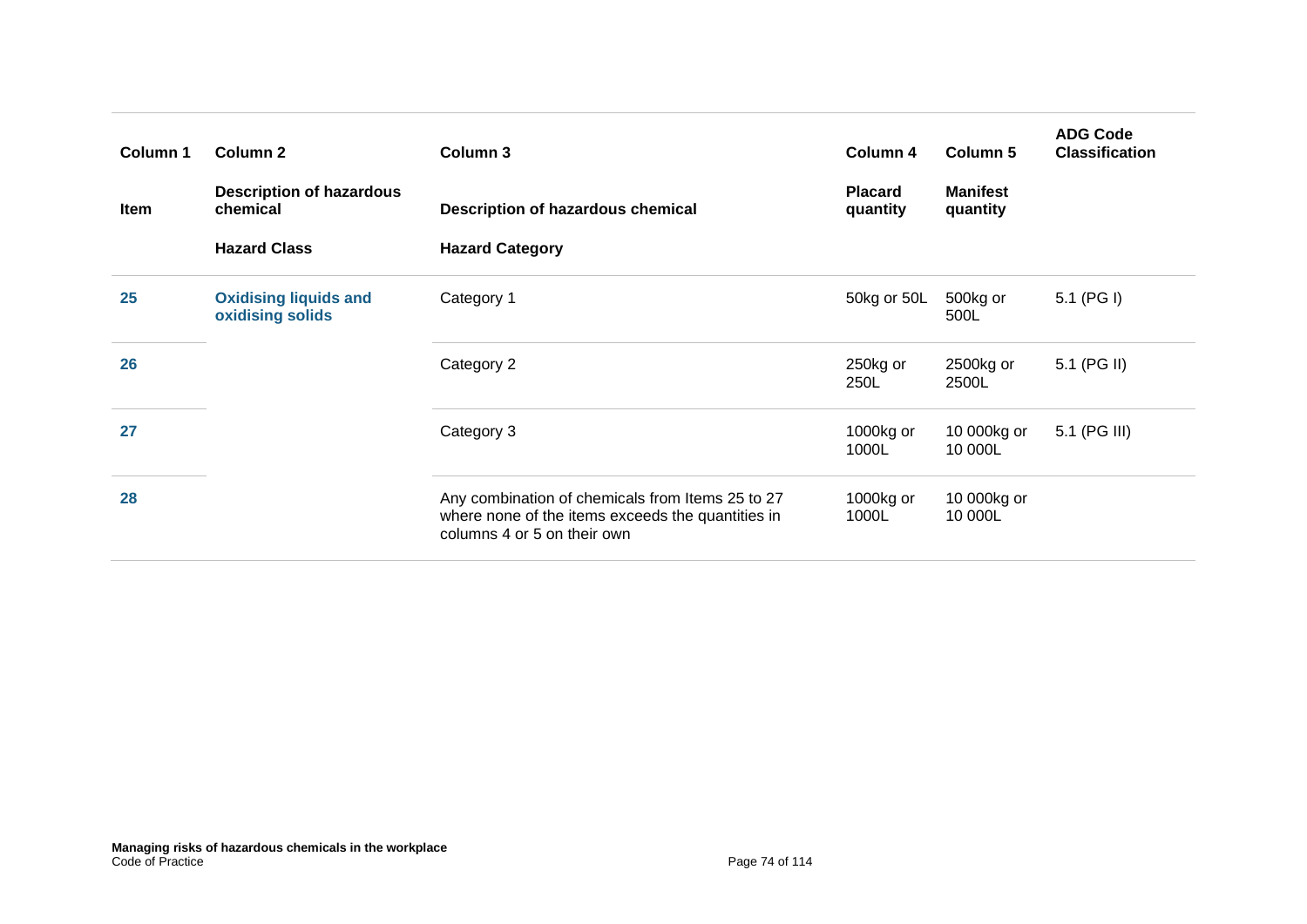| Column 1    | Column 2                                    | Column 3                                                                                                                              | Column 4                   | Column 5                    | <b>ADG Code</b><br><b>Classification</b> |
|-------------|---------------------------------------------|---------------------------------------------------------------------------------------------------------------------------------------|----------------------------|-----------------------------|------------------------------------------|
| <b>Item</b> | <b>Description of hazardous</b><br>chemical | <b>Description of hazardous chemical</b>                                                                                              | <b>Placard</b><br>quantity | <b>Manifest</b><br>quantity |                                          |
|             | <b>Hazard Class</b>                         | <b>Hazard Category</b>                                                                                                                |                            |                             |                                          |
| 29          | <b>Organic peroxides</b>                    | Type A                                                                                                                                | 5kg or 5L                  | 50kg or 50L                 | GTDTBT-Note 4                            |
| 30          |                                             | Type B                                                                                                                                | 50kg or 50L                | 500kg or<br>500L            | 5.2 (Type B)                             |
| 31          |                                             | Type C to F                                                                                                                           | 250kg or<br>250L           | $2500$ kg or<br>2500L       | 5.2 (Type C-F)                           |
| 32          |                                             | Any combination of chemicals from Items 30 and 31<br>where none of the items exceeds the quantities in<br>columns 4 or 5 on their own | 250kg or<br>250L           | 2500kg or<br>2500L          |                                          |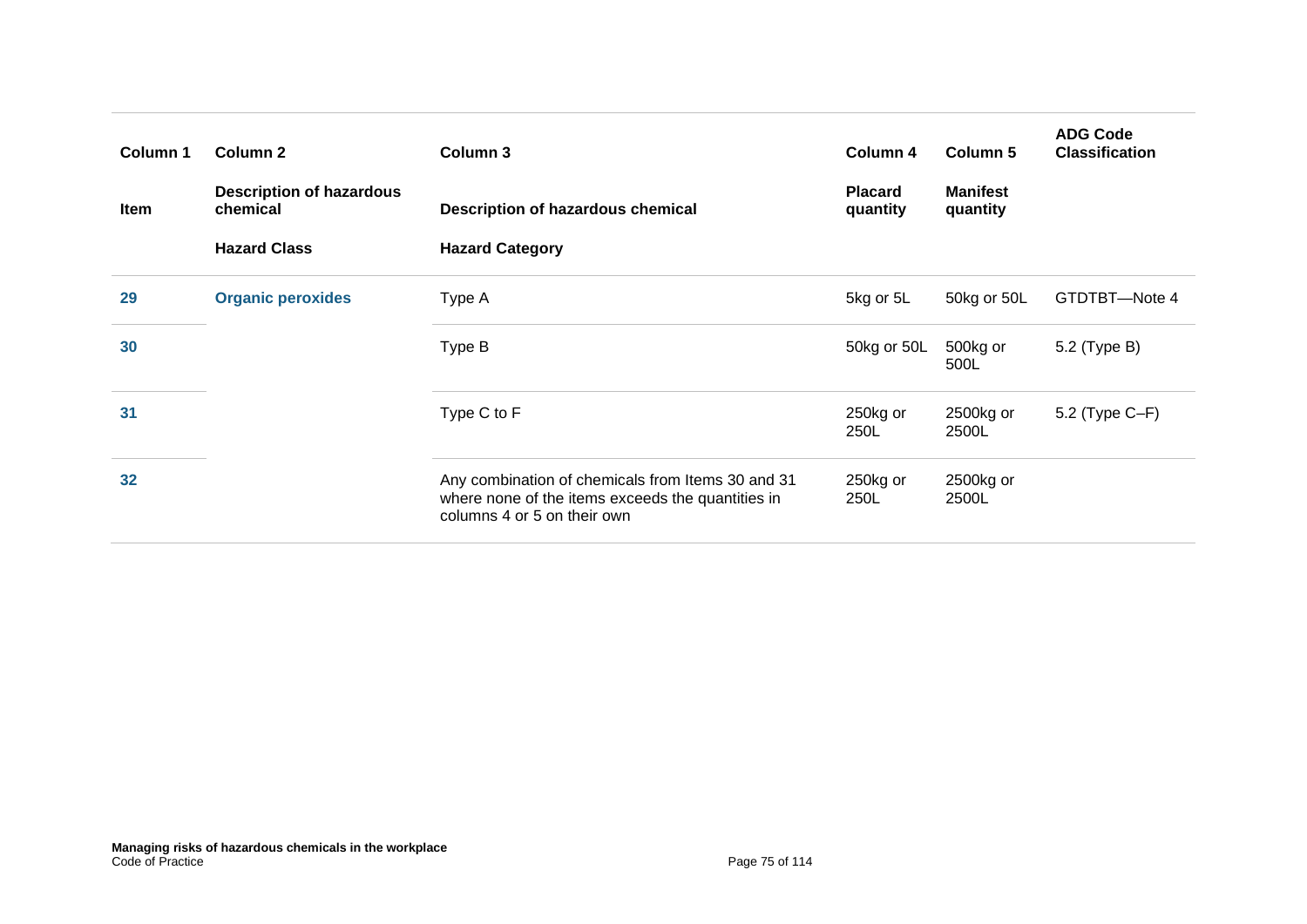| Column 1 | <b>Column 2</b>                             | Column 3                                                                                                                             | Column 4                   | Column 5                    | <b>ADG Code</b><br><b>Classification</b> |
|----------|---------------------------------------------|--------------------------------------------------------------------------------------------------------------------------------------|----------------------------|-----------------------------|------------------------------------------|
| Item     | <b>Description of hazardous</b><br>chemical | Description of hazardous chemical                                                                                                    | <b>Placard</b><br>quantity | <b>Manifest</b><br>quantity |                                          |
|          | <b>Hazard Class</b>                         | <b>Hazard Category</b>                                                                                                               |                            |                             |                                          |
| 33       | <b>Acute toxicity</b>                       | Category 1                                                                                                                           | 50kg or 50L                | 500kg or<br>500L            | 6.1 (PG I) $-$<br>Note 5                 |
| 34       |                                             | Category 2                                                                                                                           | 250kg or<br>250L           | 2500kg or<br>2500L          | 6.1 (PG II)                              |
| 35       |                                             | Category 3                                                                                                                           | 1000kg or<br>1000L         | 10 000kg or<br>10 000L      | 6.1 (PG III)                             |
| 36       |                                             | Any combination of chemicals from Items 33 to 35<br>where none of the items exceeds the quantities in<br>columns 4 or 5 on their own | 1000kg or<br>1000L         | 10 000kg or<br>10 000L      |                                          |
| 37       | <b>Skin corrosion</b>                       | Category 1A                                                                                                                          | 50kg or 50L                | 500kg or<br>500L            | 8 (PG I)                                 |
| 38       |                                             | Category 1B                                                                                                                          | 250kg or<br>250L           | 2500kg or<br>2500L          | 8 (PG II)                                |
| 39       |                                             | Category 1C                                                                                                                          | 1000kg or<br>1000L         | 10 000kg or<br>10 000L      | 8 (PG III)                               |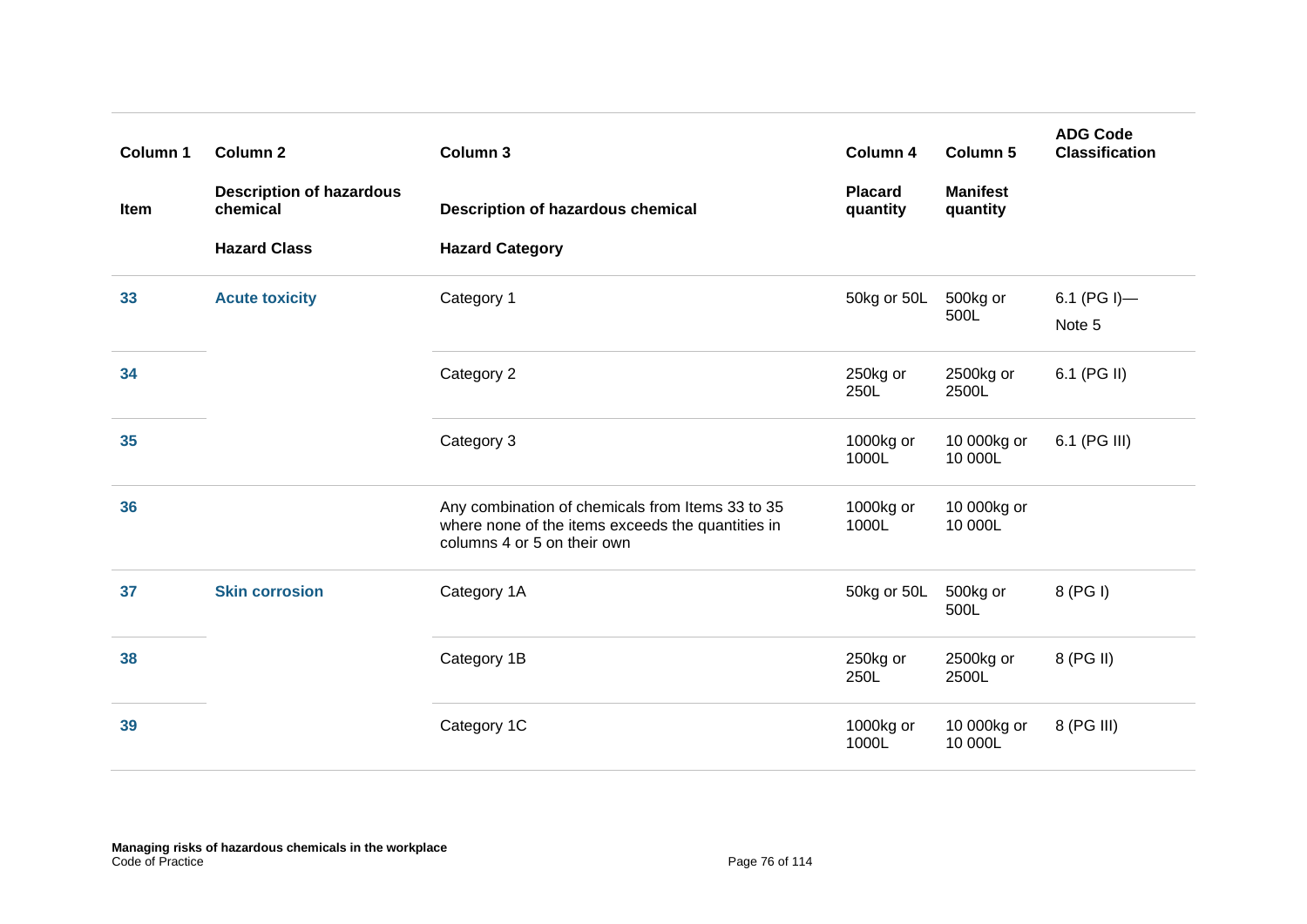| Column 1    | Column <sub>2</sub>                         | Column 3                                                                                                                                  | Column 4                   | Column 5                    | <b>ADG Code</b><br><b>Classification</b> |
|-------------|---------------------------------------------|-------------------------------------------------------------------------------------------------------------------------------------------|----------------------------|-----------------------------|------------------------------------------|
| <b>Item</b> | <b>Description of hazardous</b><br>chemical | <b>Description of hazardous chemical</b>                                                                                                  | <b>Placard</b><br>quantity | <b>Manifest</b><br>quantity |                                          |
|             | <b>Hazard Class</b>                         | <b>Hazard Category</b>                                                                                                                    |                            |                             |                                          |
| 40          | <b>Corrosive to metals</b>                  | Category 1                                                                                                                                | 1000 $kg$ or<br>1000L      | 10 000kg or<br>10 000L      | 8 (PG III)                               |
| 41          |                                             | Any combination of chemicals from Items 37 to 40<br>where none of the items exceeds the quantities in<br>columns 4 or 5 on their own      | 1000 $kg$ or<br>1000L      | 10 000kg or<br>10 000L      |                                          |
| 42          | <b>Unstable explosives</b>                  |                                                                                                                                           | 5kg or 5L                  | 50kg or 50L                 | GTDTBT-Note 4                            |
| 43          | Unstable chemicals                          | Any combination of chemicals from Items 11, 29 and 42<br>where none of the items exceeds the quantities in<br>columns 4 or 5 on their own | 5kg or 5L                  | 50kg or 50L                 |                                          |

(1) For the purposes of this table, if a flammable liquid category 4 is used, handled or stored in the same spill compound as one or more flammable liquids of categories 1, 2 or 3, the total quantity of flammable liquids categories 1, 2 or 3 must be determined as if the flammable liquid category 4 had the same classification as the flammable liquid in the spill compound with the lowest flash point. Example: For placarding and manifest purposes, a spill compound containing 1000L of flammable liquid category 1 and 1000L of flammable liquid category 4 is considered to contain 2000L of flammable liquid category 1.

(2) For item 2 in the table, Gases under pressure with acute toxicity, category 4 only applies up to a LC50 of 5000 ppmV. This is equivalent to Division 2.3 dangerous goods under the ADG Code.

(3) Only flammable liquids with a flash point of up to 93°C are classified as hazardous chemicals under the WHS Regulations and the GHS. C1 combustible liquids with flash points between 93°C and 150°C are not classified as hazardous workplace chemicals.

(4) GTDTBT means goods too dangerous to be transported.

(5) Division 2.3 under the ADG Code includes gases and vapours classified as acutely toxic (categories 1, 2 and 3) and gases which are corrosive to skin (category 1).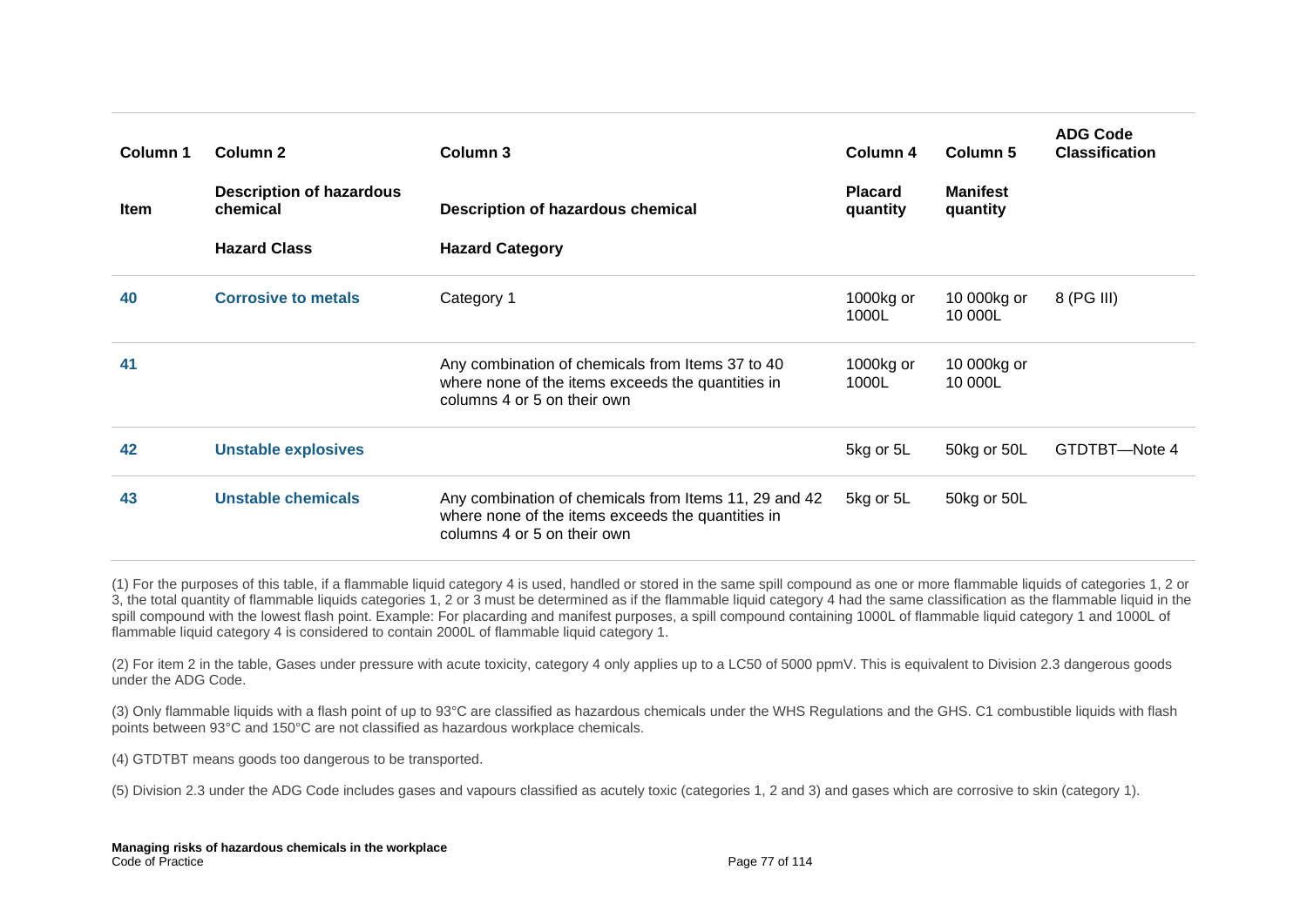# Appendix E—Requirements for health monitoring

The table below shows the requirements for health monitoring, as specified in the WHS Regulations (Schedule 14).

**Table 9** Requirements for health monitoring

| Column 1<br><b>Item</b> | Column <sub>2</sub><br><b>Hazardous Chemical</b> | Column <sub>3</sub><br>Type of health monitoring                                                                                                                                                                                                                                                                                                                                                                                                                                                                                               |
|-------------------------|--------------------------------------------------|------------------------------------------------------------------------------------------------------------------------------------------------------------------------------------------------------------------------------------------------------------------------------------------------------------------------------------------------------------------------------------------------------------------------------------------------------------------------------------------------------------------------------------------------|
| 1                       | <b>Acrylonitrile</b>                             | Demographic, medical and occupational history<br>Records of personal exposure<br>Physical examination<br>$\overline{\phantom{m}}$                                                                                                                                                                                                                                                                                                                                                                                                              |
| $\mathbf{2}$            | <b>Arsenic (inorganic)</b>                       | Demographic, medical and occupational history<br>$\overline{\phantom{0}}$<br>Records of personal exposure<br>$\overline{\phantom{0}}$<br>Physical examination with emphasis on the<br>$\overline{\phantom{m}}$<br>peripheral nervous system and skin<br>Urinary inorganic arsenic<br>$\overline{\phantom{m}}$                                                                                                                                                                                                                                  |
| 3                       | <b>Benzene</b>                                   | Demographic, medical and occupational history<br>Records of personal exposure<br>Physical examination<br>$\overline{\phantom{0}}$<br>Baseline blood sample for haematological profile<br>$\qquad \qquad -$                                                                                                                                                                                                                                                                                                                                     |
| 4                       | Cadmium                                          | Demographic, medical and occupational history<br>$\overline{\phantom{m}}$<br>Records of personal exposure<br>$\overline{\phantom{m}}$<br>Physical examination with emphasis on the<br>respiratory system<br>Standard respiratory questionnaire to be<br>completed<br>Standardised respiratory function tests including<br>$\overline{\phantom{0}}$<br>for example, FEV1, FVC and FEV1/FVC<br>Urinary cadmium and ß2-microglobulin<br>$\qquad \qquad -$<br>Health advice, including counselling on the effect<br>of smoking on cadmium exposure |
| 5                       | <b>Chromium</b><br>(inorganic)                   | Demographic, medical and occupational history<br>Physical examination with emphasis on the<br>respiratory system and skin<br>Weekly skin inspection of hands and forearms by a<br>competent person                                                                                                                                                                                                                                                                                                                                             |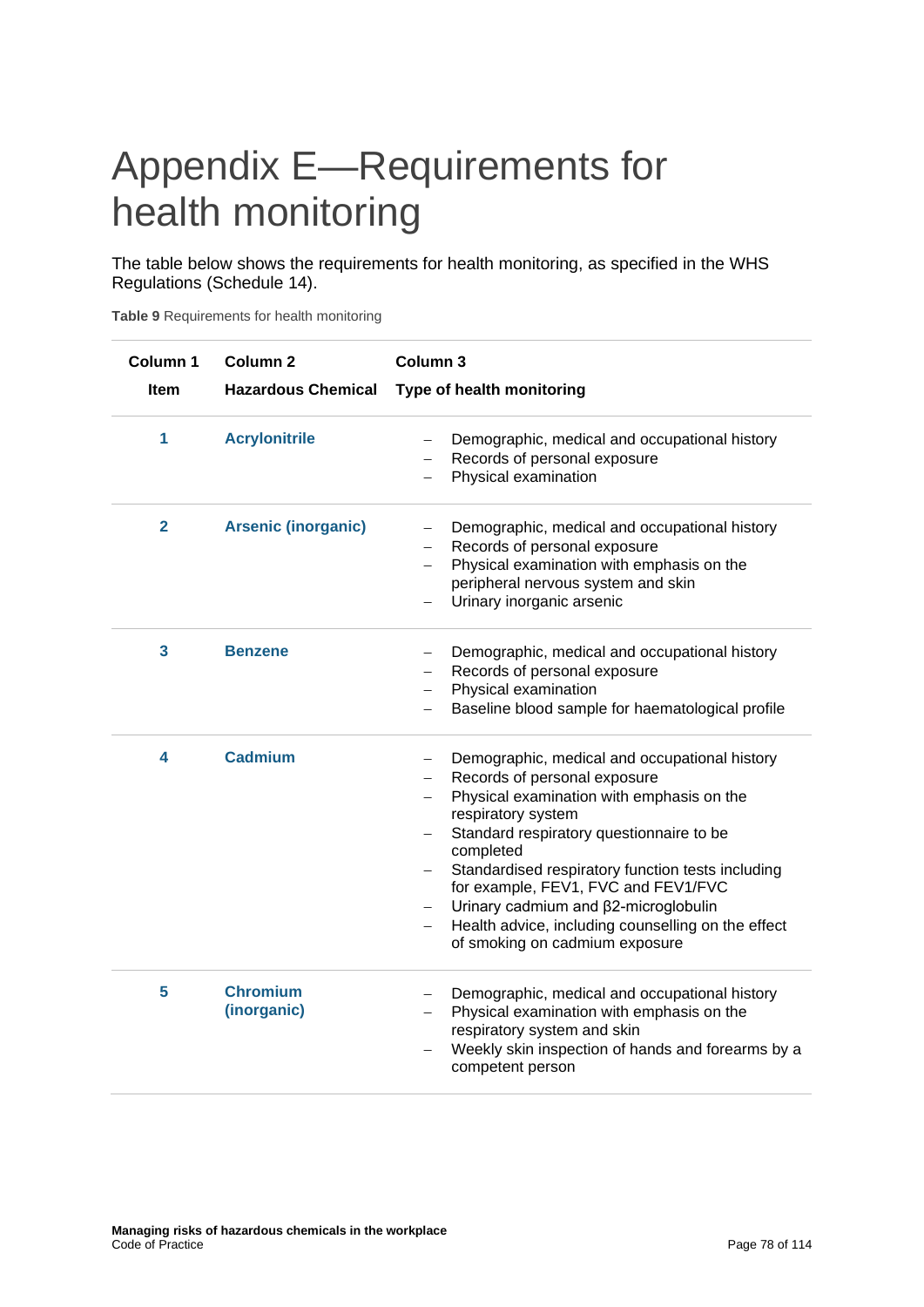| Column 1    | Column <sub>2</sub>                               | Column 3                                                                                                                                                                                                                                                                                                                                                                             |
|-------------|---------------------------------------------------|--------------------------------------------------------------------------------------------------------------------------------------------------------------------------------------------------------------------------------------------------------------------------------------------------------------------------------------------------------------------------------------|
| <b>Item</b> | <b>Hazardous Chemical</b>                         | Type of health monitoring                                                                                                                                                                                                                                                                                                                                                            |
| 6           | <b>Creosote</b>                                   | Demographic, medical and occupational history<br>-<br>Health advice, including recognition of<br>$-$<br>photosensitivity and skin changes<br>Physical examination with emphasis on the<br>$\overline{\phantom{0}}$<br>neurological system and skin, noting any abnormal<br>lesions and evidence of skin sensitisation<br>Records of personal exposure, including<br>photosensitivity |
| 7           | <b>Crystalline silica</b>                         | Demographic, medical and occupational history<br>$\overline{\phantom{0}}$<br>Records of personal exposure<br>$\qquad \qquad -$<br>Standardised respiratory questionnaire to be<br>$\qquad \qquad -$<br>completed<br>Standardised respiratory function test, for example,<br>FEV <sub>1</sub> , FVC and FEV <sub>1</sub> /FVC<br>Chest X-ray full size PA view                        |
| 8           | <b>Isocyanates</b>                                | Demographic, medical and occupational history<br>Completion of a standardised respiratory<br>questionnaire<br>Physical examination of the respiratory system and<br>skin<br>Standardised respiratory function tests, for<br>example, FEV <sub>1</sub> , FVC and FEV <sub>1</sub> /FVC                                                                                                |
| 9           | <b>Mercury (inorganic)</b>                        | Demographic, medical and occupational history<br>Physical examination with emphasis on<br>dermatological, gastrointestinal, neurological and<br>renal systems<br>Urinary inorganic mercury                                                                                                                                                                                           |
| 10          | 4,4'-Methylene bis<br>(2-chloroaniline)<br>(MOCA) | Demographic, medical and occupational history<br>$\overline{\phantom{0}}$<br>Physical examination<br>$\overline{\phantom{0}}$<br>Urinary total MOCA<br>$\overline{\phantom{0}}$<br>Dipstick analysis of urine for haematuria<br>$\overline{\phantom{0}}$<br>Urine cytology                                                                                                           |
| 11          | Organophosphate<br><b>pesticides</b>              | Demographic, medical and occupational history<br>including pattern of use<br>Physical examination<br>Baseline estimation of red cell and plasma<br>cholinesterase activity levels by the Ellman or<br>equivalent method<br>Estimation of red cell and plasma cholinesterase<br>activity towards the end of the working day on<br>which organophosphate pesticides have been<br>used  |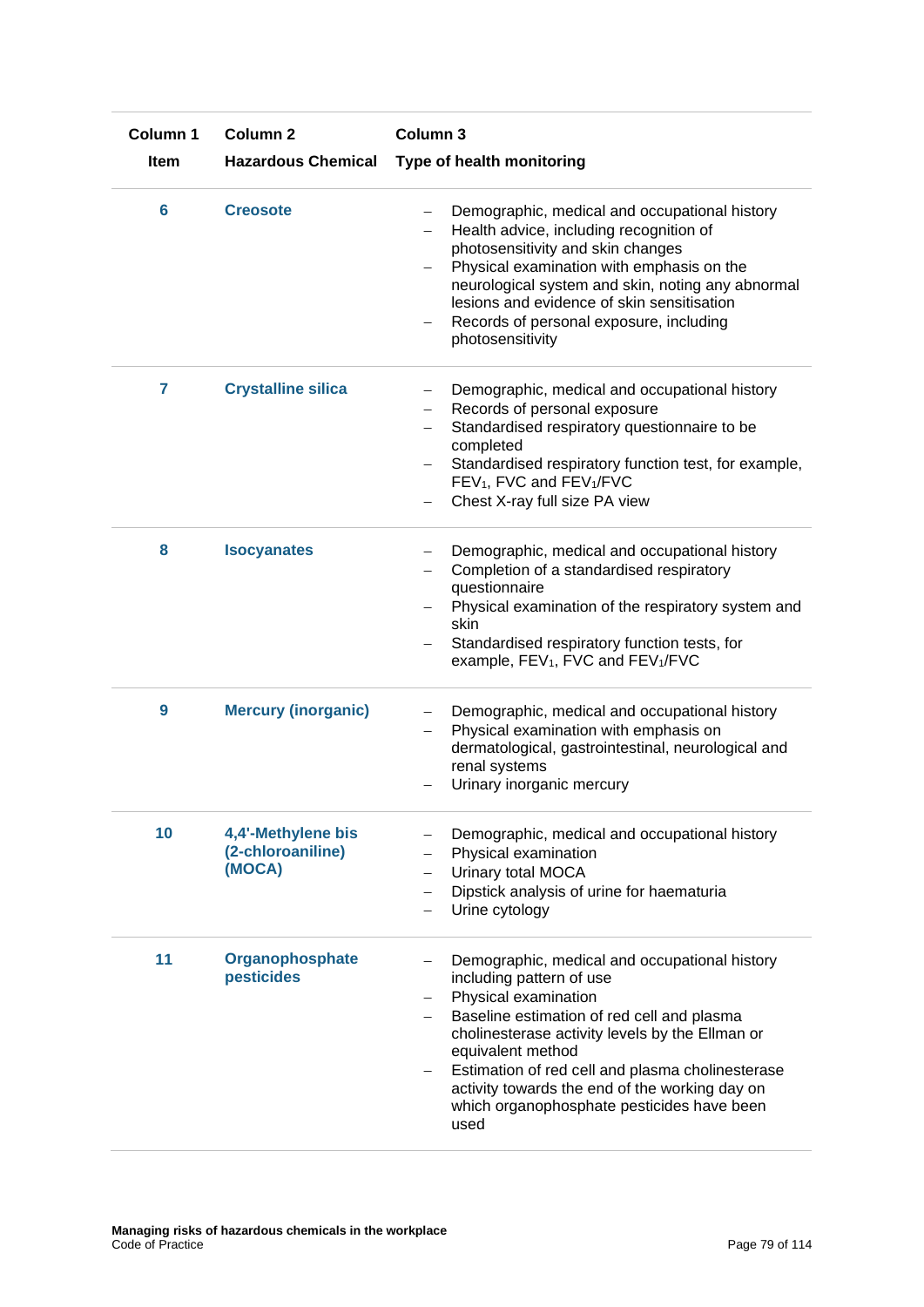| Column 1    | Column <sub>2</sub>                              | Column <sub>3</sub>                                                                                                                                                                                                                                                                                                                      |
|-------------|--------------------------------------------------|------------------------------------------------------------------------------------------------------------------------------------------------------------------------------------------------------------------------------------------------------------------------------------------------------------------------------------------|
| <b>Item</b> | <b>Hazardous Chemical</b>                        | Type of health monitoring                                                                                                                                                                                                                                                                                                                |
| 12          | Pentachlorophenol<br>(PCP)                       | Demographic, medical and occupational history<br>$\overline{\phantom{0}}$<br>Records of personal exposure<br>$\overline{\phantom{0}}$<br>Physical examination with emphasis on the skin,<br>noting any abnormal lesions or effects of irritancy<br>Urinary total pentachlorophenol<br>Dipstick urinalysis for haematuria and proteinuria |
| 13          | <b>Polycyclic aromatic</b><br>hydrocarbons (PAH) | Demographic, medical and occupational history<br>$\overline{\phantom{0}}$<br>Physical examination<br>$\overline{\phantom{m}}$<br>Records of personal exposure, including<br>photosensitivity<br>Health advice, including recognition of<br>—<br>photosensitivity and skin changes                                                        |
| 14          | <b>Thallium</b>                                  | Demographic, medical and occupational history<br>Physical examination<br>$\overline{\phantom{0}}$<br>Urinary thallium                                                                                                                                                                                                                    |
| 15          | <b>Vinyl chloride</b>                            | Demographic, medical and occupational history<br>Physical examination<br>—<br>Records of personal exposure                                                                                                                                                                                                                               |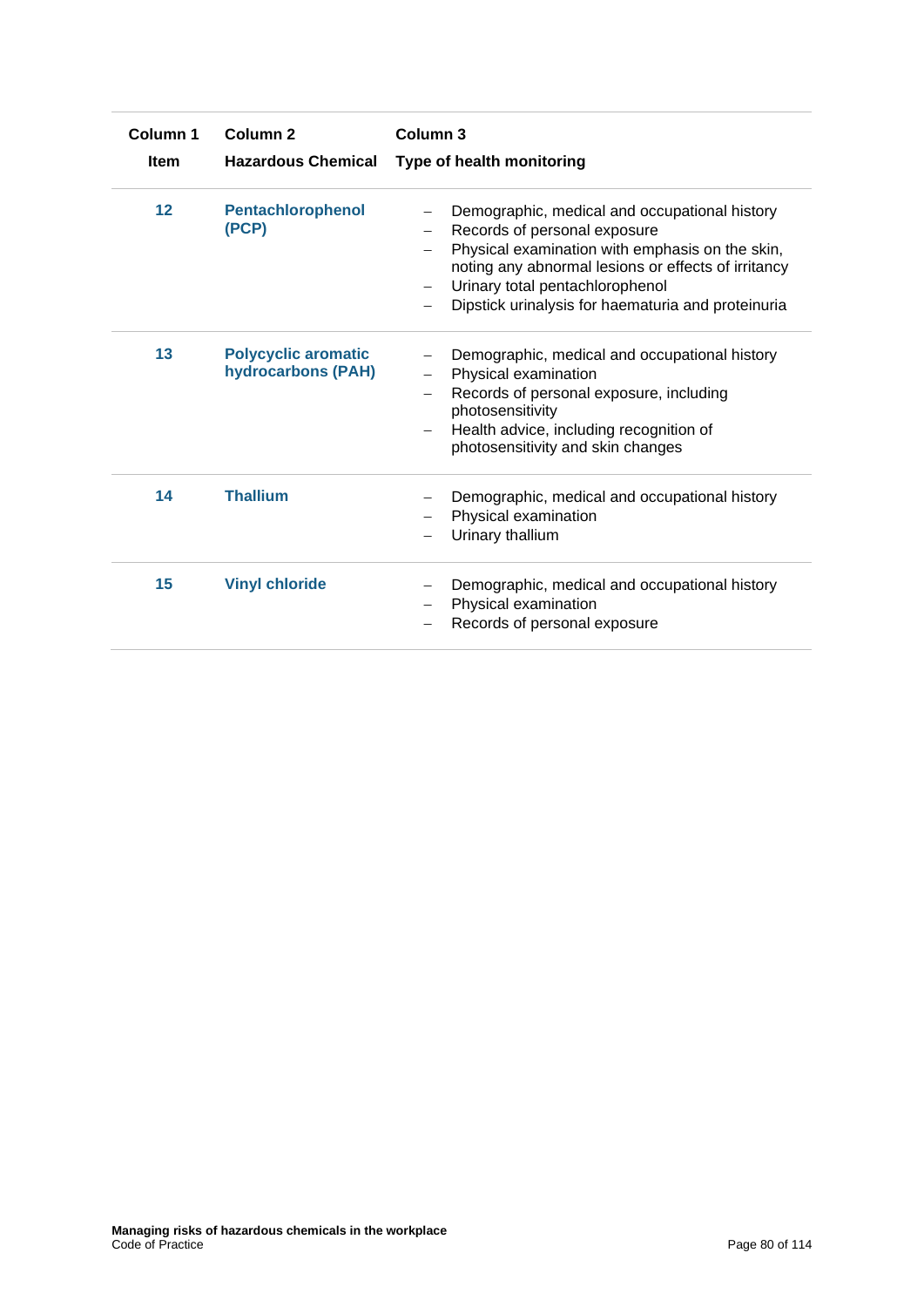# Appendix F—Overview of a risk assessment process

An overview of the process for the assessment of health risks arising from the use of hazardous chemicals in the workplace is provided below.



**Figure 2 Overview of the process for the assessment of health risks arising from the use of hazardous chemicals in the workplace**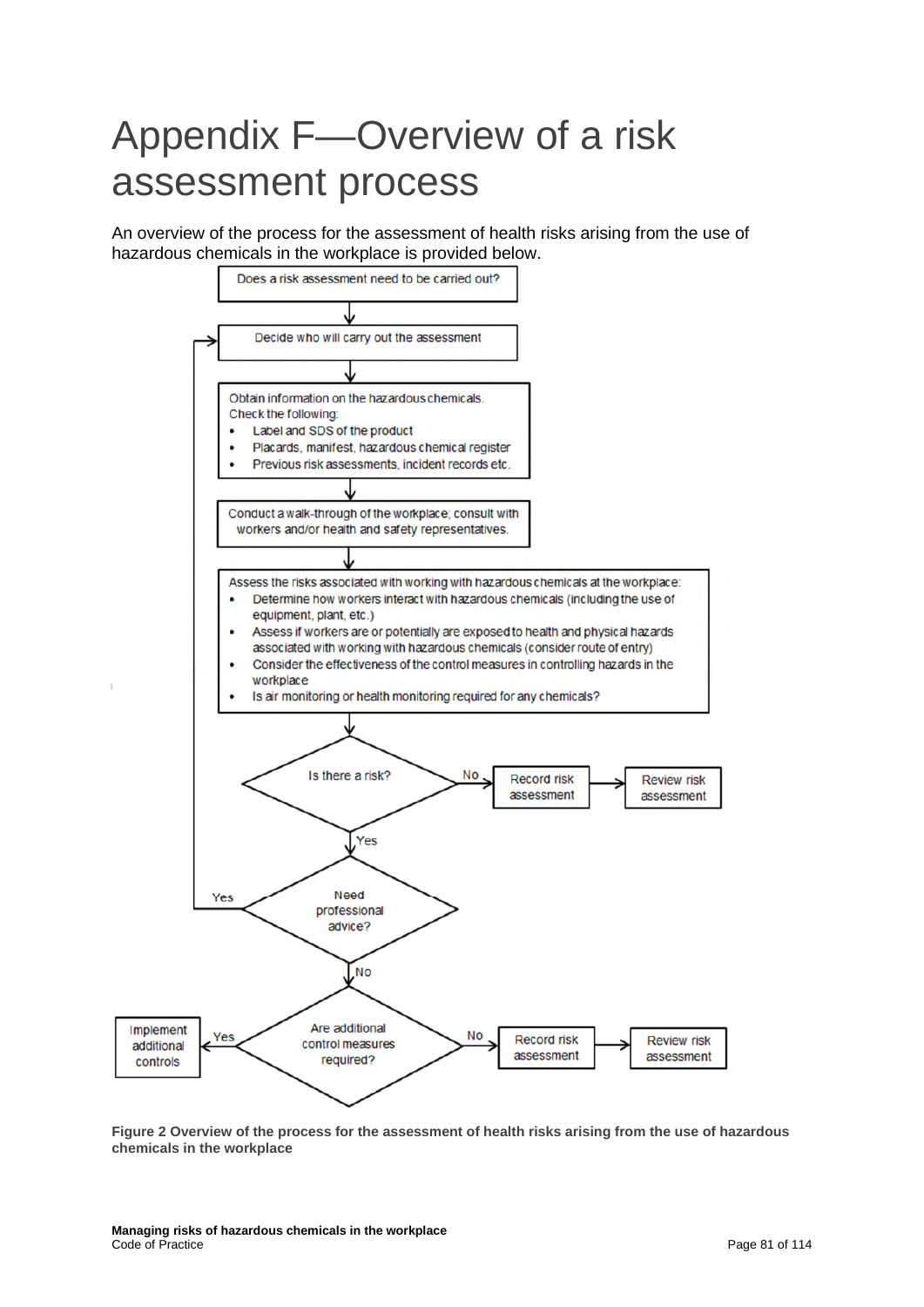# Appendix G—Risk assessment checklist

**Table 10** Risk assessment checklist

| Questions                                                                                                                                                                                                                                                                                                                                                 | <b>Yes</b> | <b>No</b>    |
|-----------------------------------------------------------------------------------------------------------------------------------------------------------------------------------------------------------------------------------------------------------------------------------------------------------------------------------------------------------|------------|--------------|
| 1. Does a risk assessment need to be carried out?                                                                                                                                                                                                                                                                                                         | $\perp$    | $\perp$      |
| Has it been decided who should carry out the risk assessment?<br>2.                                                                                                                                                                                                                                                                                       | П          | $\perp$      |
| 3. Have all the hazardous chemicals in the workplace been identified?<br>Has a hazardous chemical register been produced?                                                                                                                                                                                                                                 | П          | $\perp$      |
| Has information about the hazardous chemicals been gathered? (refer to<br>4.<br>labels, SDS, placards and relevant Australian Standards for the type of<br>hazardous chemical)                                                                                                                                                                            | П          | Ш            |
| Q. 5–9 should be answered for each hazardous chemical or each<br>process where hazardous chemicals are used in the workplace                                                                                                                                                                                                                              |            |              |
| Have you checked other records associated with the hazardous<br>5.<br>chemical?<br>(consider previous assessments, monitoring records, injury or incident<br>records, induction training, task-specific training etc)<br>If 'Yes', are there any hazardous chemical risks previously assessed as<br>'high' or as 'significant risk'? Specify the risk(s). | П          |              |
| 6. Does the chemical have health hazards? (consider potential acute/chronic<br>health effects and likely route of entry)                                                                                                                                                                                                                                  | □          | П            |
| 7. Does the hazardous chemical have physical hazards?                                                                                                                                                                                                                                                                                                     | Ш          | ſΙ           |
| 8. Does the hazardous chemical have an exposure standard? (refer to the<br>Workplace Exposure Standards for Airborne Contaminants)                                                                                                                                                                                                                        | ⊔          | $\mathsf{L}$ |
| 9.<br>Do workers using the hazardous chemical require health monitoring?<br>(refer to Part 7.1, Division 6 and Schedule 14 of the WHS Regulations)<br>If 'Yes', air monitoring may be required.                                                                                                                                                           |            |              |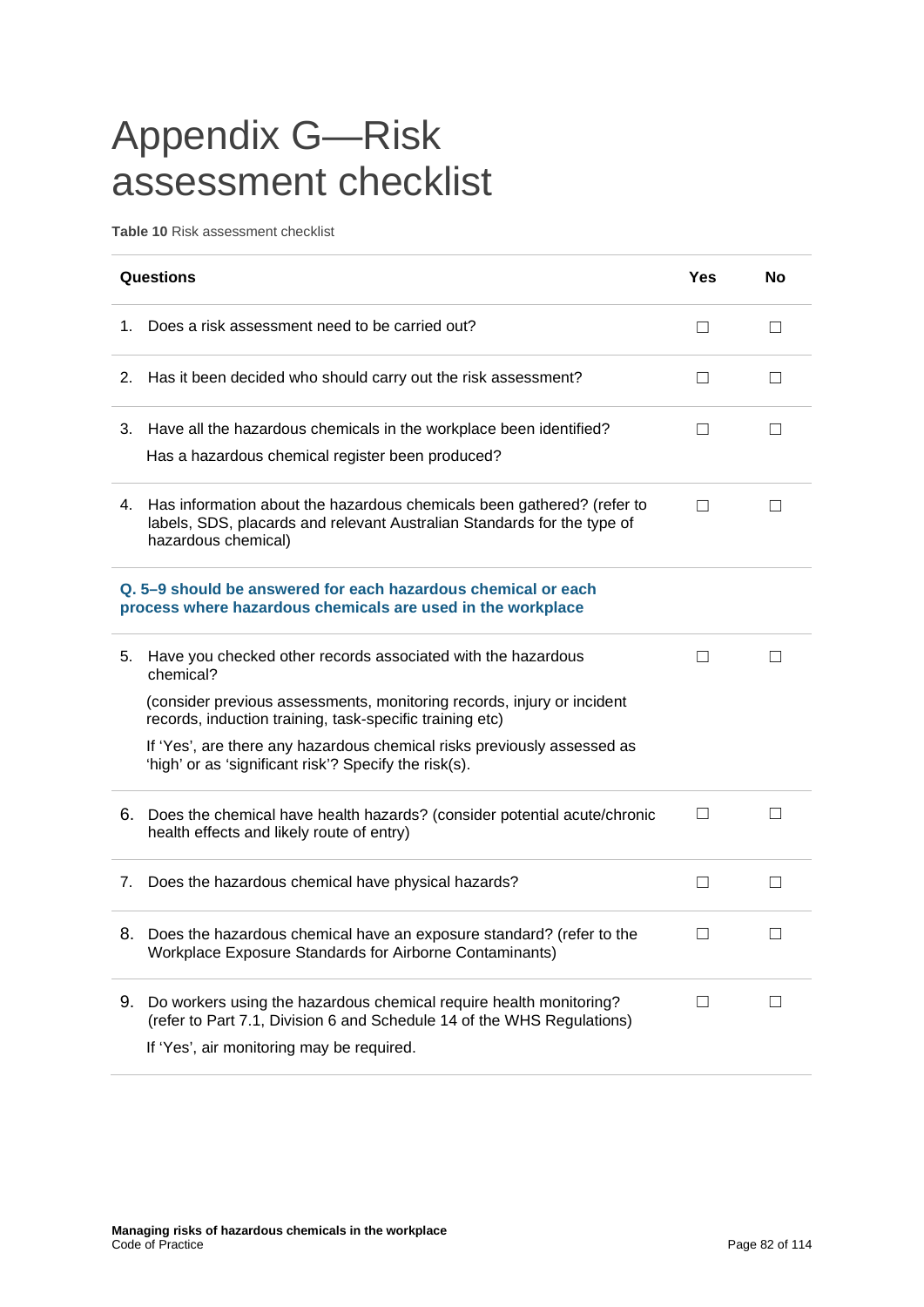| Questions                                                                                                                                                                                                                                                                                                                                | Yes | No           |
|------------------------------------------------------------------------------------------------------------------------------------------------------------------------------------------------------------------------------------------------------------------------------------------------------------------------------------------|-----|--------------|
| 10. Are workers, or can workers be potentially, exposed to hazardous<br>chemicals at the workplace, including by-products and waste?                                                                                                                                                                                                     | П   | П            |
| For each hazardous chemical or group of hazardous chemicals in the<br>work unit, find out:                                                                                                                                                                                                                                               |     |              |
| Is the substance released or emitted into the work area?<br>Are persons exposed to the chemical?<br>$\overline{\phantom{0}}$<br>How much are the persons exposed to and for how long? Air<br>-<br>monitoring may be required to determine exposure.<br>Are there any risks associated with the storage and transport of the<br>chemical? |     |              |
| 11. Are control measures currently in the workplace well maintained and<br>effective in controlling the hazards?                                                                                                                                                                                                                         | П   | П            |
| If 'No', take appropriate action.                                                                                                                                                                                                                                                                                                        |     |              |
| 12. What are the conclusions about risk? Only answer 'Yes' to one<br>conclusion.                                                                                                                                                                                                                                                         | П   | П            |
| Conclusion 1: Risks are not significant<br>Conclusion 2: Risks are significant but effectively controlled                                                                                                                                                                                                                                |     |              |
| If you answer Yes to conclusion 1 or 2, go to Q.14.                                                                                                                                                                                                                                                                                      |     |              |
| Conclusion 3: Risks are significant and not adequately controlled<br>Conclusion 4: Uncertain about risks                                                                                                                                                                                                                                 |     |              |
| If you answer 'Yes' to conclusion 3 or 4, go to Q.13.                                                                                                                                                                                                                                                                                    |     |              |
| 13. Have actions resulting from conclusion about risks been identified?                                                                                                                                                                                                                                                                  | П   | $\mathbf{1}$ |
| Seek expert advice<br>Requires appropriate control measure<br>$\overline{\phantom{0}}$<br>Requires induction training<br>Requires ongoing monitoring<br>$\overline{\phantom{0}}$<br>Requires health monitoring<br>Requires emergency procedures and first aid<br>$\overline{\phantom{0}}$                                                |     |              |
| 14. Has the assessment been recorded?                                                                                                                                                                                                                                                                                                    | □   | □            |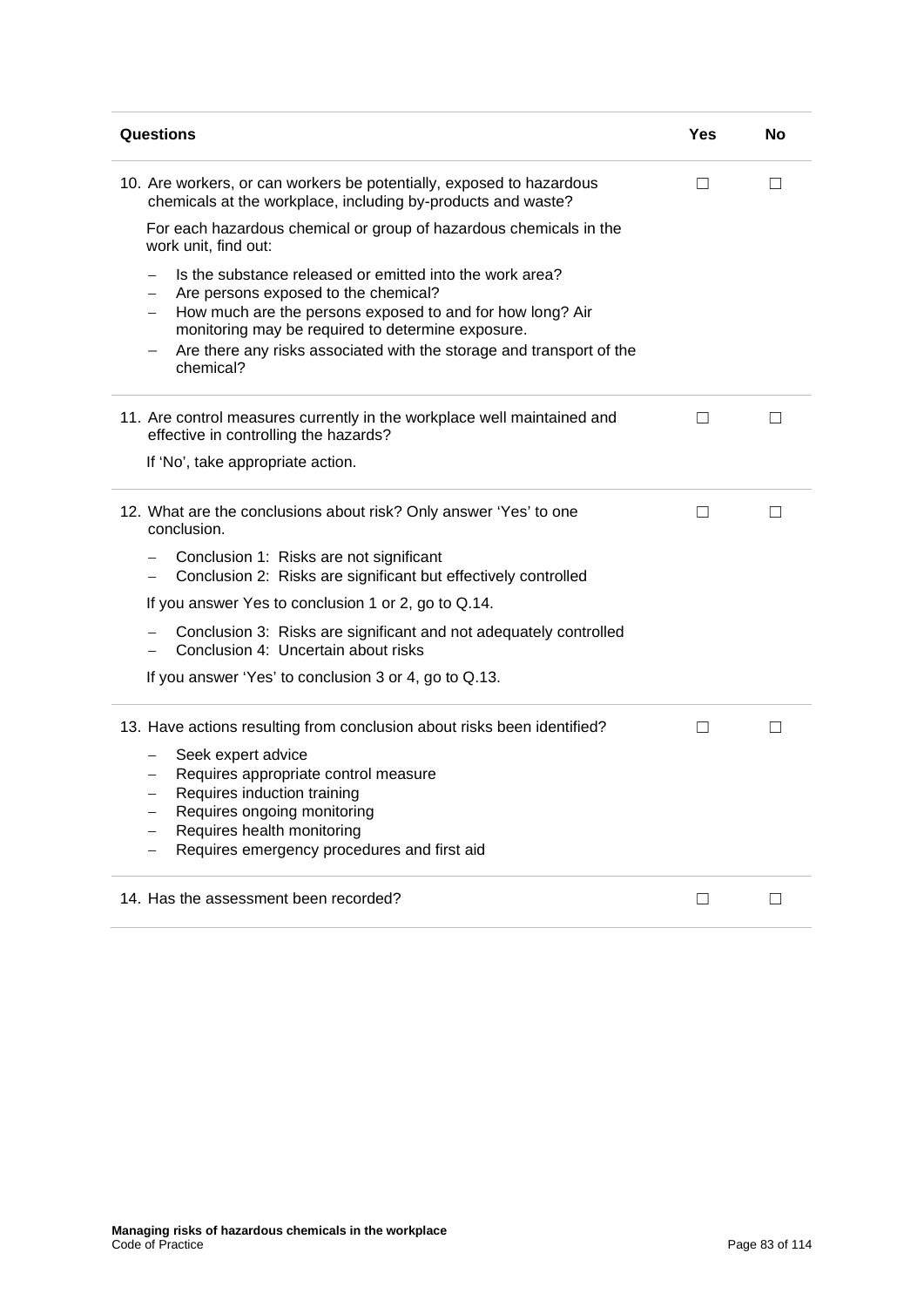# Appendix H—Examples of common fuel and oxygen sources

**Table 11** Examples of fuel types and label elements

| <b>Fuel type</b>                                  | Examples*                                                                                                                                                                                                                                                                                               | Workplace<br>label                               | <b>Transport</b><br>label |
|---------------------------------------------------|---------------------------------------------------------------------------------------------------------------------------------------------------------------------------------------------------------------------------------------------------------------------------------------------------------|--------------------------------------------------|---------------------------|
| <b>Flammable</b><br>qases                         | Liquefied petroleum gas (LPG), natural gas,<br>hydrogen, acetylene, hydrogen sulphide,<br>carbon monoxide                                                                                                                                                                                               |                                                  |                           |
| <b>Flammable</b><br>and<br>combustible<br>liquids | Petrol, mineral turpentine, lighter fluid or<br>'shellite', kerosene, methylated spirits,<br>acetone, ether, ethanol, hexane, pentane,<br>naphtha, some solvent-based paints, diesel<br>including biodiesel, petroleum-based oils,<br>some oil-based paints, cottonseed, linseed<br>and eucalyptus oils | (flammable<br>liquids<br>categories 1-3<br>only) |                           |
| <b>Flammable</b><br>and<br>combustible<br>solids  | Bitumen, asphalt, fats and greases, waxes,<br>shellac, acetate and nitrocellulose films,<br>timber and timber products, paper,<br>cardboard, dry grasses, hay, straw, plastics,<br>silk, granulated rubber, metal shavings,<br>filings                                                                  | (flammable<br>solids only)                       |                           |
| <b>Other fire risk</b><br>chemicals**             | Pyrophoric substances like some barium and<br>calcium alloys, iron sulphide and celluloid<br>scrap                                                                                                                                                                                                      |                                                  |                           |
| <b>Dusts</b>                                      | Any dusts that are generated through other<br>processes, such as metal grinding, filing etc                                                                                                                                                                                                             | none                                             | none                      |
| <b>Chemical</b><br>reactions***                   | Water-reactive chemicals like calcium<br>carbide, sodium hydride, and some<br>aluminium, lithium, magnesium or zinc<br>powders (which liberate flammable gases<br>like hydrogen on contact with water or acids)                                                                                         |                                                  |                           |

#### **Notes:**

\* The form of the substance or material can significantly affect the risk. In general, the smaller the particle size the greater the risk. For example, fine shavings or powders of metals present a much greater risk than metals in the bulk or massive form.

\*\* Pyrophoric substances can react spontaneously in contact with air.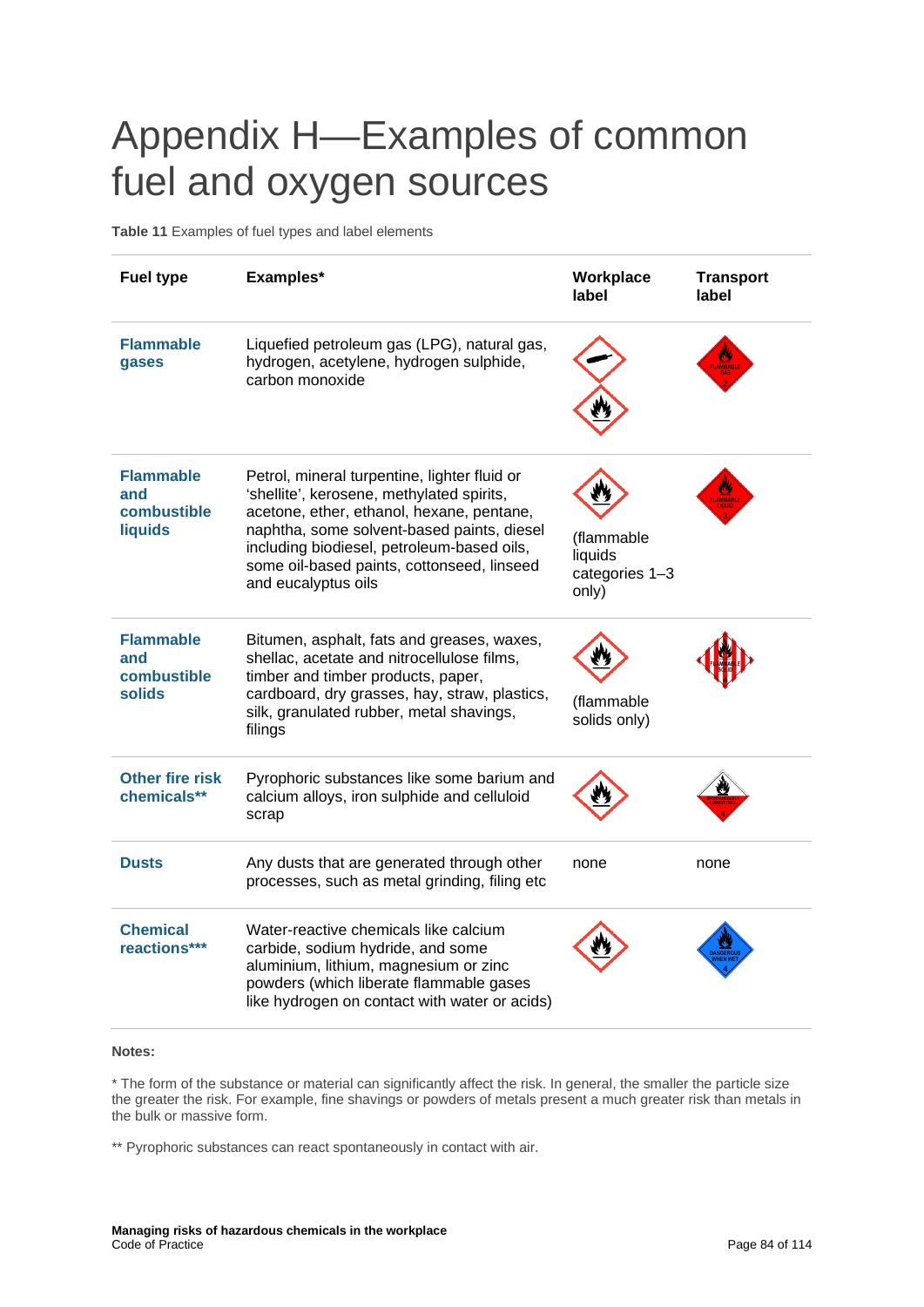\*\*\* Chemical reactions which generate gases can also cause explosions through an increase in the pressure in the container in which the chemical is stored if the gas cannot escape, even if that gas does not itself ignite.

**Table 12** Examples of oxygen sources and label elements

| <b>Examples of oxygen sources</b>                                                                                                                                                                       | <b>Workplace Label</b> | <b>Transport Label</b> |
|---------------------------------------------------------------------------------------------------------------------------------------------------------------------------------------------------------|------------------------|------------------------|
| Oxygen and air cylinders in welding equipment,<br>hospitals for treatment of patients, reticulated gas<br>supplies in a laboratory, air tanks in self-contained<br>breathing apparatus (SCBA) equipment |                        | <b>OXIDIZING</b>       |
| Nitric acid, nitrates, nitrous oxide, sodium hypochlorite,<br>chlorates, perchlorates, hydrogen peroxide and organic<br>peroxides, potassium permanganate                                               |                        |                        |

Note: While oxygen is present in the air, the presence of additional oxygen sources will cause a fire to burn with more intensity and at a higher temperature. In oxygen enriched atmospheres (greater than around 23%) some substances that are not normally flammable can even self-ignite.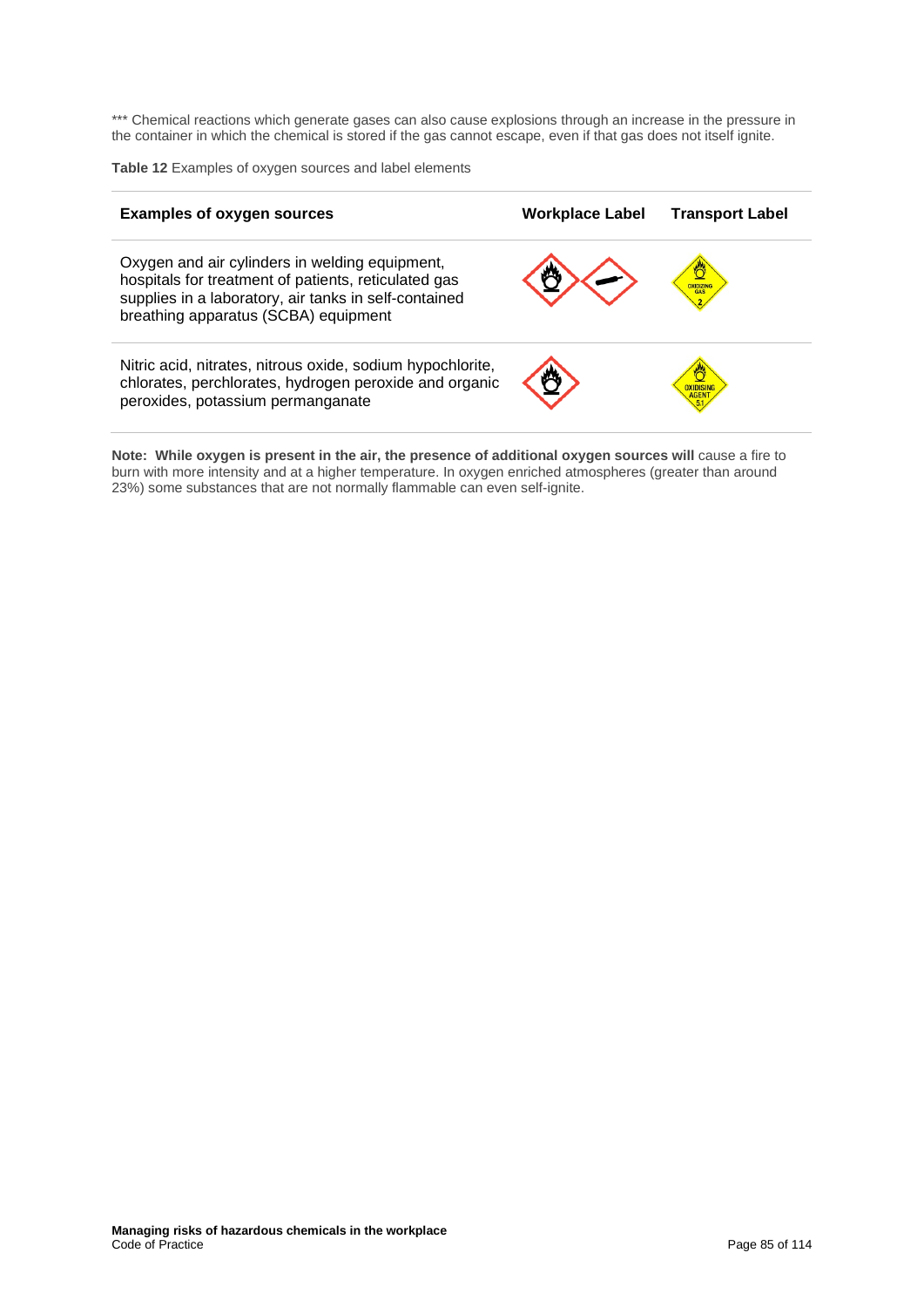# Appendix I—Fire and explosion risks

**Table 13** Fire and explosion risks

| <b>Industry</b>    | <b>Process</b>                                                                                            | <b>Hazards</b>                                                                                                  |
|--------------------|-----------------------------------------------------------------------------------------------------------|-----------------------------------------------------------------------------------------------------------------|
| <b>Agriculture</b> | Handling grain at silos or with<br>auger loaders                                                          | Combustible particles in the form<br>of husks and fine dusts, dust<br>explosions                                |
|                    | Chaff and hay processing and<br>storage                                                                   | Combustible particles and dusts<br>and spontaneous combustion of<br>haystacks                                   |
|                    | Milling grains, sugars, cellulose<br>or fibres-cotton, linen,<br>polyesters, possible peroxide<br>powders | Flammable and combustible<br>materials, dusts and fibres,<br>possible static build-up, oxidising<br>agents      |
|                    | Processing oil and oil seeds-<br>cottonseed, linseed, other<br>vegetable oils, canola, olives             | Combustible oils with possible<br>combustible wastes                                                            |
|                    | Viticulture and alcoholic spirit<br>manufacture                                                           | Flammable and combustible<br>materials and vats or tanks<br>containing flammable vapours                        |
|                    | Drying and processing grains<br>and vegetables for example,<br>tobacco drying, vegetable<br>preparation   | Cellulose fibres, dusts, and other<br>combustible material; rotting<br>vegetable matter produces<br>methane gas |
|                    | Using flammable or combustible<br>pesticides                                                              | Some pesticides contain<br>flammable or combustible carrier<br>liquids                                          |
|                    | Using liquid and gaseous<br>ammonia for nitrogen fixing in<br>soils                                       | Flammable gas, toxic gas,<br>corrosive                                                                          |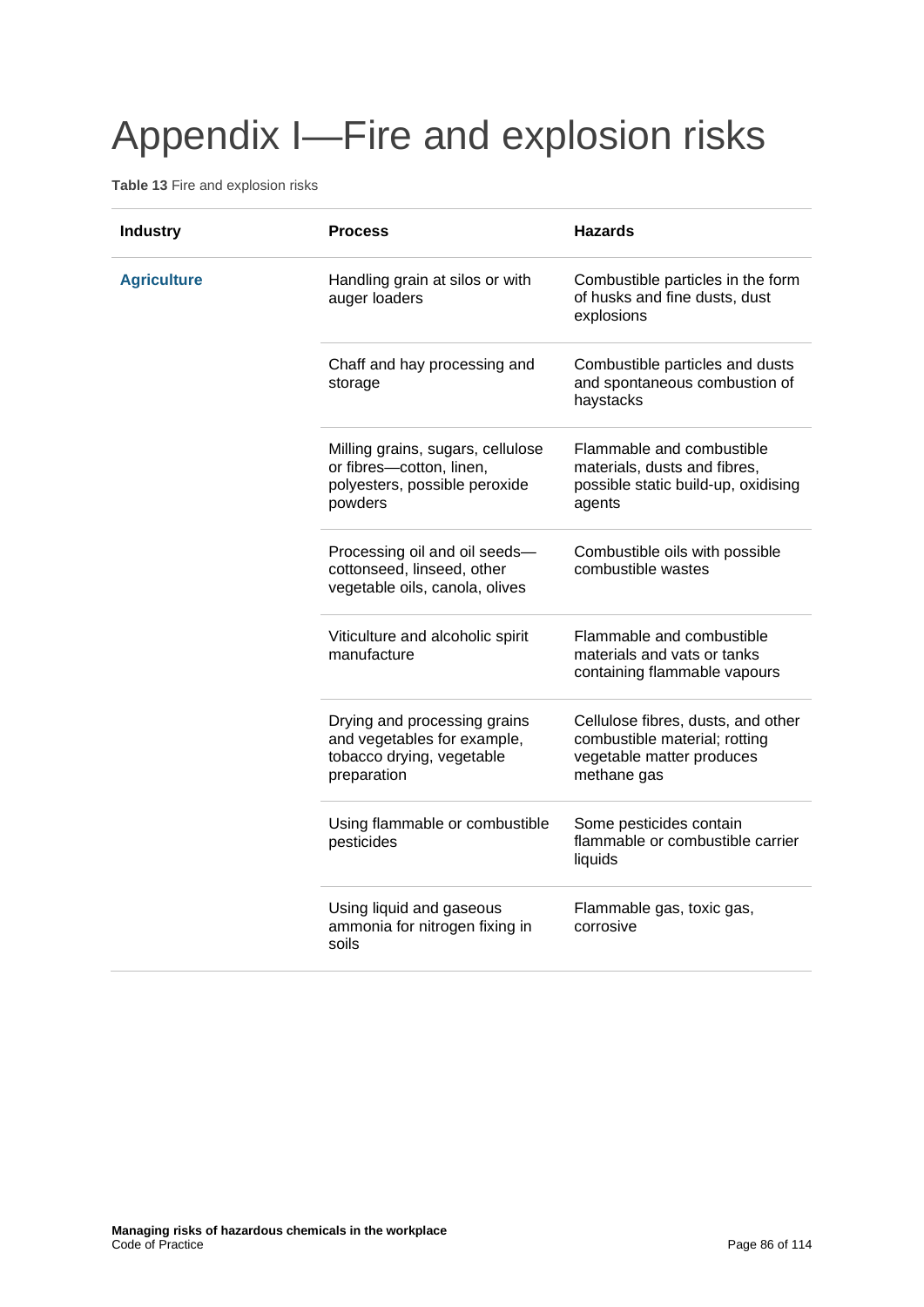| <b>Industry</b>                             | <b>Process</b>                                                                                                                          | <b>Hazards</b>                                                                                                                                          |
|---------------------------------------------|-----------------------------------------------------------------------------------------------------------------------------------------|---------------------------------------------------------------------------------------------------------------------------------------------------------|
| <b>Automotive industry</b>                  | Manufacture                                                                                                                             | Fuels, oils, spray-painting,<br>electrical                                                                                                              |
|                                             | Motor mechanics                                                                                                                         | Fuels, oils, solvents, oxy-<br>acetylene                                                                                                                |
|                                             | Auto electrical                                                                                                                         | Battery charging, oils, sparks                                                                                                                          |
|                                             | Upholstery-vinyls, plastics,<br>glues and solvents, wadding                                                                             | Flammable and combustible<br>materials                                                                                                                  |
| <b>Bakeries</b>                             | Transferring and pouring flour                                                                                                          | Grain flour dusts, heat<br>generation                                                                                                                   |
| <b>Battery industry</b>                     | Recharging wet cells                                                                                                                    | Hydrogen gas generation<br>and sparks                                                                                                                   |
| <b>Bootmaker / Shoe repairs</b>             | Gluing, grinding and buffing<br>rubber, leather and plastics                                                                            | Flammable glues and vapours                                                                                                                             |
| <b>Chemical industry</b><br>(manufacturing) | Bulk storage, mixing, blending,<br>aerosol cans<br>Acetone, ether, polishes, oils,<br>waxes, matches, fire lighters,<br>cigarettes etc. | Flammable gases, flammable<br>liquids, flammable or<br>combustible solids and other<br>hydrocarbons, sulphur                                            |
|                                             | Plastics manufacture and<br>rotomoulding                                                                                                | Flammable and combustible<br>solids, powders, oxidation, heat,<br>static sparks                                                                         |
| <b>Construction industry</b>                | Curing agents                                                                                                                           | Flammable                                                                                                                                               |
| <b>Drycleaners</b>                          | Solvent cleaners                                                                                                                        | Flammable liquids and vapours                                                                                                                           |
| <b>Electrical industry</b>                  | Power generation, transformers<br>and transmission lines                                                                                | Combustible oils, high<br>temperatures and heat,<br>sparks, fires                                                                                       |
| <b>Explosives industry</b>                  | Manufacturing, storage,<br>mixing/blending, loading,<br>including auger loaders, nitrates,<br>explosive powders, oxidising<br>agents    | Potentially explosive metal<br>powders and dusts, mechanical<br>attrition milling, temperature and<br>pressure, flames, heat,<br>incompatible materials |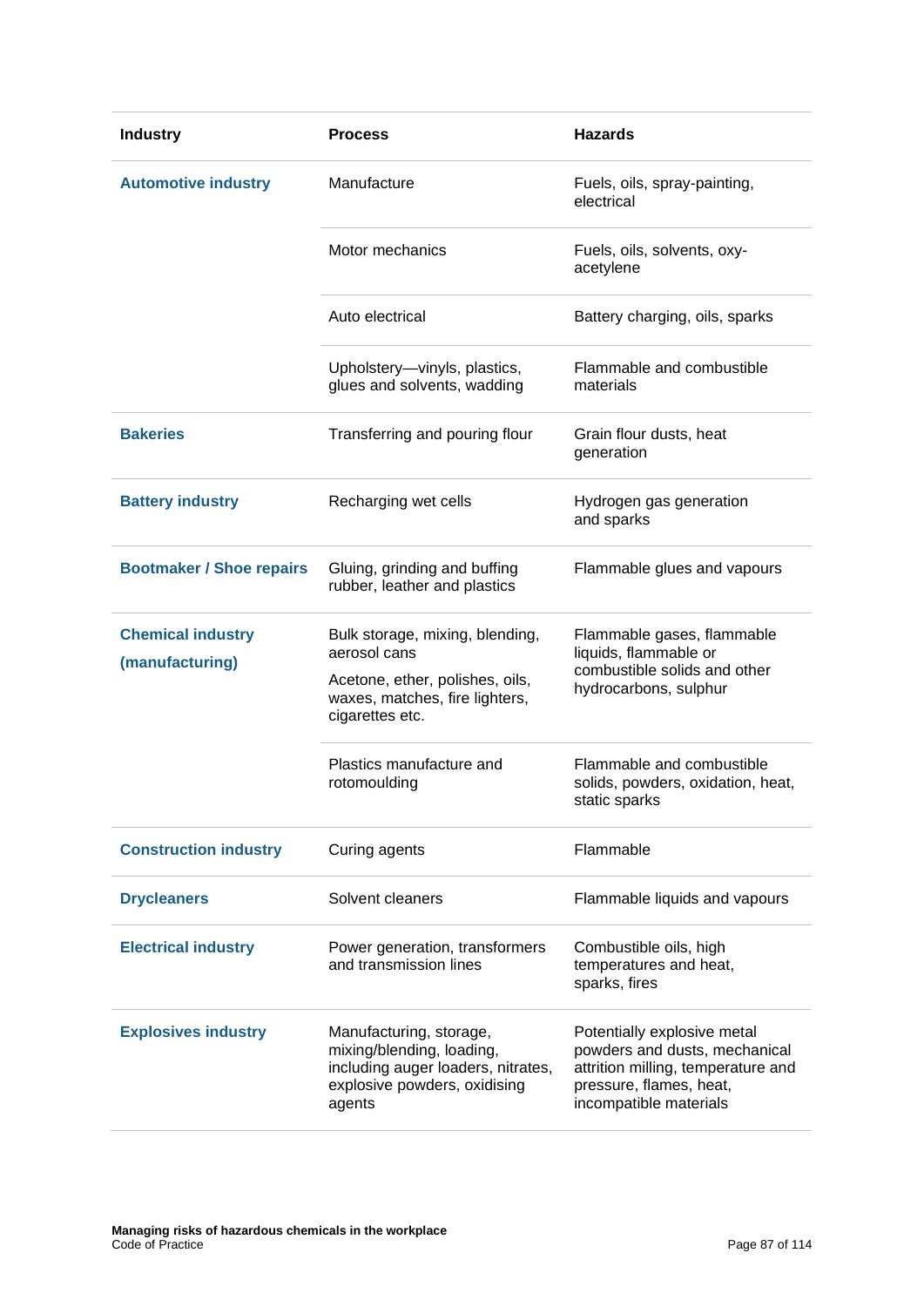| <b>Industry</b>                                                                                       | <b>Process</b>                                                                                                                                    | <b>Hazards</b>                                                                                                                                               |
|-------------------------------------------------------------------------------------------------------|---------------------------------------------------------------------------------------------------------------------------------------------------|--------------------------------------------------------------------------------------------------------------------------------------------------------------|
| <b>Fibreglass work</b>                                                                                | Catalysts and resins used<br>contain styrenes and organic<br>peroxides, also use of solvents<br>such as acetone and Methyl<br>ethyl ketones (MEK) | Flammable liquids, oxidising<br>substances and exothermic heat<br>generation capable of causing<br>combustion in other flammable<br>or combustible materials |
| <b>Film industry</b>                                                                                  | Acetate and nitrocellulose films<br>as well as solvents                                                                                           | Highly flammable and may be<br>liable to spontaneous<br>combustion when exposed to air                                                                       |
| <b>Food industry</b>                                                                                  | Grains, flours, sugars,<br>fermentation gases, alcohols                                                                                           | Combustible particles in the form<br>of husks and fine dusts,<br>flammable or combustible gases,<br>and liquids                                              |
| <b>Gas industry</b>                                                                                   | Manufacturing, storage,<br>transmission, pumping and<br>transport                                                                                 | LPG, methane, hydrogen,<br>acetylene, gas accumulation in<br>tanks, pipes and tankers                                                                        |
| <b>Laboratories</b>                                                                                   | Mixing, blending, storage,<br>heating, reactions, acids, alkalis,<br>oxides and peroxides, use of<br><b>Bunsen burners</b>                        | Flammable and combustible<br>gases, liquids, solids, dusts,<br>exothermic heat, flames,<br>oxidising agents                                                  |
| <b>Metal production and</b><br>manufacturing, iron, steel<br>and foundry work,<br>product manufacture | Melting, casting, milling, grinding,<br>welding, electroplating                                                                                   | Molten metals and heat,<br>mechanical attrition milling, metal<br>dusts, shavings, filings, welding<br>gases and sparks                                      |
|                                                                                                       |                                                                                                                                                   | Flammable solvents and<br>electrolysis can produce<br>hydrogen gas bubbles                                                                                   |
| <b>Mining</b>                                                                                         | Coal mining                                                                                                                                       | Coal dust, methane gas,<br>hydrogen gas, sulphur powder                                                                                                      |
|                                                                                                       | Metaliferous mines                                                                                                                                | Iron, aluminium, magnesium,<br>zinc                                                                                                                          |
|                                                                                                       |                                                                                                                                                   | Metal powders and dusts                                                                                                                                      |
| <b>Paint industry</b>                                                                                 | Oil and solvent-based paints,<br>spray-painting                                                                                                   | Flammable and combustible<br>aerosolised particles, mists<br>vapours, fumes                                                                                  |
| <b>Paper and cardboard</b><br>manufacturing                                                           | Paper and cardboard processes<br>bleaching fibres and paper-use<br>of peroxides, fibreboard box<br>manufacture                                    | Combustible particles in the form<br>of fibres and dusts, flammable or<br>combustible materials and<br>articles, oxidising agents                            |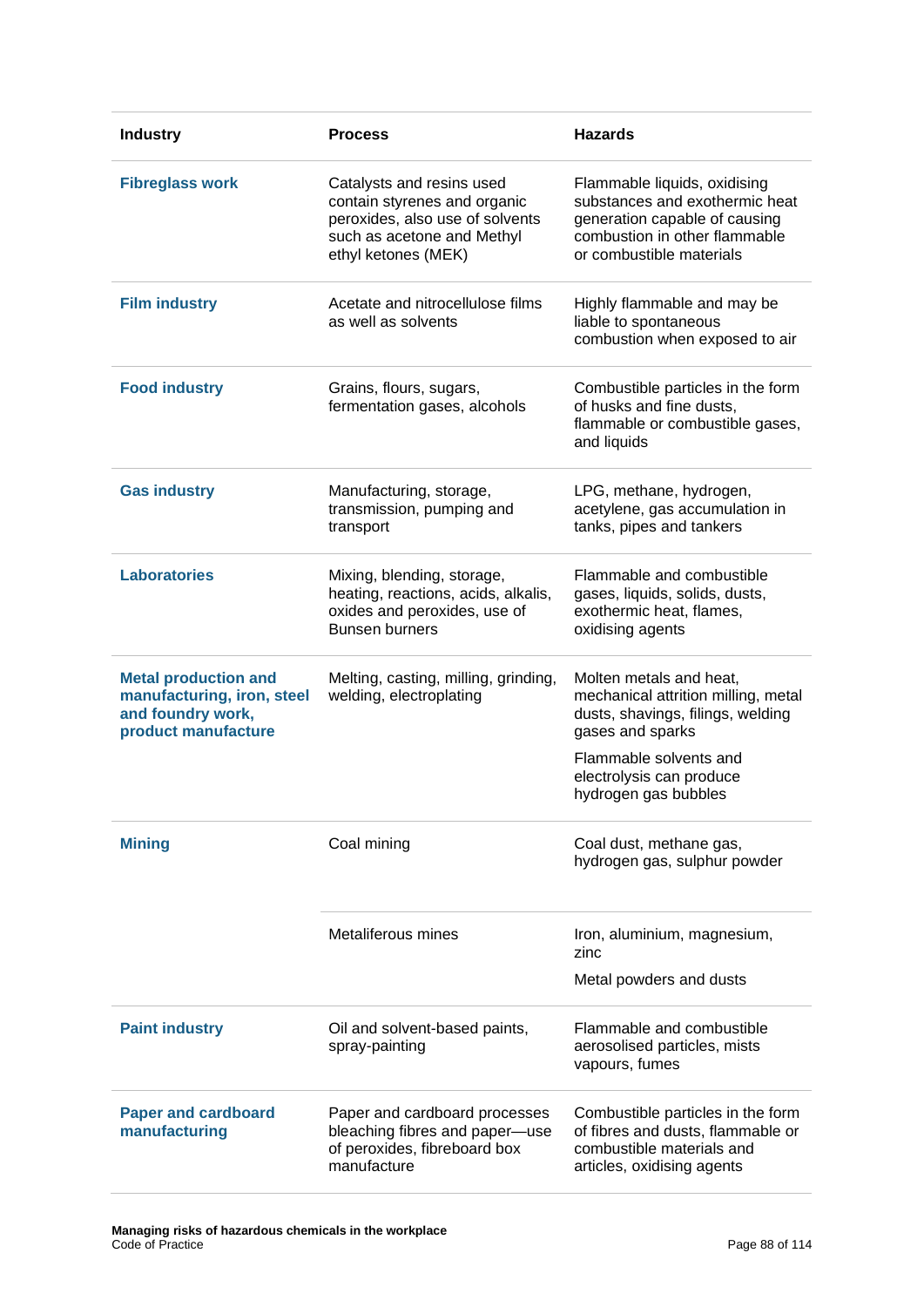| <b>Industry</b>                                                  | <b>Process</b>                                                                                                                                             | <b>Hazards</b>                                                                            |
|------------------------------------------------------------------|------------------------------------------------------------------------------------------------------------------------------------------------------------|-------------------------------------------------------------------------------------------|
| <b>Petroleum industry and</b><br>other chemical<br>manufacturing | Crude oil and other petroleum<br>products such as petroleum<br>gases, petroleum fuels and oils<br>including diesel and biodiesel,<br>bitumen, kerosene etc | Generation of flammable and<br>combustible hydrocarbons in the<br>form of flammable gases |
| <b>Pharmaceutical</b>                                            | Bulk storage, mixing and<br>blending                                                                                                                       | Flammable and combustible<br>materials and articles                                       |
| <b>Plastics manufacture</b>                                      | Plastics including vinyls,<br>ethylene, styrene, vinyl chloride                                                                                            | Flammable and combustible<br>solids, powders, oxidation, heat,<br>static sparks           |
| <b>Printing industry</b>                                         | Inks, dyes, solvents, paper and<br>cardboard                                                                                                               | Flammable and combustible<br>materials and articles, for<br>example paper & cardboard     |
| <b>Road works</b>                                                | Asphalt and bitumen, LPG<br>heating, kerosene, solvents                                                                                                    | Flammable and combustible<br>materials and articles                                       |
| <b>Sewage treatment</b>                                          | Organic waste treatment                                                                                                                                    | Generation of methane and<br>hydrogen sulphide gases                                      |
| <b>Textile industry</b>                                          | Cotton, linen, silk, synthetics                                                                                                                            | <b>Fibres</b>                                                                             |
| <b>Tyre manufacture</b>                                          | Hot rubber moulding, gluing and<br>grinding rubber                                                                                                         | Heat, flammable and<br>combustible glues, combustible<br>dusts and solids                 |
| <b>Underground car parks</b><br>and cellars                      | Accumulation of heavier than air<br>gases, carbon monoxide                                                                                                 | Flammable gas and asphyxiant                                                              |
| <b>Woodworking</b>                                               | Milling and processing, furniture<br>and cabinet-making glues,<br>thinners, oils, waxes, plastics,<br>rubber, shellac                                      | Sawdust, fine wood dusts,<br>flammable and combustible<br>solvents                        |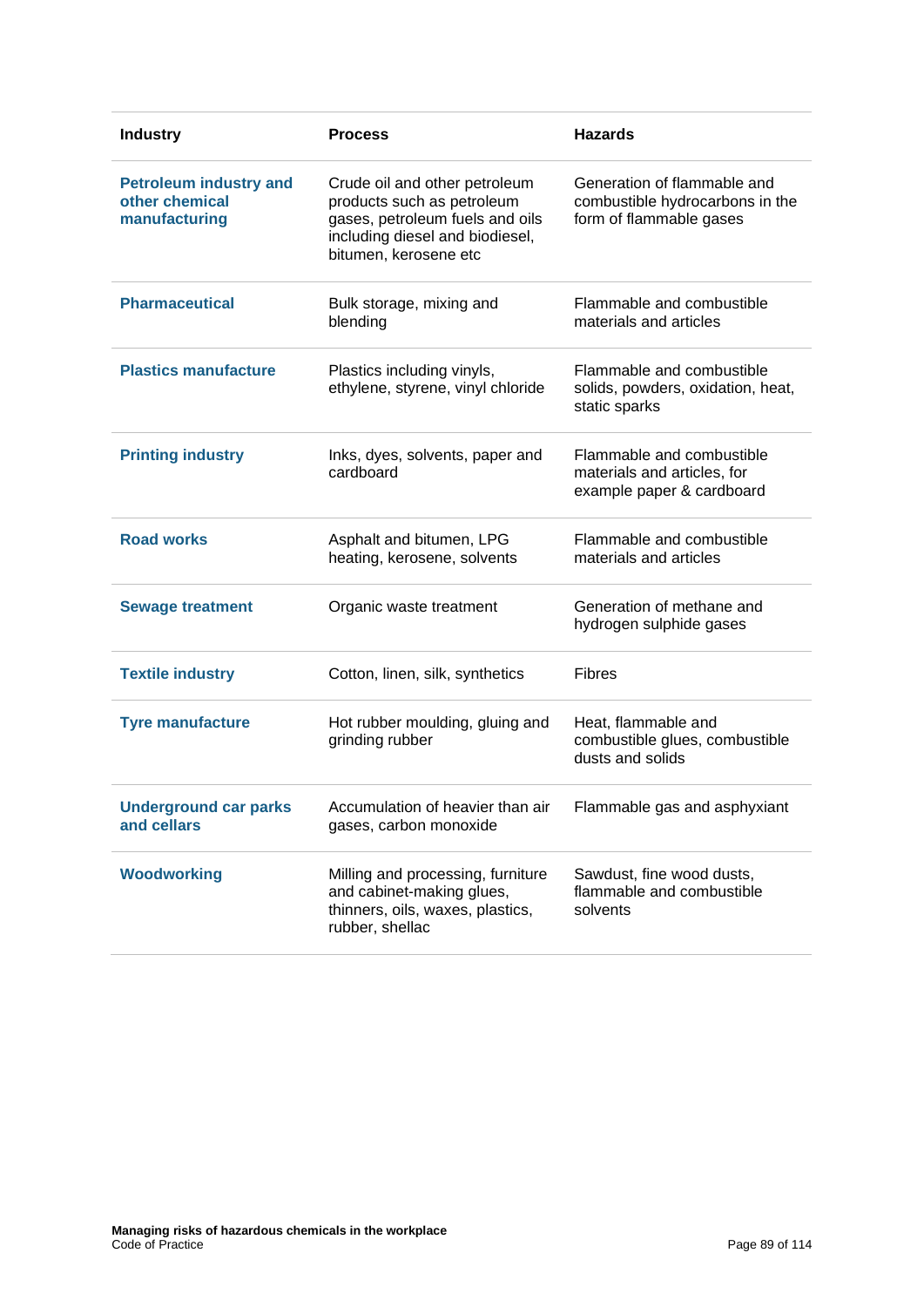# Appendix J—Practical examples of control measures

The following table illustrates some situations involving risks from hazardous chemicals that may be encountered in the workplace, and provides some examples of controls that may be considered to eliminate or minimise the risks. The conclusions you make in your assessment should be supported by clear and valid evidence.

| <b>Examples of risks</b>                                                                                                                                                                                               | <b>Examples of controls</b>                                                                                                                                                                                                                                         |
|------------------------------------------------------------------------------------------------------------------------------------------------------------------------------------------------------------------------|---------------------------------------------------------------------------------------------------------------------------------------------------------------------------------------------------------------------------------------------------------------------|
| Use of petrol-driven vehicles in poorly<br>ventilated work areas                                                                                                                                                       | Ensure adequate ventilation. Consider use of electric or<br>diesel vehicles.                                                                                                                                                                                        |
| <b>Activities which involve prolonged</b><br>skin contact with hazardous<br>chemicals that are either readily<br>absorbed through the skin or that can<br>directly affect the skin                                     | Change work practices to avoid skin contact, or select<br>and use appropriate PPE to control exposure.                                                                                                                                                              |
| <b>Handling of caustic or acidic</b><br>chemicals where there is a potential<br>for splashes onto the skin or eyes                                                                                                     | Consider installing automated systems to dispense or<br>transfer chemicals between containers. Use eye<br>protection. Provide an emergency eye wash facility.                                                                                                       |
| Dry sweeping of fine particulates                                                                                                                                                                                      | Use vacuum cleaning as an alternative, or wet cleaning<br>methods.                                                                                                                                                                                                  |
| <b>Manually cleaning printing screens or</b><br>large printing rollers with large<br>quantities of volatile solvents                                                                                                   | Automate or enclose the process and ensure adequate<br>ventilation. Use non-volatile solvents or<br>detergent/water-based cleaning solutions.                                                                                                                       |
| <b>Processes for which monitoring</b><br>results approach or exceed exposure<br><b>standards</b>                                                                                                                       | Upgrade ventilation systems so that monitoring results<br>are well below the exposure standard. More efficient<br>ventilation systems may avoid the need for expensive<br>air monitoring in some situations.                                                        |
| <b>Evidence of significant quantities of</b><br>fine deposits on workers and<br>surfaces, or processes that generate<br>fine mists or solid particulates<br>(including fumes) within the breathing<br>zones of workers | Review control measures of the process to minimise<br>release of particles at the source. Examples may<br>include enclosing the process or installing ventilation<br>systems. Review and revise housekeeping procedures<br>to remove dust build-up more frequently. |
| <b>Application of volatile chemicals over</b><br>large surface areas                                                                                                                                                   | Substitute less volatile and hazardous solvents.                                                                                                                                                                                                                    |

**Table 14** Examples of risks from hazardous chemicals in the workplace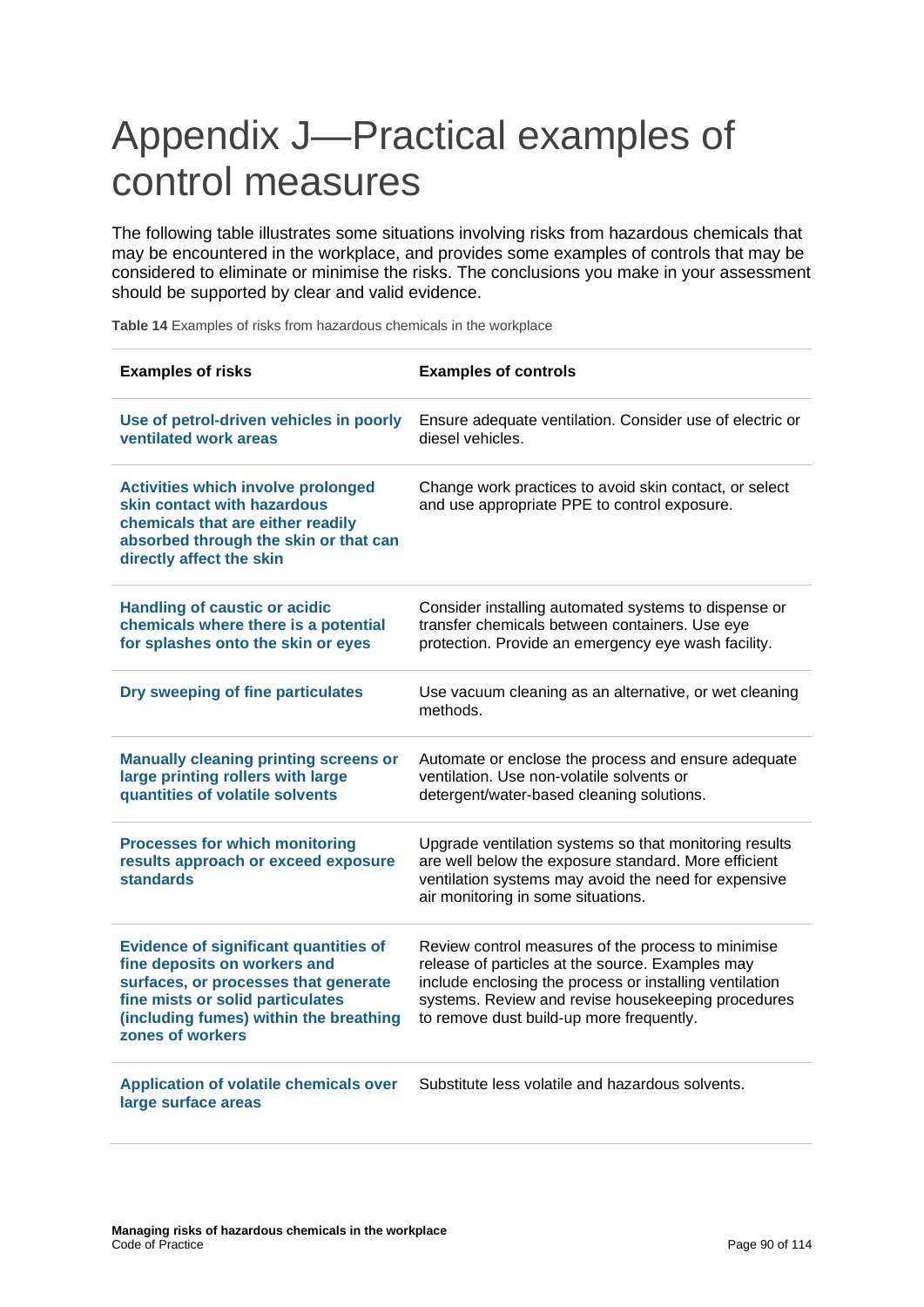## Safe management of higher hazard chemicals

The following information provides more specific guidance and recommendations on managing the risks for particular types of hazardous chemicals, primarily those hazardous chemicals that have physical hazards. It gives in more detail some precautions that you should consider to assist in the safe management of higher hazard chemicals like gases under pressure, flammable liquids and solids, self-reactive and oxidising substances as well as advice on how to manage the risks during the abandonment or removal of underground storage tanks.

#### Gas cylinders (gases under pressure)

Used or empty cylinders should be treated with the same precautions as for full cylinders, since residual hazards remain.

#### Testing and maintenance of gas cylinders

Gas cylinders need to be tested periodically to ensure that they remain safe to use. A poorly maintained gas cylinder can leak, exposing workers to harmful or potentially explosive vapours, or fail catastrophically. In-built safety features may also become inoperable over time. Details of inspection and testing for gas cylinders are provided in AS 2030.1: *Gas cylinders—General requirements*.

As a guide, gas cylinders should be tested every 10 years for dry gases and more frequently for damp or corrosive gases—check with the gas supplier if you need advice. The last test date will be stamped on the cylinder near the valve or on the collar, or on the foot ring of some small cylinders. If the test period has expired, the cylinder may be unsafe to use and it should not be refilled until it is re-tested (and receives a new date stamp). However, it is permissible to use up the cylinder's contents after its test date has expired, prior to testing. Alternatively it could be replaced with a new cylinder. Testing stations can give advice on disposal of a used cylinder if you wish to replace it. Owners of cylinders should keep records of testing and test dates.

### Storage and handling of gas cylinders

Cylinders may be stored safely by following these steps:

- $-$  any cap provided for use with a cylinder is kept in place on the cylinder at all times when the cylinder is not being filled and not connected for use
- $-$  the cylinder valve is kept securely closed when not in use, including when empty (unless the cylinder is connected by permanent piping to a consuming device)
- any removable valve protection cap or valve outlet gas tight cap or plug is kept in place on the cylinder at all times (unless the cylinder is being filled or connected for use)
- keep the cylinder secured against unintended movement by installing chains preventing the cylinder from falling
- do not lubricate valves or attempt repair of leaks—if the valve is not closing properly, immediately remove the cylinder to a safe area outdoors and seek expert assistance
- have a water hose or fire extinguisher handy to put out any small fire close to the cylinder—a water spray can also be used to keep the cylinder cool in the event of a fire.

To ensure the in-built safety features of a cylinder function correctly, cylinders of liquefied flammable gas need to be positioned so that the safety relief device is in direct contact with the vapour space within the cylinder. Keep the cylinder upright, unless the design permits other positions—this depends on the position and operation of the relief device. If in doubt check the manufacturer's or supplier's instructions.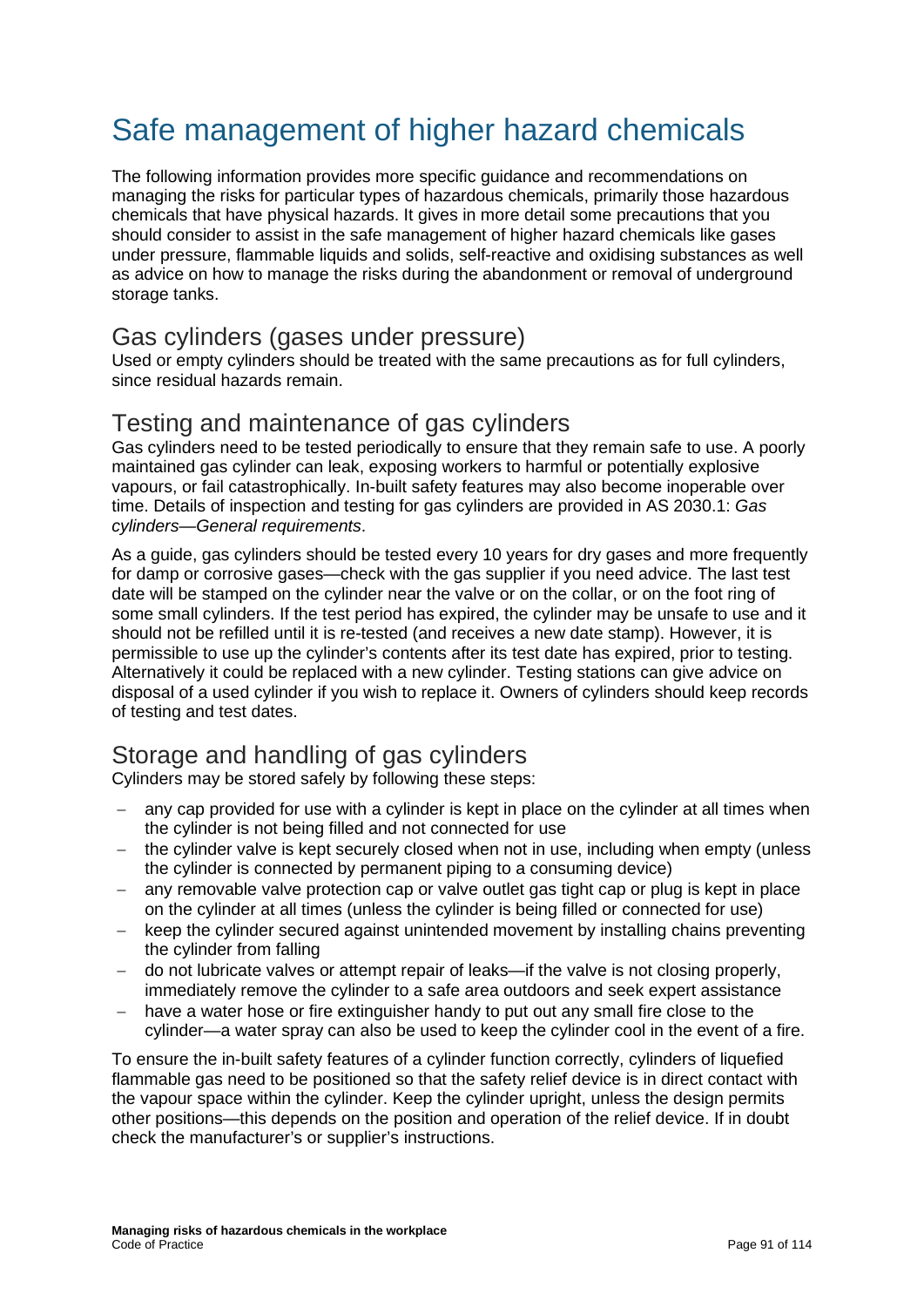For further guidance on safe storage and handling of gas cylinders, refer to AS 4332: *The storage and handling of gases in cylinders.* 

Further advice on storage and handling of specific gases is available from the following Australian Standards:

- AS/NZS 2022: Anhydrous ammonia—Storage and handling
- AS 1894: The storage and handling of non-flammable cryogenic and refrigerated liquids
- AS/NZS 2927: The storage and handling of liquefied chlorine gas
- AS 3961: The storage and handling of liquefied natural gas
- AS/NZS 1596: The storage and handling of LP gas
- AS 4839: The safe use of portable and mobile oxy-fuel gas systems for welding, cutting, heating and allied processes
- AS 4289: Oxygen and acetylene gas reticulation systems.

Unodourised liquefied petroleum gas (LP gas) or dimethyl ether Although the sense of smell should not be relied upon to detect gas leaks and hazardous chemicals, it can often provide some level of warning to nearby workers in some instances. Unodourised LP gas can be particularly hazardous and, due to the absence of any discernible odour, it cannot be detected by the sense of smell. Dimethyl ether (DME), a highly flammable gas, is often used as a propellant for LP gas.

The risks from storing and using unodourised LP gas can be reduced by using the following control measures:

- Keep the storage and handling of unodourised LP gas or DME to a minimum, and restrict uses to those for which no less hazardous alternative is available (for example, aerosol propellant).
- The area where it is stored and handled should be well ventilated, or in a room designed for that purpose fitted with explosion ventilation, or in the open. Access to these areas should be restricted to essential personnel.
- Gas detection equipment should be installed to detect gas where an explosive atmosphere could develop. The gas detector should provide an automatic alarm before dangerous levels of gas are reached so that immediate action may be taken. The gas detector should emit an audible sound and have a visual display.

#### Flammable liquids in packages and in bulk

Australian Standard AS 1940: *The storage and handling of flammable and combustible liquids* provides guidance on the safe storage and handling of flammable and combustible liquids, including aspects such as package stores, bulk storage, tank design, pipe work and valves.

### Abandoning or removing underground tanks of flammable **liquids**

The WHS Regulations require notification to the regulator when an underground, partially underground or fully mounded tank containing flammable liquids or flammable gases is to be abandoned. When the container no longer contains hazardous chemicals, placards and signs should be removed.

Any work on existing or abandoned underground tanks or associated pipe work is potentially dangerous where residual levels of the flammable gases, liquids and vapours are present. Introducing an ignition source may cause an explosion or other dangerous occurrence unless suitable procedures are adopted.

Tar-like deposits and sludge may have accumulated in the tank and pipe work. Flushing with water may not remove them and vapour testing may not detect this. Exposure of these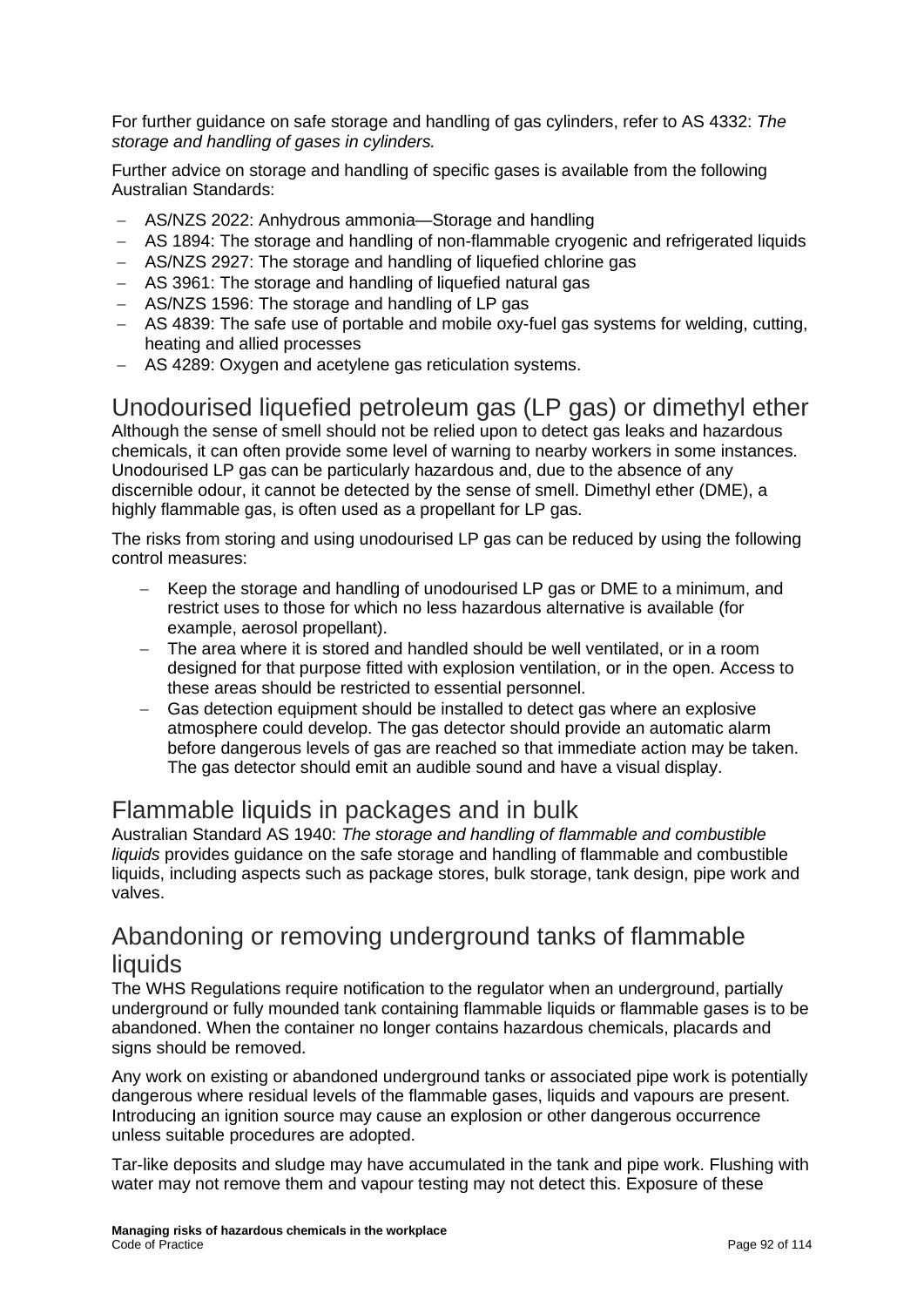deposits to air and sunlight under normal temperatures, or work involving heat (for example, use of grinders or oxy-acetylene cutting), may release vapours creating a potential explosion hazard.

By following the steps listed below, the likelihood of dangerous occurrences can be minimised or even eliminated:

- Remove the tank from the ground and transport to a disposal area and arrange for the tank to be decommissioned.
- Fill the tank with an inert solid material like concrete or sand.
- $-I$  If it is intended that the tank be used again (within two years), you can fill the tank with water and a corrosion inhibitor.

Further information on removal and disposal of underground tanks is available in Australian Standards, for example AS 4976: *The removal and disposal of underground petroleum storage tanks*.

Self-reactive substances, flammable solids, pyrophoric liquids and solids, self-heating substances and mixtures and substances which in contact with water emit flammable gas There are a number of key considerations for controlling the fire risks from storing and handling the above types of hazardous chemicals. These include:

- ensuring non-combustible materials are used in the construction of buildings and storage areas
- installing and maintaining appropriate fire protection systems
- utilising separation distances (or barriers such as fire resistant screen walls)
- ensuring ignition and heating sources are controlled within the storage and handling areas, for example, electrical equipment used in these areas is intrinsically safe
- ensuring adequate ventilation and/or extraction is provided to avoid creation of a hazardous atmosphere or hazardous area
- installation of explosion doors or vents if there is the potential that flammable gases or vapour could be formed or there is the potential to form combustible dusts
- ensuring that the storage area is moisture free and protected from the elements
- ensuring that measures are taken to protect light or temperature sensitive materials, for example, by installing temperature controls or protecting from direct sunlight.

Tanks to be used for storing or handling these hazardous chemicals should be designed and operated to ensure that:

- moisture cannot enter the tanks
- valves and fittings are readily accessible, easily operated and operate as designed
- if practicable, remote operation for primary shut off valves at the tank is provided.

#### Flammable solids

**Nitrocellulose film and other nitrocellulose products—handling and storage**  Nitrocellulose film and products containing nitrocellulose can represent a significant explosion hazard if the risks are not properly controlled. Risks can be minimised by:

- reducing the amount of material stored or handled in the work area at any one time
- ensuring the storage and handling area is constructed from non-combustible materials
- ensuring there is sufficient means of escape in the event of an emergency. For example, use of outward opening doors, and removing all non-essential furniture and equipment from the work area to allow unimpeded access to the emergency exit
- eliminating all ignition sources, including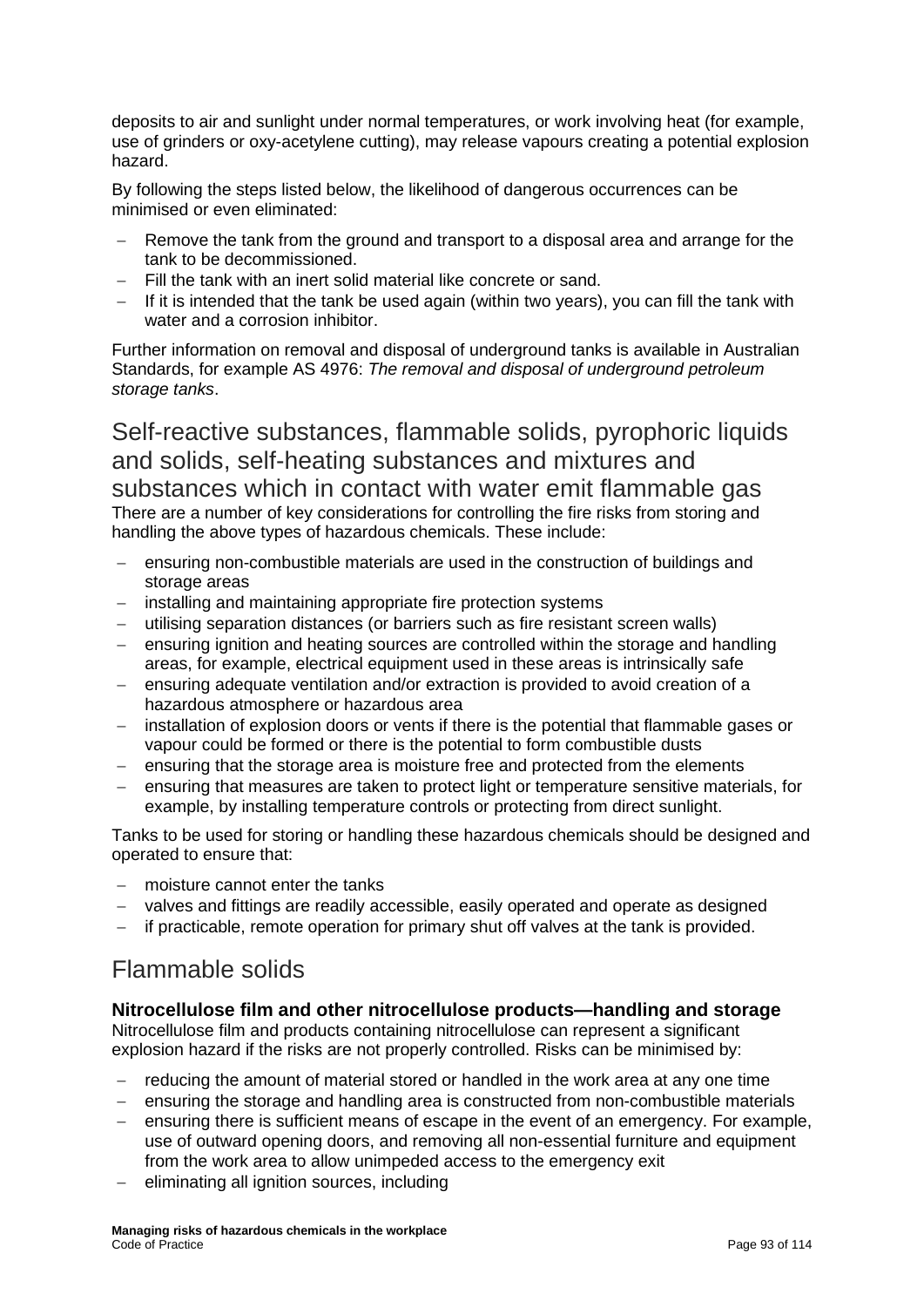- using intrinsically safe electrical wiring and equipment suitable for use in hazardous areas
- guard or enclose heating elements and other electrical equipment to prevent ignition or decomposition of any nitrocellulose products
- keeping the temperature of any surfaces and equipment (including enclosures) to a suitably safe temperature for the material being used.
- installation of an automatic sprinkler system
- preventing accumulations of excessive amounts of waste materials
- displaying suitable signs warning of hazards and precautions (for example, 'No smoking').

#### **Oxidising agents**

Oxidising substances are hazardous chemicals that are reactive and can support combustion. They can react and are incompatible with a range of other substances including organic materials (wood, paper) and hydrocarbon solvents. You should always refer to the SDS to check for any incompatibilities with the materials you are using, storing or handling.

Unintended dangerous reactions of oxidising agents can be avoided by observing the following precautions:

- keep away from combustible or readily oxidisable materials, including fuel containers, sulphur and powdered metal and any other incompatible materials. Stores of oxidisers should be a reasonable distance away (for example, at least 5 m)
- place packages and containers on clean pallets, racks or shelving to allow easier detection of leaks and to prevent contact with other substances. Some oxidising chemicals can ignite on contact with timber, therefore old and weathered pallets should not be used
- eliminate sources of heat if practicable. If this is not practicable, ensure that heat sources do not allow the oxidising agents to be heated to within about 15°C of their decomposition temperature
- keep packages closed when not in use to avoid spillage
- do not park or drive any vehicles (for example, forklifts) nearby because heat from the engine or fuel or oil leaks may cause a dangerous occurrence
- do not store any liquids above oxidising agents in case leaks cause incompatible materials to spill onto the oxidising substance
- do not allow accumulation of dust and keep surfaces clean in areas where oxidising substances are handled in the workplace
- clean up spillages immediately and dispose of waste in accordance with your local regulations. Do not mix substances in the waste bin because they might react or cause a fire.

#### **Solid (dry) pool chlorine**

If your workplace keeps large quantities of solid (dry) pool chlorine on the premises, avoid dangerous reactions by observing the precautions listed above for Oxidising agents. You should also ensure that the pool chlorine is kept a safe distance away (for example, at least 10 m) from any ammonium salt like ammonium sulfate, or be separated from it by suitable bunding.

#### **Organic peroxides**

Organic peroxides are capable of self-reaction and stabilisers are usually necessary. Some are classified as 'Goods too dangerous to be transported' and extreme caution is needed when storing or handling these materials.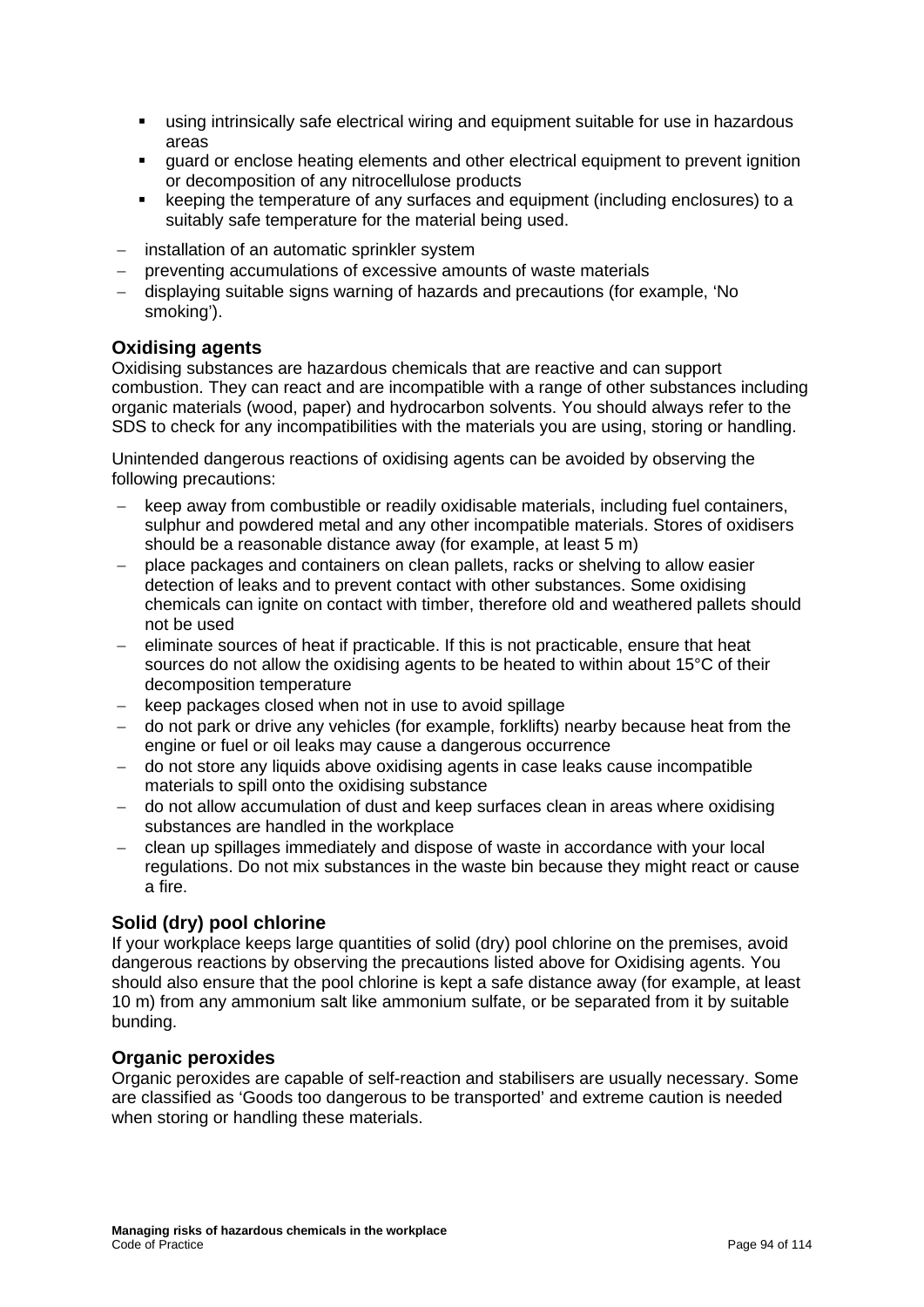Like oxidising agents, organic peroxides can be highly reactive with incompatible materials and precautions are necessary to avoid unintended reactions occurring. Risks can be eliminated or minimised by observing the following precautions:

- keep packages in a specifically designated and designed cabinet, room or external storage building containing explosion vents and/or doors to limit the effects in the event of an explosion
- keep a suitable safety zone (for example, 5 m) opposite the cabinet or storeroom doors and blow out panels
- use cabinet doors with friction or magnetic catches to allow any pressure build-up to escape more easily
- $-$  keep nothing else in the organic peroxides store. If this is not practicable, then measures should be taken to ensure that incompatible materials cannot come into contact with the organic peroxides
- keep the storage area free of waste, dirt, dust or metal filings (these could react with spillages) or any combustible materials
- eliminate ignition sources inside, or outside within a suitable exclusion zone (for example, 3 m) of the storage area or entrance to the store
- keep packages on sealed or laminated hardwood or coated metal shelves free from rust or corrosion to avoid a harmful reaction in the event of a spill
- keep a space of at least 100 mm between the packages and the floor, ceiling or walls. Fitting a guarding system or raised shelving can assist with this
- keep suitable spill containment equipment close to the store which can be accessed quickly and used in the event of a spillage
- $-$  if opening packages, take them at least 3 m clear of the store. Reseal all packages before returning them to the store.

Temperature controls can be important in the safe handling and storage of organic peroxides. To avoid harmful reactions or decomposition of the organic peroxides due to temperature:

- determine any critical temperatures including any recommended maximum temperature. The label and SDS may provide this information. Otherwise, other sources should be consulted. Keep the store within the recommended temperature range for the different types of organic peroxides present and keep organic peroxides out of direct sunlight
- do not permit heating to be installed in the storage area.

If cooling or refrigeration is required to maintain the desired temperature in the storage area, expert advice should be obtained because air conditioners and unmodified refrigerators are potential ignition sources.

Further information on storage and handling of organic peroxides can be obtained from AS 2714: *The storage and handling of organic peroxides*.

#### **Corrosives**

Corrosive substances and mixtures can be either alkaline or acidic and these two categories are incompatible. Acids should never be stored with alkaline chemicals due to the potential for harmful reactions. Some reactions of acids and alkaline chemicals can be highly exothermic and rapidly generate large amounts of gas, causing an explosion risk.

Risks associated with storage and handling of corrosive substances and mixtures can be eliminated or minimised by observing the guidance in the following Australian Standards:

- AS 3780: The storage and handling of corrosive substances
- AS 1940: *The storage and handling of flammable and combustible liquids* (where the corrosive substance or mixture is also a flammable liquid or has a dangerous goods Subsidiary Risk of Class 3 (flammable liquid)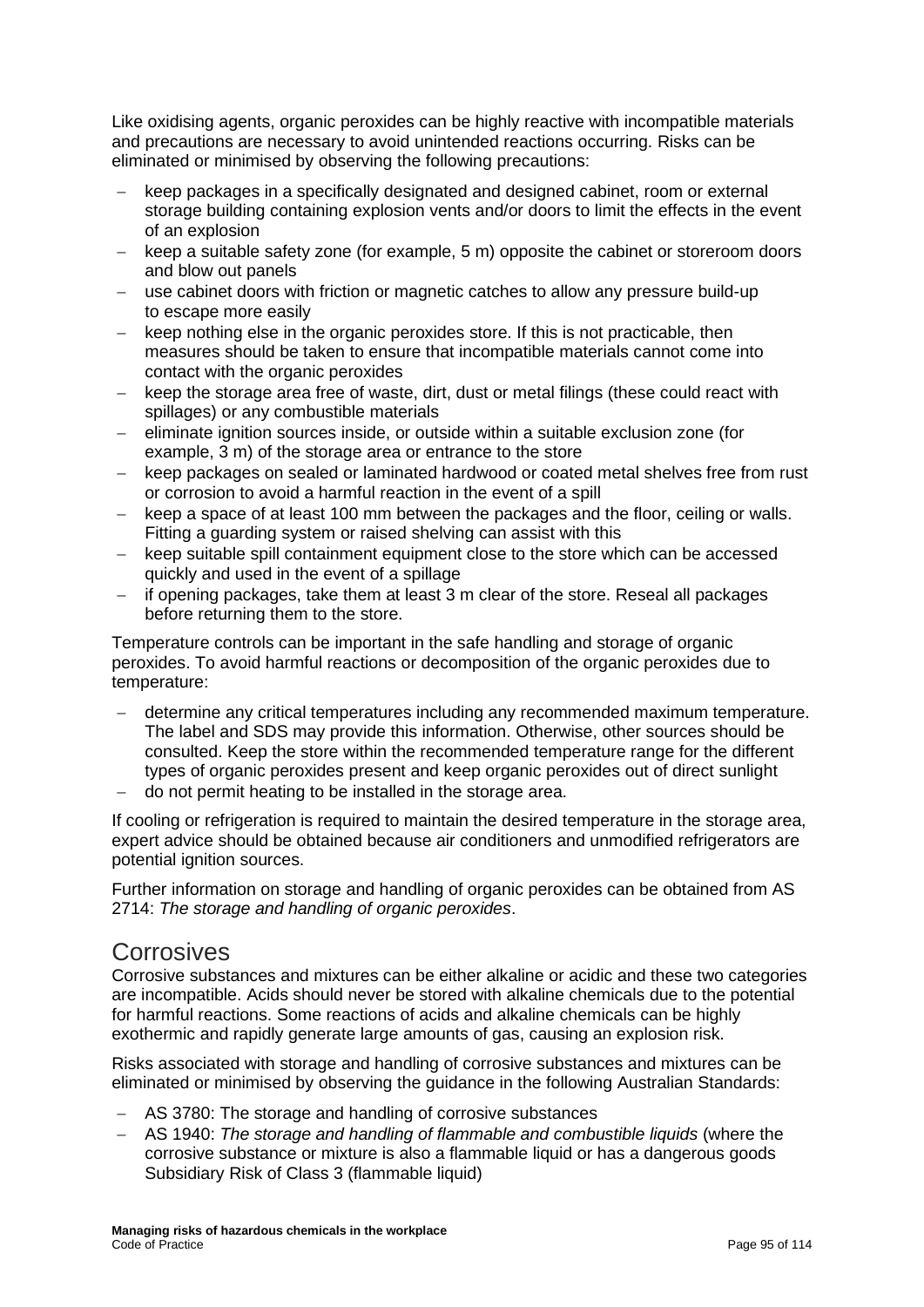AS/NZS 3833: The storage and handling of mixed classes of dangerous goods, in packages and intermediate bulk containers.

Eyewash and safety showers should be readily accessible where corrosives are handled or transferred.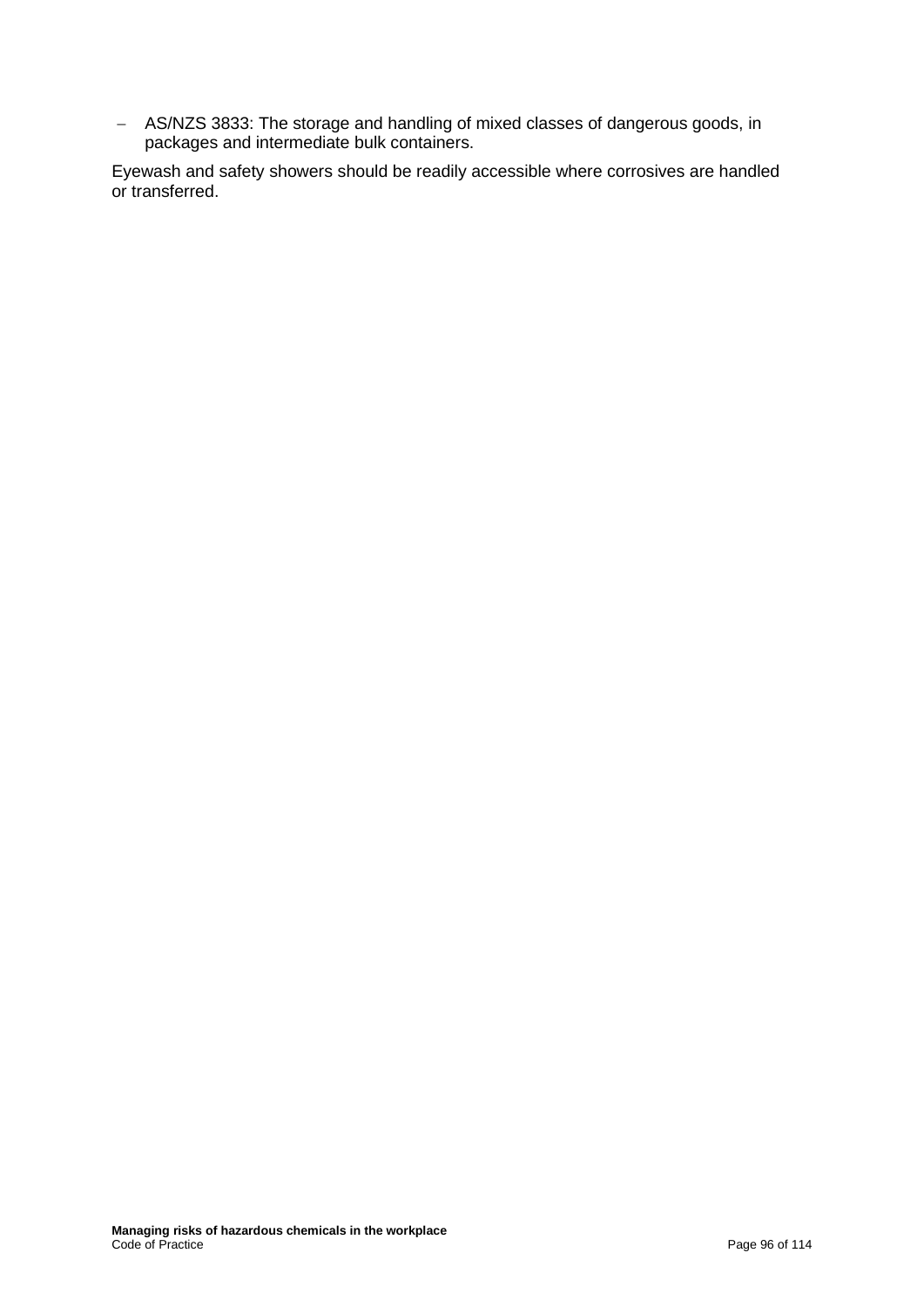# Appendix K—Case studies

A number of examples illustrating the process of risk assessment and control are presented in this section. They do not cover all the possible hazards, risks and control options for the particular situations described. Their purpose is to demonstrate the different ways in which the process can be carried out, and the steps involved in making decisions—particularly about the risk and the controls to be put in place. As these case studies show, the complexity of the process depends on the substance(s) used and the nature of the work.

## Case study 1: Motor vehicle finishing workshop

A spray-painting shop uses isocyanate spray paints and organic solvents for equipment cleaning and paint thinning.

One of the spray-painters reported symptoms of skin rash and light-headedness, which often occur at the end of his shift. The reported symptoms are consistent with exposure to isocyanates. It was decided to assess the processes undertaken at the shop to see if any measures could be taken to reduce exposure to the chemicals being used.

The team at the spray-painting shop were not experienced in carrying out risk assessments so engaged the services of a professional occupational hygienist.

The occupational hygienist worked with the team to assess the working environment and found significant risk of exposure to isocyanates and organic solvents in the four main tasks carried out at the premises.

- **Mixing**: Paints are mixed manually in a small room with no mechanical ventilation. According to the SDS, most of the isocyanate in the paint hardener (HDI) was present in a non-volatile form and as such would not be released into the air. Given the nature of the task, inhalation exposure to HDI vapour or aerosol during mixing was low. However, there remained a significant risk to health due to potential skin exposure because gloves are not generally worn. The mixing takes around 15 minutes to complete and is performed as required.
- **Colour matching**: This is carried out in the same area as the mixing and involves spraying a test panel until the required colour is achieved. It was concluded that there is a significant risk of short-term inhalation exposure to isocyanate-containing aerosol and vapour because respiratory equipment is not routinely worn for this task and there is no ventilation. There is also a risk to health through skin exposure to isocyanates because suitable PPE is not generally worn. The colour matching takes approximately five minutes and is undertaken no more than twice in any given day.
- **Spray-painting**: A brand-name two pack paint system is used for spray-painting vehicles. This is carried out in a ventilated down-flow booth that complied with AS/NZS 4114.1–1995: *Spray painting booths—Design, construction and testing* but had not been maintained properly for some years. The spray painter wears a half-face combined particulate/vapour respirator while performing this task and no other protective equipment other than standard cotton overalls. It was concluded that there was significant inhalation risk to the spray painter as the respiratory equipment was not suitable for the task. There was also a risk of skin contact because suitable PPE, such as gloves, was not worn. The spray painter spends up to six hours per day spraying.
- **Cleaning**: This task is also carried out in the same area as the mixing and colour matching operations. Used equipment is soaked in an open vessel containing organic solvent. Solvent-soaked rags used for cleaning were placed in an open bin beside the mixing table for disposal. According to the SDS, the solvent is flammable. Equipment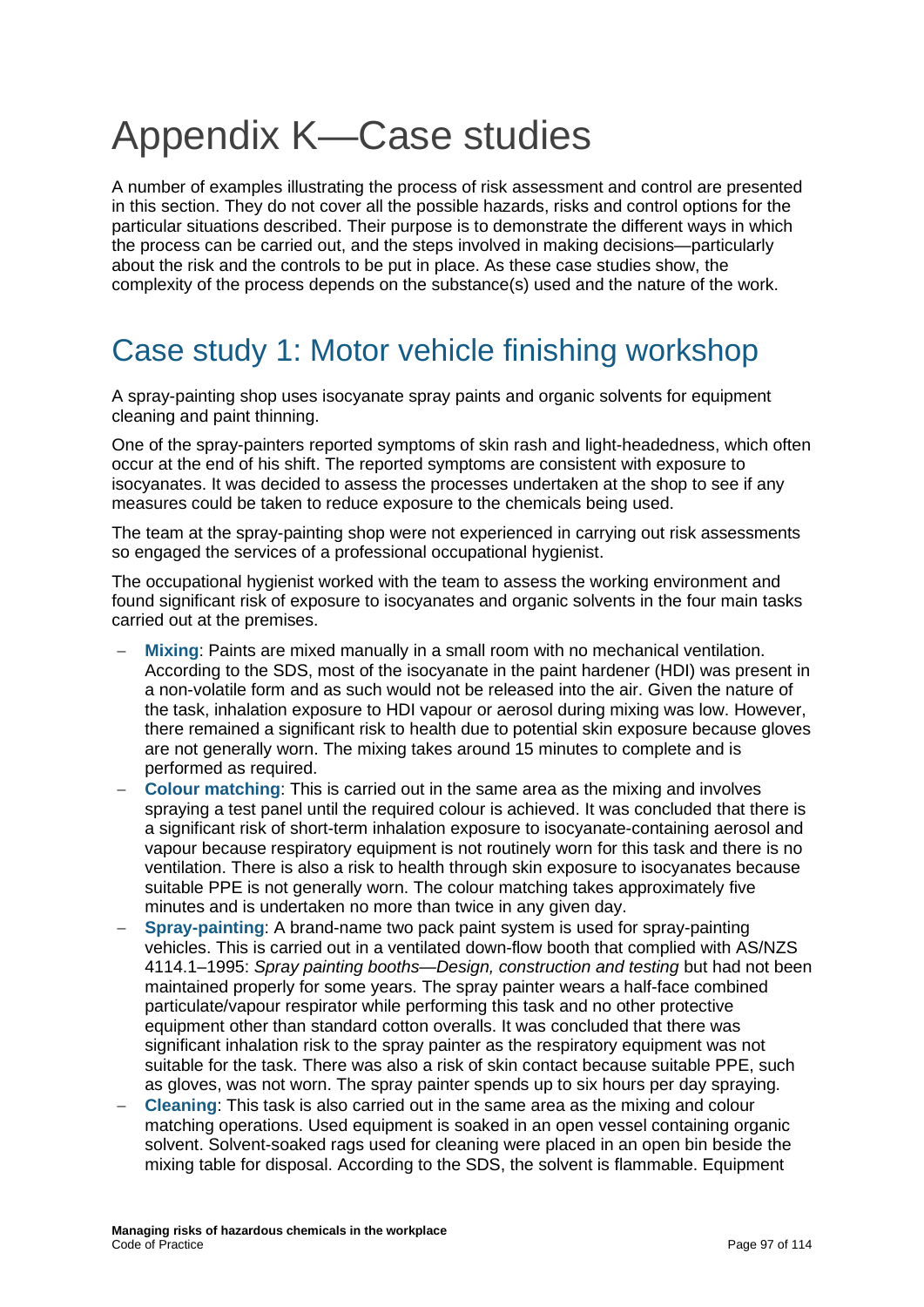cleaning takes around 30 minutes and is performed at the end of the day. The solvent is stored in a flame-proof, lockable cabinet when not in use.

The assessment also considered the potential for a fire or explosion resulting from the use of the flammable solvent. The assessment indicated that the use of solvents was not extensive and only small quantities were kept on the premises at any one time. Solvents were stored in a lockable, flame-proof cabinet. Paints were thinned and mixed when required in a dedicated work area and no ignition sources were present in that area. When solvents were used to clean equipment, this took place in the same area. Although there was electrical equipment in the area it was rated as intrinsically safe in accordance with the relevant Australian Standards.'

The following main actions from the assessment are recommended:

- regular maintenance and testing of ventilation rates and the clearance time of the spray booth
- regular replacement/cleaning of filters in the spray booth
- provision of suitable PPE including respiratory protection against solvent vapours and airborne isocyanates during spray-painting
- regular air monitoring of solvent vapours and isocyanates
- health monitoring (including biological monitoring) for determining isocyanate exposure be considered
- appropriate training of workers.

The tables below contain a summary of the assessment and actions to be taken.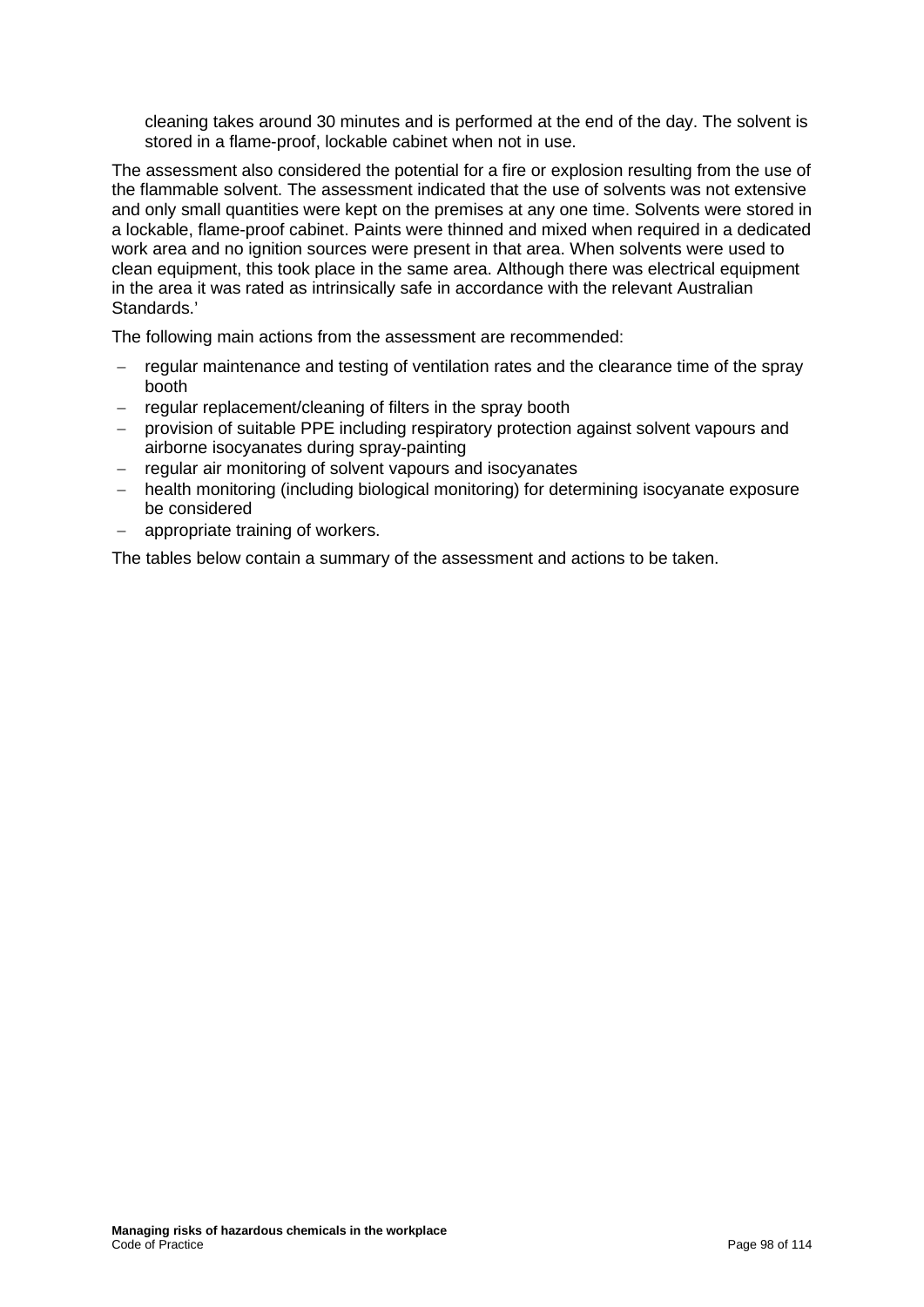**Table 15** Case study 1: Process of risk assessment and control

| Task          | Route of<br>exposure | <b>Controls already in</b><br>place?                       | Risk | <b>Risk to health? Yes/No/Not sure</b>                                                                                                                                       | <b>Actions to be taken</b>                                                                                                                           |
|---------------|----------------------|------------------------------------------------------------|------|------------------------------------------------------------------------------------------------------------------------------------------------------------------------------|------------------------------------------------------------------------------------------------------------------------------------------------------|
| <b>Mixing</b> | <b>Skin</b>          | No specific controls<br>are used                           | Yes. | SDS states that isocyanate and thinning solvent<br>exposure can cause skin irritation. The risk of<br>exposure is high because protective clothing is<br>generally not worn. | Gloves and overalls should be worn as<br>stipulated on SDS                                                                                           |
|               | <b>Inhalation</b>    | No; the area used for<br>this task is not<br>mechanically  | Yes  | SDS of pre-polymer indicates only 0.4% content of<br>volatile HDI. Given the nature and duration of the<br>task, the risk of exposure from inhalation is not                 | Air monitoring should be considered to<br>assess levels of solvents used for<br>thinning paints.                                                     |
|               |                      | ventilated                                                 |      | considered significant.<br>There is risk to health from inhalation of solvents<br>used for thinning paints.                                                                  | Due to low levels of volatile HDI in paint,<br>the risk is low, however, it may still be<br>worth considering air monitoring for<br>isocyanates too. |
|               | <b>Ingestion</b>     | No eating, drinking or<br>smoking permitted in<br>the area | No.  | Procedures are followed.                                                                                                                                                     | N/A                                                                                                                                                  |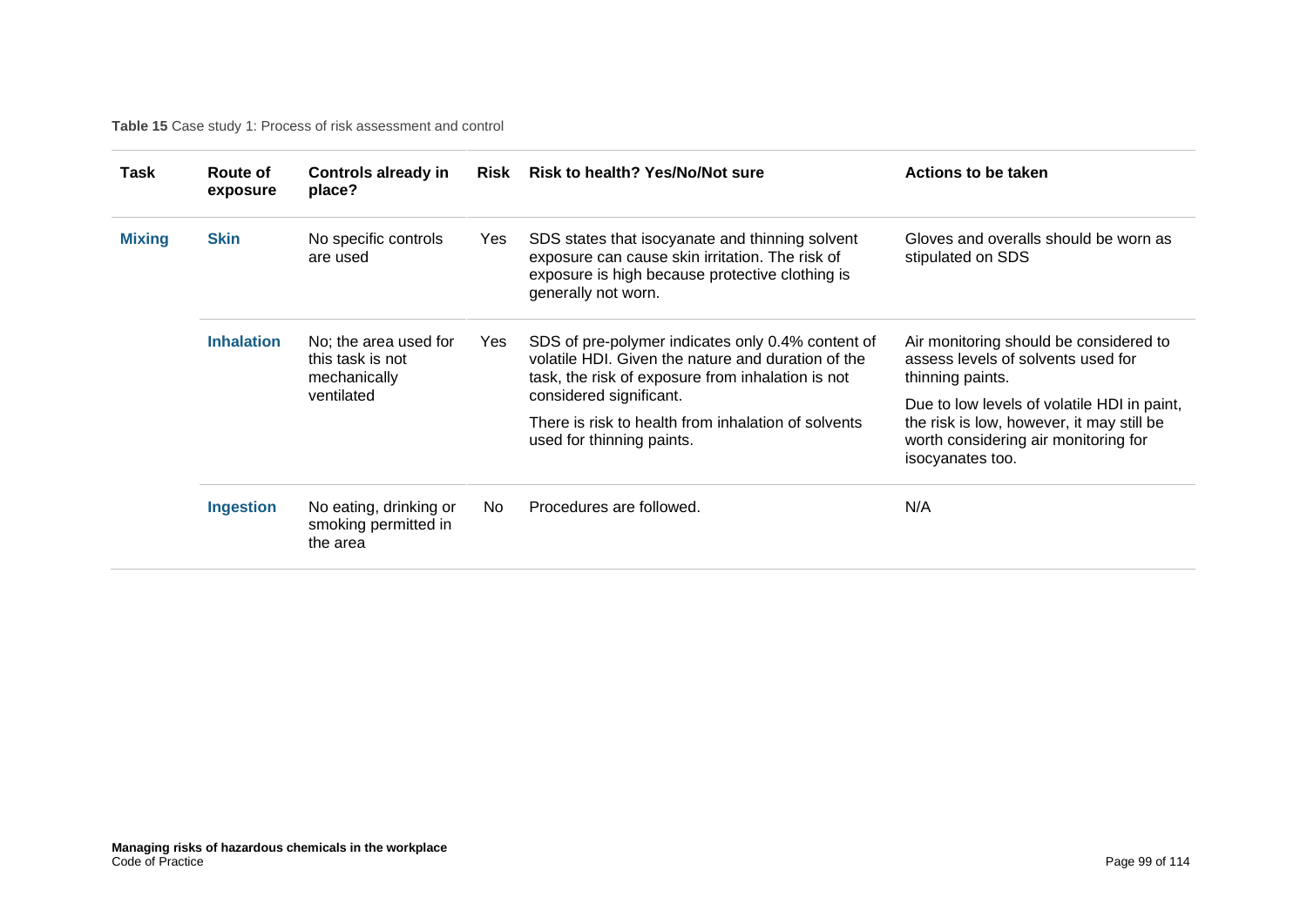| Task                      | Route of<br>exposure | Controls already in<br>place?                                 | <b>Risk</b>                                                                                          | Risk to health? Yes/No/Not sure                                                                                                                          | Actions to be taken                                                                                 |
|---------------------------|----------------------|---------------------------------------------------------------|------------------------------------------------------------------------------------------------------|----------------------------------------------------------------------------------------------------------------------------------------------------------|-----------------------------------------------------------------------------------------------------|
| <b>Colour</b><br>matching | <b>Skin</b>          | No specific controls<br>are used                              | Yes:                                                                                                 | The risk of skin exposure is high because gloves<br>and suitable overalls are not worn for this task.<br>Isocyanates are skin irritants and sensitisers. | Gloves and overalls should be worn as<br>per SDS to prevent skin contact.                           |
|                           | <b>Inhalation</b>    | No specific controls<br>are used                              | Yes                                                                                                  | Short-term inhalation exposure to isocyanate<br>aerosol and vapour is high during spraying because<br>no respiratory protection is worn. Exposure        | This task should be performed wearing<br>an air-fed, full-face respirator to prevent<br>inhalation. |
|                           |                      |                                                               | standard may be exceeded during this task.<br>Isocyanates are respiratory irritants and sensitisers. | Perform task in down-flow spray booth.<br>Immediately service down-flow booth to<br>ensure it is working as designed and<br>installed.                   |                                                                                                     |
|                           |                      |                                                               |                                                                                                      |                                                                                                                                                          | Air monitoring for isocyanates is<br>recommended unless process moved to<br>ventilated area.        |
|                           | <b>Ingestion</b>     | No eating, drinking or<br>smoking is permitted<br>in the area | No.                                                                                                  | Procedures are followed                                                                                                                                  | N/A                                                                                                 |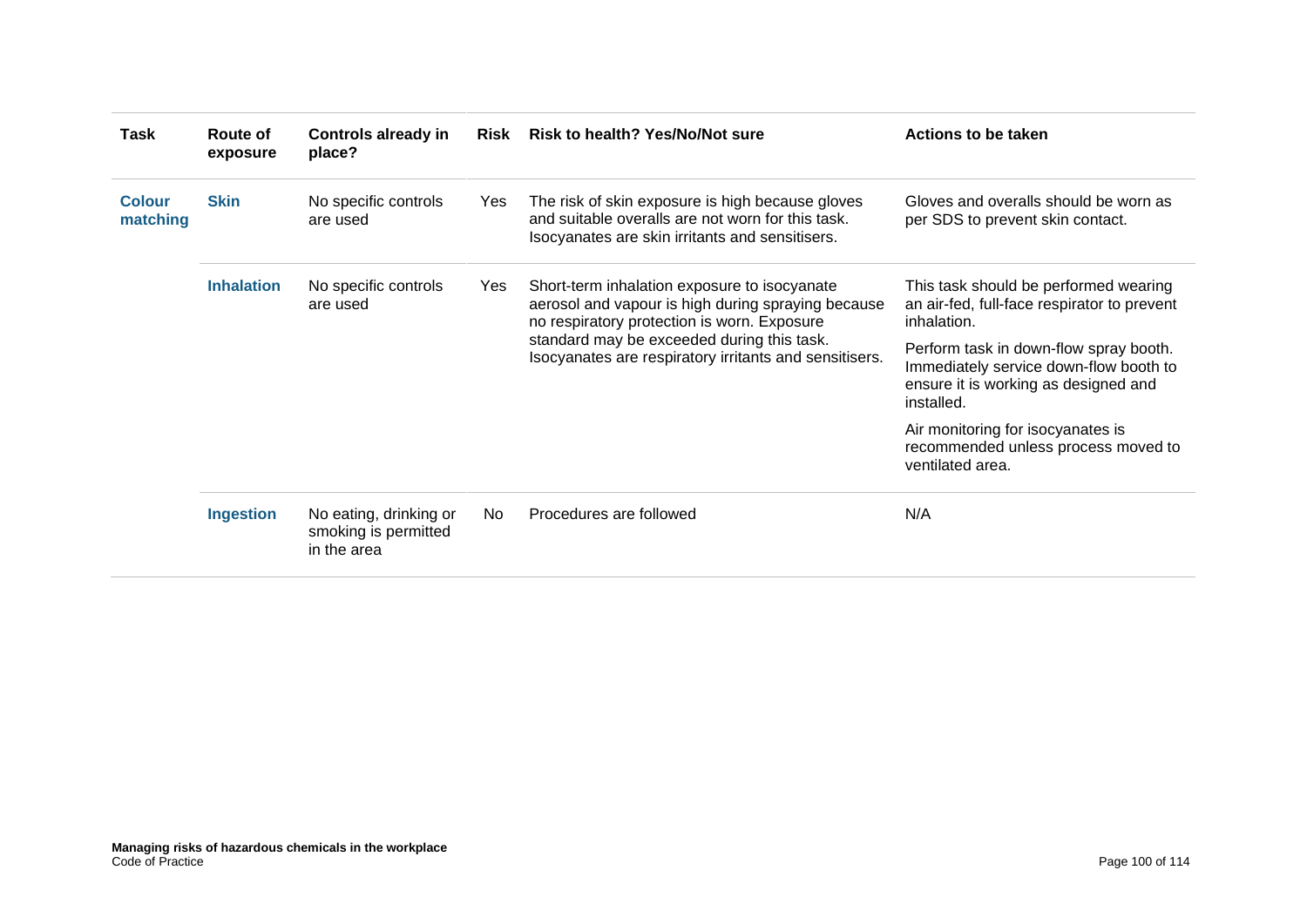| Task                                                                                    | Route of<br>exposure                                                                                   | <b>Controls already in</b><br>place?                                                                  | Risk                                             | Risk to health? Yes/No/Not sure                                                                                           | Actions to be taken                                                                                            |
|-----------------------------------------------------------------------------------------|--------------------------------------------------------------------------------------------------------|-------------------------------------------------------------------------------------------------------|--------------------------------------------------|---------------------------------------------------------------------------------------------------------------------------|----------------------------------------------------------------------------------------------------------------|
| <b>Spray</b><br>painting                                                                | <b>Skin</b>                                                                                            | No specific controls<br>are used                                                                      | Yes                                              | The risk of skin contact is high because isocyanate-<br>based paint is sprayed without protective clothing<br>being worn. | Protective gloves and overalls should be<br>worn as per SDS to prevent skin contact.                           |
|                                                                                         |                                                                                                        | The respirator only covers half the face of operator<br>so skin on face and head at risk of exposure. | Air-fed, full-face respirator should be<br>worn. |                                                                                                                           |                                                                                                                |
|                                                                                         | <b>Inhalation</b>                                                                                      | A combination<br>particulate/vapour<br>respirator is used.                                            | Yes                                              | This task is performed in a down-flow booth which<br>has not been maintained properly for some years.                     | Down-flow booth should be immediately<br>serviced and tested to ensure it is<br>working effectively. A regular |
| Furthermore, the respiratory equipment is<br>This respirator only<br>covers half of the | inadequate; particulate/vapour respirators are not<br>particularly suitable for spray-painting. Health | maintenance program needs to be put<br>into place.                                                    |                                                  |                                                                                                                           |                                                                                                                |
|                                                                                         |                                                                                                        | face.                                                                                                 |                                                  | effects from inhalation of isocyanates are serious<br>and can be irreversible. The task is long in duration               | Spray-painting should be undertaken<br>using a full-face, air-fed respirator.                                  |
|                                                                                         |                                                                                                        |                                                                                                       |                                                  | and the exposure standard is very low. This is a<br>high risk activity.                                                   | Health monitoring should be considered<br>to ensure controls are adequate.                                     |
|                                                                                         | <b>Ingestion</b>                                                                                       | No eating, drinking or<br>smoking is permitted<br>in the area                                         | No                                               | Procedures are followed                                                                                                   | N/A                                                                                                            |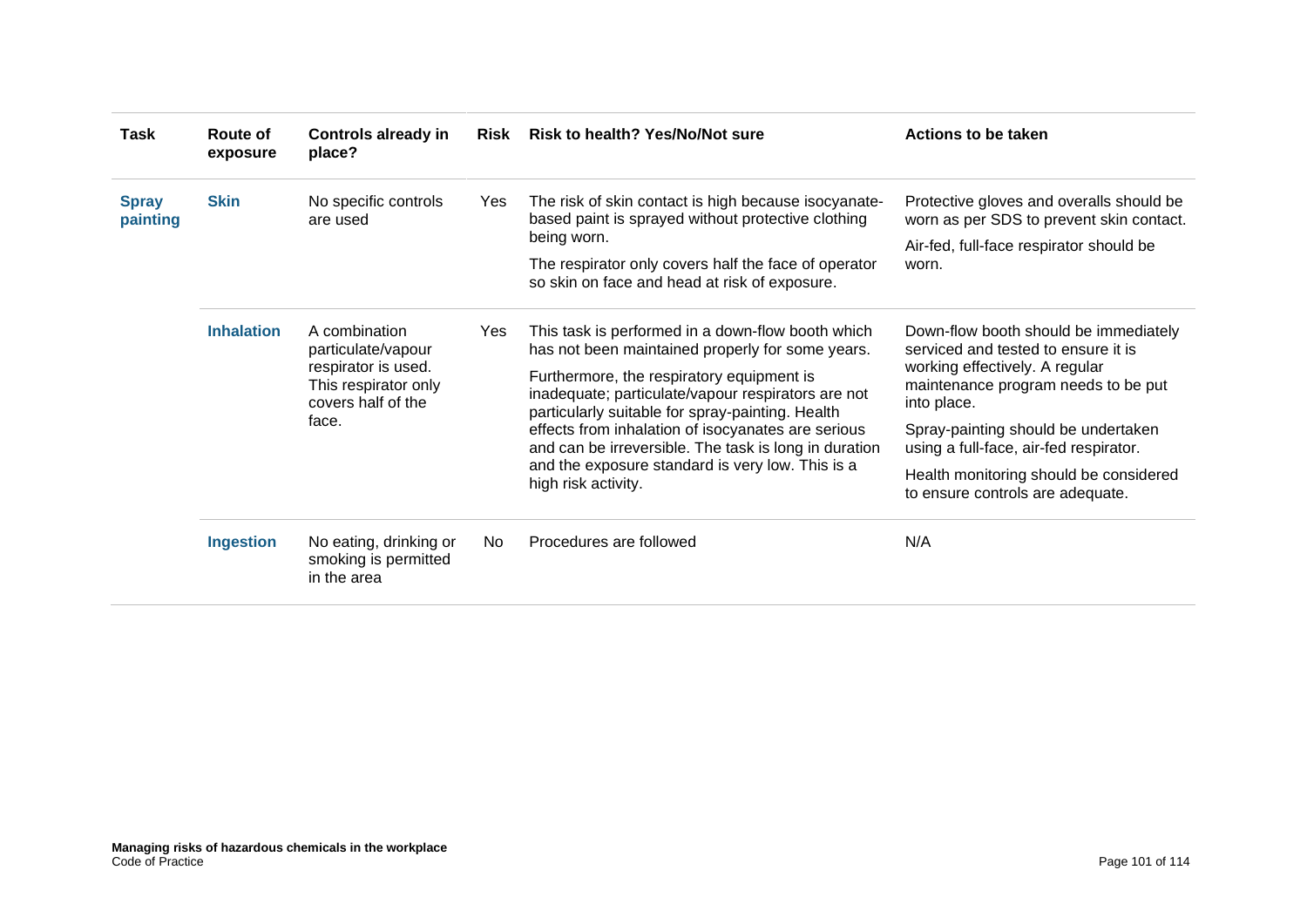| Task            | Route of<br>exposure | <b>Controls already in</b><br>place?                          | <b>Risk</b> | Risk to health? Yes/No/Not sure                                                                                                                                                                                                                                                                       | Actions to be taken                                                                                                                                                                                                                                                                             |
|-----------------|----------------------|---------------------------------------------------------------|-------------|-------------------------------------------------------------------------------------------------------------------------------------------------------------------------------------------------------------------------------------------------------------------------------------------------------|-------------------------------------------------------------------------------------------------------------------------------------------------------------------------------------------------------------------------------------------------------------------------------------------------|
| <b>Cleaning</b> | <b>Skin</b>          | No specific controls<br>are used                              | Yes         | Gloves and overalls are generally not worn.<br>Although the task is relatively short, the solvent is<br>highly flammable and a skin irritant. The risk of skin<br>exposure is high due to no gloves being used. SDS<br>states that prolonged skin contact with the solvent<br>may lead to dermatitis. | Consider automated spray-gun washing<br>up unit<br>Use gloves and overalls as per SDS                                                                                                                                                                                                           |
|                 | <b>Inhalation</b>    | No specific controls<br>are used                              | Yes         | The solvent is volatile and represents an inhalation<br>risk.<br>Cleaning is performed in an open vessel and soiled<br>rags stored in an open bin with low ventilation in the<br>room, which can allow solvent vapour to build up.                                                                    | Install wash-up units fitted with LEV.<br>Use respirator fitted with organic vapour<br>cartridge.<br>Use a closed vessel to minimise<br>evaporation and perform cleaning in<br>area with better ventilation.<br>Store solvent-soiled rags in a suitable,<br>sealed container prior to disposal. |
|                 | <b>Ingestion</b>     | No eating, drinking or<br>smoking is permitted<br>in the area | No.         | Procedures are followed                                                                                                                                                                                                                                                                               | N/A                                                                                                                                                                                                                                                                                             |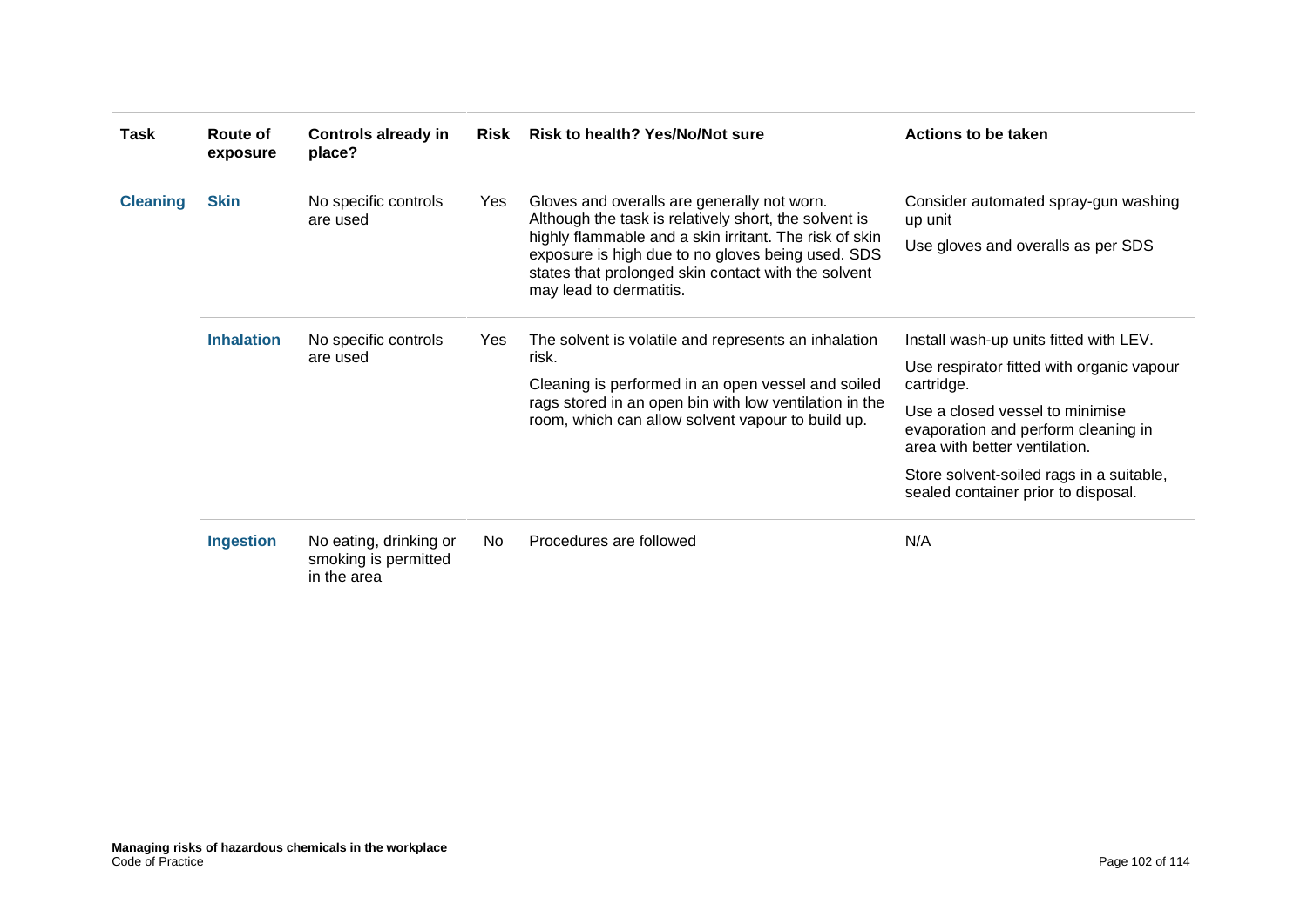**Table 16 Case study 1:** Example of a risk assessment summary sheet

| Questions                 | <b>Responses</b>                                                                                                                                                                                                                                                                                                                                                                                                                                                                                                                                                                      |
|---------------------------|---------------------------------------------------------------------------------------------------------------------------------------------------------------------------------------------------------------------------------------------------------------------------------------------------------------------------------------------------------------------------------------------------------------------------------------------------------------------------------------------------------------------------------------------------------------------------------------|
| Are there any<br>reported | A spray painter has reported skin irritation and light-headedness after spray-painting. These symptoms are consistent with exposure<br>to isocyanates. Immediate action is necessary.                                                                                                                                                                                                                                                                                                                                                                                                 |
| health effects?           | The affected employee should be moved on to different duties and immediately assessed by a medical practitioner and should not<br>return to spray-painting until cleared to do so.                                                                                                                                                                                                                                                                                                                                                                                                    |
| <b>Physical hazards</b>   | Flammable solvents are used in the workshop however quantities are small. The solvent being used is highly flammable. It is stored<br>overnight, along with any generated waste, in a lockable, flame-proof cabinet prior to disposal by a local waste company. There<br>have been no reported spillages in the past 12 months and no fires have occurred. Smoking is prohibited and the procedure strictly<br>adhered to and there are no other sources of ignition close to the storage or mixing areas. The equipment in the spraying work area<br>is rated as intrinsically safe. |
|                           | The overall risk of fire is not significant if current procedures are maintained.                                                                                                                                                                                                                                                                                                                                                                                                                                                                                                     |
| <b>Other comments</b>     | The workshop has strong chemical odours. The filters servicing the spray booth should be cleaned and/or replaced at the end of<br>each working day to prevent the build-up of ignitable vapours from spraying operations.                                                                                                                                                                                                                                                                                                                                                             |
|                           | Spray booth has not been serviced for some time and airflow does not meet AS requirements.                                                                                                                                                                                                                                                                                                                                                                                                                                                                                            |
|                           | It is recommended all spray painters undergo regular health monitoring checks to ensure the integrity of controls in place.                                                                                                                                                                                                                                                                                                                                                                                                                                                           |
|                           | A detailed report* is attached (*report not provided for the purpose of this example)                                                                                                                                                                                                                                                                                                                                                                                                                                                                                                 |
| <b>Actions arising</b>    | See above assessment matrix for action in light of the assessed processes.                                                                                                                                                                                                                                                                                                                                                                                                                                                                                                            |
|                           | Particular attention should also be paid to the following to ensure that controls maintain their integrity and protect employees:                                                                                                                                                                                                                                                                                                                                                                                                                                                     |
|                           | Scheduled testing of the down-flow ventilation system<br>$\overline{\phantom{m}}$                                                                                                                                                                                                                                                                                                                                                                                                                                                                                                     |
|                           | Regular replacement/cleaning of filters in the spray booth<br>Regular assessment of PPE to check for any signs of wear and tear (refer to manufacturer's instructions)<br>$\overline{\phantom{0}}$                                                                                                                                                                                                                                                                                                                                                                                    |
|                           | Supervision and training of personnel in the use of PPE and other controls                                                                                                                                                                                                                                                                                                                                                                                                                                                                                                            |
|                           | Filters for air supply to be cleaned or changed at regular intervals and according to the manufacturer's instructions                                                                                                                                                                                                                                                                                                                                                                                                                                                                 |
|                           | Regular air monitoring should be considered for operations where employees are exposed to solvent vapour or isocyanates.                                                                                                                                                                                                                                                                                                                                                                                                                                                              |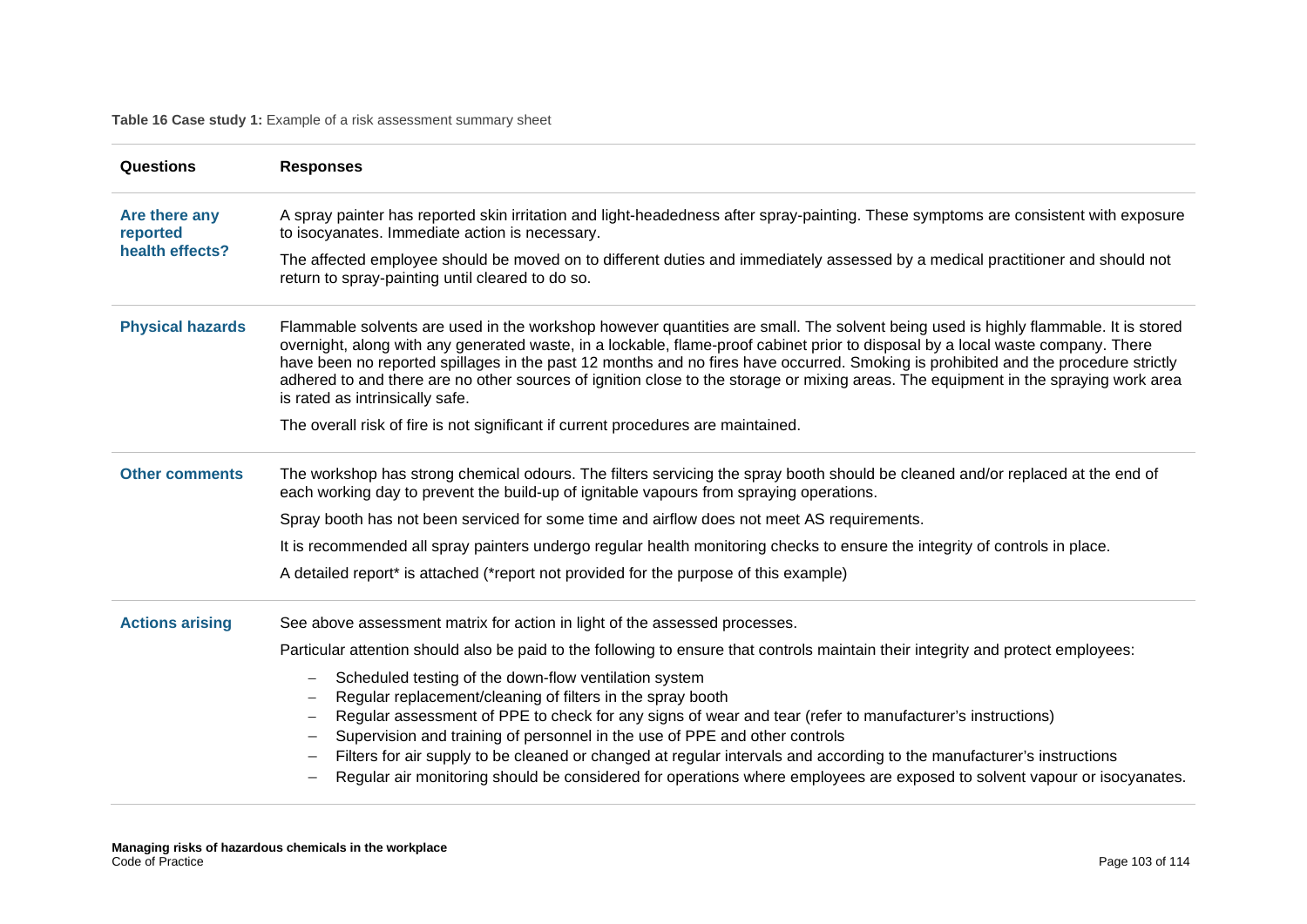| <b>Questions</b>                                                                  | <b>Responses</b>                         |
|-----------------------------------------------------------------------------------|------------------------------------------|
| <b>Assessment result</b><br>and<br>recommendations<br>by (person<br>responsible): | Occupational Hygiene Consultant Pty Ltd. |
| <b>Actions due by</b><br>and<br>re-inspection date                                | 1 March 2012                             |
| <b>Approved by/name</b>                                                           | <b>General Manager</b>                   |
| <b>Signature</b>                                                                  |                                          |
| <b>Date</b>                                                                       | 2/1/2012                                 |
| <b>Assessor's name</b>                                                            | Occupational Hygiene Consultant Pty Ltd  |
| <b>Signature</b>                                                                  |                                          |
| <b>Date</b>                                                                       | 2/1/2012                                 |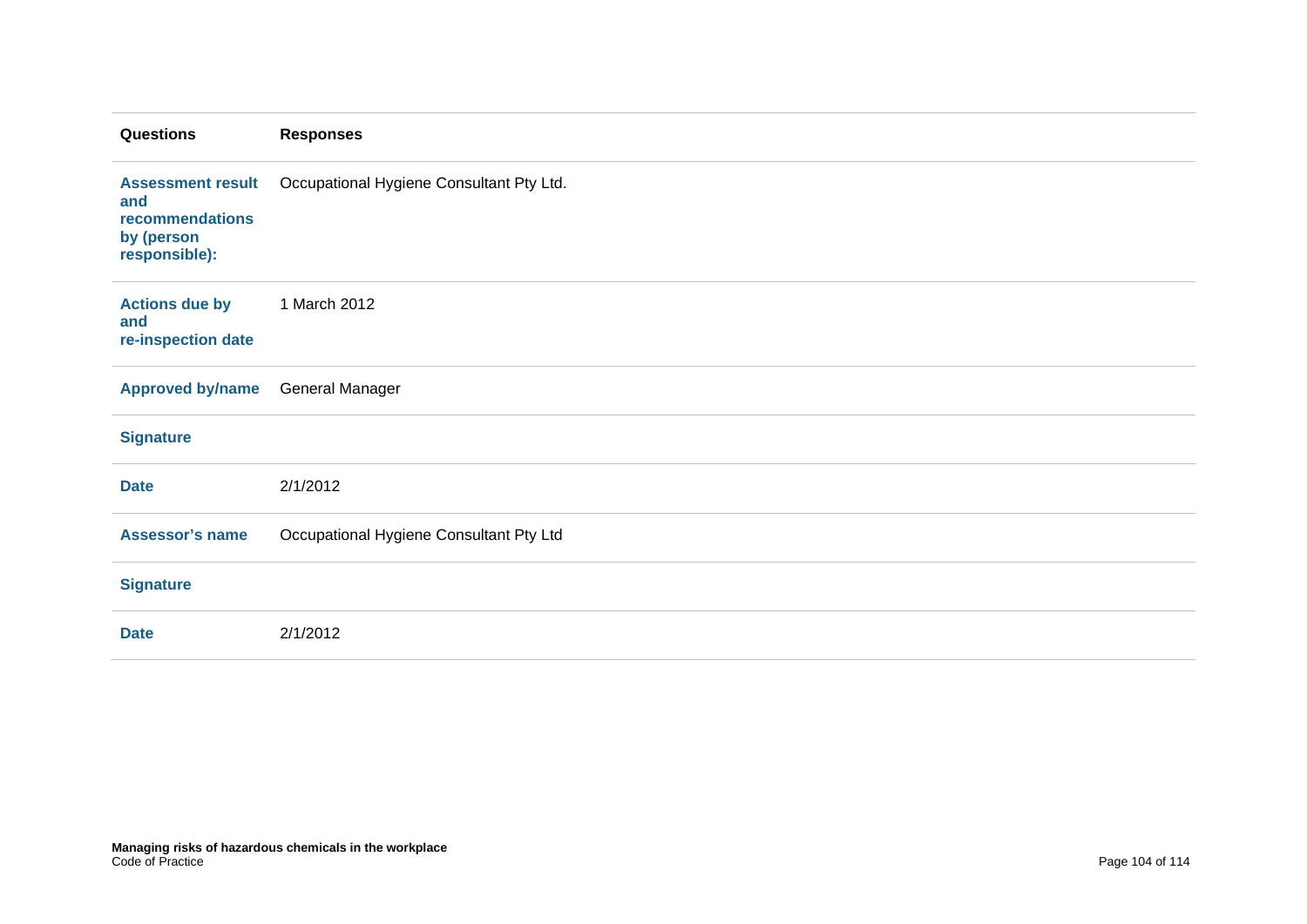## Case study 2: Vapour Degreasing Operation

#### Job description

Small metal components are produced on an automated press that uses oil as a lubricant for the cutting tool. The components are collected in a metal basket and then manually transferred into the solvent vapour-degreasing unit to remove the oil. Trichloroethylene is used as the degreasing solvent. One operator runs the press and the degreasing unit.

#### Information about the chemical classification

Manufacturer's SDS and label indicate that trichloroethylene (a volatile solvent) is a hazardous chemical. The oil is not classified as a hazardous chemical.

#### Health effects for the different routes of exposure

The SDS indicates that exposure through inhalation can affect the central nervous system and organs such as the liver, lungs and kidneys. Skin and eye irritation can also occur on contact.

#### Physical hazards of the chemical

The following information was obtained by reviewing the SDS and label of trichloroethylene:

- Stable at normal conditions, and stable under recommended storage conditions.
- Flammability—substance is not flammable. However, it decomposes in a fire giving off toxic fumes: hydrogen chloride gas
- Conditions to avoid: Keep away from open flames, hot surfaces and sources of ignition
- Materials to avoid: Incompatible with strong bases and oxidising agents, alkaline metals / alkaline earth metals.

#### Exposure standard

The exposure standard for trichloroethylene is 10 ppm (parts per million) in air averaged over an 8-hour period. Trichloroethylene also has a short-term exposure limit (STEL) of 40 ppm averaged over a 15-minute period.

### Controls already in place

- Task: normal operation
	- The degreaser is fitted with a cooling coil to prevent escape of the hot vapour. The baskets are lowered into, and raised out of, the degreaser at a pre-set controlled rate (slow speed) using a winch to minimise vapours being dragged out of the unit.
- Task: cleaning out the sludge
	- Before the operator enters the degreaser to clean out the sludge, the solvent is drained out of the unit. A half-face respirator and gloves are worn. This task is carried out approximately three times a year.
- Task: storage areas
	- The chemical is stored away from incompatible materials.

#### Routes of exposure

Considering the nature of the hazardous chemical and the task during normal operation, the main route of exposure is inhalation. There is very little potential for skin and eye contact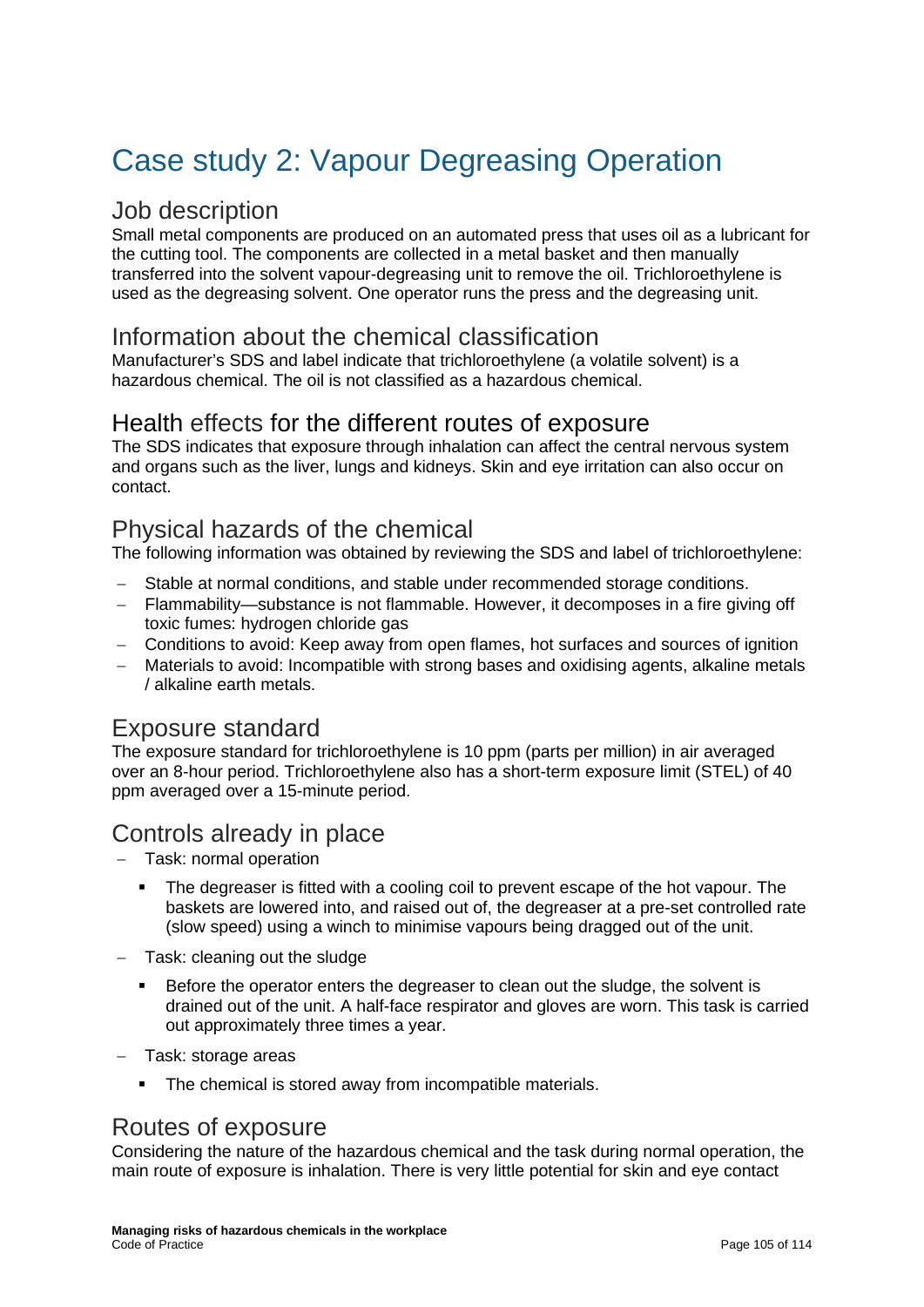during normal operation because of the way the components are handled and the solvent readily evaporates. This would also apply to ingestion.

When cleaning out the sludge at the bottom of the degreaser, there is the potential for significant skin and eye exposure in addition to inhalation.

### Evaluation of risk to health

It was determined that there is a risk to health for the following reasons:

- The degreaser is quite old and poorly maintained.
- A very strong solvent odour can be detected in the vicinity of the degreaser, particularly when lifting the basket out. This is because the components trap the condensing solvent vapour. In this case, stacking the components in the basket in a different way would not overcome this problem.
- The operator has reported symptoms of eye irritation and light-headedness.
- The operator would be exposed to a very high level of trichloroethylene vapour whenever the build-up of sludge is cleaned from the bottom of the degreaser. Although this task is only performed occasionally, it requires the operator to get into the degreaser. The degreaser is a confined space under the WHS Regulations, and trichloroethylene vapour may accumulate inside. Exposure to the substance in this confined space poses a serious risk to health (possibly death) particularly through inhalation of trichloroethylene vapour. The PPE used provides inadequate protection.

#### Evaluation of risks from physical hazards

Since the chemical is stored away from incompatible materials, the risk of hazardous reactions occurring during storage is minimal.

#### Controls to be put in place

The sole purpose of the vapour degreasing operation is to remove the fine coating of oil and supply the client with a clean product. Discussion with the client indicated they prefer the components to be coated with oil as it protects against corrosion while the components are stored on their premises. Therefore it was decided that the use of trichloroethylene be eliminated.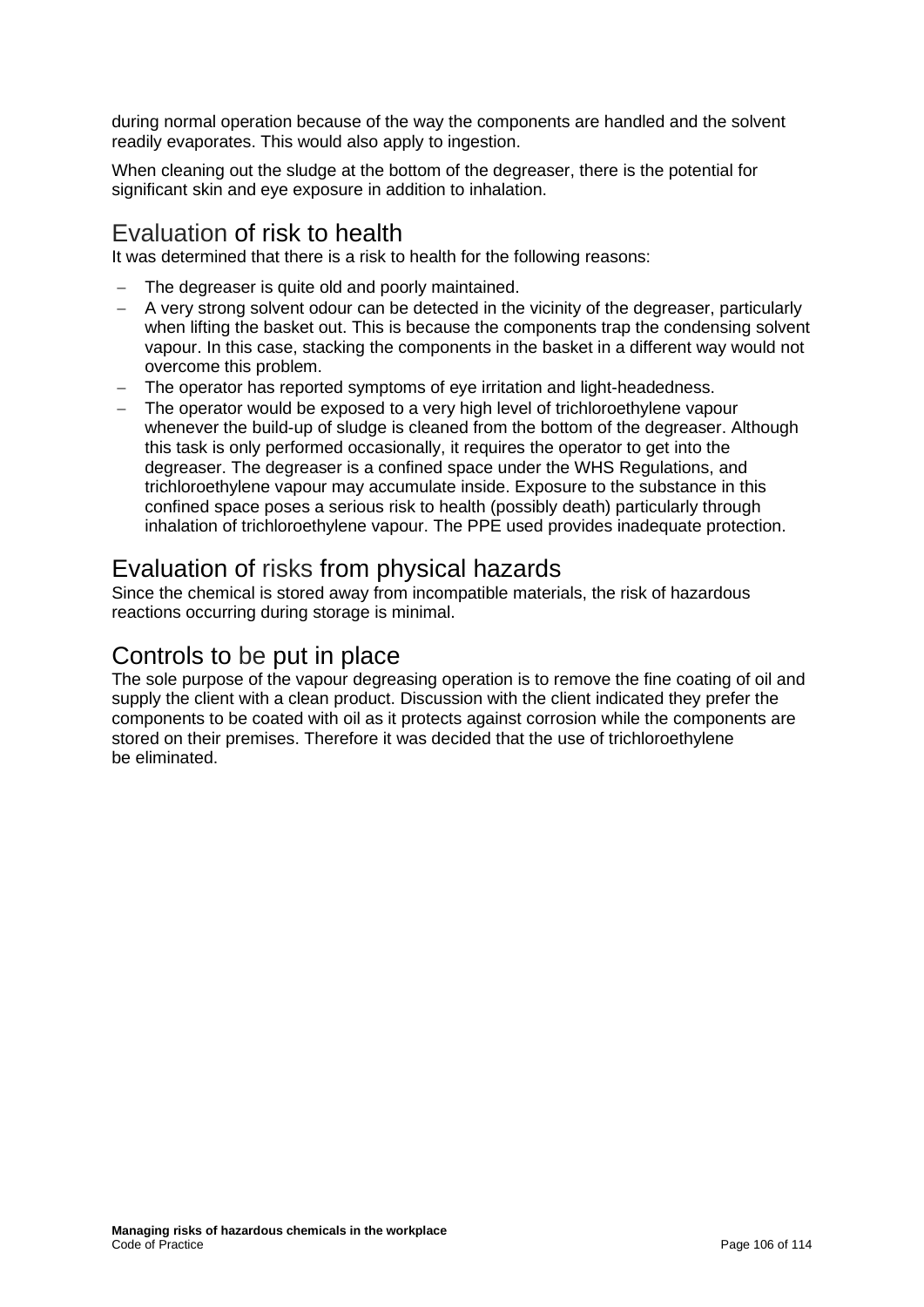## Case study 3: Cleaning offices

### Risk Assessment Report Date

20 June 2011

#### Assessor(s)

Management and health and safety representative

#### Job description

Products used by cleaners of several office blocks include a disinfectant, a toilet cleaner and a glass cleaner. The toilet and glass cleaners are used as supplied. The disinfectant is diluted with two parts of water and sprayed and wiped onto surfaces. Dilution (mixing) of the disinfectant (Zap) takes place in a central storeroom.

#### Hazardous chemical

The SDS for Zap indicated that the product is classified as hazardous. Manufacturers of the other products confirmed that their products were not hazardous according to the WHS Regulations.

Form Water-based concentrate

Active ingredient Sodium hypochlorite (15%)

#### Health effects

Skin, eye and respiratory irritant; prolonged skin contact may cause dermatitis

#### Routes of exposure

Skin, eyes and inhalation (particularly spray mist). Exposure through ingestion is not considered to present a risk to health because of the nature of the tasks and the controls in place (see below).

#### Physical hazards

May decompose above 40°C, in sunlight or in contact with acids. Also reacts with oxidisable materials, heavy metals (which act as catalysts), reducing agents, ammonia solutions, ether, and many organic and inorganic chemicals such as paint, kerosene, paint thinners, shellac, grease and oils. May liberate chlorine gas on decomposition.

#### Who is exposed

All cleaners are involved in the mixing and application of Zap.

#### Frequency and duration of exposure

Mixing (dilution) is done once at the start of each shift. It takes approximately a minute to perform this task. Workers use the working strength solution for 4 hours a day, 5 days a week.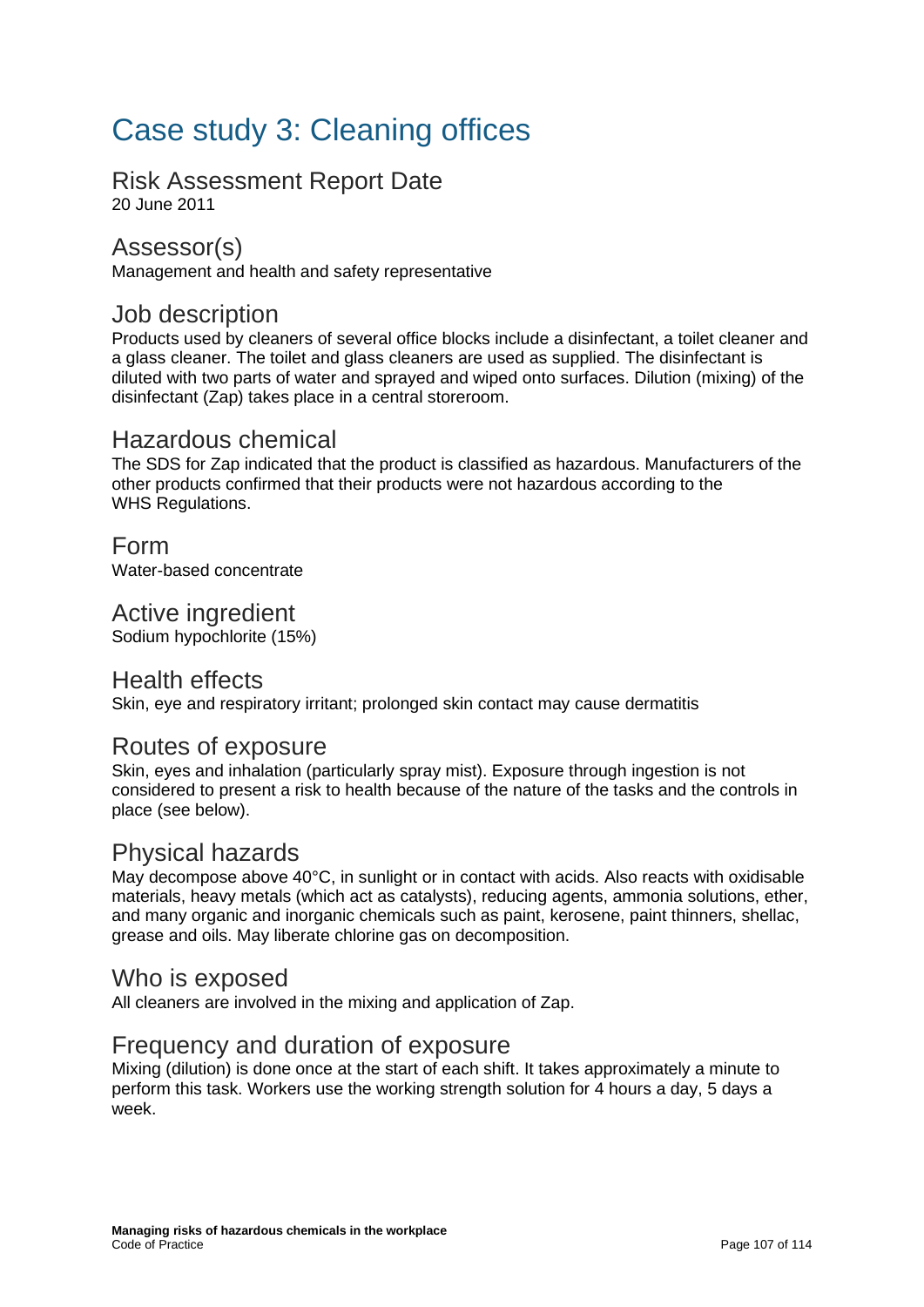### Controls already in place:

- Cleaners are provided with training on the hazards of using the chemicals, including correct storage locations.
- Cleaners are provided with rubber gloves.
- There is good general ventilation in the storeroom.
- Eating, smoking and drinking are prohibited in the storeroom. Signs to this effect are displayed.
- Washing facilities are available in the storeroom and in the areas where Zap is used.
- Only non-metallic plastic containers are used for mixing and it is stored indoors away from direct sunlight.

**Table 17 Case study 3:** Risk Assessment Worksheet

| Task                     | <b>Routes of</b><br>exposure | Risk to health? (Yes/No/Not sure)                                                                                                                                                                                                                                         |
|--------------------------|------------------------------|---------------------------------------------------------------------------------------------------------------------------------------------------------------------------------------------------------------------------------------------------------------------------|
| <b>Mixing</b>            | <b>Skin/eyes</b>             | Yes:<br>Handling of the concentrate presents the greater risk—particularly<br>$\qquad \qquad -$<br>to skin and eyes.<br>Splashes to the skin and face have occurred occasionally when<br>decanting concentrate.<br>Gloves provided are not always worn.                   |
|                          | <b>Inhalation</b>            | Goggles or a face shield are not provided.<br>No:<br>Exposure through inhalation does not present a risk to health due to<br>the short duration of the task.<br>Adequate general ventilation.<br>Potential for generating fine spray mist during this task is negligible. |
| <b>Spray and</b><br>wipe | <b>Skin</b>                  | Yes:<br>Gloves provided are not worn very often.<br>SDS indicates that prolonged contact even with the diluted<br>$\qquad \qquad -$<br>substance may cause skin irritation and possibly dermatitis.                                                                       |
|                          | <b>Inhalation</b>            | Yes:<br>When working in small, poorly ventilated areas.<br>Fine spray mist generated by spray applicator.                                                                                                                                                                 |

#### Risk control actions:

- Purchase the concentrate in containers fitted with a dispenser (tap) to minimise the potential for spills and splashes during decanting. Hang a small plastic container under the tap dispenser to contain any drips. Alternatively, an automatic dilution and dispensing system may be installed to avoid contact with the concentrate.
- Use a more dilute working strength solution. The directions for use on the label recommend a concentration of 1–2% for this type of application. Cleaners have been using a more hazardous 5% working strength solution. The reason for this is not known.
- Use a coarse spray applicator to reduce the potential for exposure through inhalation.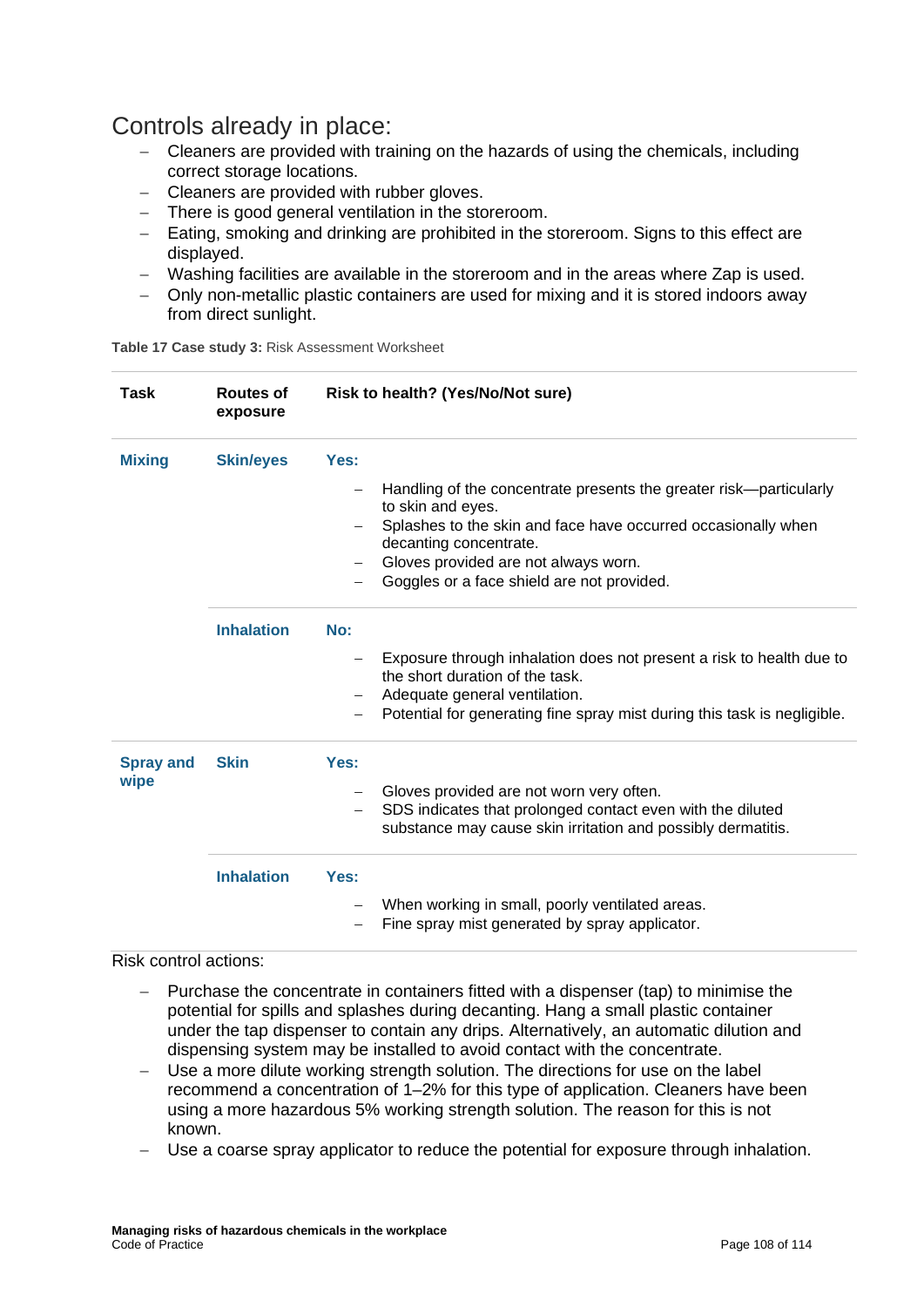- Make further enquiries about alternative products by contacting manufacturers. Consider purchasing a ready-to-use (1–2%) solution of the product to eliminate mixing, or consider a less hazardous product.
- Rubber gloves must still be worn during application of the dilute solution, in order to avoid prolonged contact. Information and training to be provided on the nature of the hazards, risks and the need to wear the gloves.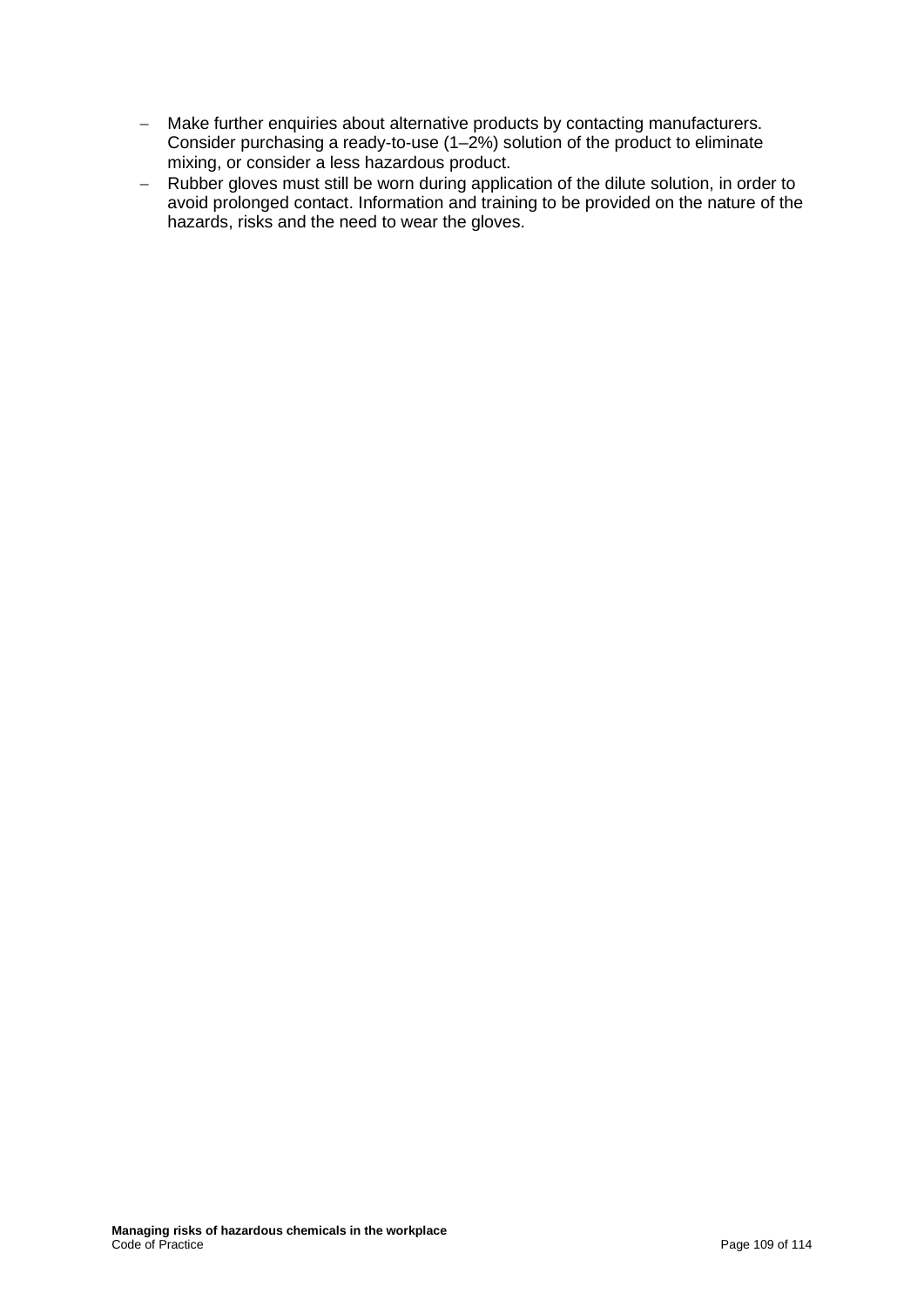## Case study 4: Pesticide spraying

Assessor(s) Manager; health and safety representative; spray operator

Hazardous chemical Product name: Chlorpyrifos 500 EC

#### Form

Solvent-based concentrate containing 500 grams per litre of Chlorpyrifos in a hydrocarbon solvent

### Active ingredient

Chlorpyrifos (an organophosphorus insecticide)

#### Health effects

Nervous system (cholinesterase inhibition)

#### Major routes of exposure

Inhalation (spray mist and solvent) and skin absorption (Chlorpyrifos is readily absorbed through intact skin). Chlorpyrifos is an insecticide used on vineyards. Sometimes other liquid organophosphates are also used, following the same mixing and spraying techniques. Therefore this assessment would also cover their use.

500 ml of the concentrate is poured (decanted) from a 20 litre drum into a plastic jug. Before pouring this into the spray tank of a tractor-drawn air blast sprayer, water is added to the tank to dilute the concentrate to a concentration of 0.25 grams per litre (2000 times dilution).

The tractor-drawn airblast sprayer can generate a large quantity of fine spray mist.

Chlorpyrifos is sprayed two to three times a week on several vineyards from about October to February.

One operator, who has completed the Farm Chemical Users Course, does all the mixing, spraying and the cleaning up of the equipment used.

Others who may be exposed to some Chlorpyrifos are those involved in thinning, pruning or repairing spray equipment. They are not considered to be at risk (refer to report).

#### Physical hazards

Chemical is a flammable liquid category 4 (flash point 68°C).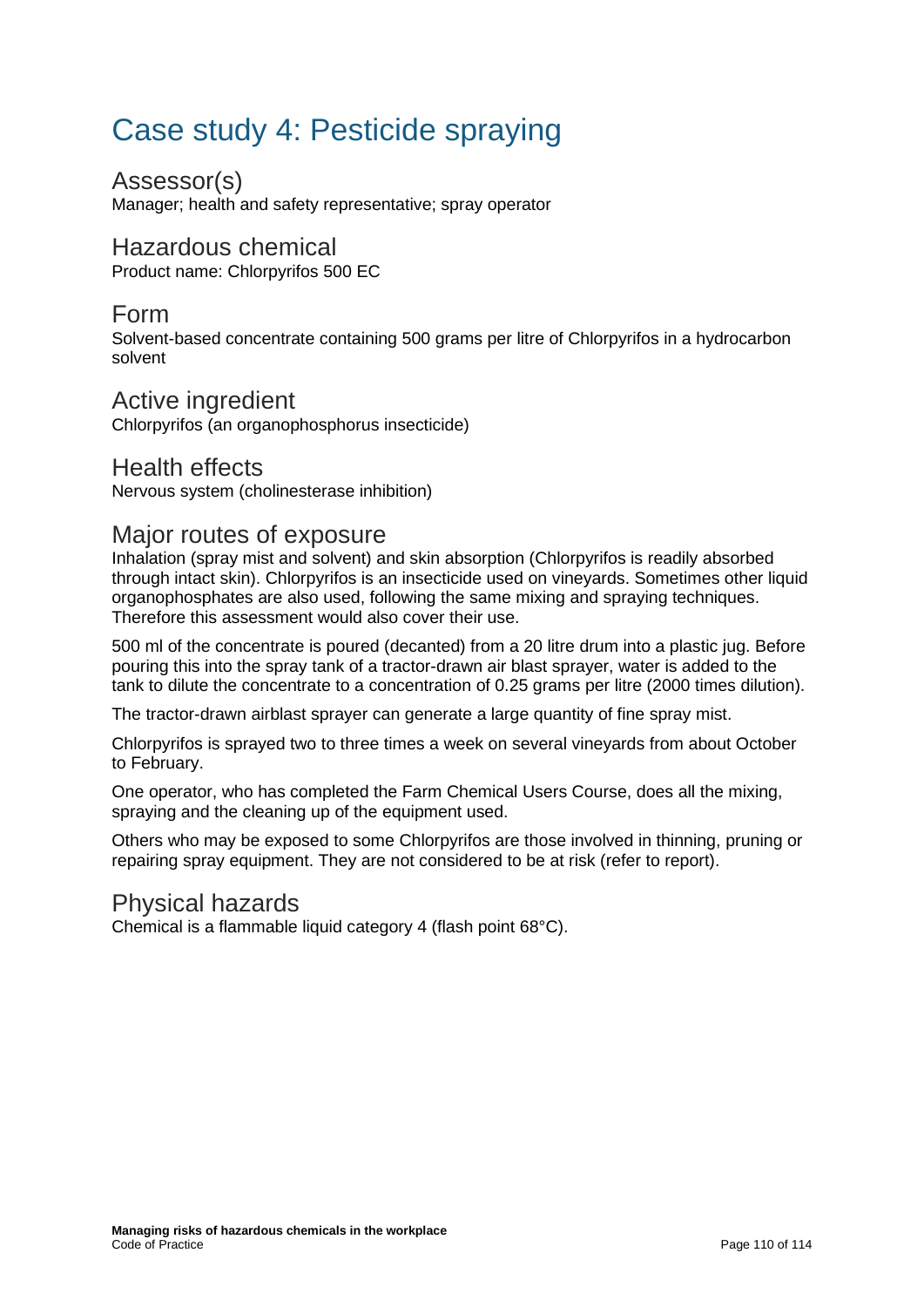**Table 18 Case study 4:** Job description

| Task          | Route of<br>exposure | Controls already in place?                                                                                                                        |     | Risk Risk to health? Yes/No/Not sure                                                                                                                                                                                                                                              | Actions to be taken                                                                                                                                                                                                                                                |
|---------------|----------------------|---------------------------------------------------------------------------------------------------------------------------------------------------|-----|-----------------------------------------------------------------------------------------------------------------------------------------------------------------------------------------------------------------------------------------------------------------------------------|--------------------------------------------------------------------------------------------------------------------------------------------------------------------------------------------------------------------------------------------------------------------|
| <b>Mixing</b> | <b>Skin</b>          | Gauntlet rubber gloves, PVC apron, gumboots<br>and face shield worn. Measuring jug is rinsed<br>immediately after use. Tap available for washing. | Yes | Spills and splashes have occurred.<br>Chlorpyrifos is very toxic. It is<br>handled in concentrated form. The<br>SDS indicates it is easily absorbed<br>through skin. If protective equipment<br>is not worn or properly maintained<br>there would be a serious risk to<br>health. | Consider ways of<br>eliminating or reducing<br>the use of the pesticide.<br>Consider using a less<br>hazardous pesticide.<br>Investigate the use of<br>suitable dispensers to<br>minimise spills. A<br>dispenser would mean<br>that less PPE would be<br>required. |
|               | <b>Inhalation</b>    | Mixed in well-ventilated area.                                                                                                                    | No. | The SDS indicates that Chlorpyrifos<br>is not very volatile. The solvent is<br>volatile but mixing only takes a few<br>minutes and is done in a well-<br>ventilated area.                                                                                                         |                                                                                                                                                                                                                                                                    |
|               | <b>Ingestion</b>     | No eating, drinking or smoking when handling the<br>pesticide. Washing facilities are provided.                                                   | No. | Procedures followed. Operator has<br>attended training course. Supervision<br>provided.                                                                                                                                                                                           |                                                                                                                                                                                                                                                                    |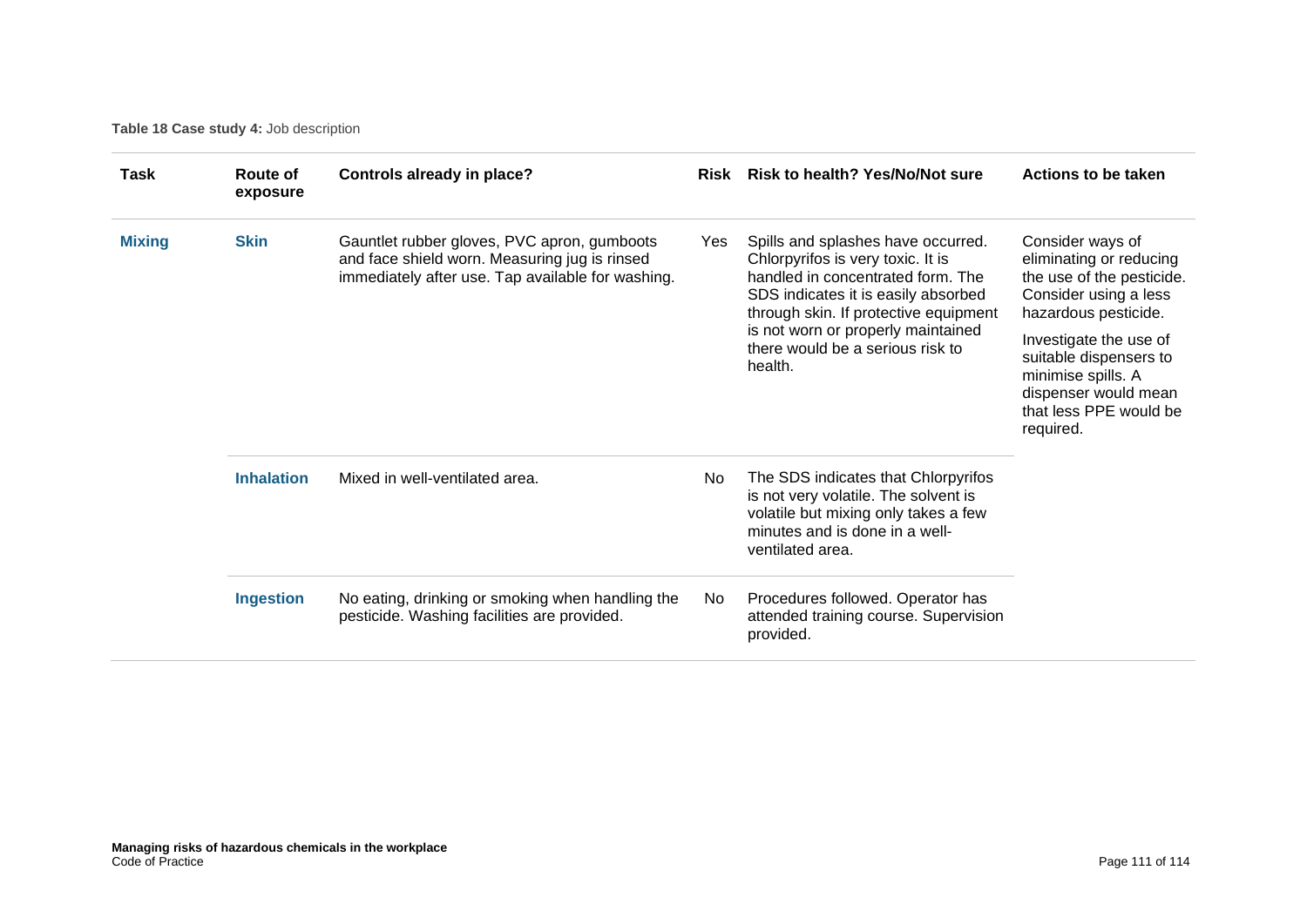| Task                                                | Route of<br>exposure                     | Controls already in place?                                                                                                                                                                                                                                                                                                                                                |     | Risk Risk to health? Yes/No/Not sure                                                                                                                                                                           | Actions to be taken                                                                                                    |
|-----------------------------------------------------|------------------------------------------|---------------------------------------------------------------------------------------------------------------------------------------------------------------------------------------------------------------------------------------------------------------------------------------------------------------------------------------------------------------------------|-----|----------------------------------------------------------------------------------------------------------------------------------------------------------------------------------------------------------------|------------------------------------------------------------------------------------------------------------------------|
| <b>Spraying</b>                                     | <b>Skin</b>                              | No specific controls besides a cotton hat, long<br>sleeve cotton overalls and leather work boots are<br>worn.                                                                                                                                                                                                                                                             | Yes | The operator may be exposed to<br>spray drift although the pesticide is<br>not as concentrated as when it is<br>mixed. The airblast sprayer can<br>generate a large quantity of fine<br>spray mist.            | Consider the use of a<br>tractor cabin to control<br>the risk.                                                         |
|                                                     |                                          |                                                                                                                                                                                                                                                                                                                                                                           |     |                                                                                                                                                                                                                | If the use of a tractor<br>cabin is not practicable,<br>consider application<br>techniques that reduce<br>spray drift. |
|                                                     | <b>Inhalation</b>                        | As above                                                                                                                                                                                                                                                                                                                                                                  | Yes | As above                                                                                                                                                                                                       |                                                                                                                        |
|                                                     | <b>Ingestion</b>                         | No eating, drinking or smoking when handling the<br>pesticide. Washing facilities provided.                                                                                                                                                                                                                                                                               | No. | Procedures followed                                                                                                                                                                                            |                                                                                                                        |
| <b>Thinning</b><br><b>Pruning</b><br><b>Picking</b> | Skin,<br>Inhalation,<br><b>Ingestion</b> | Recommended re-entry periods are observed.<br>People doing these jobs also know when the<br>vineyard was sprayed and the pesticide used.<br>Jobs on the vineyard are coordinated so that<br>people not involved in spraying are kept well<br>away from the areas where Chlorpyrifos 500 EC<br>is sprayed. These people are told when spraying<br>is being done and where. | No. | Refer to 'CONTROLS ALREADY IN<br>PLACE'. Note: where re-entry<br>periods are not given, operators<br>doing these jobs do not enter the<br>orchard for at least 24 hours so that<br>the spray mist has settled. | None. Current controls<br>are adequate. Ensure<br>existing controls are<br>maintained.                                 |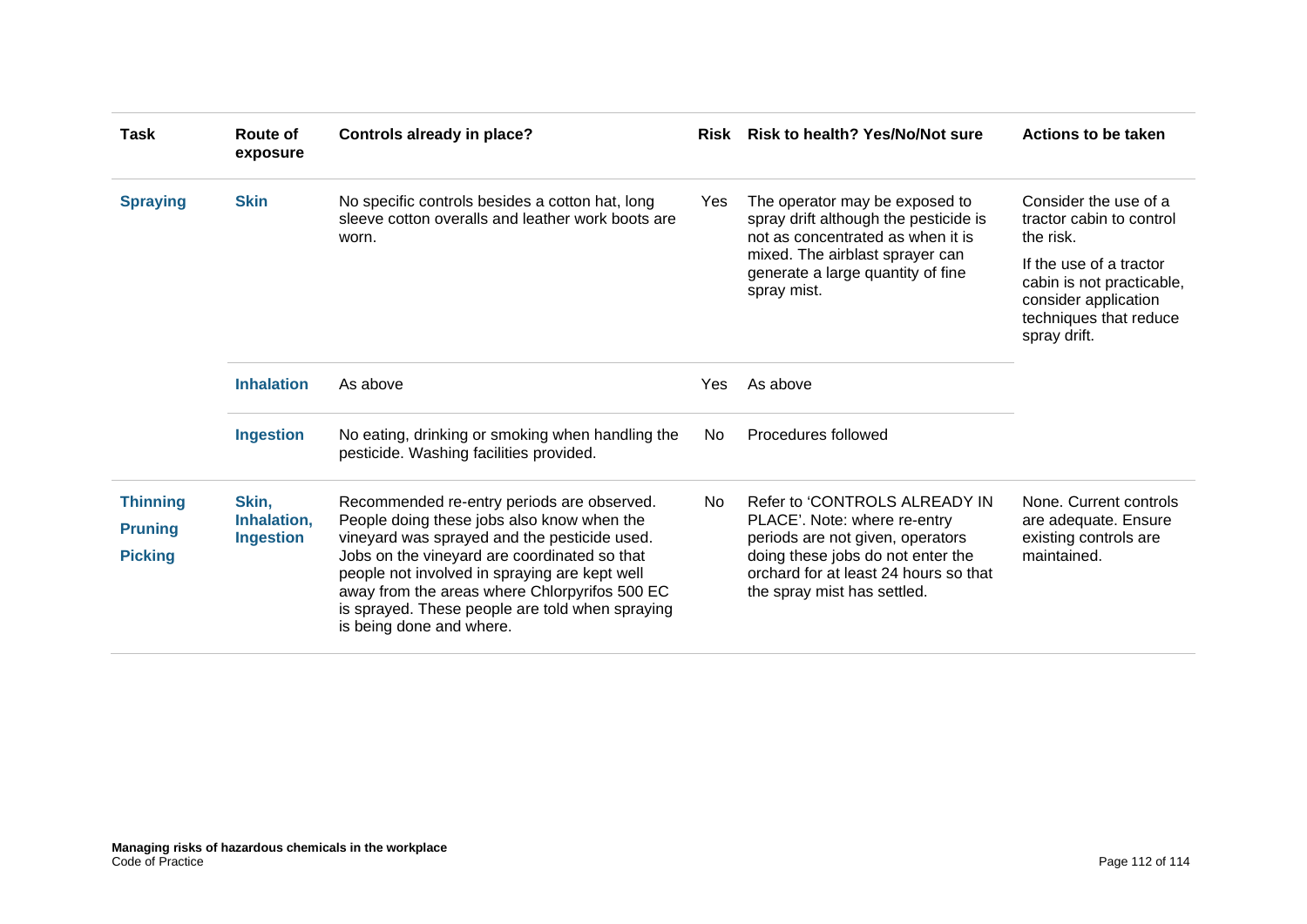| <b>Task</b>                                        | Route of<br>exposure                     | Controls already in place?                                                                                                                                                                                                |      | Risk Risk to health? Yes/No/Not sure                                                                                                                                                                                         | Actions to be taken |
|----------------------------------------------------|------------------------------------------|---------------------------------------------------------------------------------------------------------------------------------------------------------------------------------------------------------------------------|------|------------------------------------------------------------------------------------------------------------------------------------------------------------------------------------------------------------------------------|---------------------|
| Cleaning,<br>service and<br>repair of<br>equipment | Skin,<br>Inhalation,<br><b>Ingestion</b> | After spraying, the empty tank is rinsed and the<br>nozzles flushed. Where the tank is not empty the<br>remaining contents are disposed of in<br>accordance with label instructions, including use<br>of appropriate PPE. | No   | Where the spray tank is empty<br>following spraying, the pesticide is<br>further diluted during cleaning and<br>the task is such that there is no<br>likelihood of skin contact with the<br>diluted pesticide/rinsing water. | None                |
|                                                    |                                          | The spray equipment, including the tractor, is<br>also hosed down. This process is repeated for<br>the tank and the nozzles if the equipment is to be<br>repaired or serviced externally.                                 | Yes: | Where the tank is not empty after<br>spraying, skin contact and inhalation<br>may occur during emptying. Risks<br>are minimised by following label<br>directions and wearing appropriate<br>PPE.                             |                     |
| <b>Storage and</b><br>mixing                       | <b>Fire risks</b>                        | Storage and mixing operations involving the<br>flammable concentrate are in a dedicated work<br>area away from ignition sources and incompatible<br>materials like oxidisers (hypochlorite bleach).                       | No.  | Procedures in place and followed<br>including not smoking in storage and<br>mixing areas or while mixing.                                                                                                                    | None                |
|                                                    |                                          | Recommendations in AS 1940: Storage and<br>handling of flammable and combustible liquids<br>have been followed.                                                                                                           |      |                                                                                                                                                                                                                              |                     |
|                                                    |                                          | Workers are provided with training and advised of<br>the fire risks.                                                                                                                                                      |      |                                                                                                                                                                                                                              |                     |

**Notes:** 1. Organophosphate pesticides such as Chlorpyrifos, are hazardous chemicals for which health monitoring may be required. In this case, health monitoring is likely to be required for workers spraying and mixing the chemical if adequate controls are not used. However, if adequate controls are in place and there is no risk to health, health monitoring may not be required. Workers not applying the insecticide, such as thinners, pruners and pickers, would not need health monitoring provided recommended re-entry periods are observed and spraying is not carried out near them when they are working.